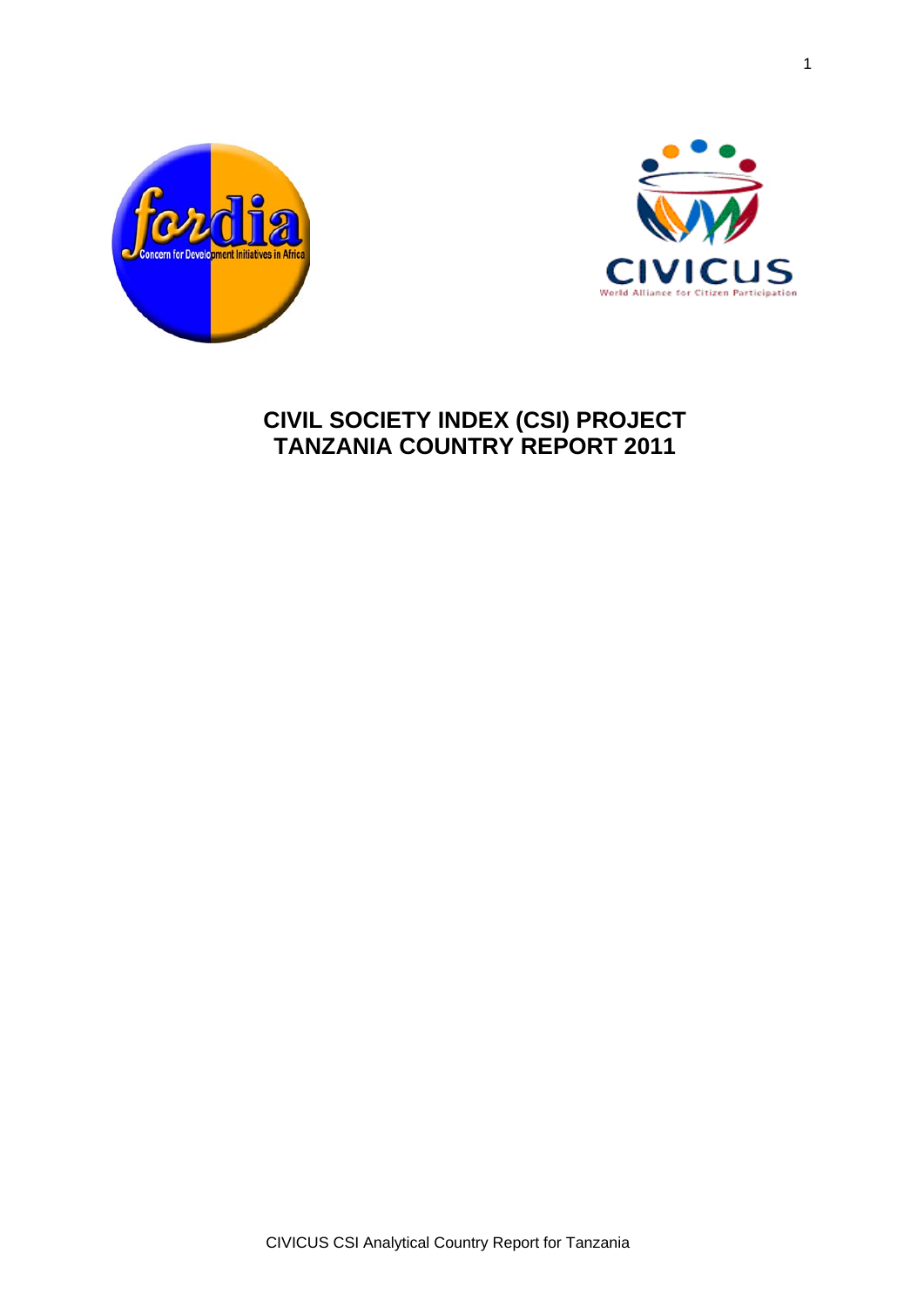# **FOREWORD**

In April 2008 the Concern for Development Initiatives in Africa, ForDIA, entered into a Memorandum of Understanding with CIVICUS: World Alliance for Citizen Participation (CIVICUS) and the United Nations Development Programme (UNDP) for ForDIA to coordinate the Civil Society Index (CSI) project in Tanzania. The implementation of the CSI project in Tanzania took three years to accomplish.

ForDIA is a not-for-profit civil society development organisation, which facilitates peoplecentred development initiatives within local conditions. The organisation was established in 1996 to carry out research, training and advocacy to enlighten the public with researchbased knowledge and materials on local, national and international aspects of contemporary and indigenous development issues.

In the last 15 years ForDIA has remained in the forefront of promoting good governance and civic competence of the Tanzania citizenry and populations in the Great Lakes Region of Africa. The organisation has also been active in furtherance of peace and security through coordination of the Great Lakes Peace and Security Network (PeSeNet) since 2002. Between 2005 and 2010, ForDIA became a coordination organisation of the Publish What You Pay (PWYP) coalition campaign, and Tanzania Transparency Forum (TRAFO), in addition to representing civil society in the national and international transparency initiatives of Extractive Industries Transparency Initiative (EITI) and the Construction Sector Transparency Initiative (CoST). All of these made it well-placed to carry out the CSI.

The CSI project aimed at strengthening citizen participation and civil society in Tanzania. The Tanzania Constitution itself does not make direct reference to a space occupied by civil society, but there is a general reference in the Bill of Rights enshrined in the Constitution in 1984, 23 years after independence. Civil society is therefore a relatively contemporary phenomenon in Tanzania, the *de facto* exclusive discourse of scholars and elites.

It is noted with appreciation therefore that the Tanzania CSI report shall offer an invaluable source of information, knowledge and wisdom about the trends and circumventing factors affecting growth and development of civil society collectively as a sector in Tanzania. The report underscores and provides knowledge about the changing status about Tanzania's civil society structure, environment, values and impact.

It is our hope that civil society stakeholders in Tanzania, including the government, development partners, researchers, academics, civil society organisations and activists will find this report a useful source of information and a tool for analysing, conducting comparative studies, and understanding civil society in Tanzania.

The study was a collective and participatory one. Stakeholders from the government, development partners, civil society, media, corporate sector entities, academics and researchers were involved in informing the CSI's planning, programming and execution.

The Tanzania CSI report is a vital reference resource to civil society practitioners which uses the study findings to devise various strategies relating to service delivery, advocacy and lobbying.

Bubelwa Kaiza Tanzania CSI Coordinator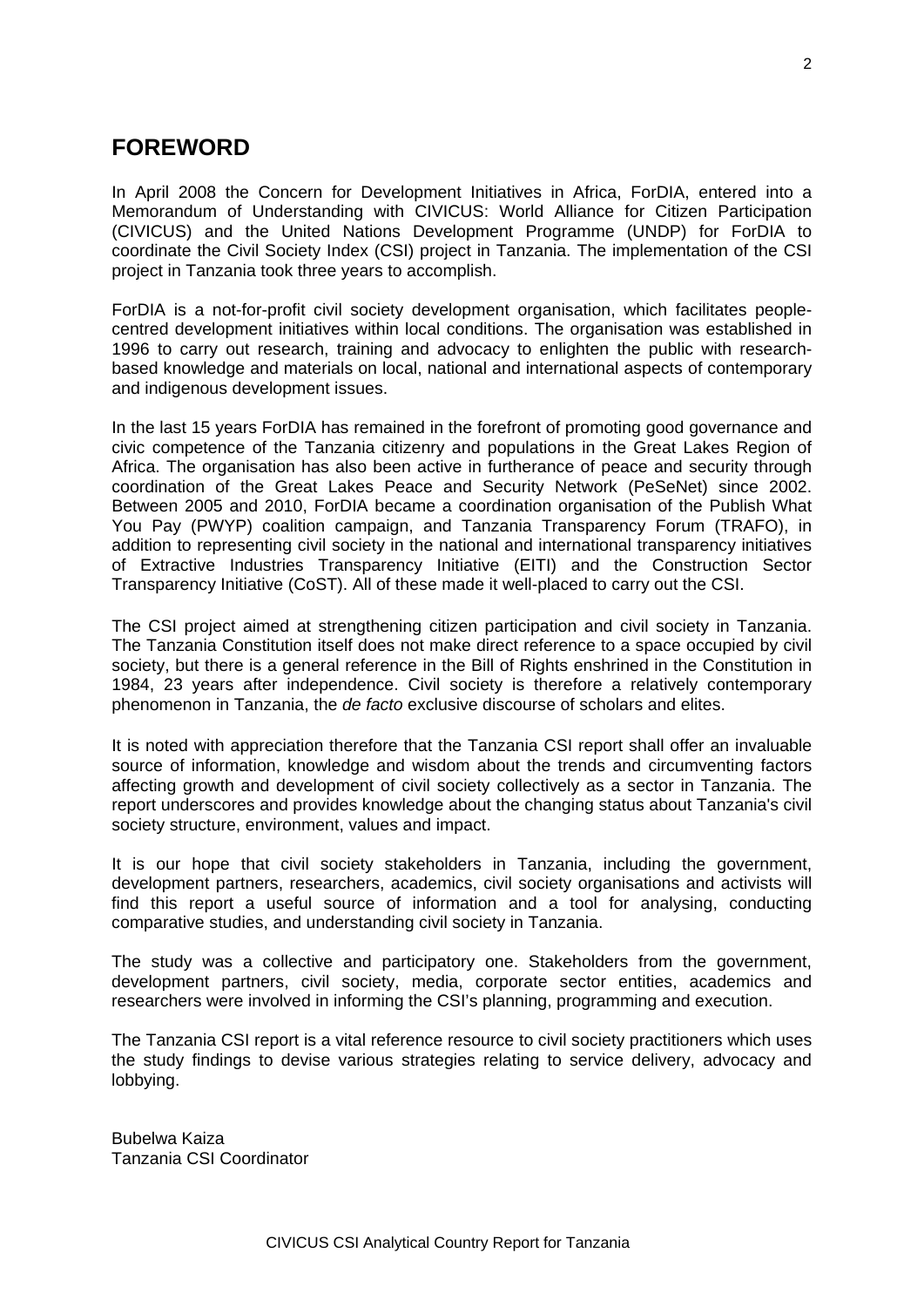# **ACKNOWLEDGEMENTS**

The production of the Tanzania CSI report traversed a long way and has involved many people and institutions before it was finalised. The first milestone was in the second half of 2007 when CIVICUS announced ForDIA had won the bid to coordinate and carry out CSI project activities in Tanzania. Close to 30 organisations had openly competed for coordination of the CSI project in Tanzania.

The carrying out of CSI project activities in Tanzania was not an easy task. Initially it required designated training and thereafter fundraising, done almost concurrently with mobilisation of civil society support to establish the project technical and political governance structures: the National Index Team (NIT) and the National Advisory Group (NAG). Thereafter, a systematic approach was needed to plan and carry out CSI study project activities: secondary data review, regional stakeholders' consultations (focus group discussions), community surveys and fact findings followed, although at times, experiencing an erratic and slow pace. Three solid years have been spent to finalise this study, in which many stakeholders were involved.

At this juncture, ForDIA and the NIT would like to acknowledge the support and in effect convey our gratitude to CIVICUS, particularly the CSI technical team, for both challenging the organisation and providing opportunity, which has exposed ForDIA to yet another globally renowned comparative study. We thank the CIVICUS Secretariat, particularly Andrew Firmin, Megan MacGarry and Mark Nowottny, for equipping the NIT with necessary skills required to coordinate and conduct CSI, and subsequent hands-on-technical support through the provision of a Country Support Person (CSP).

We would like to thank both the Regional and Tanzania Country Office of the United Nations Development Programme (UNDP) for funding, without which it would be difficult to accomplish the project.

Naturally being a wholly participatory study CSI required many consultative meetings and networking occasions with numerous stakeholders. To that end we would like to convey our heartfelt gratitude to the sixteen NAG members who for three consecutive years have immensely volunteered their time to ensure implementation of Tanzania CSI project is eventually a success.

Implementation of CSI project also required huge logistical and documentation support. To that effect we would like to extend our inner most thanks to the entire ForDIA staff for supporting CSI fieldwork and documentation. Similarly, we recognise the good services rendered and would like to convey our gratitude to Mr Deus Mogella of Tanzania National Blood Transfusion Services for tirelessly analysing the CSI data, which was sometimes done under tight deadlines. It is the quantitative data analysis, which enables us today (2011) to make statements with confidence about the status of Tanzania civil society structure, environment, values and impact.

Last, by no means the least, we appreciate the good services rendered by Mr Saifu Kiango, former linguistics lecturer at the University of Dar es Salaam, for copy editing of the first draft of this report.

While appreciating the tireless support of various people and institutions towards these noble endeavours, the National Index Team hopes the cooperation and networking established in the course of executing the project shall remain in force and be transcended to similar activities that bear direct benefit to civil society in Tanzania and beyond.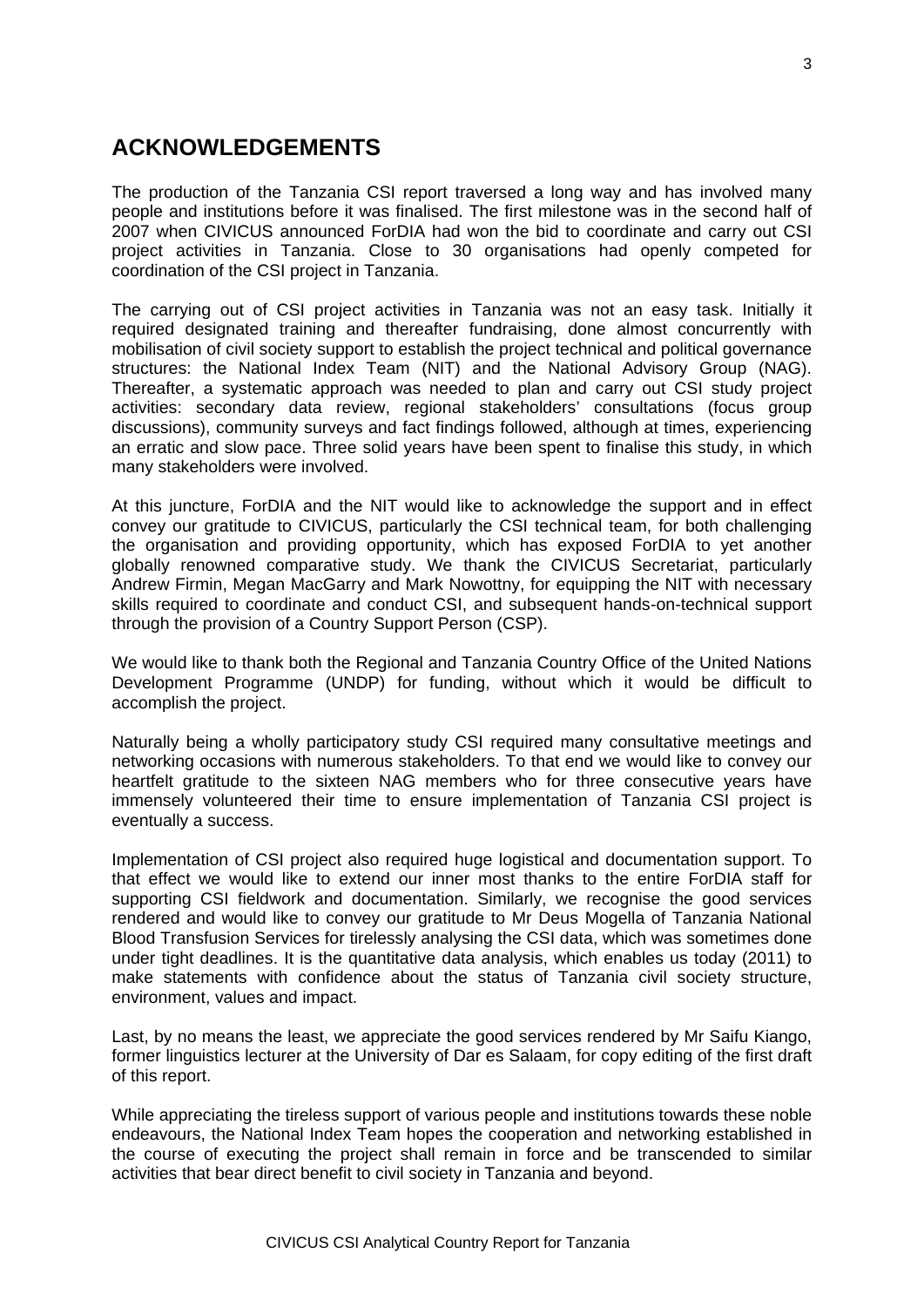Whereas it is acknowledged that many people were involved in conducting the study and drafting the CSI report, the shortcomings in the report shall always remain the responsibility of NIT.

#### **The National Index Team**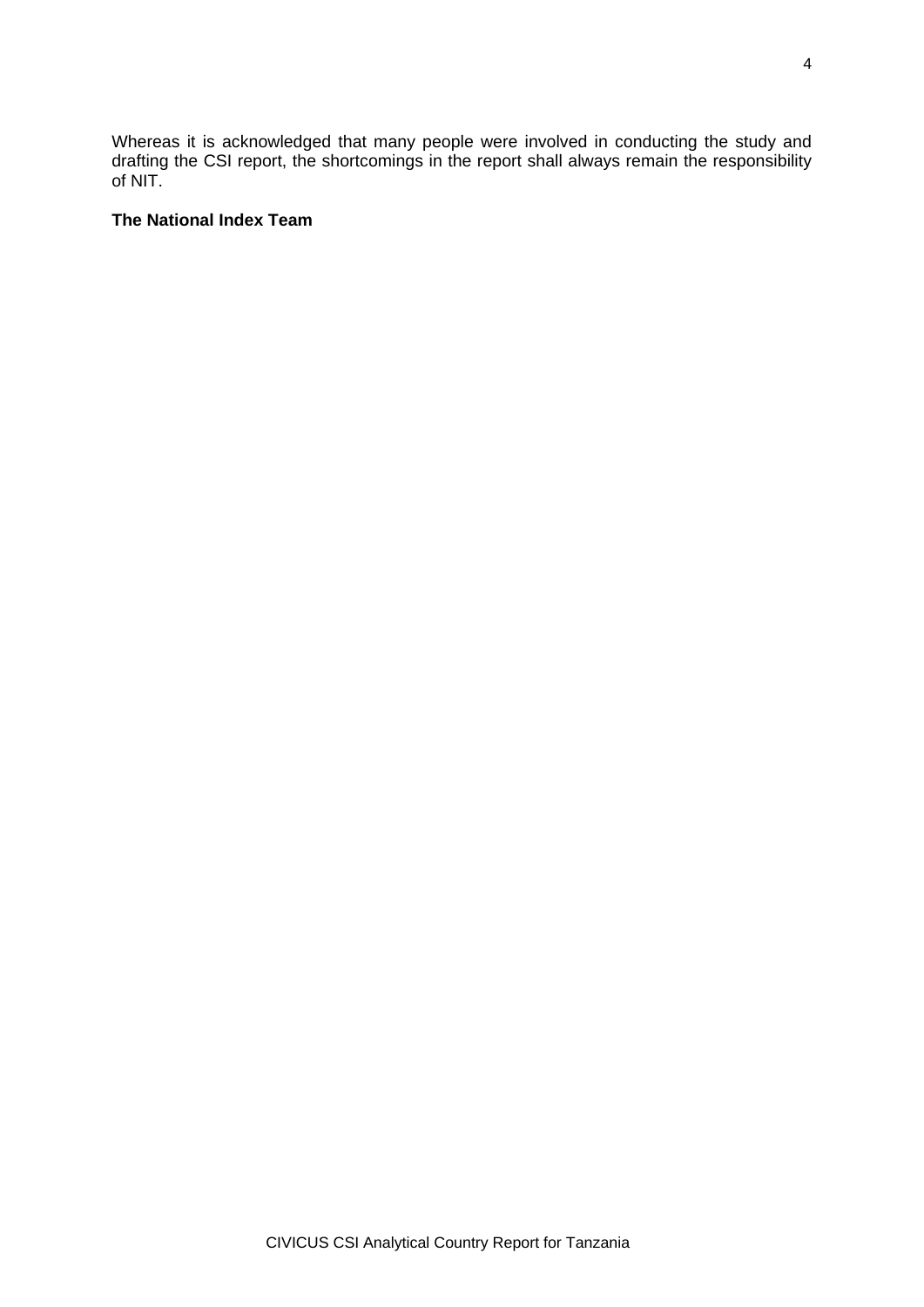# **TABLE OF CONTENTS**

| Foreword                                                                          | 2              |
|-----------------------------------------------------------------------------------|----------------|
| Acknowledgements                                                                  | 3              |
| Table of contents                                                                 | 5              |
| List of tables and figures                                                        | $\overline{7}$ |
| List of abbreviations                                                             | 8              |
| <b>Executive summary</b>                                                          | 10             |
| 1. Overview of the Civil Society Index project and its implementation in Tanzania | 13             |
| 1.1 Introduction                                                                  | 13             |
| 1.2 The Civil Society Index project and approach                                  | 13             |
| 1.3 Project background                                                            | 13             |
| 1.4 Project approach                                                              | 14             |
| 1.5 Rationale for the implementation of the CSI project in Tanzania               | 15             |
| 1.6 CSI project implementation: approach and methodology in Tanzania              | 16             |
| 1.7 Limitations of the study                                                      | 16             |
| 2. Civil society in Tanzania                                                      | 18             |
| 2.1 Introduction                                                                  | 18             |
| 2.2 The concept of civil society in Tanzania                                      | 18             |
| 2.3 History of civil society in Tanzania                                          | 21             |
| 2.4 Mapping of civil society                                                      | 22             |
| 2.5 Conclusion                                                                    | 25             |
| 3. Analysis of civil society in Tanzania                                          | 26             |
| 3.1 Structure                                                                     | 26             |
| 3.1.1 Introduction                                                                | 26             |
|                                                                                   |                |
| 3.1.2 Breadth of participation                                                    | 26             |
| 3.1.3 Depth of participation                                                      | 29             |
| 3.1.4 Diversity of participation                                                  | 30             |
| 3.1.5 Level of organisation                                                       | 31             |
| 3.1.6 Interrelations                                                              | 33             |
| 3.1.7 Resources                                                                   | 33             |
| 3.1.8 Conclusion                                                                  | 34             |
| 3.2 Environment                                                                   | 35             |
| 3.2.1 Introduction                                                                | 35             |
| 3.2.2 Political context                                                           | 35             |
| 3.2.3 Socio-economic context                                                      | 40             |
| 3.2.4 Socio-cultural context                                                      | 41             |
| 3.2.5 Legal environment                                                           | 45             |
| 3.2.6 State-civil society relations                                               | 46             |
| 3.2.7 Private sector-civil society relations                                      | 46             |
| 3.2.8 Conclusion                                                                  | 48             |
| 3.3 Values                                                                        | 49             |
| 3.3.1 Introduction                                                                | 49             |
| 3.3.2 Democracy                                                                   | 49             |
| 3.3.3 Transparency                                                                | 51             |
| 3.3.4 Tolerance                                                                   | 52             |
| 3.3.5 Non-violence                                                                | 52             |
| 3.3.6 Gender equity                                                               | 53             |
| 3.3.7 Poverty eradication                                                         | 54             |
| 3.3.8 Environmental sustainability                                                | 55             |
| 3.3.9 Conclusion                                                                  | 56             |
| 3.4 Impact                                                                        | 57             |
| 3.4.1 Introduction                                                                | 57             |
| 3.4.2 Influencing public policy                                                   | 58             |
|                                                                                   |                |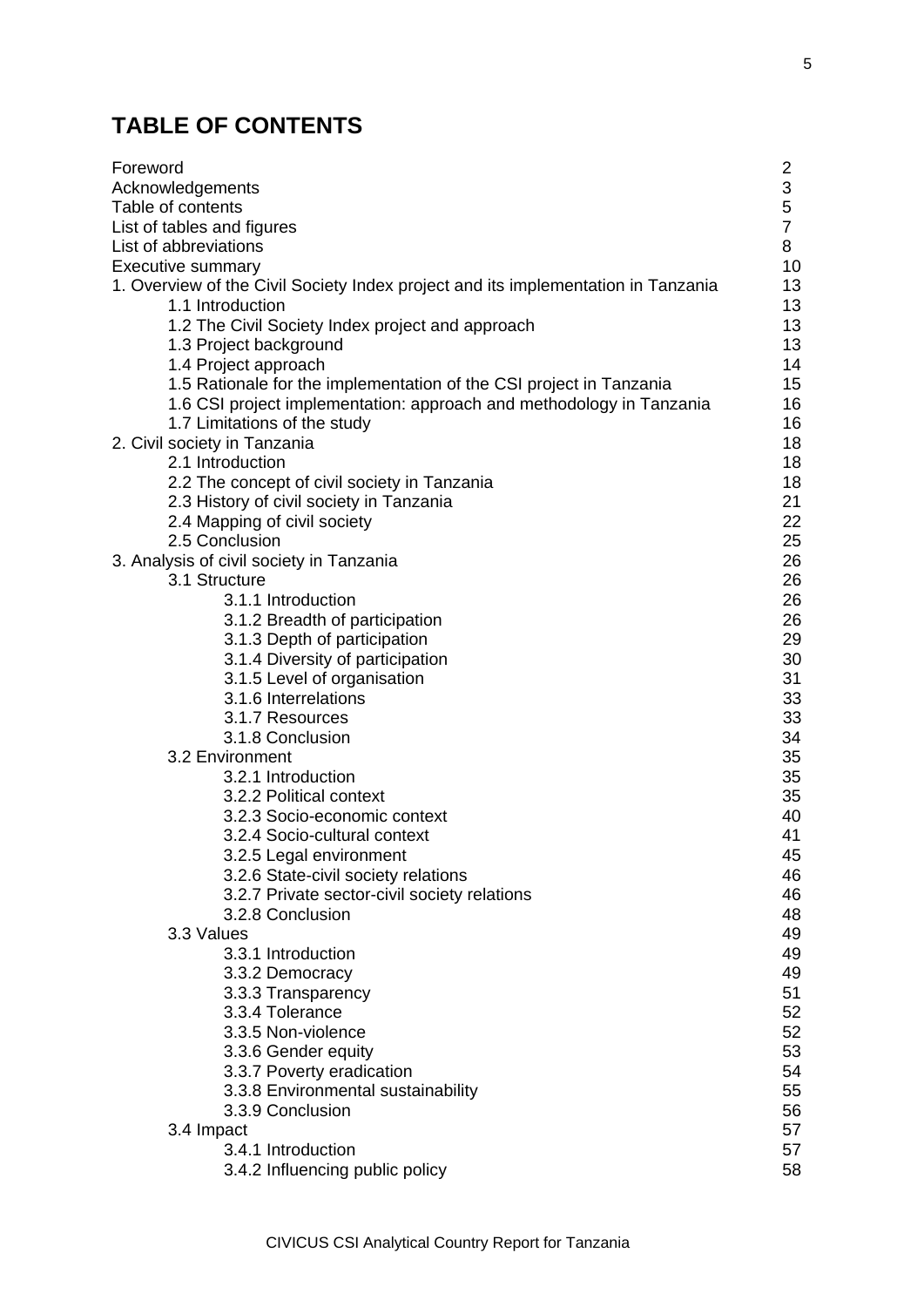| 3.4.3 Holding the state and private sector accountable | 60 |
|--------------------------------------------------------|----|
| 3.4.4 Responding to social interests                   | 61 |
| 3.4.5 Empowering citizens                              | 62 |
| 3.4.6 Meeting societal needs                           | 64 |
| 3.4.7 Conclusion                                       | 66 |
| 4 Strengths and weaknesses of Tanzanian civil society  | 67 |
| 4.1 Strengths                                          | 67 |
| 4.2 Weaknesses                                         | 67 |
| 5 Recommendations                                      | 69 |
| 6 Conclusion                                           | 70 |
| Annexes                                                | 72 |
| 1 Indicator scores by National Advisory Group          | 72 |
| 2 Members of National Advisory Group                   | 75 |
| 3 Members of National Index Team                       | 76 |
| 4 Corporate social responsibility companies            | 77 |
| <b>Bibliography</b>                                    | 81 |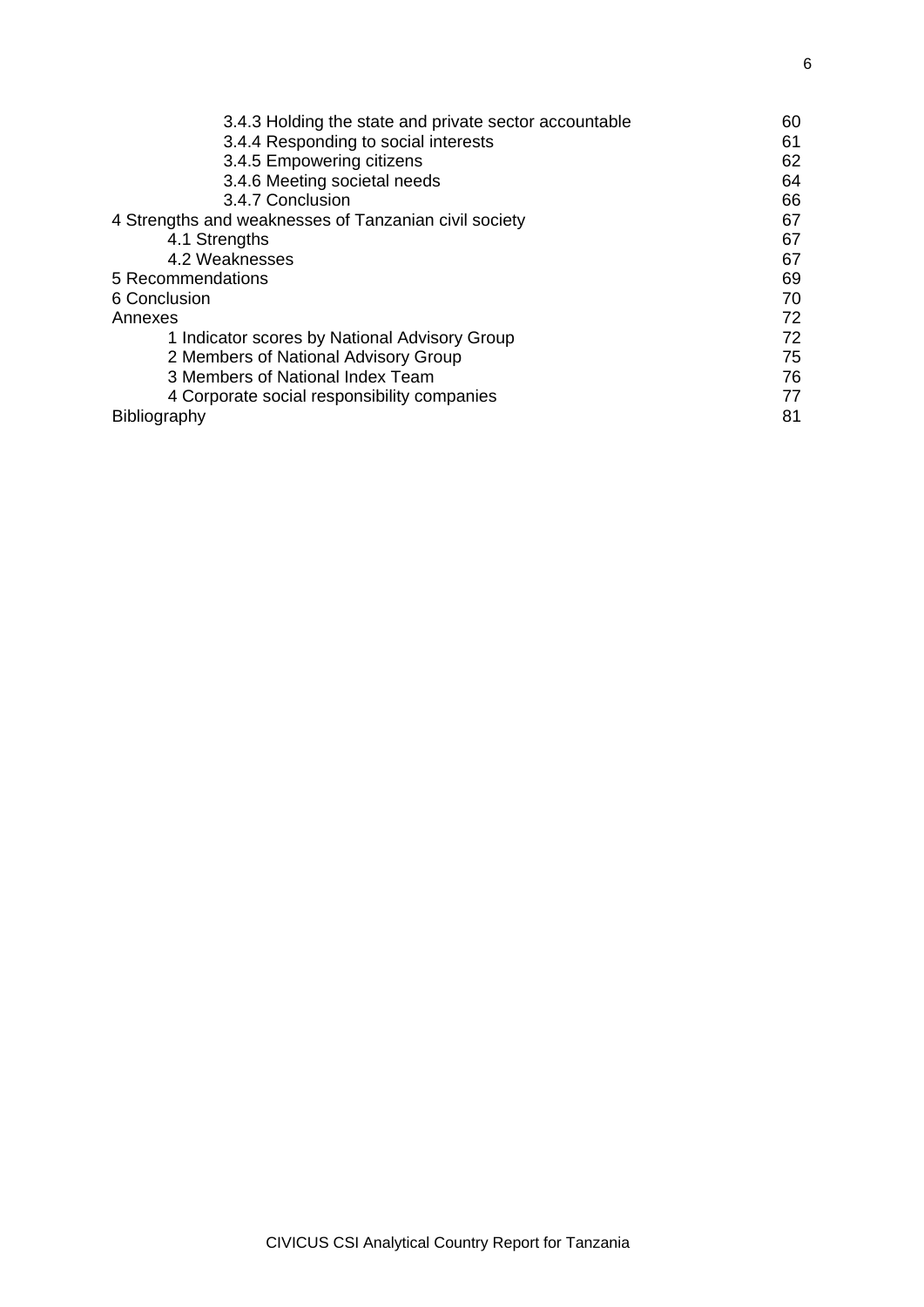# **LIST OF FIGURES AND TABLES**

Table 3.3.3/1: Corruption within civil society

Table 3.4.5/1: Indicator scores for empowering citizens

| Figure 1: Tanzania CSI Diamond                                                                                         | 10       |
|------------------------------------------------------------------------------------------------------------------------|----------|
| Figure 1.4/1: Civil Society Diamond                                                                                    | 15       |
| Figure 3.1.1/1: Overall structure dimension scores                                                                     | 26       |
| Figure 3.1.4/1: Tanzania civil society membership distribution                                                         | 30       |
| Figure 3.2.1/1: Overall environment dimension scores                                                                   | 35       |
| Figure 3.2.2/1: Political context/system of Tanzania: selected indicators from WVS                                     | 36       |
| Figure 3.2.3/1 Public responses on income inequality                                                                   | 40       |
| Figure 3.2.4/1 Public trust when dealing with others                                                                   | 41       |
| Figure 3.2.4/2: Levels of discrimination against people with HIV/AIDS                                                  | 42       |
| Figure 3.2.4/3: Levels of discrimination against homosexuals                                                           | 43       |
| Figure 3.2.4/4: Acceptance of claiming government benefit to which one is not entitled                                 | 44       |
| Figure 3.2.4/5: Acceptance of cheating on taxes                                                                        | 44       |
| Figure 3.3.1/1: Overall values dimension scores                                                                        | 49       |
| Figure 3.3.6/1: Confidence in the women's movement                                                                     | 54       |
| Figure 3.3.8/1: Confidence in the environmental protection movement                                                    | 56       |
| Figure 3.4.1/1: Overall impact dimension scores                                                                        | 58       |
| Figure 3.4.2/1: Civil society impact on selected policy areas                                                          | 60       |
| Figure 3.4.3/1: Civil society impact In holding state and private sector to account                                    | 61       |
| Figure 3.4.6/1: Comparison between agency types on the level of provision of                                           |          |
| social services                                                                                                        | 65       |
|                                                                                                                        |          |
|                                                                                                                        | 26       |
| Table 3.1.2/1: Indicator scores for breath of participation<br>Table 3.1.2/2: Breadth of charitable giving in Tanzania | 27       |
|                                                                                                                        | 28       |
| Table 3.1.2/3: Indicator scores for volunteering                                                                       | 28       |
| Table 3.1.2/4: Collective community actions                                                                            |          |
| Table 3.1.3/1: Indicator scores for depth of participation                                                             | 29       |
| Table 3.1.4/1: Indicator scores for diversity of participation                                                         | 30<br>31 |
| Table 3.1.5/1: Indicator scores for level of organisation                                                              |          |
| Table 3.1.6/1: Indicator scores for interrelations                                                                     | 33       |
| Table 3.1.7/1: Indicator scores for resources                                                                          | 33       |
| Table 3.1.7/2: Permanent salaried CSO employees: urban-rural comparison                                                | 34       |
| Table 3.1.8/1: Overall structure dimension scores                                                                      | 34       |
| Table 3.2.2/1: 2010-2008 reports of state of corruption in Tanzania                                                    | 39       |
| Table 3.2.4/1: Indicator scores for socio-cultural context                                                             | 41       |
| Table 3.2.5/1: Indicator scores for legal environment                                                                  | 45       |
| Table 3.2.6/1: Indicator scores for state-civil society relations                                                      | 46       |
| Table 3.2.7/1: Indicator scores for private-civil society sector relations                                             | 47       |
| Table 3.2.8/1: Overall environment dimension scores                                                                    | 48       |
| Table 3.3.2/1: Democratic practices within CSOs                                                                        | 49       |
| Table 3.3.2/2: Civil society actions to promote democracy                                                              | 50       |
| Table 3.3.3/1: Corruption within civil society                                                                         | 51       |

Table 3.3.3/2 CSOs' financial transparency 51 Table 3.3.9/1: Overall values dimension scores 67 Table 3.4.2/1: Civil society impact on social policy **59** 59 Table 3.4.4/1: Indicator scores for responding to social interest 61<br>Table 3.4.5/1: Indicator scores for empowering citizens 62

Table 3.4.5/2: Building capacity for collective action 63 Table 3.4.6/1: Share of health facilities between government and CSOs 1999 65 Table 3.4.6/2: Agency types assessed as providing best services to marginalised groups 66 Table 3.4.7/1: Overall impact dimension scores 67 Figure 6/1: Tanzania CSI Diamond 70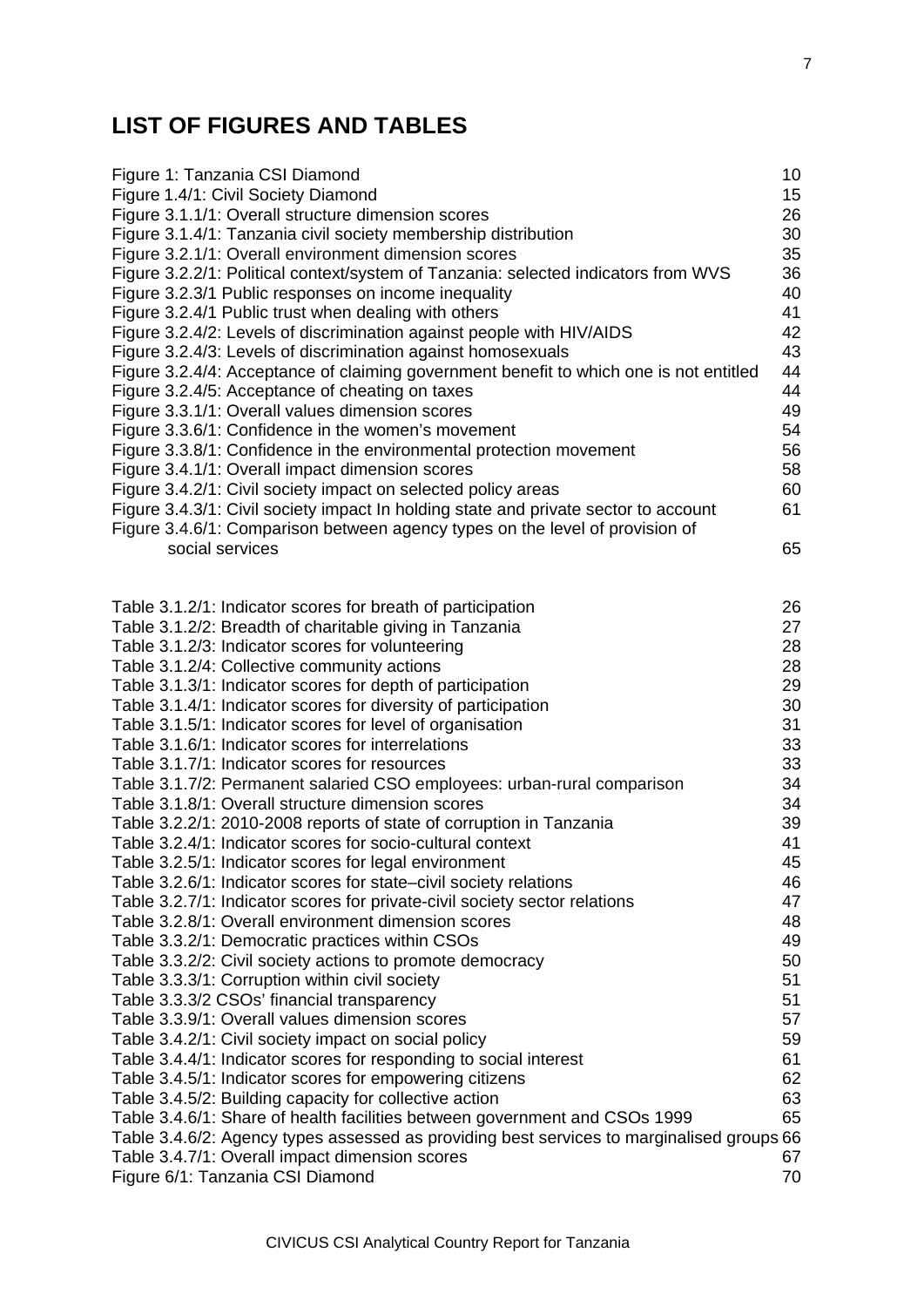# **LIST OF ABBREVIATIONS**

| AA                | <b>African Association</b>                                     |
|-------------------|----------------------------------------------------------------|
| <b>AfDB</b>       | Africa Development Bank                                        |
| <b>AFNET</b>      | <b>Anti Female Genital Mutilation Network</b>                  |
| ARIESA            | African Research Institute for Eastern and Southern Africa     |
| <b>ASP</b>        | Afro Shiraz Party                                              |
| <b>BAWATA</b>     | Baraza la Wanawake Tanzania                                    |
| <b>CHRGG</b>      | Commission for Human Rights and Good Governance                |
| <b>CIDA</b>       | Canadian International Development Agency                      |
| <b>CPS</b>        | <b>Corruption Perception Surveys</b>                           |
| <b>CS</b>         | <b>Community Surveys</b>                                       |
|                   |                                                                |
| <b>CSE</b>        | Civil society expert                                           |
| <b>CSI</b>        | <b>Civil Society Index</b>                                     |
| <b>CSO</b>        | Civil society organisation                                     |
| <b>CUT</b>        | Cooperative Union of Tanganyika                                |
| <b>DANIDA</b>     | Danish International Development Agency                        |
| <b>DED</b>        | <b>District Executive Director</b>                             |
| <b>DIAC</b>       | Dodoma Inter-African Committee                                 |
| <b>DOLASED</b>    | Disabled Organisation for Legal Affairs and Social Development |
| EAC               | <b>East Africa Community</b>                                   |
| EITI              | <b>Extractive Industries Transparency Initiatives</b>          |
| <b>FBO</b>        | Faith based organisation                                       |
| <b>FCS</b>        | The Foundation for Civil Society                               |
| <b>FGM</b>        | Female genital mutilation                                      |
| ForDIA            | Concern for Development Initiatives in Africa                  |
| <b>GLTF</b>       | <b>Gender Land Task Force</b>                                  |
| <b>HAIT</b>       | HelpAge International Tanzania                                 |
| <b>IDS</b>        | Institute of Development Studies                               |
| IMF               |                                                                |
|                   | <b>International Monetary Fund</b>                             |
| <b>LHRC</b>       | Legal and Human Rights Centre                                  |
| <b>MCT</b>        | Media Council of Tanzania                                      |
| MEWATA            | Medical Women Association of Tanzania                          |
| <b>NAFGEM</b>     | Network Against Female Genital Mutilation                      |
| <b>NCO</b>        | <b>National Coordinating Organisation</b>                      |
| <b>NGO</b>        | Non-governmental organisation                                  |
| <b>NIT</b>        | <b>National Index Team</b>                                     |
| <b>PCCA</b>       | Prevention and Combating of Corruption Act                     |
| <b>PETS</b>       | <b>Public Expenditure Tracking Surveys</b>                     |
| <b>PORIS</b>      | African International Group of Political Risk Analysis         |
| <b>PR</b>         | Participatory researcher                                       |
| <b>PSDA</b>       | <b>Public Service Delivery Assessment</b>                      |
| <b>PWYP</b>       | Publish What You Pay                                           |
| PWYP-T            | Publish What You Pay-Tanzania                                  |
| <b>REPOA</b>      | <b>Research for Poverty Alleviation</b>                        |
| <b>RSC</b>        | <b>Regional Stakeholders Consultations</b>                     |
| <b>SA</b>         | <b>Shiraz Association</b>                                      |
| <b>SACCOS</b>     | Savings and credit cooperative societies                       |
| <b>SHIVYAWATA</b> | Tanzania Federation for Disabled Persons Organisations         |
| <b>SIDA</b>       | Swedish International Development Agency                       |
| <b>SOSPA</b>      |                                                                |
|                   | Sexual Offences and Special Provisions Act                     |
| <b>SOSPA</b>      | <b>Sexual Offences Special Provisions Act</b>                  |
| TAA               | Tanganyika African Association                                 |
| <b>TACCEO</b>     | Tanzania Civil Society Consortium on Election Observation      |
| <b>TAJA</b>       | <b>Tanzania Journalists Association</b>                        |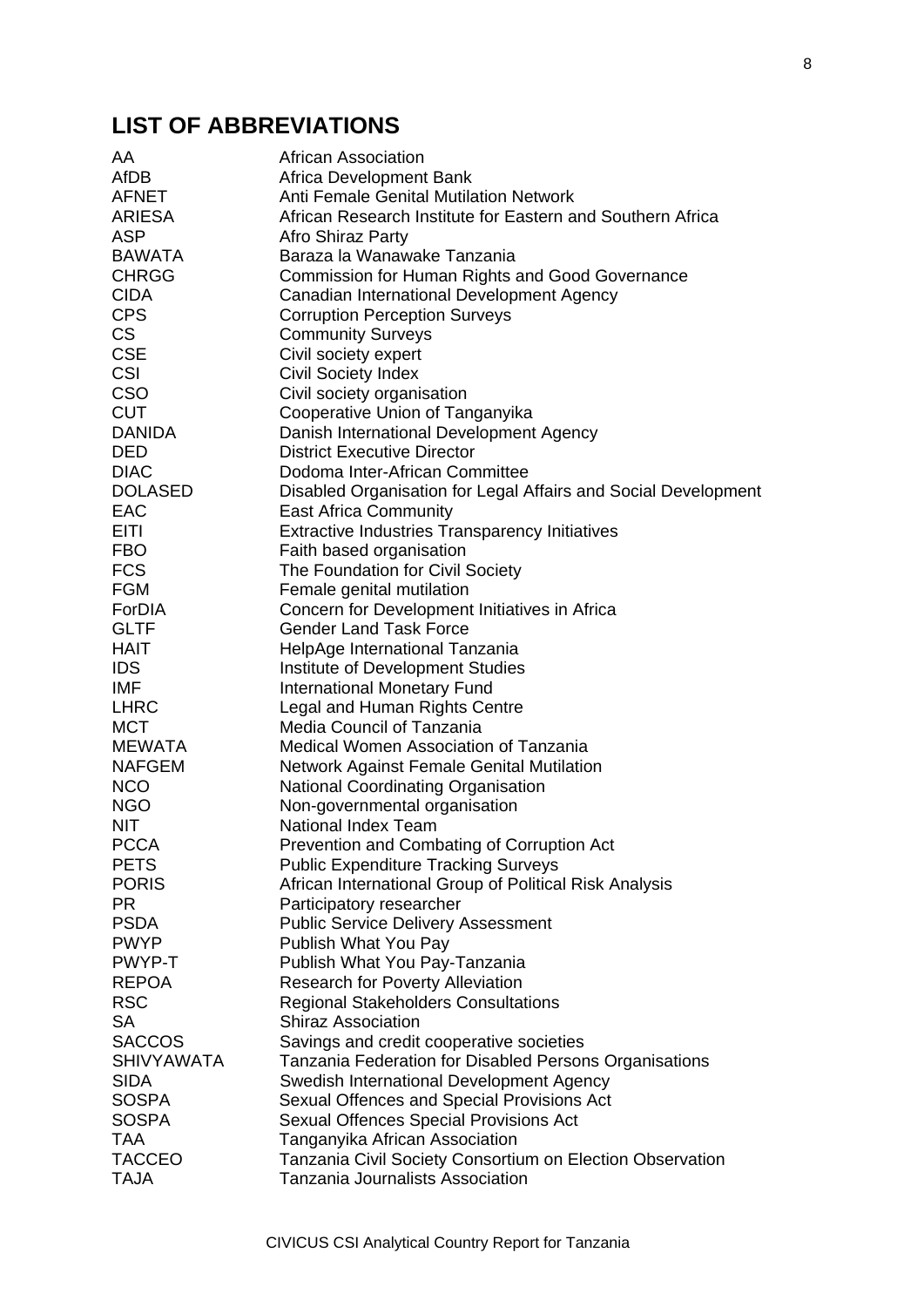| <b>TAMWA</b>  | Tanzania Media Women Association                                 |
|---------------|------------------------------------------------------------------|
| <b>TANGO</b>  | Tanzania Association for Non-Governmental Organisations          |
| <b>TANU</b>   | Tanganyika African National Union                                |
| <b>TAPA</b>   | Tanganyika Parents Association                                   |
| <b>TAWLA</b>  | Tanzania Women Lawyers Association                               |
| <b>TAWLAE</b> | Tanzania Association of Women Leaders in Agriculture and         |
|               | Environment                                                      |
| <b>TEMCO</b>  | <b>Tanzania Election Monitoring Committee</b>                    |
| TFL.          | Tanganyika Federation of Labour                                  |
| <b>TGNP</b>   | Tanzania Gender Networking Programme                             |
| <b>TTU</b>    | Tanzania Teachers' Union                                         |
| <b>TUCTA</b>  | <b>Trade Union Congress of Tanzania</b>                          |
| <b>UNDP</b>   | United Nations Development Programme                             |
| <b>UNESCO</b> | United Nations Educational, Scientific and Cultural Organisation |
| UN-Habitat    | <b>United Nations-Habitat</b>                                    |
| <b>UNIFEM</b> | United Nations Development Fund for Women                        |
| <b>USAID</b>  | United States Agency for International Development               |
| <b>UWT</b>    | National level women's political movement                        |
| <b>UWT</b>    | United Women of Tanganyika                                       |
| WB.           | <b>World Bank</b>                                                |
| <b>WDCs</b>   | <b>Ward Development Committees</b>                               |
| <b>WOWAP</b>  | Women Wake Up                                                    |
| <b>WRDP</b>   | Women's Research and Documentation Project                       |
| <b>WVS</b>    | <b>World Value Surveys</b>                                       |
| <b>YWCA</b>   | Young Women's Christian Association                              |
|               |                                                                  |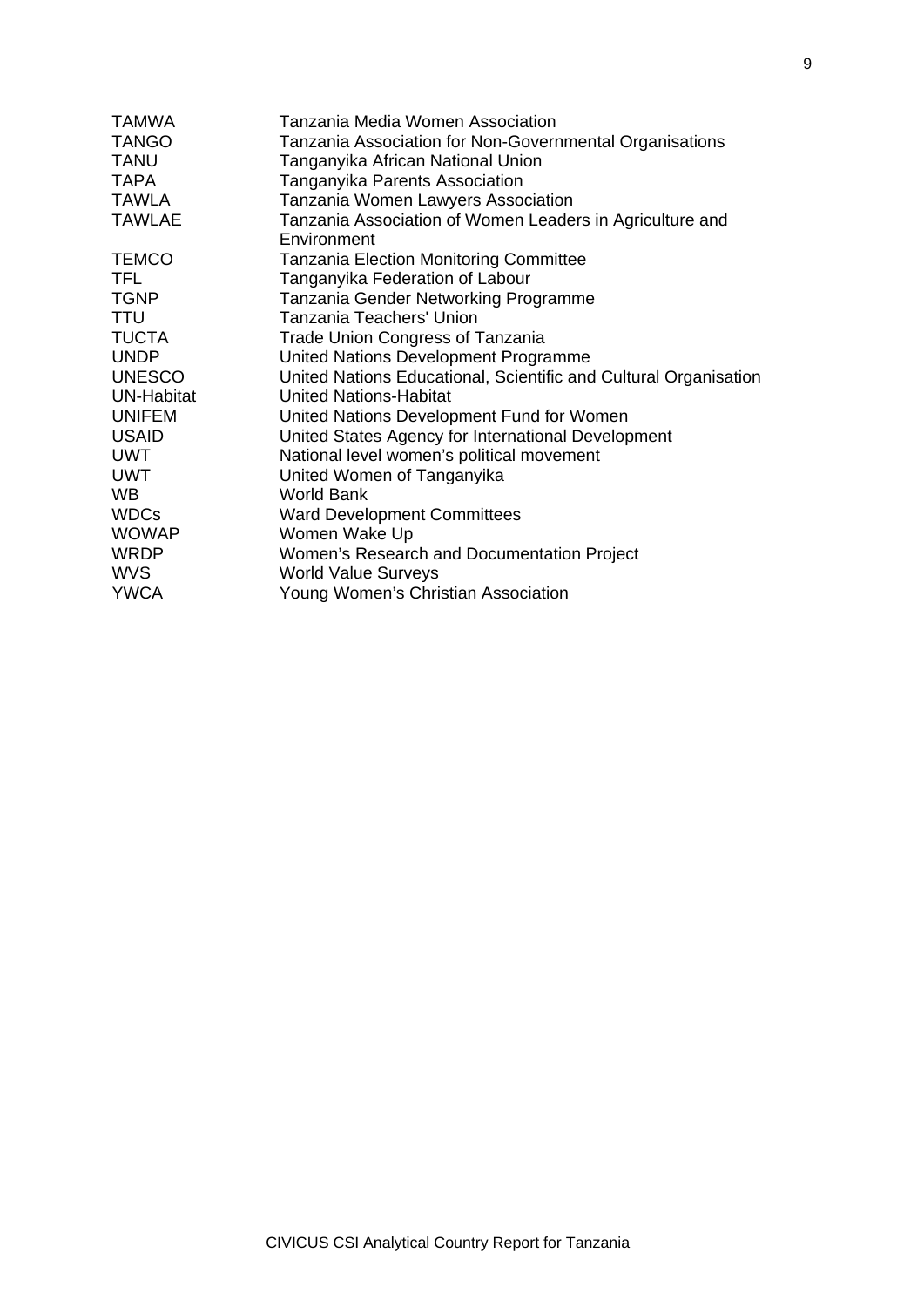# **EXECUTIVE SUMMARY**

The Civil Society Index (CSI) is a participatory action-research project assessing the state of civil society in countries around the world, the findings of which provide an overall picture of the state of civil society in a partner country. The project aims at creating a knowledge base and momentum for strengthening civil society. The CSI is initiated and implemented by, and for, CSOs at national and international levels, in partnership with CIVICUS: World Alliance for Citizen Participation.

The Concern for Development Initiatives in Africa (ForDIA) was the National Coordinating Organisation of CSI in Tanzania, and therefore conducted the study and authored the report. The Tanzania CSI report presents a comprehensive picture of the status of civil society growth and development in the country, resulting from assessment of indicators constituting the four dimensions of the CSI visual tool, the Civil Society Diamond. The CSI diamond provides a graphical presentation of civil society performance resulting from close examination of the structure, environment, values and impact of civil society activities.

The working definition for Tanzania CSI project did not change from the one developed by CIVICUS: "the arena, outside of the family, the state and the market, where people associate to advance common interests".

Seventy four indicators are analysed to provide a nuanced understanding of Tanzania civil society. The indicators make up the sub-dimensions, which are later collapsed to produce the CSI Diamond that summarises the strengths and weaknesses of civil society. The highest score value for each Diamond dimension in the version of the methodology applied in Tanzania is pegged at 3.

The Diamond below presents the overall picture of Tanzania CSI study findings.



#### **Figure 1: Tanzania CSI Diamond**

Given this picture, the implication is such that Tanzania civil society growth and development is performing fairly well, but not strongly. The CSI assessment of civil society structure in the country is **1.84**, well above the halfway mark. Tanzania performed dismally in the subdimension of breadth of participation, where the respective scores for non-partisan political action and CSO membership are only **0.76** and **0.52.** Many reasons for such weak performance are stated in the report. Similarly, two indicators in the sub-dimension of the level of organisation, namely self-regulation and participation in umbrella bodies, are respectively also ranked low, with **1** and **1.05** scores. The general implication is that Tanzanian civil society is not performing well in those indicators, thus affecting the subdimension and finally the civil society structure in the country.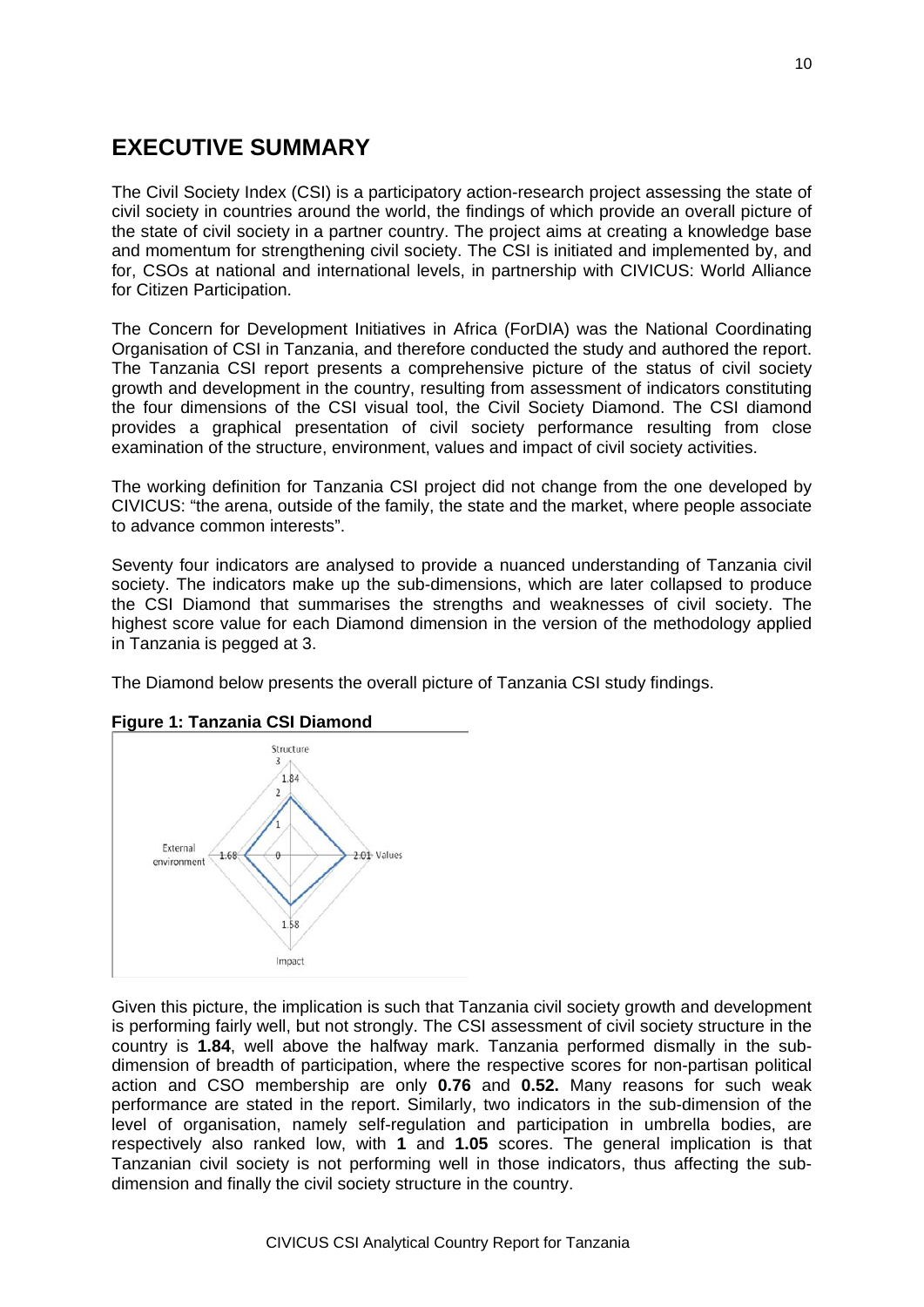Regarding other indicators across the sub-dimensions, Tanzania civil society is performing (in growth and development of the structure) relatively well. The indicator score for collective community action (in the breadth of participation sub-dimension) is high, with a **2.26** score. This trend is consistently similar with indicator scores for CSO membership under the subdimension of depth of participation, scoring **2**; CSO membership and leadership under the sub-dimension of diversity of participation, scoring **2.95** and **2.4** respectively; effectiveness of umbrella bodies and international linkages under the sub-dimension of level of organisation, scoring **2.28** and **2** respectively; and the cooperation indicator under the sub-dimension of interrelations, scoring **2.69**. These offer promising signs of civil society growth and development as one assesses the structure dimension of civil society.

Assessment of the external environment entailed examining a variety of factors influencing or having potential of influencing civil society activities. The environment sub-dimensions on which the assessment focused included political context, basic freedoms and rights, socioeconomic context, socio-cultural context, legal environment, state-civil society relations, and private sector-civil society relations. Findings in this regard indicate that the overall average score for external environment stands at **1.68**.

The study findings have demonstrated that the external environment is a mixture of facilitative and constraining. Measured on the scale of 0 to 3 it is apparent from the overall score that there are areas that need immediate and high attention. The policy and regulatory environment needs further improvement. The political playing field is not yet level.

There are limitations in citizens' enjoyment of their basic rights and freedoms. These limitations need to be dealt with. The low economic power and substantial levels of poverty in Tanzania are part of the challenging environment in which CSOs operate. Both CSOs and the government have high donor dependence. This has potential of compromising the performance and autonomy of CSOs.

Finally, the socio-cultural environment in contemporary Tanzania is not altogether an asset to effectiveness of CSOs. There is lack of a coherent national culture. There are also some ethnically based practices such as female genital mutilation and belief in witchcraft in some locations, which constrain some CSOs, especially those addressing such issues as human rights.

Practice of values, meaning the positive manifestations by CSOs of normative principles, was yet another dimension that the CSI interrogated. CSOs are expected to practice, adhere to and emulate values and principles they advocate or stand for. Findings in this regard show that there are some strides which have been made by CSOs but more effort is needed in some areas. The overall average score in regard to practice of values is **2.01**.This is an indication that the practice of values is relatively very encouraging.

Many sub-dimensions, such as environmental sustainability, poverty eradication, nonviolence, transparency and tolerance performed well. The findings suggest more efforts are required to promote gender equity and democratic practices, sub-dimensions which performed dismally. It is apparent that concerted efforts still need to be in place to ensure that the practice of values is not only something that takes place within CSOs but also becomes part and parcel of the day to day life of the general public.

The impact dimension analyses the extent to which civil society in Tanzania is active and successful in fulfilling essential functions, related to the five sub-dimensions, namely: (i) influencing public policy, (ii) holding the state and private corporations accountable, (iii) responding to social interests, (iv) empowering people and (v) meeting societal needs. These five sub-dimensions were assessed in terms of how civil society has made an impact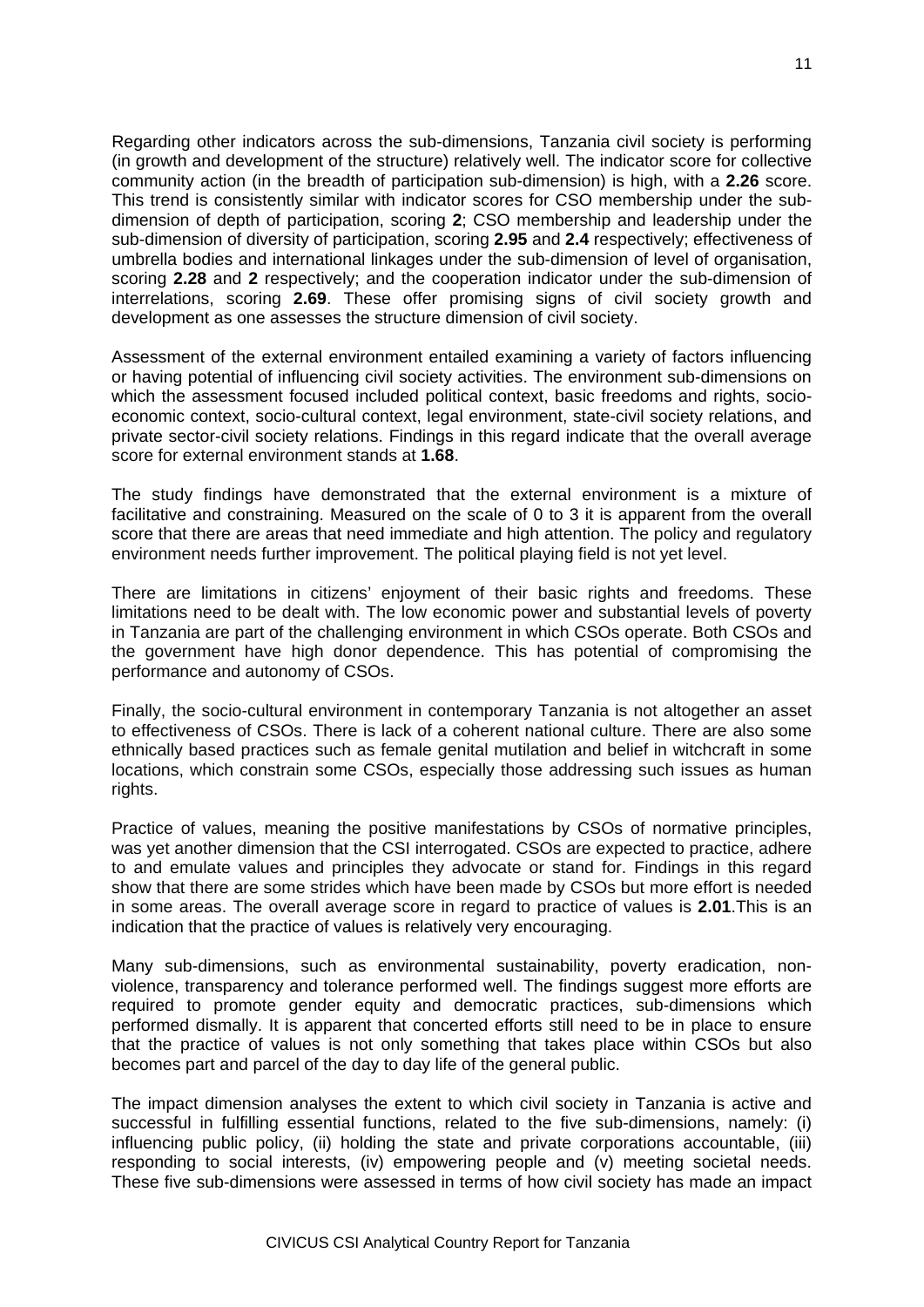in three areas that were identified by the NAG as to be of concern in Tanzania: transparency, gender equity and human rights. The overall score for the impact dimension is **1.57**.

The overall score in the influencing public policy sub-dimension is **2.34**. According to secondary data, civil society is perceived as quite active on social policy-related issues, but this impact is limited because of organisational and capacity constraints in effectively engaging marginalised groups in society to mobilise for change. Their effectiveness is gauged by the degree to which public policy emanates from the civil society agenda or pressures. Civil society engagement in political aspects is widely acknowledged. Efforts of advocacy groups pushing for improving governance in resource and environmental management, civic awareness/education and voter education during elections, and conducting a bribery index are discernible examples.

Comparatively however, civil society is regarded as having more impact in influencing social policy, scoring **2.66**, than it is in influencing public policy, with a score of **2.02**. According to the regional stakeholders' scores, civil society's impact on key policy issues is considered as somewhat successful, being more successful in influencing gender rights and human rights, with less influence on issues related to transparency, one of Tanzania's major concerns.

Civil society in Tanzania is perceived as having different capacities in holding the state or private sector accountable, with a score of **1.03** for holding the state accountable, compared to a modest score of **0.5** for influencing private sector companies. The average score under this sub-dimension is **0.77**.

The average score for the responding to social interest sub-dimension is **1.69**. This was acquired from the assessment of civil society's responsiveness, assessed as quite high at **2.73**, although, participants in the NAG perceived that public trust on civil society is still below average and was scored with **0.64**. The high scores in responsiveness generally reflect civil society activeness towards social concerns such as gender inequities and transparency, and its increasing presence in the political landscape and in media campaigns. Public trust in civil society was assessed comparatively lower more possibly because of the numerous challenges that civil society has faced in bringing issues to a fruitful conclusion, such as labour movements and student strikes for better work or learning conditions.

The overall score for empowering citizens sub-dimension is **1.11**, indicating below average impact by civil society in the public empowerment process. Of the five indicators under this dimension, however, civil society's success in building capacity for collective action received the highest score, **1.99**, followed by success in informing and educating citizens, **1.35**, empowering marginalised people, **0.91**, and supporting livelihoods, **0.73**, with the lowest score assigned to civil society's success in empowering women, at **0.56**.

The average score for meeting societal needs was **1.97**, an average score among the subdimensions of the impact dimension. This is not surprising because although civil society is seen to have growing visibility in meeting societal needs directly and also meeting the needs of marginalised groups, the RSC participants indicated that sometimes CSOs are challenged by inadequate resources to make their impacts relevant, and the fragmentation of CSOs, several of them dealing with similar issues, tends to lead to duplication of efforts rather than efficiency.

The specific policy recommendations derived from the Tanzania CSI study are provided as separate chapter at the end of this report.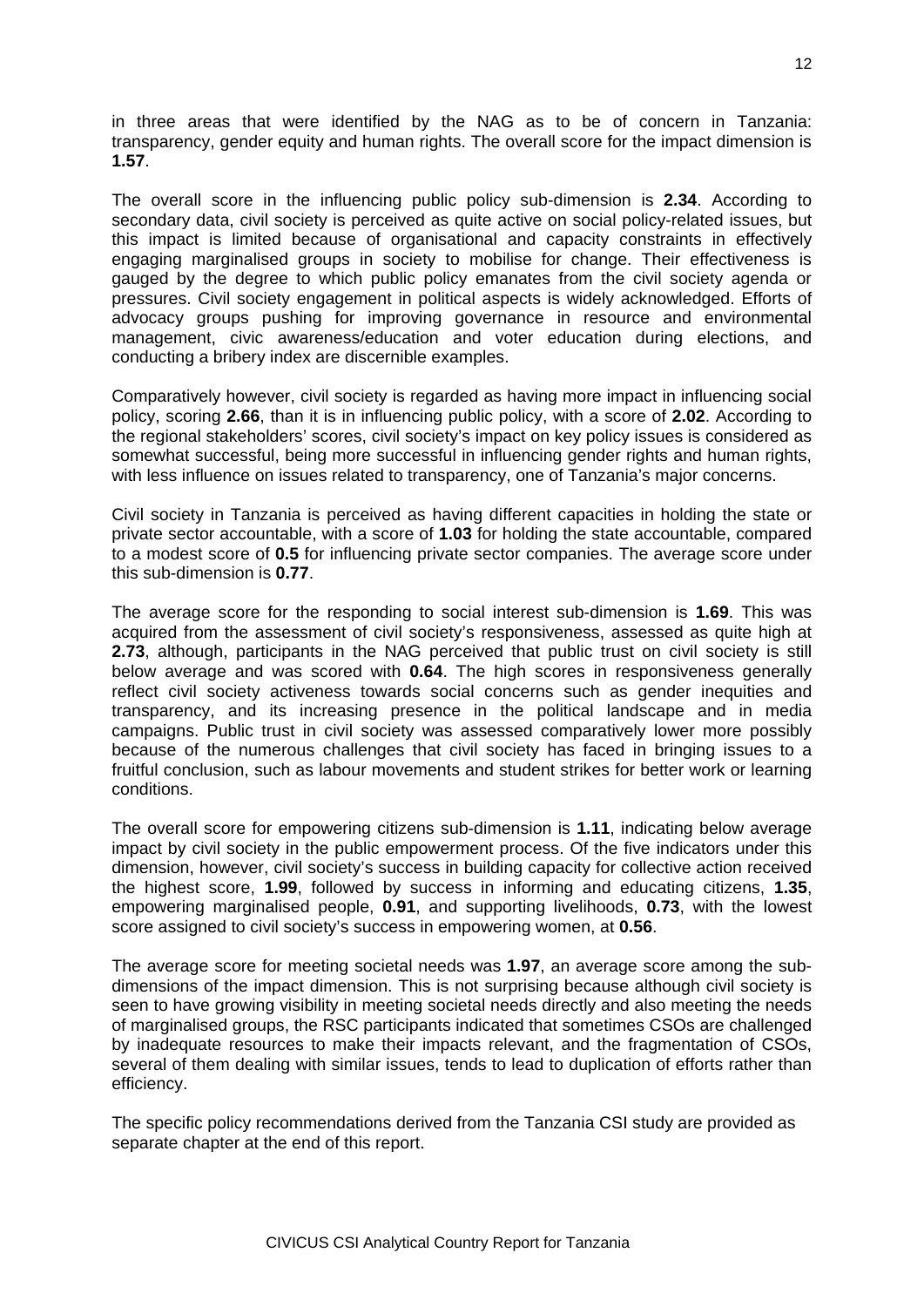# **1. OVERVIEW OF THE CIVIL SOCIETY INDEX PROJECT AND ITS IMPLEMENTATION IN TANZANIA**

## **1.1 Introduction**

This chapter provides an overview on how the Civil Society Index (CSI) project was implemented in Tanzania. Specific issues covered include the rationale for implementation of the project, the approach and methodology used to solicit data and information, and the actors who were involved and limitations of the project.

## **1.2 The Civil Society Index project and approach**

Civil society is playing an increasingly important role in governance and development around the world. In most countries, however, knowledge about the state and shape of civil society is limited. Moreover, opportunities for civil society stakeholders to come together to collectively discuss, reflect and act on the strengths, weaknesses, challenges and opportunities also remain limited.

The CSI, a participatory action-research project assessing the state of civil society in countries around the world, contributes to redressing these limitations. It aims at creating a knowledge base and momentum for strengthening civil society. The CSI is initiated and implemented by, and for, CSOs at national and international levels, in partnership with CIVICUS: World Alliance for Citizen Participation. The CSI implementation actively involves and disseminates its findings to a broad range of stakeholders including civil society, government, the media, donors, academics, and the public at large.

The following key steps in CSI implementation take place at the country level:

- 1. **Assessment**: CSI uses an innovative mix of participatory research methods, data sources, and case studies to comprehensively assess the state of civil society.
- 2. **Collective reflection**: implementation involves structured dialogue among diverse civil society stakeholders that enables the identification of civil society's specific strengths and weaknesses.
- 3. **Joint action**: the actors involved use a participatory and consultative process to develop and implement a concrete action agenda to strengthen civil society in a country.

The following sections provide a background of the CSI, its key principles and approaches, as well as a snapshot of the methodology used in the generation of this report in Tanzania.

## **1.3 Project background**

The CSI first emerged as a concept over a decade ago as a follow-up to the 1997 *New Civic Atlas* publication by CIVICUS, which contained profiles of civil society in 60 countries around the world (Heinrich and Naidoo, 2001). The first version of the CSI methodology, developed by CIVICUS with the help of Professor Helmut Anheier, was unveiled in 1999. An initial pilot of the tool was carried out in 2000 in [1](#page-12-0)3 countries.<sup>1</sup> The pilot implementation process and results were evaluated. This evaluation informed a revision of the methodology. Subsequently, CIVICUS successfully implemented the first complete phase of the CSI

<span id="page-12-0"></span><sup>&</sup>lt;sup>1</sup> The pilot countries were Belarus, Canada, Croatia, Estonia, Indonesia, Mexico, New Zealand, Pakistan, Romania, South Africa, Ukraine, Uruguay, and Wales.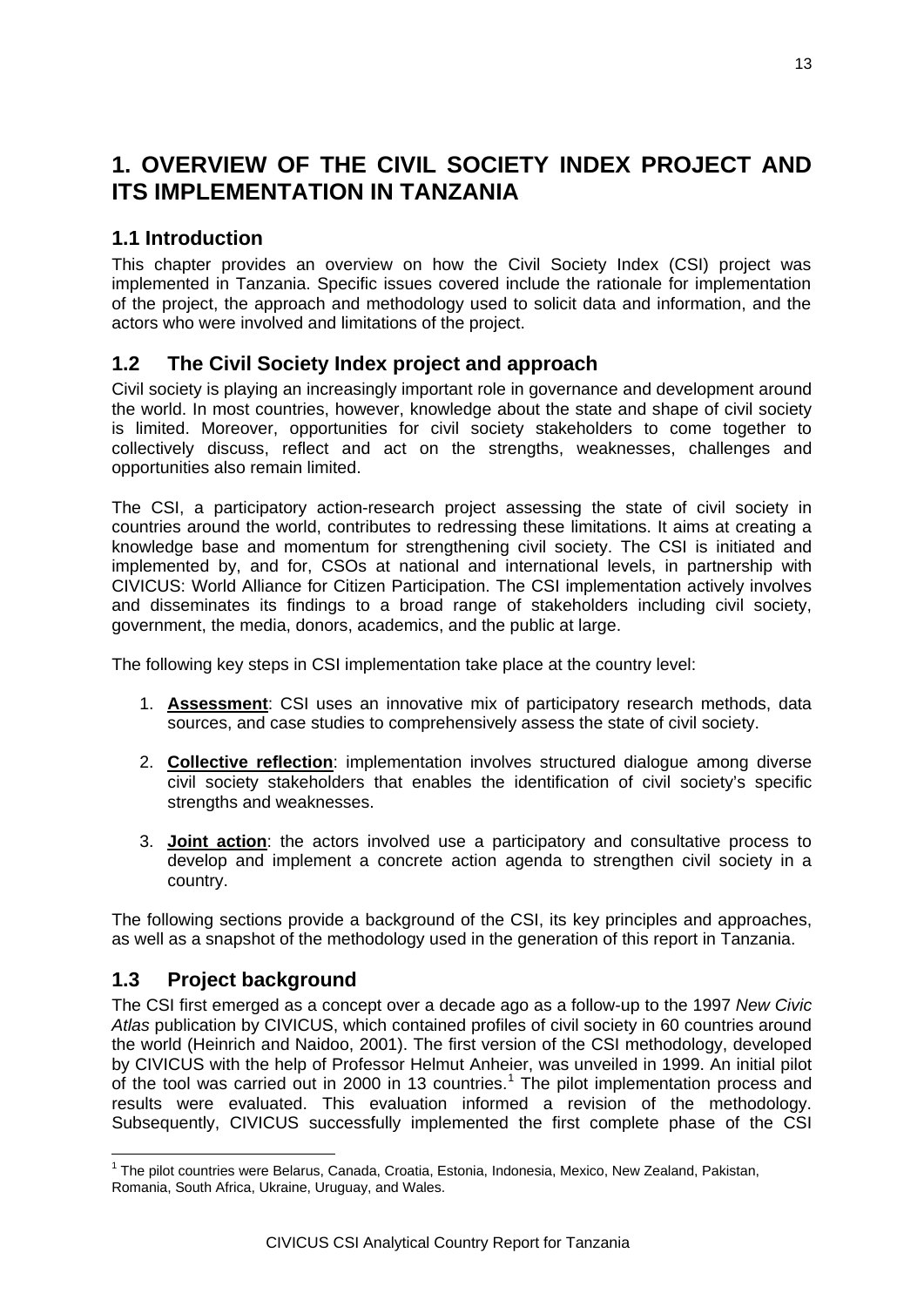between 2003 and 2006 in 53 countries worldwide. This implementation directly involved more than 7,000 civil society stakeholders (Heinrich, 2008).

Between 2008 and 2010 a special additional phase of the project was held in four African countries, with the support of UNDP Africa, in Guinea, Rwanda, Senegal and Tanzania, from which this report is one output. This was followed by a second full phase of a revised CSI, held in 41 countries globally.

### **1.4 Project approach**

The CSI marries assessment and evidence with reflection and action. This approach provides an important reference point for all work carried out within the framework of the CSI. As such, CSI does not produce knowledge for its own sake but instead seeks to directly apply the knowledge generated to stimulate strategies that enhance the effectiveness and role of civil society. With this in mind, the CSI's fundamental methodological bedrocks which have greatly influenced the implementation that this report is based upon include the following:

*Inclusiveness:* The CSI framework strives to incorporate a variety of theoretical viewpoints, as well as being inclusive in terms of civil society indicators, actors and processes included in the project.

**Universality:** Since the CSI is a global project, its methodology seeks to accommodate national variations in context and concepts within its framework.

*Comparability***:** The CSI aims not to rank, but to comparatively measure different aspects of civil society worldwide. Possibility for comparisons exist both between different countries or regions within one phase of CSI implementation and between phases.

**Versatility:** The CSI is specifically designed to achieve an appropriate balance between international comparability and national flexibility in the implementation of the project.

**Dialogue:** One of the key elements of the CSI is its participatory approach, involving a wide range of stakeholders who collectively own and run the project in their respective countries.

*Capacity development:* Country partners are firstly trained on the CSI methodology. After the training, partners are supported throughout the implementation cycle by the CSI team at CIVICUS. Partners participating in the project also gain substantial skills in research, training and facilitation in implementing the CSI in-country.

*Networking:* The participatory and inclusive nature of the different CSI tools should create new spaces where very diverse actors can discover synergies and forge new alliances, including cross-sectoral levels.

*Change***:** The principal aim of the CSI is to generate information that is of practical use to civil society practitioners and other primary stakeholders. Therefore, the CSI framework seeks to identify aspects of civil society that can be changed and to generate information and knowledge relevant to action-oriented goals.

The CSI uses a comprehensive project implementation approach and a broad range of research methods. At the core of the CSI, lies a broad and encompassing definition of civil society, which informs the overall project implementation process. To assess the state of civil society in a given country, the CSI examines the four key dimensions described above, with each of these four dimensions composed of a set of sub-dimensions, which are in turn made up of a set of individual indicators, 74 in all, which are scored on a scale of 0 to 3. These indicators form the basis for the CSI data collection, described further below. The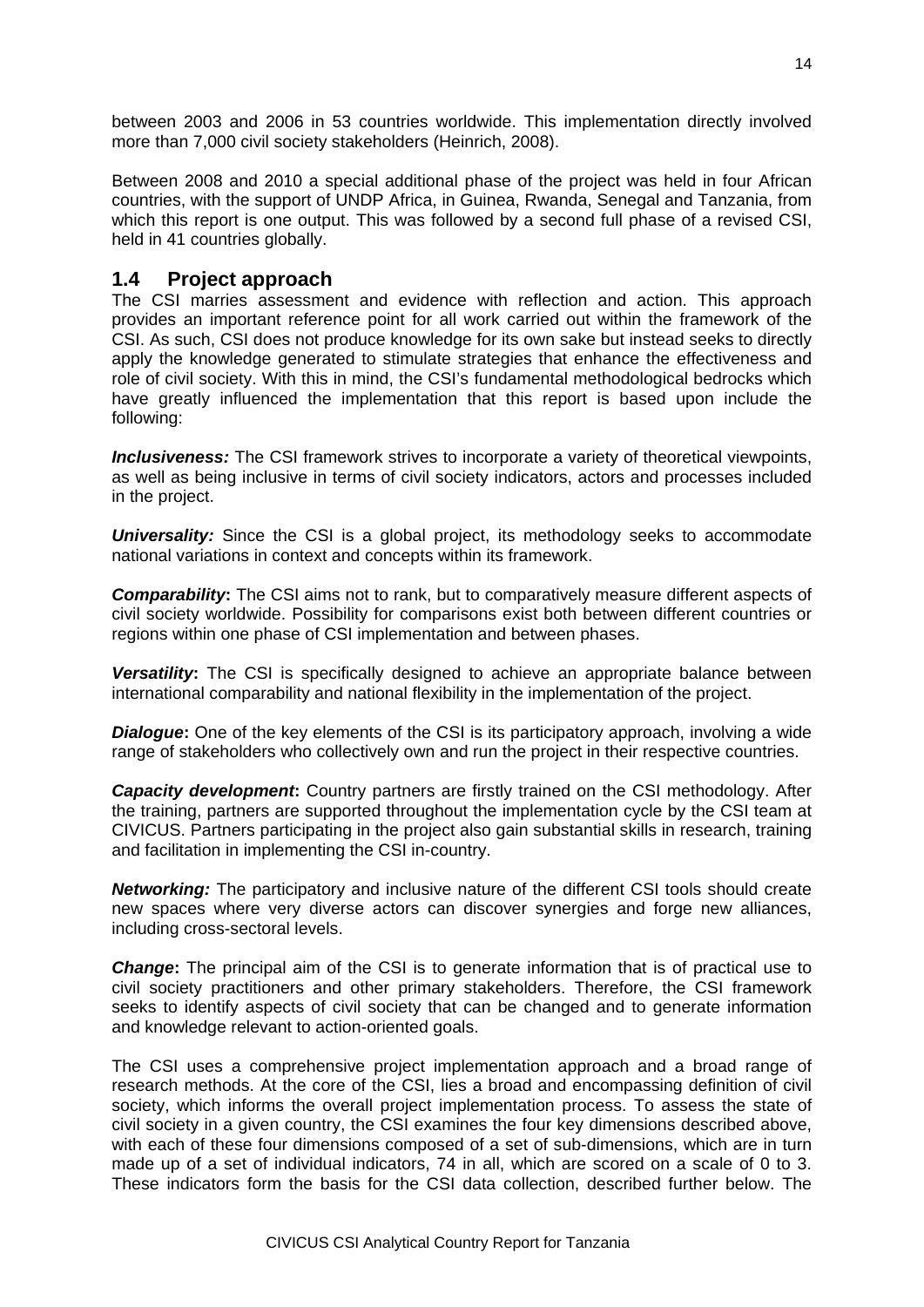indicators also inform the assessment exercise undertaken by the National Action Group (NAG). The research and assessment findings are discussed at a gathering of key stakeholders, whose task is to identify specific strengths and weaknesses and make recommendations on key priority actions to strengthen civil society.

With the above mentioned foundations, the CSI methodology uses a combination of participatory and scientific research methods to generate an assessment of the state of civil society at the national level. The CSI measures the following core dimensions:

- The **structure** of civil society (e.g. number of members, extent of giving and volunteering, number and features of umbrella organisations and civil society infrastructure, human and financial resources);
- The external *environment* in which civil society exists and functions (e.g. legislative, political, cultural and economic context, relationship between civil society and the state as well as the private sector);
- The *values* practiced and promoted within the civil society arena (e.g. democracy, tolerance or protection of the environment); and
- The *impact* of activities pursued by civil society actors (e.g. public policy impact, empowerment of people, meeting societal needs).

To visually present the scores of the four main dimensions, the CSI uses the Civil Society Diamond (see figure 1.4/1 for an example).<sup>[2](#page-14-0)</sup> The Civil Society Diamond, with its four axes, visually summarises the strengths and weaknesses of civil society. CIVICUS notes that since it captures the essence of the state of civil society across its key dimensions, the Civil Society Diamond can provide a useful starting point for interpretations and discussions about what civil society looks like in a given country.

#### **Figure 1.4/1: Civil Society Diamond**



# **1.5 Rationale for implementation of the CSI Project in Tanzania**

There were a number of reasons that propelled implementation of the CSI in Tanzania, bearing in mind the key aims of CSI:

- Increase knowledge and raise awareness of the state of civil society;
- Empower stakeholders through the promotion of dialogue, collective learning, and network-building;
- Enhance the strength and sustainability of civil society; and

<span id="page-14-0"></span><sup>&</sup>lt;sup>2</sup> The Civil Society Diamond was developed for CIVICUS by Helmut Anheier.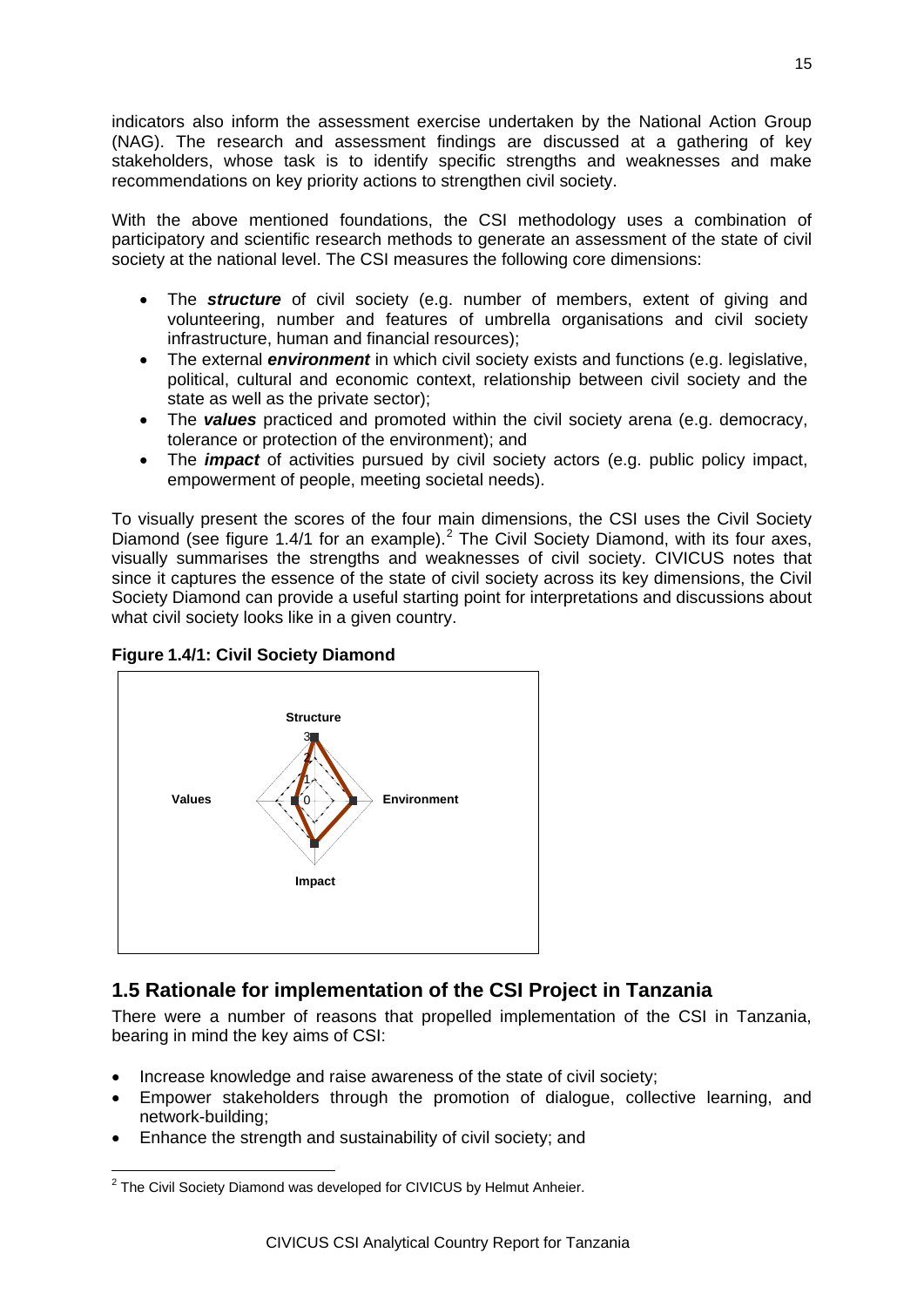• Strengthen civil society's contribution to positive social change.

For these reasons key stakeholders decided to implement the project in Tanzania, recognising the potential knowledge gains for Tanzania as country and CSOs in particular to be achieved by completion of the project.

### **1.6 CSI project implementation: approach and methodology in Tanzania**

The implementation of the CSI at the country level was coordinated by a National Index Team (NIT), which was made up of the National Coordinating Organisation (NCO), a participatory researcher (PR) and a civil society expert (CSE). The NIT was assisted by a 12-person National Advisory Group (NAG), consisting of a diverse set of civil society stakeholders. The NIT, assisted by the NAG, began by reviewing the CSI conceptual framework and research methodology as proposed by CIVICUS: World Alliance for Citizen Participation (adapting this as necessary to its country context) and preparing a map of civil society in the country.

The NIT then coordinated secondary and primary research on each of the four dimensions of civil society the CSI, in the version of the methodology applied in Tanzania, examines. This research involved: conducting a thorough review of existing **secondary data** on civil society, undertaking **fact-finding** exercises (seeking out existing, but unpublished data on civil society) and organising and conducting regional **focus groups** (of civil society stakeholders) and **community surveys** (of ordinary citizens in different parts of Tanzania).

Research findings were then presented to the NAG, which acts as a 'jury' and attributes a score of 0 to 3 to each indicator (this is intended to strike a balance between accommodating country-level nuances, while at the same time allowing for comparisons between different countries applying this methodology). These scores were then aggregated into a score for each sub-dimension and, finally, into an overall score for each of the four dimensions of CSI. Finally, the final country report research findings and scores were presented and validated at a **national workshop,** where strategies for prioritising and addressing identified weaknesses were discussed. This final country report, including research findings, scores and the outcome of the national workshop, was then published for national and international readership.

## **1.7 Limitations of the study**

Implementation of the project was initially planned to take one year, meaning that the CSI project should have been accomplished by December 2008. There are a number of challenges and issues that occurred, causing the project to significantly overrun. One of the major issues that cropped up in Tanzania, directly affecting some planned activities of CSI implementation, was the 2010 General Election. ForDIA and members of the NIT were directly involved in this as civic/voter education providers and election observers, and given the sensitivity of this national event, this meant that some planned activities had to be suspended for a time.

There are other challenges which were encountered in the course of CSI implementation in Tanzania. These include, but not limited to:

• **Fundraising**: Finding funding for the project proved to be a difficult task. The NCO sought funding from UNDP-Tanzania, and this was forthcoming in 2009 and 2010. Oxfam Novib and Irish Aid/Embassy of Ireland (Dar es Salaam), which were contacted for funding during 2008, did not provide any financial support until completion of the project**.**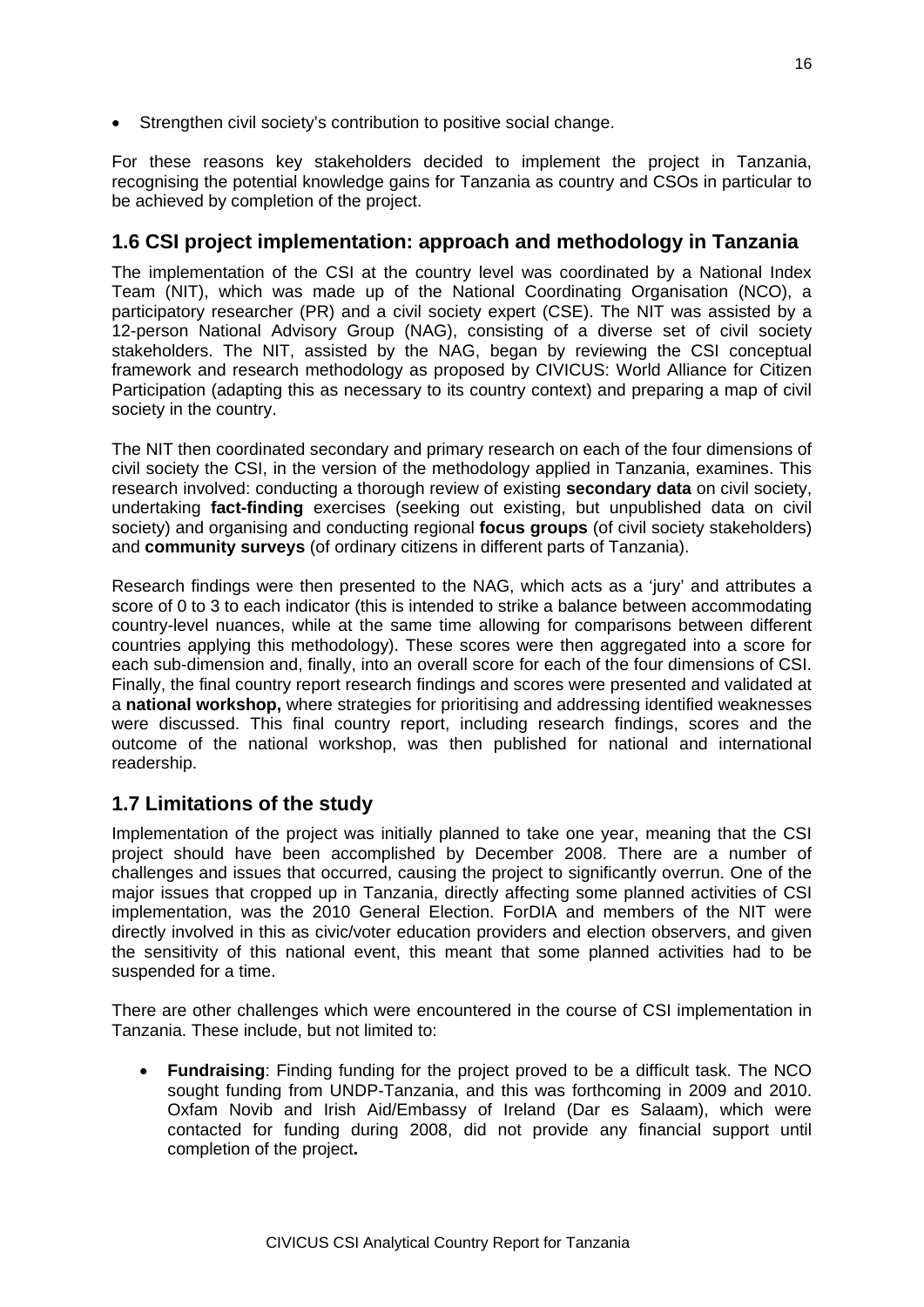- **Non-adherence to the agreement in the General Stakeholders Agreement**: The General Stakeholders Agreement between CIVICUS, NCO and UNDP-Tanzania assigns specific roles tor each party. However, the agreed roles were rarely adhered to, including with regard to assisting the NCO to raise additional funds.
- **Literature resources**: Availability of literature resources for secondary data review was another challenge. Whereas the format of secondary data review required quantitative evidence, most documented data are in qualitative format. Fortunately some internet resources provided useful links to quantitative data sources.
- **Human resources**: The NIT formed the CSI Tanzania's core staff. In the course of implementing the project, it was discovered that additional support staff was needed. However, financial resources inhibited recruitment of additional project support staff, so volunteers were mobilised as a temporary measure. Moreover, the contracted civil society expert (CSE) left in January 2009, necessitating a new recruitment.
- **Competition with other projects**: NIT members are independent professionals who also work on competing professional assignments and projects. As the pace of CSI project implementation was erratic, due to unreliable funding, there were times when more attention was paid to competing assignments.
- **NAG meetings**: NAG meetings could not be convened according to a regular schedule. This had a negative bearing on the project because NAG meetings were very important to validate data and information, which enables the project to move from one phase to the next. NAG meetings needed to be seen as part and parcel of project implementation process, and not an isolated activity.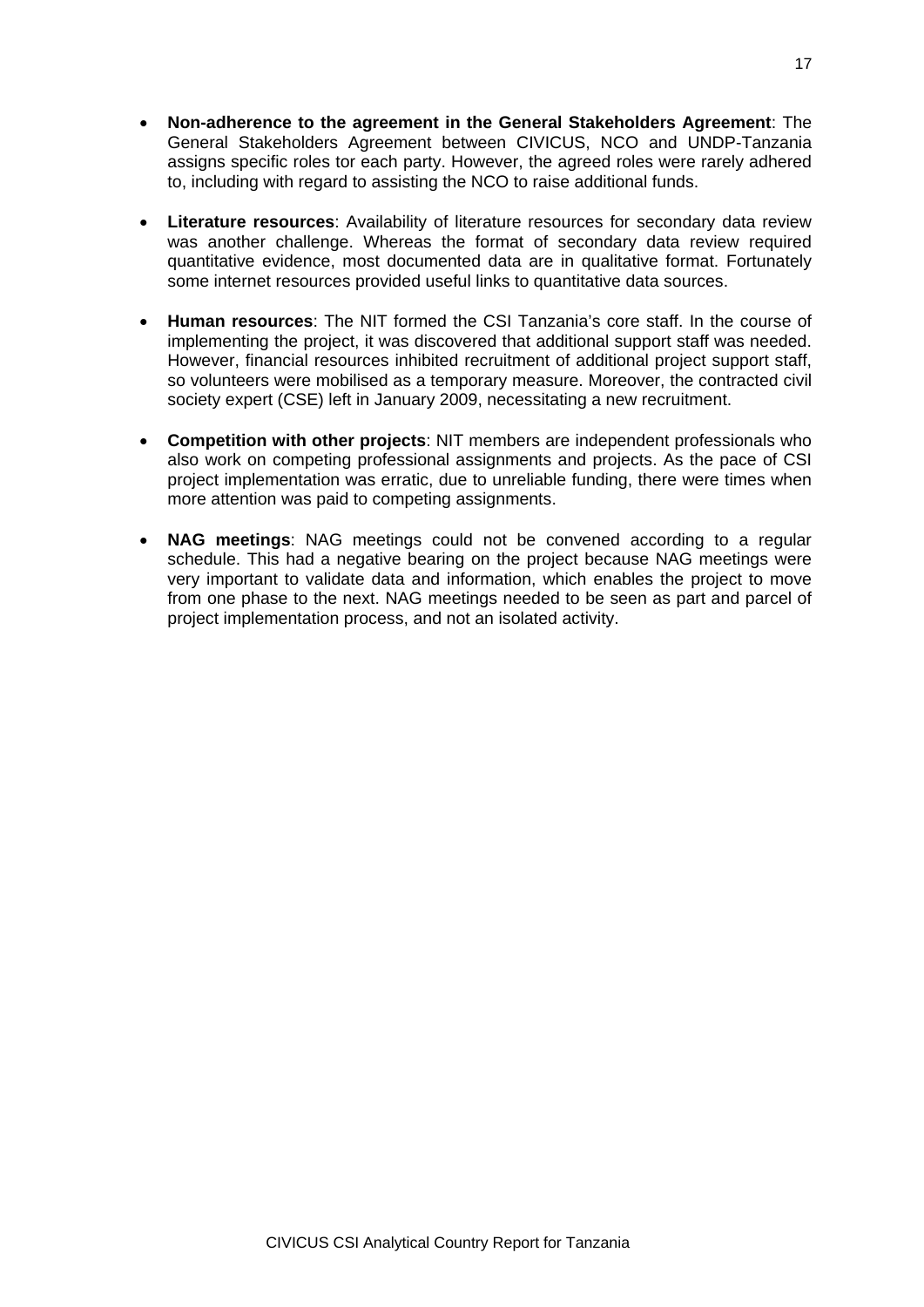# **2. CIVIL SOCIETY IN TANZANIA**

## **2.1 Introduction**

This chapter offers an overview of civil society in Tanzania. It specifically deals with issues of how civil society is conceptualised and its history, with an attempt made to map its size, scope and areas of its activities. It is generally seen that Tanzania has an emerging civil society in the context of the liberal conception. This is because, whereas there were precolonial CSOs, colonialism suffocated and destroyed these. Traditional pre-colonial civil society manifestations were regarded as 'uncivil' by colonialists. However, these so called uncivilised CSOs played a significant role during struggle for independence.

Arrangements of the immediate post-independence era curtailed the prospect of autonomous growth of CSOs. It was not until the mid 1980s that a new window opened to allow a greater autonomy of operations of CSOs, following the introduction of free market economy and liberal political pluralism. Since then, there have emerged several CSOs working in sectors such as the economy, social affairs, religion and culture. Possibilities of autonomous operations as anticipated have not been realised on the part of many CSOs. This chapter discusses a number of specific issues as far as civil society in Tanzania is concerned.

## **2.2 The concept of civil society in Tanzania**

The prevailing conceptualisation of civil society is primarily a liberal one. CSOs are understood as entities formed by groups of individuals outside the state framework in order to pursue a particular cause they believe in. The meaning of civil society in Tanzania does not include groups engaged in unethical behaviour, such as gangsters. CSOs are understood as community organisations serving causes that help society to prosper and develop. The conceptualisation of civil society in Tanzania conforms to the characteristics and attributes suggested by Naidoo and Tandon (1999) which include the following:

- $\triangleright$  CSOs are organisations which meet one key normative value, namely demonstration of civic values and democratic practices such as tolerance, inclusion, non-violence, commitment to promoting the public good. This means that civil society is not 'evil' and therefore excludes such organisations as Ku Klux Clan, the Mafia and terrorist organisations.
- $\triangleright$  While associational life includes all CSOs, civil society does not include all organisations that comprise a society's associational life.
- $\triangleright$  Distinction must be made between associational life that includes all types of voluntary forms and autonomous organisations and civil society, which narrows down this universe to those demonstrating civic norms.

This means that civil society may be distinguished by:

- $\triangleright$  Voluntary association and associational autonomy.
- $\triangleright$  Institutional pluralism, contributing to the density and diversity of associational life.
- $\triangleright$  Structural and functional dimensions: specialisation and differentiation.
- $\triangleright$  The normative dimension: they follow a set of norms and democratic practices.
- $\triangleright$  The art of association: the ability of CSOs to generate social capital and promote civic norms.
- $\triangleright$  The free school of democracy where individuals are transformed into citizens as they exercise their rights within and accept their responsibilities to the group.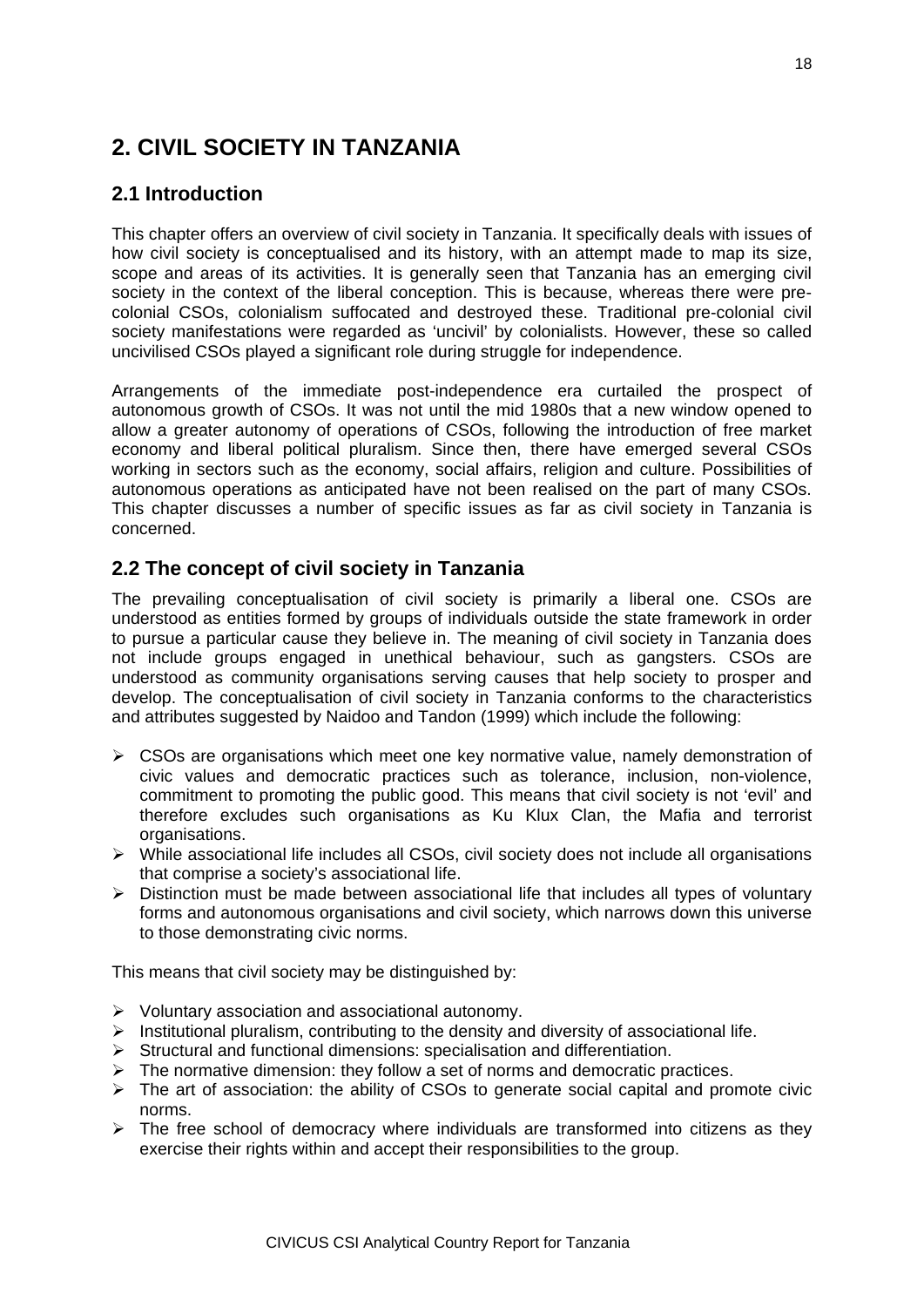Moreover, during the first CSI National Advisory Group (NAG) meeting held in 2008, NAG members thought through various meanings of civil society but eventually accepted the CIVICUS proposed one as that for Tanzania, which describes civil society as "the arena, outside of the family, the state and the market where people associate to advance common interests"

The above broader definition suggests that the structure, environment, values and impact dimensions of civil society on which this study focuses will be examining how it applies and practically plays out to reflect the trend and characteristics of civil society in Tanzania.

## **2.3 History of civil Society in Tanzania**

Tanzania has an emerging civil society movement with the potential to play a key role in national policy development processes, as well as in the development of the people and country. As noted above, civil society in Tanzania dates back to the pre-colonial era. Traditional societies in Tanzania during the pre-colonial era existed in communities of shared values. There were traditional burial groups, conflict management groups, traditional cultural groups and the like. The advent of colonialism discouraged such civil society manifestations, in most cases declaring them as barbaric and uncivilised. They were retained only when they could be used to play a facilitative role toward the attainment of colonial motives. This was particularly during British colonial rule which was accompanied by indirect rule that employed traditional chiefs as colonial facilitators.

The suffocation of traditional civil society was not fully successful. Some adamant groups resisted colonial intrusion. The Maji Maji War (1905-1907) against German colonialism (waged by organised civil society groups in the southern part of Tanzania) was a reflection of persistence by this movement. Even during British colonial rule in Tanganyika, civil society movements in forms such as trade unions and others could not be prevented altogether.

Apart from the pre-colonial movement, the history of civil society in Tanzania can be grouped into four broad phases.

The **first phase** was the colonial period of between the late 19<sup>th</sup> Century and 1961. During colonial times, faith-based and ethnic-based associations emerged, the former being more broad-based in terms of countrywide outreach, while ethnic groups were more localised on a district or regional basis. These were organised around recreation activities or mutual aid to members, and also local political contestations, as was the case with the Wazaramo Union that successfully lobbied the colonial government to replace unpopular leaders with others commanding more support (Lange et al 2000). At the national level, profession-based associations such as the African Association (teachers, clerks and civil servants), the cooperative movement, the Tanganyika Federation of Labour and others created the foundations of a political movement, Tanganyika African National Union (TANU), which led the call for independence. However, immediately after independence in 1961 the designs of a centralised state curtailed all independent movements into semi-detached mass movements under the ruling party TANU, eroding much of the voluntary civil activity that prevailed before.

The **second phase** is the period between 1965 and 1985. This is remembered for its systematic inhibiting of independent social, political, and economic activities following the introduction of single party rule in Tanzania in 1965 and introduction of a socialist and selfreliance ideology in 1967.These two institutional developments meant, among other things, that all organisations were either co-opted under the ruling political party or made to adhere to party/government guidelines in their operations. These processes prevented any activism of potential pressure groups such as those organised by or for young people, women, students and workers. The abolition of Local Government Authorities and Urban Authorities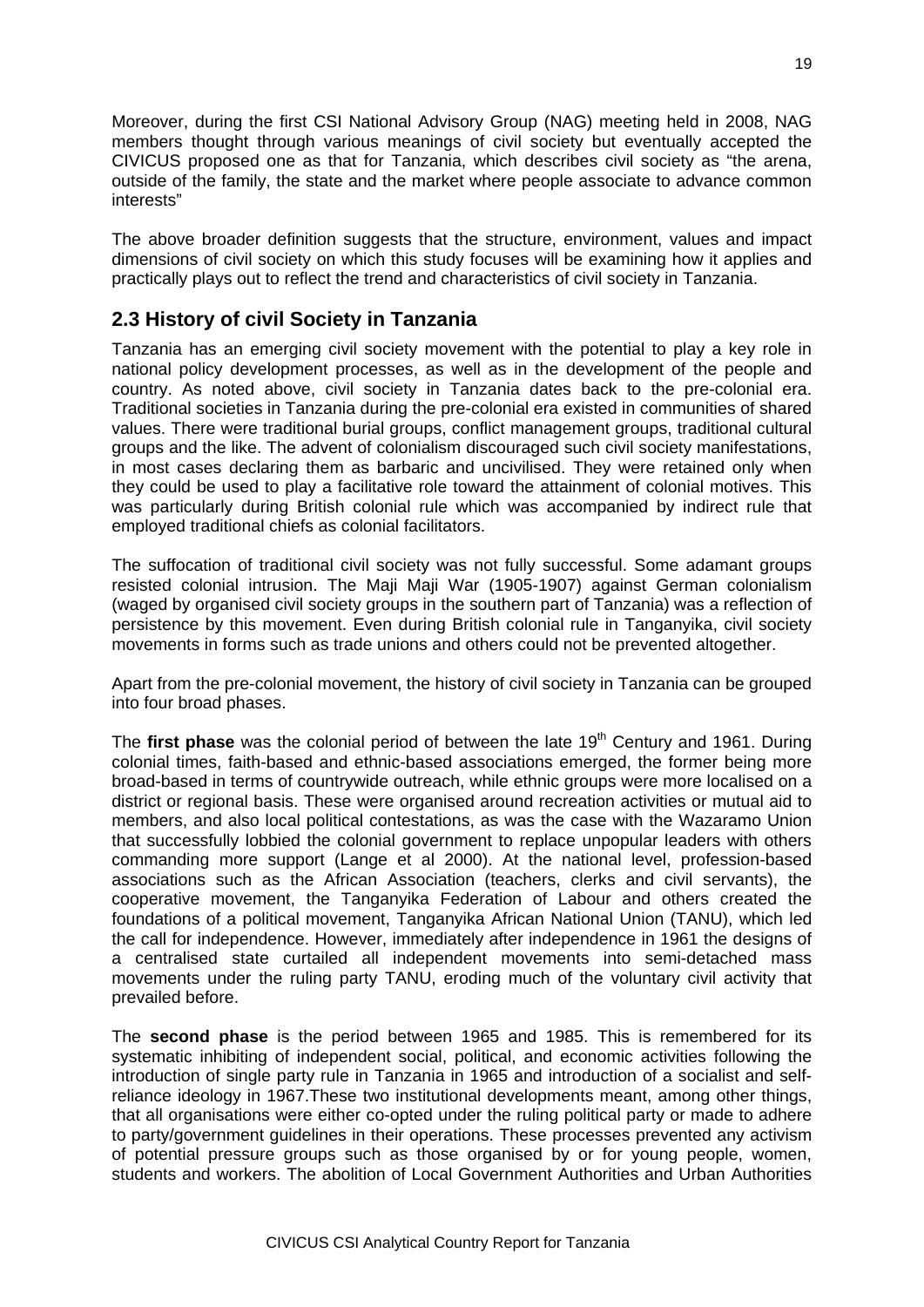in the early 1970s, and Cooperative Unions in 1976, further eroded people's capacities to organise (Ndumbaro and Yahya-Othman 2007).

The **third phase** came between the mid 1980s and early 1990s. The inception of this phase was linked to economic hardships and the consequent International Monetary Fund (IMF) initiated restructuring process which compelled government to reduce control of the state over public affairs, including service provision. From this period, the proliferation of private service providers indicated a reorganisation of activities in response to market demands and the principles of a liberalised economy. Market liberalisation and cost sharing in social services meant that the ability of people to earn a decent livelihood became increasingly challenged. Simultaneously, the donor community opted for more support to private provision of social services and processes; these buttressed the sector considerably.

Finally, the **fourth phase** is associated with the era of political pluralism, beginning in the early 1990s to the present. It is a phase that opened political space in the context of introducing multi-party politics and other forms of political pluralism. As a result of this opening, many locally initiated lobby organisations emerged and, in many ways, could be said to have given confidence to civic-led contestations and struggles for more democratic movements. Despite several years of scepticism and avoidance of the reality of a growing civil society movement, the Tanzanian government has for some time given more space for civil society work and acknowledges the government's lack of capacity to provide for the diverse needs and demands of its population in the development process. The National Social Security Policy, for example, declares that "the government shall declare an enabling environment for other institutions such as NGOs, charity organisations, families and mutual assistance groups to supplement government efforts in the provision of services" (URT 2003). Similar recognition is illustrated in the Tanzania Fisheries Policy of 2003 that provides for beach management units in fishing communities as grassroots structures for environmental management of the fisheries ecosystem.

## **2.4 Mapping of civil society**

Mapping of civil society in Tanzania considers the size, expected roles, scope, players and areas of activities that constitute the anatomy of civil society, as well as the legal and regulatory framework and the capacity to deliver and live up to core values. Generally, the civil society process in Tanzania could be said to have evolved organically in response to continuously changing demands of society and according to the prevailing political contexts in general. Its definition seems to encompass voluntary organisations under the non-profit sector, charity organisations and NGOs. Its size has been found to be significantly large compared to other developing countries, occupying an estimated 2.1% of the economically active population by 2000 (Kiondo et al, 2004). Optimism on its role in ushering in or stimulating social and economic development in future abounds, but so do questions regarding capacity, transparency, and conducive policy environment. Mushi (2001:22-3) mentions 10 objectives that drive the formation of civic groups in Tanzania:

- 1. Influencing government policy on various issues.
- 2. Taking advantage of the free market.
- 3. Improving recreational facilities.
- 4. Preserving traditional cultures.
- 5. Finding alternative ways of funding basic social services.
- 6. Empowering artisans through joint action.
- 7. Preventing further environmental degradation.
- 8. Attracting donor and government grants through group formation.
- 9. Finding alternative ways of getting credit and safer places to store money.
- 10. Mobilising funds (internally and externally) to help people with disabilities and marginalised people in the community.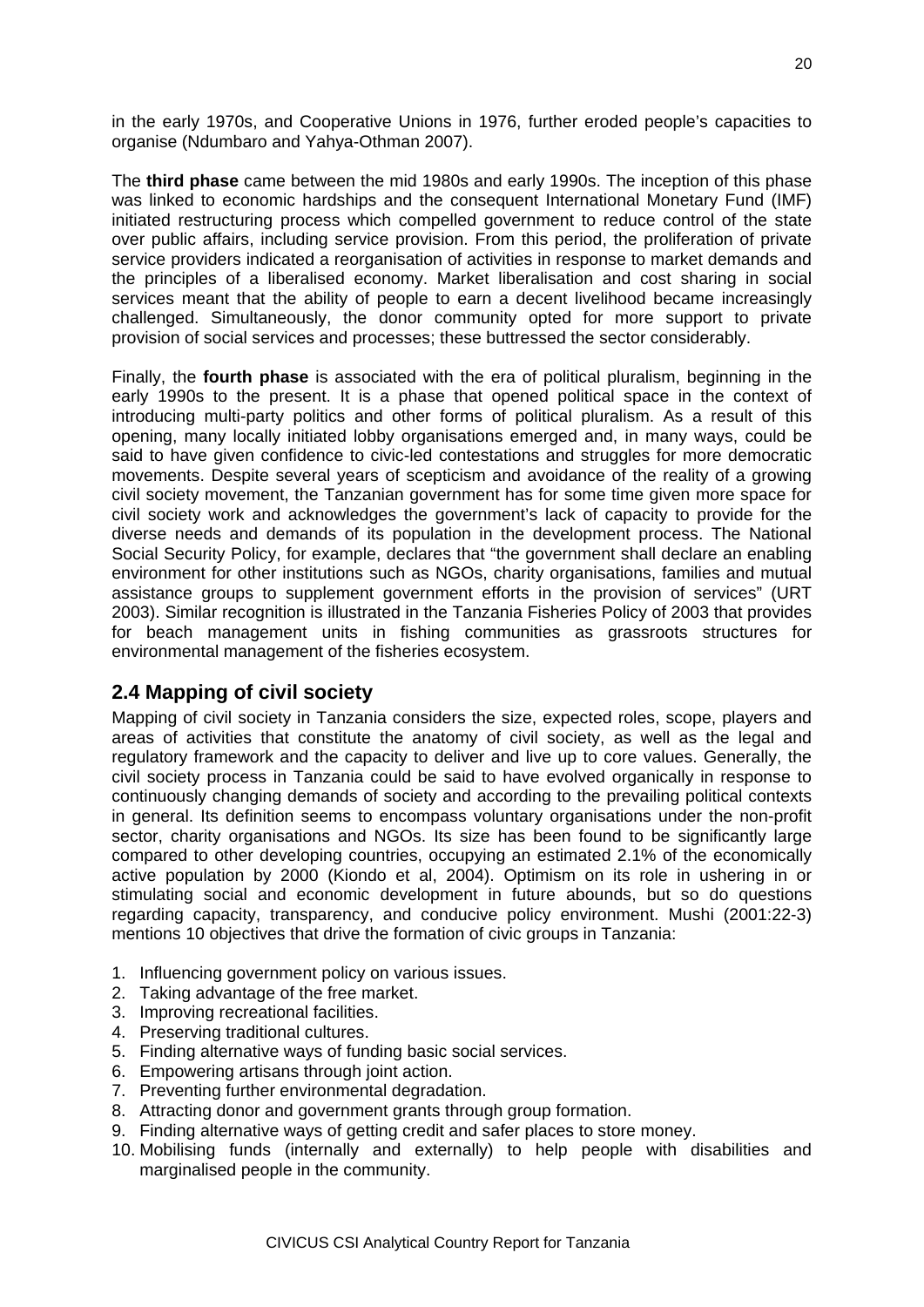The dominant functions can be drawn from these objectives as to include advocacy and lobbying, mobilising resources, social service delivery, representation in other bodies and local mobilisation or organisation. Many organisations balance social service delivery and empowerment functions. CSOs are expected to perform, among other key roles and activities, the following:

- *Political roles*: This could include, but is not limited to, augmenting and influencing change (policy, development, lobbying and advocacy for a particular cause); playing a part in elections (civic/voter education and election observation); election funding; pressure and interest groups.
- *Democratic roles*: watchdogs of the state against abuse of power; human rights education; litigation on behalf of the vulnerable; nurturing of democratic norms and processes; breeding grounds of democratic leaders.
- *Economic and developmental roles:* avenues for free economic associations (such as production, consumers, savings and credits).
- *Educational and informational roles*: avenues of knowledge generation and dissemination.
- *Socio-cultural roles:* social and cultural groupings.
- *Sports and recreational roles.*

With regard to main players that constitute the anatomy of civil society in Tanzania, the list is lengthy, but those constituting the backbone include the following:

#### **Non-governmental organisations (NGOs)**

The emergence of NGOs in Tanzania is characterised by two fundamental factors: the weakening of the state to deliver entitlements – the legitimate role of the state, and consequently, the retreat of the state from direct economic and political dictates. The 1990s therefore witnessed an unprecedented mushrooming of NGOs. Originally avoiding conflict with government, most NGOs initially traded in the service delivery option, and worked in economic, social, political and cultural fields. Issues that have persistently confronted the operation of NGOs include legitimacy, relationships with the state, accountability and what they actually stand for; in other words, their functions. Recently, social auditing for government public accountability has become one of the popular functions of NGOs in Tanzania. NGOs have engaged in such activities as budget execution monitoring, Public Expenditure Tracking Surveys (PETS), Public Service Delivery Assessment (PSDA) and Corruption Perception Surveys (CPS). These activities have provided essential input to NGOs advocacy activities.

#### **Trade unions**

As noted elsewhere in this report, trade unionism has become a principle area of civil society movement in Tanzania. It was present during the colonial era and has persisted even in the post-independence era. The trade union movement in Tanzania could best be described as having a troubled history, ranging from outright discouragement to consistent efforts by the state aimed at controlling the sector or restricting its autonomy. This problem persists even today. In 2010, the government and, indeed the President, exchanged bitter words (through the media) with the Trade Union Congress of Tanzania (TUCTA) leadership. The President accused trade unions of politicking, an allegation that was bitterly refuted by TUCTA leadership. In general, the autonomy pronounced at the inception of TUCTA exists more in words than practice. There are a number of restrictions on the labour movement in mainland Tanzania, but more so in the island groups of Zanzibar and Pemba. Both on the mainland and the islands, workers are legally prohibited from striking, leaving them without a voice or a mechanism to express their anger and frustration.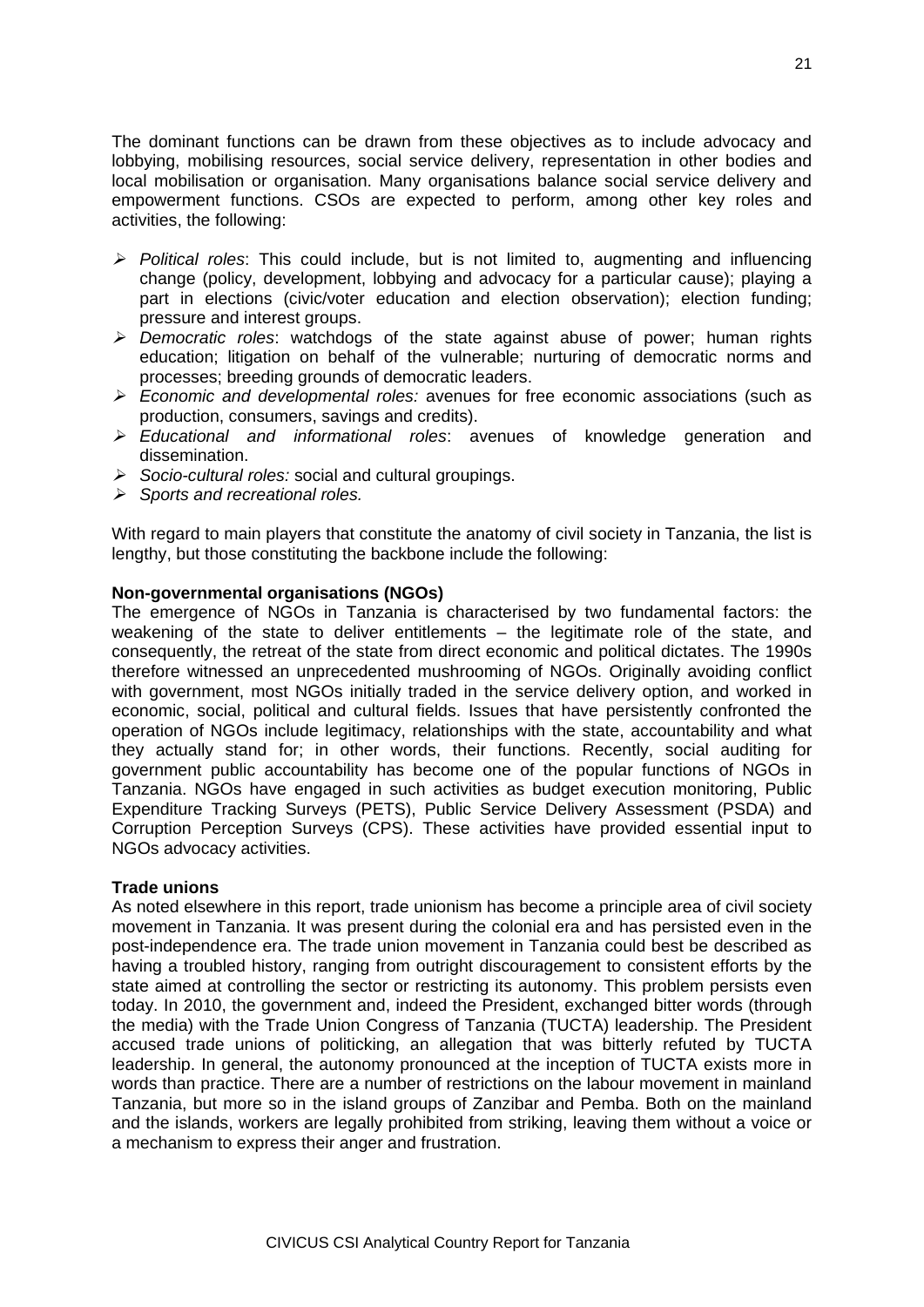#### **The media**

Tanzania has a large media body (both in print and electronic) following liberalisation policies introduced in Tanzania since the mid 1980s. Some media are state-owned, while others are civil society or community owned. Some civil society activity is undertaken via the media. For example, one of the most prominent CSOs, Tanzania Media Women Association (TAMWA), works on issues related to women's rights in the media. Constitutionally, there is guaranteed free and independent media. However, it appears that while the government of Tanzania respects the freedom of press, it does not encourage it. Tanzania has two other Acts for the regulation of press activities, namely the Newspapers Act No.3 of 1976, which empowers the President with the ability to prohibit any publication being imported or printed if he/she feels that it jeopardises the national interest. The other is the institution of the Tanzania Communications Regulatory Authority (2003) which regulates licensing and supervises broadcasting activities. This demonstrates how a government agency can still dictate what is otherwise believed to be a democratic process. The commission also standardises, plans and manages the country's frequency spectrum. At the time of writing, two bills were up for amending, one on media and broadcasting services, and the other for expanding the right to information.

#### **Cooperatives**

Cooperatives are another form of traditional civil society formation in Tanzania, historically linked to dissatisfaction in the terms of trade in the area of rural peasantry production. They also arise out of unhappiness with government attempts to control the production and circulation of agricultural produce, by both the petit bourgeoisie and the peasantry. The cooperative movement in Tanzania has been much the same experience as trade unions. There was time when independent cooperatives were banned. Currently, Tanzanian laws allow both government-owned cooperatives and private ones to exist, but experience shows tendencies toward more control and restriction of the independent operation of private cooperatives.

#### **Faith-based organisations (FBOs)**

Activities of FBOs in Tanzania, particularly in facilitating service provision, date back to the times of missionary activity and other religious contacts and interventions before and during the colonial period. FBOs in Tanzania are identified according to two broad categories:

- $\triangleright$  Religious organisations that establish offices and programmes primarily concerned with social development issues (such as NGOs)
- $\triangleright$  Religious bodies that are technically registered as NGOs but the primary interest of which is the promotion of a particular faith and religious teaching (including churches and mosques).

All in all, FBOs exemplify a relatively stable organisational structure, usually operating from a national apex down to congregations or communities at village level. Their autonomy is guaranteed to some extent by the freedom of worship that Tanzania enjoys, albeit within certain government designed parameters, such as being non-confrontational on national political issues.

#### **Community-based organisations (CBOs)**

Most of the CBOs in Tanzania are grassroots structures, predominantly initiated by people themselves for self-help purposes, either for problem solving or for general combining of efforts to stimulate individual or local development. These include groups organised for income generation. Others have been initiated by the government or donor processes, and a significant number by faith-based organisations. Some CBOs are occupation-based associations (e.g. carpentry) and others are service-oriented or outreach. The Tanzanian legal and policy regime allows for formation and operation of CBOs. The Water Policy (2002), for example, requires users to mobilise and organise themselves into associations,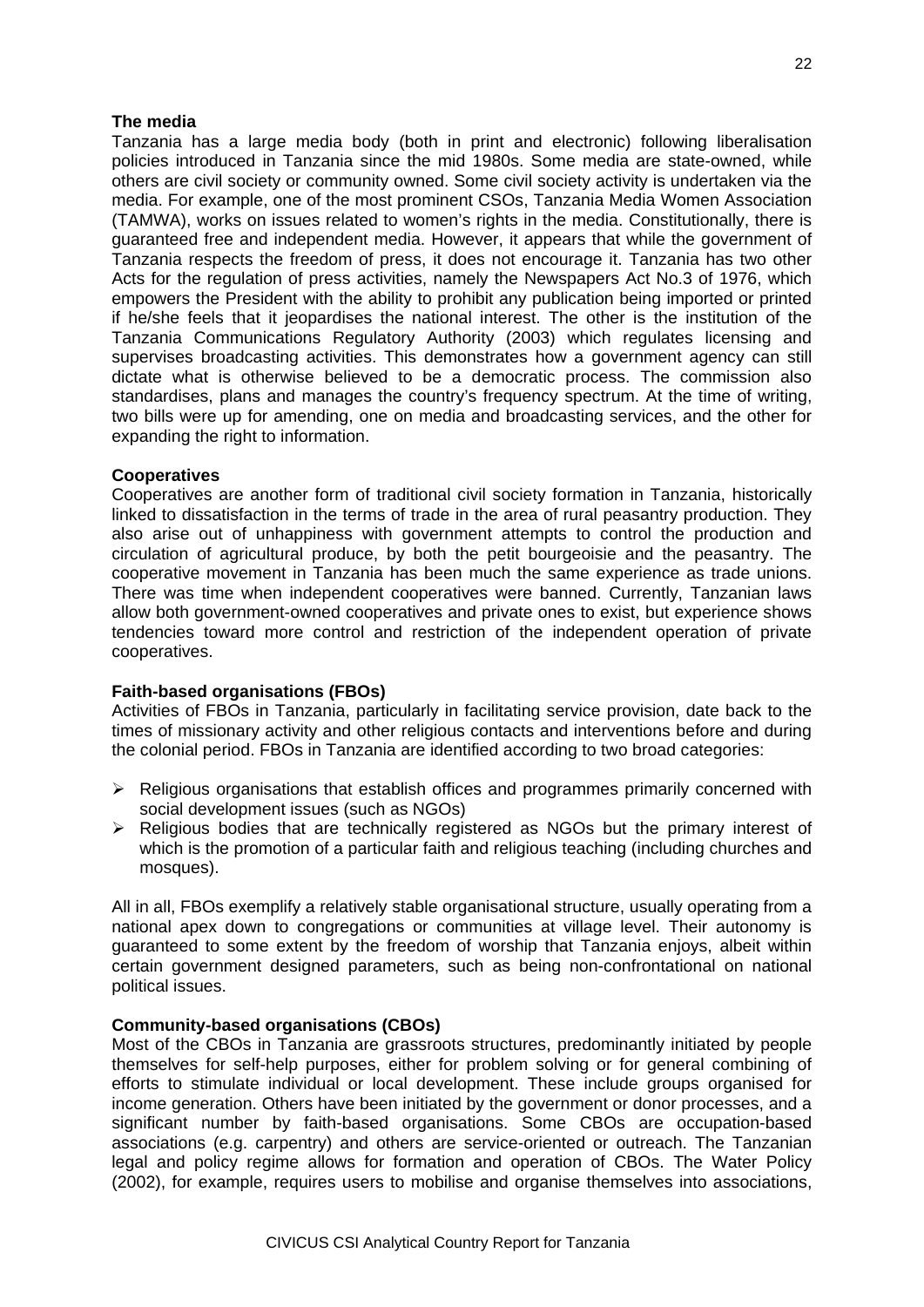especially water user associations, to apply for water rights and to pay for application and user fees. Membership is usually determined by objective and is therefore predominantly limited to a particular community (Mushi, 2001).

#### **Informal grassroots-based groups**

It is virtually impossible to make a valid assessment of the nature, size and scope of informal groupings at grassroots level. What can be done here is to assert their vivid presence and contribution to local level life and governance. The informality in this case is attributed to groups' lack of formal registration rather than to their mode of operation, since many groups have an agreed objective, structure and administration procedures. Some examples of informal grassroots-based groups in Tanzania include: clan-based groups, traditional local militia/vigilante (popularly known as *Sungusungu* in Kiswahili), women's informal credit systems, recreation-cum-self help groups, and faith-based neighbourhood prayer groups (small Christian communities also known as 'Jumuiya ndogo ndogo' in Swahili on the part of the Roman Catholic Church).

#### **Civil society movements addressing special groups in society**

There are civil movements inclined towards the plight of special groups in Tanzania. These are fundamentally concerned with the welfare and rights of special groups, most of whom are vulnerable, such as people with disabilities. Among the most challenging aspects of living with disabilities in Tanzania is the prevalence of poverty, poor institutional and infrastructural support, at both national and local level, and a certain degree of social and cultural values of neglect. Some of the more recent challenges are the HIV/AIDS pandemic and physical abuse towards people with disabilities; while education and health facilities that cannot accommodate even the most simple of facilities have become the norm. These circumstances have ignited the birth of many CSOs addressing issues related to disability in Tanzania. There are also umbrella organisations addressing welfare and rights of people with disabilities. These include the Disabled Organisation for Legal Affairs and Social Development (DOLASED) and SHIVYAWATA, the Tanzania Federation for Disabled Persons Organisations.

Another group in the list of special groups is older people. The number of activities addressing issues of older people have multiplied, particularly stimulated by emerging challenges posed by widowhood and HIV/AIDS orphans, and the persistent problems of lack of income, abuse and discrimination, including accusations of witchcraft. There are several regional or locally-based organisations addressing issues related to ageing and older people. At the national level, HelpAge International Tanzania (HAIT), a branch of the international network not-for-profit organisations for older people, spearheads several lobbying and advocacy processes. Key issues addressed by these organisations include the rights of access to basic services such as health care, institution of protective legal mechanisms against abuse or dispossession, and other means of social security.

#### **Gender-based organisations**

Civil activity and movements addressing women's practical needs as females, wives and mothers, are now developing into a more strategic, politically charged process, fighting and making demands on a human rights platform. Many of these cut across issues addressed above. Women's activism and efforts to organise around issues concerning women's rights and development at the international level have, in many ways, influenced the gender movement in Tanzania. Membership in women's international movements, such as Young Women's Christian Association (YWCA) was evident early since the colonial period in which women of Tanganyika engaged in activities such as primary health care, education and other community and public activities. Such organisations predated the first national level women's political movement, Union of Women in Tanganyika (UWT) that was a wing of the ruling party TANU at independence in 1961.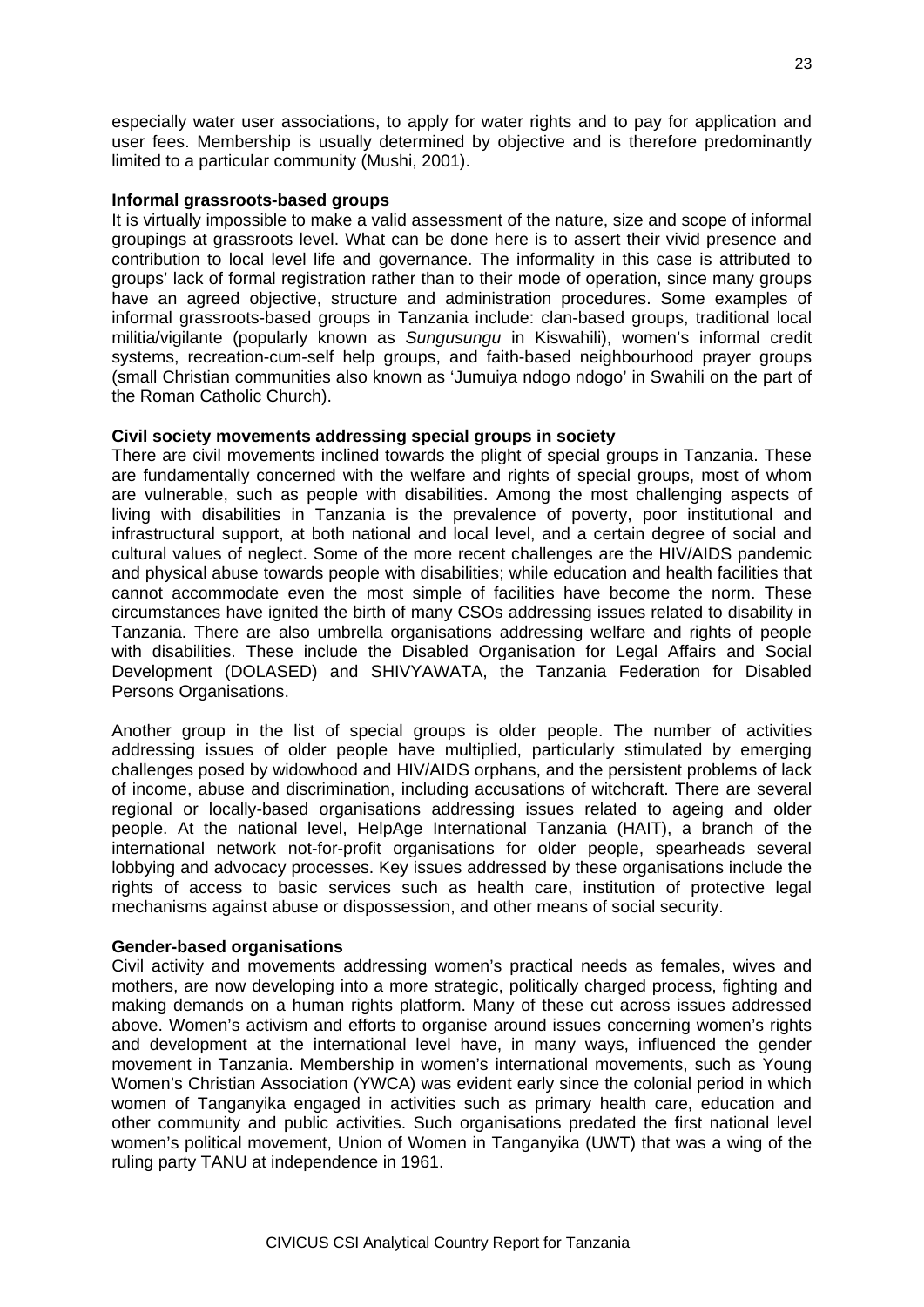During, and since, the United Nations International Women's Year (1975) and the subsequent Decade for Women (1976–85), international women's networks emerged to fill a need that women's groups had for better contact with others and for access to information and resources. At the national level, activism by individuals against abuse or discrimination has also been in place. Occupation-based groups sprung up more vigorously since the 1980s following increased awareness of the status of women caused by gender relationships at the international and regional level. Prominent among these were those based in higher education institutions such as the IDS (Institute of Development Studies of the University of Dar Es Salaam), the women's group and Women's Research and Documentation Project (WRDP) formed in the late 1970s by University of Dar Es Salaam professionals. Other groups that are quite significant to this date include the Tanzania Media Women Association (TAMWA), Tanzania Association of Women Leaders in Agriculture and Environment (TAWLAE), Tanzania Women Lawyers Association (TAWLA), and the more recent Medical Women Association of Tanzania (MEWATA), amongst others.

In the mid 1990s, there was an attempt to initiate a common women's platform during the era of dawning of political pluralism, which led to the short-lived establishment of Baraza la Wanawake Tanzania (BAWATA). BAWATA subsequently came under government reproach and was officially banned in 1998. The Tanzania Gender Networking Programme (TGNP), founded in 1993, is now among the frontrunners in offering a common approach to advocacy, capacity building and networking for organisations and individuals dealing with gender and related issues. Its landmark activity was its initiation of a gender budgeting approach in 2000 that resulted in national planning processes ensuring gender is integrated in its systems.

Government support to the gender process is evident in the ratification of almost all international conventions and declarations addressing women's rights, that have also given space for activism by civil society. These processes enable civil society to exert pressure on the government to make practical concessions towards gender sensitivity. Another landmark achievement was the formation of the Gender Land Task Force (GLTF) in 1997 by women's organisations and groups mobilised by TAWLA that forced the government to include women's rights during the process of forming the Land Act of 1999.

#### **Overarching issues**

Finally, in the mapping of civil society it is necessary to highlight the relationship between state and CSOs, and the capacity of CSOs to deliver. There is currently no law that captures the diversity of CSOs in Tanzania, given the diverse circumstances leading to their formation, roles and modes of operation, and membership composition. The NGO Act of 2002, which is currently the national level instrument governing organisations registered as NGOs, provides an exception where NGOs are concerned, but as the Act explicitly states, its provision "does not however, include trade unions, social clubs, sports clubs, political parties, religious organisations or CBOs themselves."

Furthermore, although there is considerable foreign donor support in terms of funding and other resources, particularly to civil society networks, there remain problems. A study by Kiondo et al (2004) established that the pattern of CSO revenue is similar to that found in other countries, and that 53% of cash revenue came from service fees, property income and membership dues, while 20% came from all sources classed as philanthropy, including individuals, foundations and corporations, and 27% from the public sector. As it is noted elsewhere in this report, subsequent studies, particularly FCS (2008, 2009) indicates that dependence of CSOs on donor funding has substantially increased.

Internal organisation in terms of managerial capacity is still questionable for many CSOs, as is the direct linkage between national-based structures and people on the ground in terms of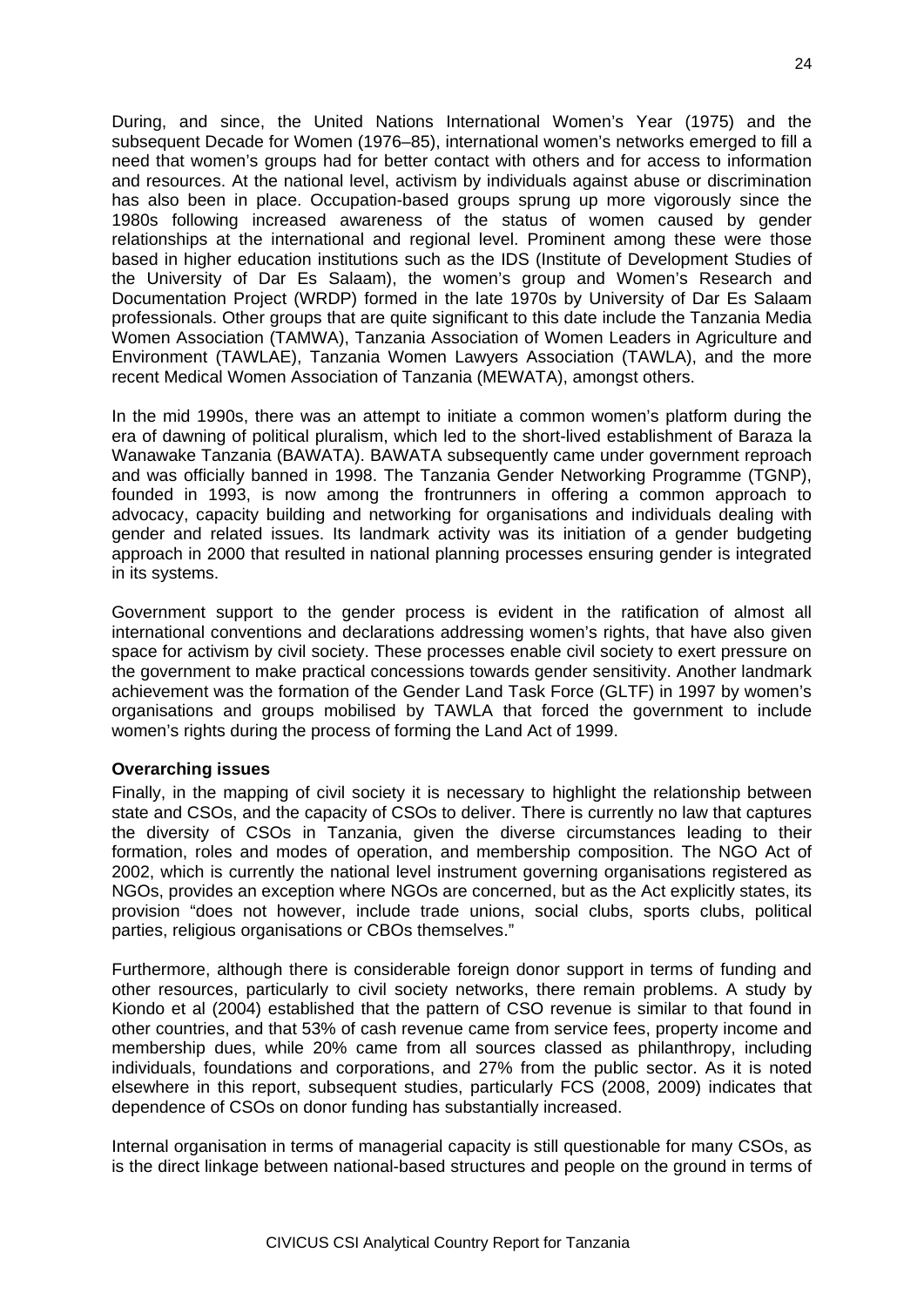ground-based institutional development. The government's role in facilitating the growth and activities of civil society can safely be classified as one of a tacit 'observer', not wholly committed but looking at it as a reliable partner in social and economic development, environmental protection and the HIV/AIDS challenge. The FCS (2008) study probably best summarises the relationship between civil society and government when it mentions three broad types of relationships: cooperative, when CSO activities support government policies and programmes; adversarial, when their activities are perceived as critical to government policies and decisions; and indifferent, particularly when they are partners in service delivery.

## **2.5 Conclusion**

This chapter has demonstrated that civil society movements are an integral part of the history of Tanzania. Civil society was there in the pre-colonial era, was suffocated during the colonial area and has rejuvenated with new pace and vigour after the introduction of liberalisation policies and political pluralism. The movement is still emerging and there are a number of blockages that need to be addressed in order to realise a strong and healthy civil society movement. These limitations are both within and outside the movement itself. Internally there is need, for example, to elevate internal/organisational capacity building. Externally, there is need to eliminate stumbling blocks related to, or emanating from, policy and legal frameworks, as well as the broader relationship between state and civil society.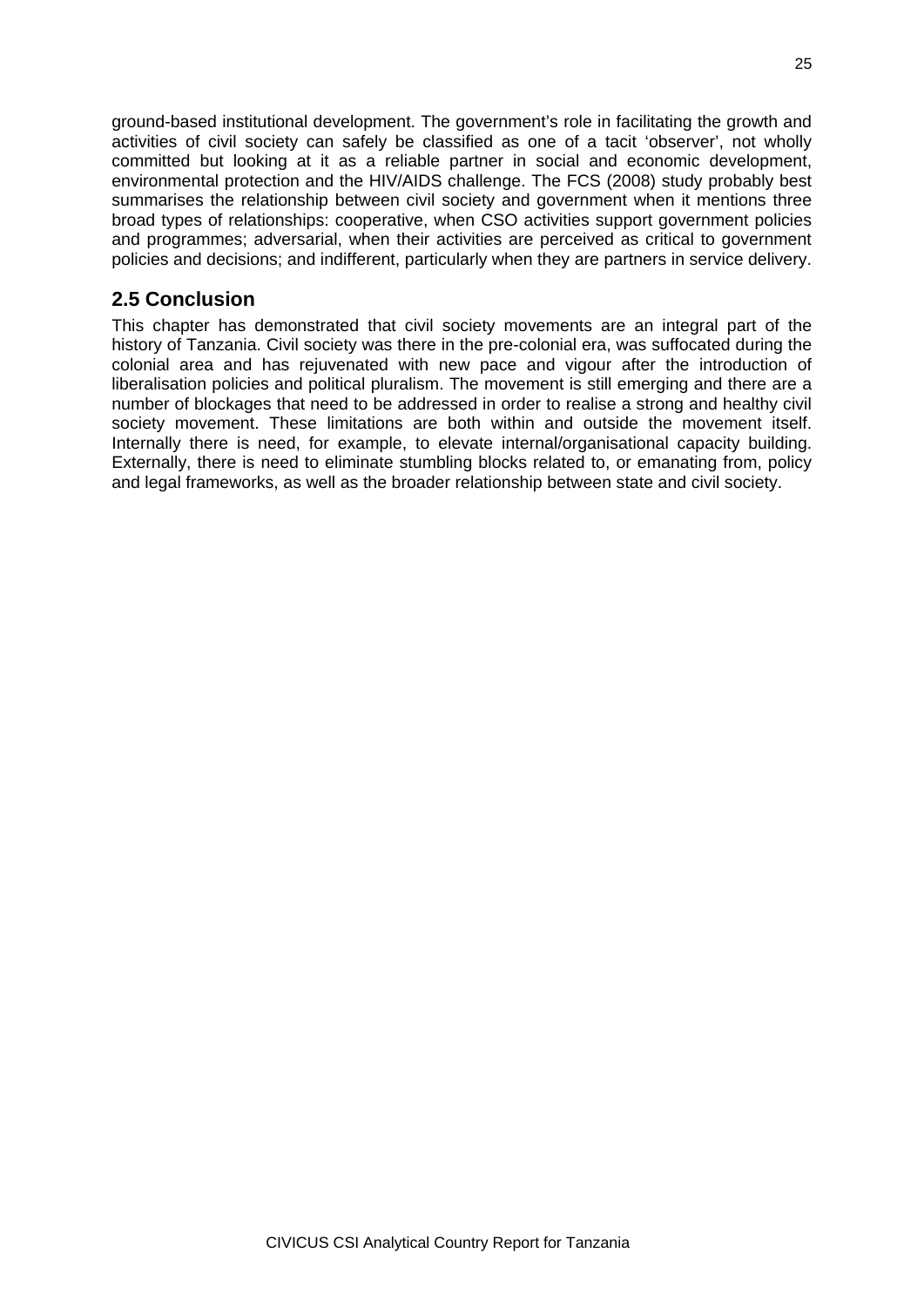# **3.ANALYSIS OF CIVIL SOCIETY IN TANZANIA**

This section attempts to build a comprehensive picture of the state of civil society in contemporary Tanzania by analysing the four dimensions included in the CSI in this methodology which make up its diamond. These are namely: Structure, Environment for civil society, Values and Impact. The analyses and issues presented in this report have been drawn from the two CSI primary data sources, the Community Survey of the general population and the Regional Stakeholders Consultations (RSC) to elicit the views of civil society. The data from these sources are then analysed and scored from 0 to 3 by the National Advisory Group (NAG). CSI methodology also includes a thorough analysis of secondary data. Some of the main secondary data sources employed in this analysis include the World Value Survey (WVS), Johns Hopkins Comparative Non-profit Sector Project, and the report of the Foundation for Civil Society.

# **3.1 STRUCTURE**

### **Introduction**

The Structure dimension of CSI Tanzania provides us with information about the way in which civil society is internally organised. We have assessed the indicators constituting each of the six sub-dimensions (breadth of participation, depth of participation, diversity of participation, level of organisation, inter-relations and resources) of the structure dimension. Sub-dimension indicators reflect the day-to-day functions of CSOs. The overall score of the structure dimension is **1.84** out of 3, indicating a rather moderate, but growing structure of civil society in Tanzania that has potential for continued reorganisation and development. The graph below presents a summary of sub-dimensions that constitute the CSI structure.



#### **Figure 3.1.1/1: Overall structure dimension scores**

# **3.2.1 Breadth of participation**

#### **Table 3.1.2/1: Indicator scores for breath of participation**

| Non-partisan political action | 0.76 |
|-------------------------------|------|
| Charitable giving             | 1.77 |
| CSO membership                | 0.52 |
| Volunteering                  | 2    |
| Collective community action   | 2.26 |
| <b>Total average</b>          | 1.46 |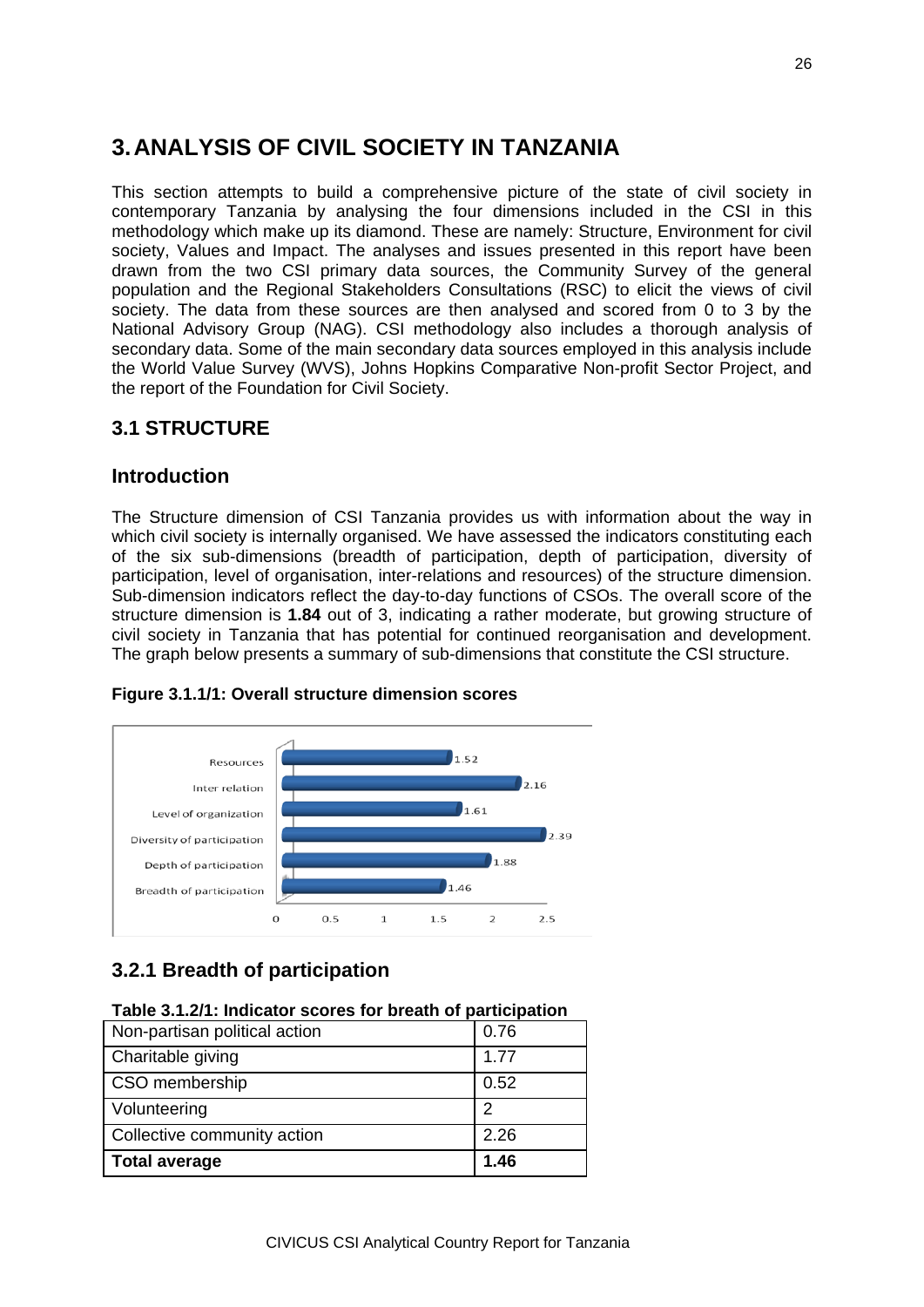#### *Non-partisan political action*

Civil society in Tanzania is visible and socially-based, but can be relatively viewed as strategically keeping moderate visibility, and as therefore having limited social engagement. Broadly, civil society is apparently trying to fit into prevailing policy and structures. The CSI data indicates a numerical dominance of informal over formally registered civil society groups, with this picture more pronounced in the countryside than in the urban and semiurban areas. Young people, women, ethnic alliances, clans, religious affiliations, minority alliances, indigenous people alliances, artisan activities, self-help, income generation, gambling, pyramid schemes, burial societies, housing and traditional sports constitute the informal civil society groups.

The World Values Survey (WVS) paints a picture of high political apathy, reporting that 93% of people would never engage in political action that involves occupying public buildings or factories, while 90% of Tanzanians are not ready to join unofficial strikes, and 55.7% would only attend lawful demonstrations (WVS, 2001).

#### *Charitable giving*

Charitable giving is seen to be a more informal, than formal, countrywide practice in Tanzania. In rural and semi-urban areas, many informal civil society groups donate materials or money to support social needs such as burial, harvest and marriage ceremonies, while a few formal CSOs have tended to donate money or materials to support vulnerable and disadvantaged groups, especially during natural calamities such as floods, epidemic and man-made disasters. The Tanzania Red Cross Society, Lions Club and Tanzania Scouts Association were mentioned by participants as regular charitable organisations. There are few or no charitable giving practices to support educational needs.

#### **Table 3.1.2/2: Breadth of charitable giving in Tanzania**

(Donation of money, or other goods such as clothing or food, to charitable causes during the last 12 months)

|            |       |      | Frequency   Percent   Valid percent |
|------------|-------|------|-------------------------------------|
| Yes        | 1,249 | 58.2 | 59.0                                |
| No         | 861   | 40.1 | 40.7                                |
| Don't know | 8     | 0.4  | υ.4                                 |

Source: Community Survey

#### *CSO membership*

The universal consensus about CSOs and their existence is that they belong to members who establish, drive and direct them in a manner that is consistent with conventional leadership and managerial practices. CSOs in Tanzania are similarly established and led by members. 52% of people report belonging to at least one CSO.

For most CSOs, members form both the leadership and management cadre of organisations. Members constitute governance structures of, and give legitimacy to CSOs. Conflicts in some CSOs are noted as disrupting organisations due to lack of properly established governance structures compounded by overriding interests. There is great variety and combination of membership types, such as individual membership, institutional membership and combined institutional and individual membership. To a lesser extent, there is honorary membership, and associate membership in CSOs (FCS, 2008).

Membership across trade unions and cooperatives is strongly formal and defined by law. Although membership in NGOs is also formal, it is not legally binding, therefore creating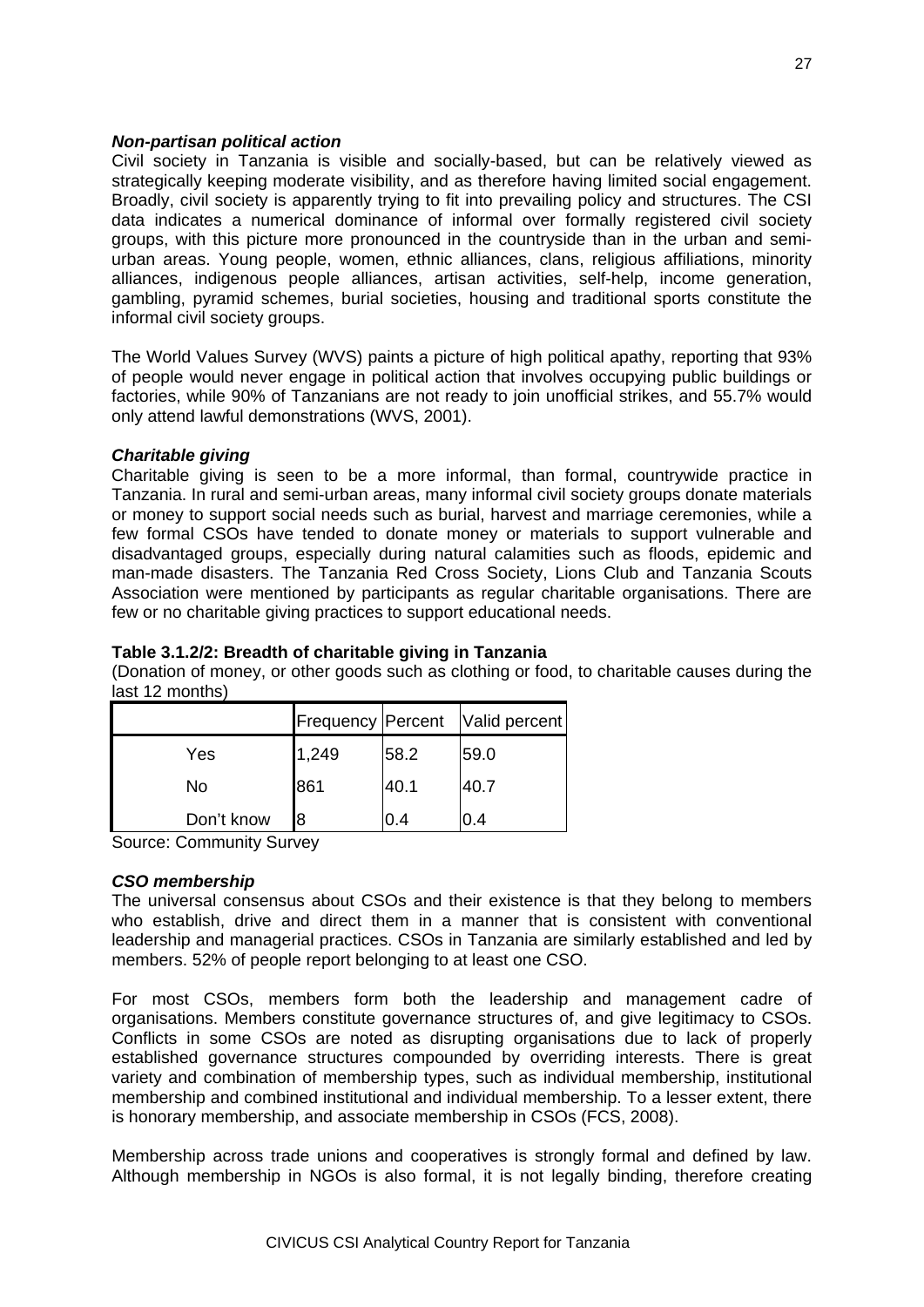flexibility and voluntary entry and exit. Membership in informal groups is more a matter of identity than formality, and is sometimes temporary. Membership in wedding, cultural events fundraising, and burial societies is occasioned by events, and, therefore, temporary in nature.

#### *Volunteering*

Volunteering is a key characteristic feature of civil society. The overall score for volunteering is 1.86, constituted by volunteering within or outside CSOs.

| Table 3.1.2/3: Indicator scores for volunteering |      |
|--------------------------------------------------|------|
| #2.1 Volunteering inside and outside CSOs        | 1.86 |

Volunteering takes the form of time and other personal resources, as organisations strive to transform from being 'briefcase' CSOs (in the sense not having an office) to formally existing CSOs (Marie Shaba and Hanna Laitinen, 2001:13-14). Urban-based NGOs are supported by able volunteering workforces which, according to the Johns Hopkins University Civil Society Study (2004) findings, accounts for over 331,000 full-time-equivalent (FTE) workers (2004).

Put into context, Tanzania's civil society workforce, hugely reliant on voluntary labour, is half as large as the entire workforce in the manufacturing industry, equivalent to 2.9% (U\$260 million) of Tanzania's Gross Domestic Product (GDP).

#### *Collective community action*

Civil society's participation in collective community actions can be seen in the variety of their activities across Tanzania. The majority of Tanzanians in both rural and urban areas (90.17%, according to the CSI Community Survey) have established and taken membership of credit and savings/thrift cooperative societies, popularly known as SACCOS. Other civil society collective community actions include construction of wells, environmental protection, small scale businesses, worship, artisan fishing, community health and sanitary programmes, sports and recreation and many other similar community actions. The table below indicates the significant collective community actions in Tanzania with varying levels (percentages) of community participation depending on whether the areas involved are urban, peri-urban or rural communities, but which is further influenced by whether the communities are located in planned or unplanned areas (physical profile) or the degree of infrastructure availability (roads, piped water, telephone lines, schools and medical services).

|                   | Geographical area |       |       | Physical profile |       |       | Level of infrastructure |       |             | <b>Total</b> |
|-------------------|-------------------|-------|-------|------------------|-------|-------|-------------------------|-------|-------------|--------------|
|                   | Urban             | Peri- | Rural | Urban            | Peri- | Rural | Urban                   | Peri- | Rural       |              |
|                   |                   | urban |       |                  | urban |       |                         | urban |             |              |
| Co-operative,     |                   |       |       |                  |       |       |                         |       |             |              |
| credit or savings |                   |       |       |                  |       |       |                         |       |             |              |
| group             | 4.48              | 8.39  | 16.18 | 5.61             | 11.61 | 12.63 | 3.74                    | 10.73 | 16.8        | 90.17        |
| Farmer/fisherman  |                   |       |       |                  |       |       |                         |       |             |              |
| group or          |                   |       |       |                  |       |       |                         |       |             |              |
| cooperative       | 15.09             | 7.88  | 0     | 0.98             | 3.93  | 10.34 | 18.24                   | 5.66  | $\mathbf 0$ | 62.12        |
| Health            |                   |       |       |                  |       |       |                         |       |             |              |
| group/social      |                   |       |       |                  |       |       |                         |       |             |              |
| service           |                   |       |       |                  |       |       |                         |       |             |              |
| association (e.g. |                   |       |       |                  |       |       |                         |       |             |              |
| association for   |                   |       |       |                  |       |       |                         |       |             |              |
| people with       |                   |       |       |                  |       |       |                         |       |             |              |
| disabilities)     | 8.02              | 0     | 0.86  | 5.12             | 0     | 0.62  | 4.84                    | 0.4   | 0           | 19.86        |
| <b>Sports</b>     | 1.65              | 4.07  | 1.62  | 1.71             | 4.26  | 1.68  | 1.54                    | 4.06  | 0.93        | 21.52        |

#### **Table 3.1.2/4: Collective community actions**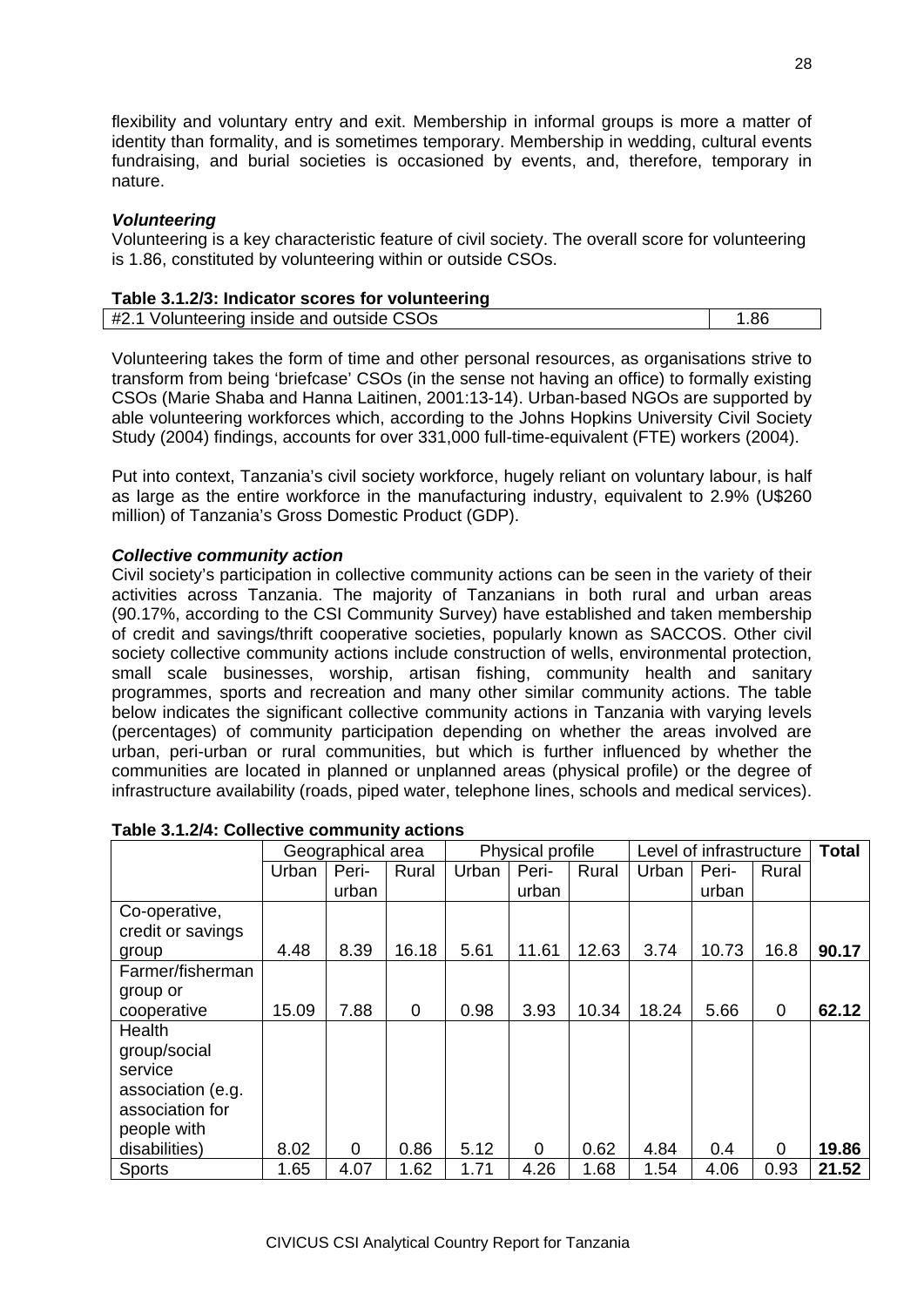| association                          |      |      |     |     |      |      |       |
|--------------------------------------|------|------|-----|-----|------|------|-------|
| Environmental or                     |      |      |     |     |      |      |       |
| conservational                       |      |      |     |     |      |      |       |
| organisation                         | 5.42 | 2.28 | 7.8 | 212 | 9.67 | 0.87 | 28.16 |
| <b>Source: CSI Community Surveys</b> |      |      |     |     |      |      |       |

### **3.1.3 Depth of participation**

#### **Table 3.1.3/1: Indicator scores for depth of participation**

| Charitable giving    | 1.77 |
|----------------------|------|
| CSO membership       |      |
| Volunteering         | 1.86 |
| <b>Total average</b> | 1.88 |

#### *Charitable giving*

Many CSOs in Tanzania do not have reliable sources of income; informal civil society groups wishing to conduct charitable giving mobilise resources from communities and 'temporary members', while formal CSOs conducting charitable giving missions mobilise resources from corporate sector entities, government departments/agencies and well-to-do individuals. The average frequency of CSOs entirely relying on donations from indigenous corporations is 12.2%, while the corresponding average of CSOs relying entirely on foreign funding entities is 9.8%. The Johns Hopkins Civil Society study (2004) indicates that 20% of CSOs' incomes come from philanthropy. However, charitable giving practices in Tanzania are greatly influenced by local politics and the regulatory framework, where the income tax law is a key restraining factor.

The laws regulating charitable giving are hostile, and therefore do not facilitate the practice. The Game Act (URT, 2008), the Income Tax Act (URT, 2006) and the Public Order Act, that all regulate charitable giving activities in Tanzania, only recognise religious organisations for tax exemption eligibility. Any donation made by corporate sector entity to a charitable CSO, for the latter to undertake charitable giving, is subject to taxation unless it is donated to a local government (statutory contribution) or religious organisation. The laws in Tanzania therefore make charitable giving more complicated, while the lack of specific legislation makes civil society charitable giving functions exposed to politicians and similar manoeuvres.

#### *CSO membership*

Civil society members participate freely in their respective groups. Participation is a key indicator to test validity and response of CSOs governance structures. The indicator index for participation of CSO members in their groups is 2, indicating increasingly unrestricted multiple memberships. Cross membership in CSOs, and networks or coalitions of CSOs, is common. In practice, however, the correlation coefficient between participation of members in their CSOs, networks or coalitions and payment of membership fees is weak (Mutakyahwa and Robinson, 2004).

#### *Volunteering*

This measures the extent to which people volunteer for more than one CSO. Though no quantitative data could be established yet, qualitative assessment indicates a gap emerging between the well established CSOs based in urban centres, which are managed by well trained staff, and the CSOs managed by voluntary staff, most of them temporary and lacking the required competences. The implication is that only very few people are ready to volunteer in more than one CSO.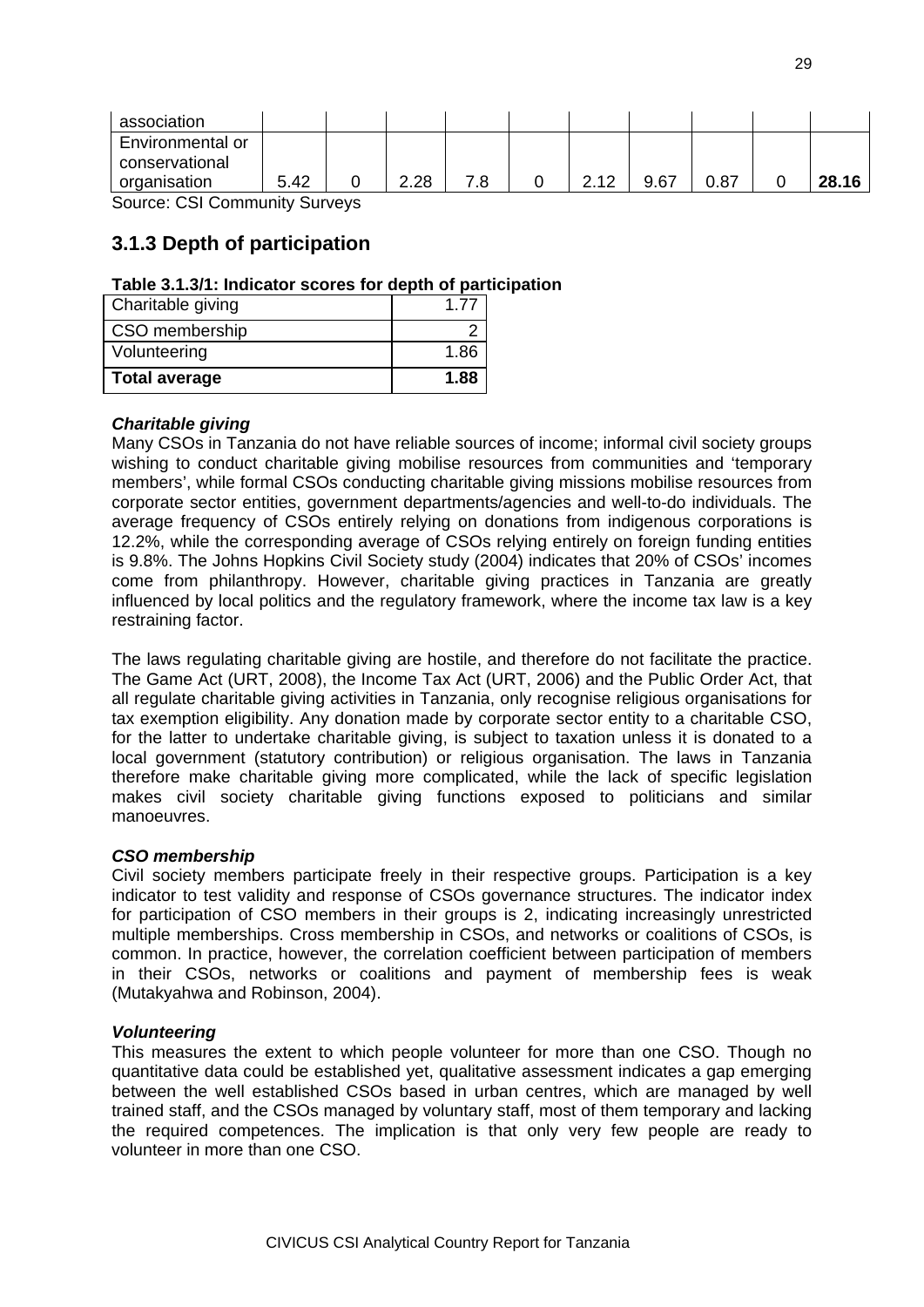As indicated during regional stakeholder consultations and in the secondary data, youth and women organisations are noted as having more members who tend to volunteer. The rate of volunteering is high amongst CSOs members and job seekers, typically when CSOs are at formative stages. No manifestation of efficiency and effectiveness due to the volunteering typical of informal civil society groups is discernible yet. Volunteering within organisations is not permanent and it is unreliable.

## **3.1.4 Diversity of participation**

| CSO membership            | 2.95 |
|---------------------------|------|
| <b>CSO</b> leadership     | 2.4  |
| Geographical distribution | 1.82 |
| <b>Total average</b>      | 2.39 |

| Table 3.1.4/1: Indicator scores for diversity of participation |  |  |
|----------------------------------------------------------------|--|--|
|----------------------------------------------------------------|--|--|

#### *CSO membership*

Diversity of CSO membership assesses the participation of distinct and generally marginalised social groups, such as women, the rural population, ethnic and religious minorities, poor people and people with disabilities in the CSOs' wider membership. The data from regional stakeholder consultations provide such evidence that less than 25% of CSO members are women, less than 16% are rural dwellers, more than 17% are from minorities, and less than 17% are poor people. On the other hand, representation of elites (educated people with relatively stable income and living in urban areas) in CSOs membership was assessed at over 57%. Only less than 18% of persons with disabilities share membership in CSOs. However, NAG members were of the view that crossmembership amongst marginalised people in their informal groups in Tanzania is so prominent that the score should be raised to reflect the reality, and therefore raised the score to 2.95.

Among the evidence noted by NAG members here is the multitude of cross memberships involving informal and formal self-help groups, including the 'death and burial' groups, prayer groups, credit (thrift) and savings groups, clannish (ancestral) identity groups and traditional practices groups, to mention only a few. Such groups are prominent and useful for cementing both rural and urban poor sections of society together. The NAG observed that most adult Tanzanians belong to at least one informal civil society grouping.

#### *CSO leadership*

It is also necessary to assess the participation of marginalised social groups and minorities in CSOs' leadership. The data from regional stakeholder consultations indicate only 37% of women are represented in CSO leadership. As for the other social groups, 48% of CSOs' leadership comes from either middle class or ordinary people in rural or sub-rural populations, while 77% of CSOs leadership is commanded by middle or upper class people in urban or sub-urbanite populations. When the NAG members considered leadership in many informal CSOs, it reached the conclusion that the leadership indicator score could be set high at 2.4.

#### *Distribution of CSOs*

The graph below presents a picture of civil society's diverse distribution reflecting rural, semi-urban and urban areas by organisation type.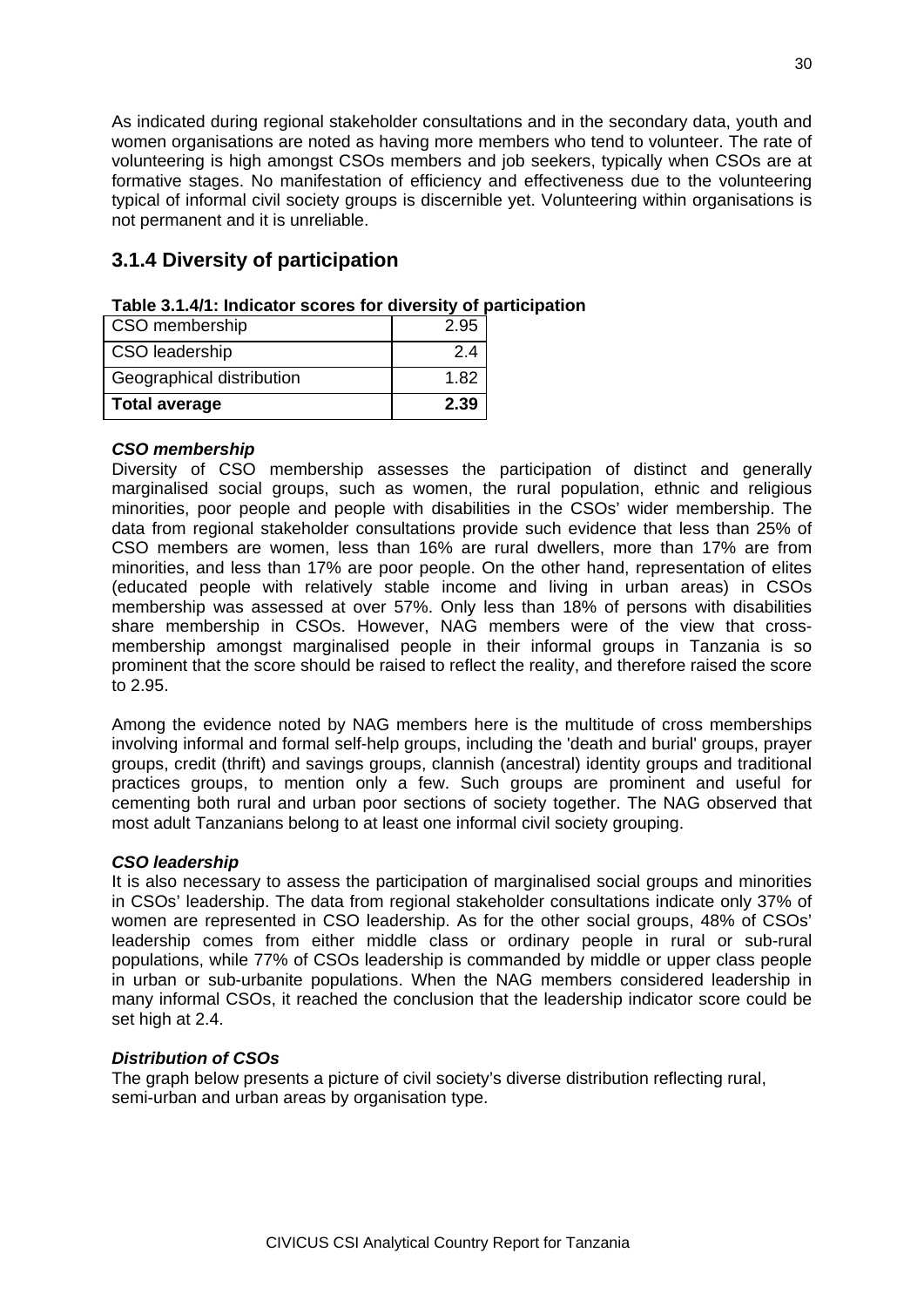

#### **Figure 3.1.4/1: Tanzania civil society membership distribution**

### **3.1.5 Level of organisation**

| Table 3.1.5/1: Indicator scores for level of organisation |  |
|-----------------------------------------------------------|--|
|-----------------------------------------------------------|--|

| Existence of umbrella body     | 1.05 |
|--------------------------------|------|
| Effectiveness of umbrella body | 2.28 |
| Self-regulation efforts        |      |
| Support infrastructure         | 1.74 |
| International linkages         |      |
| <b>Total average</b>           | 1.61 |

It was established during regional stakeholder consultations that Tanzania civil society is greatly haunted by weak civic competence, inadequate social, political and economic policy awareness, knowledge, skills, experience and expertise. Influence of the overbearing incumbent state party has tended to dictate governance policy from above.

#### *Existence of CSO umbrella bodies*

Formal CSO networks help to redefine strengths and collective synergies, enabling CSOs to come closer and work together as geopolitical or thematic networks or alliances. Networking resulting in CSOs undertaking such joint programmes as elections monitoring and civic education (1995, 2000, 2005 and 2010 General Elections) has strengthened civil society bargaining advantage, economised efforts and avoided duplication. There are over 228 networks (FCS, 2009), 59% defined by specific themes, with the rest working without specific themes. At least 170 networks are specific to districts, while there are 25 regional networks, and 33 national networks.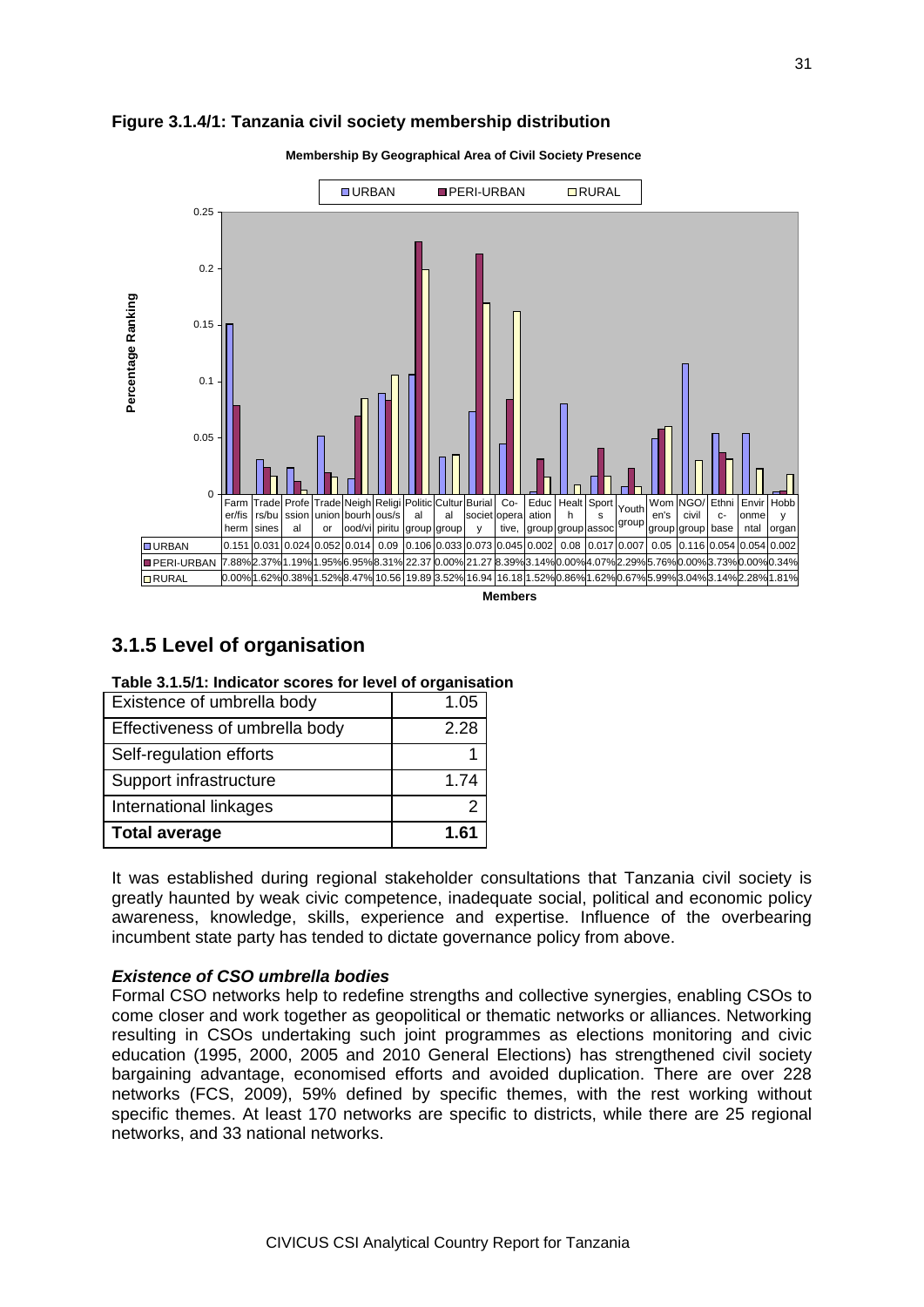#### *Effectiveness of CSO umbrella bodies*

In the regional stakeholder consultations, it is noted that 24% of civil society umbrella bodies in Tanzania are ranked as generally effective, while 52% consider them as partly effective or ineffective bodies. In a capacity assessment study of civil society networks in Tanzania commissioned by the Foundation for Civil Society (FCS) and conducted by the University of Dar es Salaam (2008), civil society networks are perceived to be a recent, post 2000 phenomenon, therefore relatively new, amateur and un-institutionalised, with limited experienced leaders, which limit their potential for sustainability. The study is also cautious that despite the fact that networks have origins in their members, a significant number of them were created with the influence of government officials and donors. This fact was noted by NAG members. However, examining and assessing their key role, namely, coordination, nationwide public mobilisation, information dissemination, supporting civil society self determination, and representation of civil society in national policy dialogues, which is evidenced by their visibility in the national media, NAG members were convinced that the umbrella organisations are duly fulfilling their duties, and therefore raised the score of effectiveness of CSO umbrella bodies to 2.28.

#### *Self-regulation*

One opinion held by 45% of participants in regional stakeholders consultations is that some mechanisms of CSO self-regulation exist but have limited impact. The other 5.9% are of the view that efforts to put the mechanisms for self-regulation have never existed in Tanzania; while 34% maintain that only preliminary efforts of CSOs self-regulation exist in Tanzania. On the other hand, 15% are strongly convinced that effective mechanisms (with high impact) of civil society self regulation exist in Tanzania. The conclusion drawn from regional stakeholders consultation is that self-regulation of CSOs is the critical organisational development issue for the sector in Tanzania. Since 2000 there have been efforts, originally spearheaded by the Tanzania Association of NGOs (TANGO), and later by FCS and the National NGO Council, NaCONGO, to establish a code of conduct, but these efforts have not been concluded yet.

#### *Support infrastructure*

Support infrastructure for CSOs includes the existence of reliable internal rules, procedures, policy and regulations; clearly defined role for staff, management and leadership; office space and work equipment; efficient/effective means of communication and transport; and a clearly defined constituency. The regional stakeholders' data suggest a visible availability of support infrastructure to CSOs in Tanzania. A majority, over 51%, are of the view that support infrastructure in the CSOs is expanding, while 37% believe that civil society support infrastructure is limited.

#### *International linkages*

Strong international linkages of CSOs contribute to institutional growth, for example by helping to develop standards and codes, and exposing governance standards to international scrutiny. However, analysing the data collected for regional stakeholders consultations the evidence is such that very few 50% of CSOs are internationally linked and enjoy international networking. A significant group (13%) do not think CSOs have international linkages, while only very (4.7%) think CSOs have numerous international linkages and networking. The level of civil society international networking is such that 49% conduct regional (Africa) level networking, and 42% maintain linkages and networking beyond the region.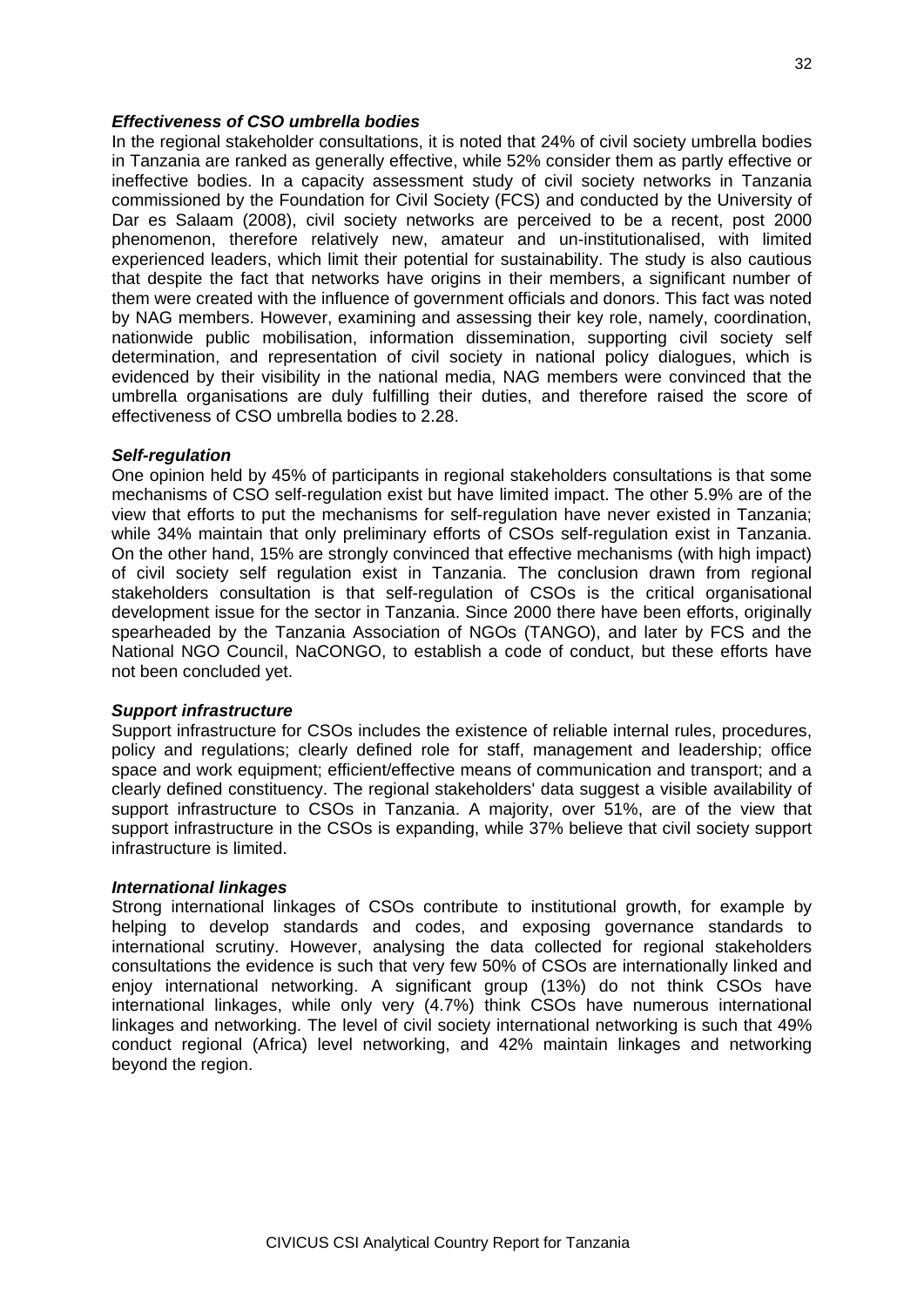### **3.1.6 Interrelations**

| Table 3.1.0/T. Indicator Scores for interrelations |      |
|----------------------------------------------------|------|
| Communication                                      | 1.63 |
| Cooperation                                        | 2.69 |
| <b>Total average</b>                               | 2.16 |

## **Table 3.1.6/1: Indicator scores for interrelations**

In the course of performing day-to-day functions, CSOs develop and need relationships. Tanzania CSOs state in consultations that there is a growing trend of interrelationships. The overall score given to civil society interrelations is 2.16.

#### *Communication*

There is strong conviction that the level of communication amongst Tanzania CSOs is either limited (ranked by 42%) or moderate (ranked by 35.5%). Empirical evidence (FCS, 2009) indicates that some CSOs, mostly located in urban centres, have invested in information technology, with 43.8% having access to internet, and 19.4% possessing four or more computers; 142 (about 5%) have their own websites. According to a Tanzania civil society directory, out of 2,860 CSOs, 1,140 (about 40%) by 2009 had email addresses. Mailing lists, discussion forums and phones (especially mobile phones) are the major means of communication amongst CSOs in Tanzania today. In the regional stakeholders' consultations, 18.8% said that there is a significant level of communication across CSOs, while only 3.5% felt there was very limited level of communication.

#### *Cooperation*

Cooperation across sectors amongst CSOs in Tanzania is significant. Examples of crosssector cooperation in the CSI data (RSC) indicate existence of "some cooperation" (45.8%) or "numerous cooperation" (23.7%). The number of times CSOs cooperate across sectors indicate an even distribution pattern of cooperation (ranging between 1% and 2.9%) in all sectors. Cooperation frequencies with the Tanzania Chamber of Commerce, Industry and Agriculture (TCCIA) and Kigoma regional NGO network (2.9%) are the highest. Advocacy against the Constituency Development Fund (CDF) and against female genital mutilation have the second highest frequency of cross sector cooperation (1.9%).

### **3.1.7 Resources**

The envisaged development character of civil society is self-reliance. When civil society members resolve to form their groups it is synonymous with a declaration of selfdetermination. The level to which this is undermined by the quest for resources is a classic civil society dilemma.

| Financial resources                           | 1.84 |
|-----------------------------------------------|------|
| Human resources                               | 1.51 |
| Technological and infrastructure<br>resources | 1.21 |
| Total average                                 | 1.52 |

#### **Table 3.1.7/1: Indicator scores for resources**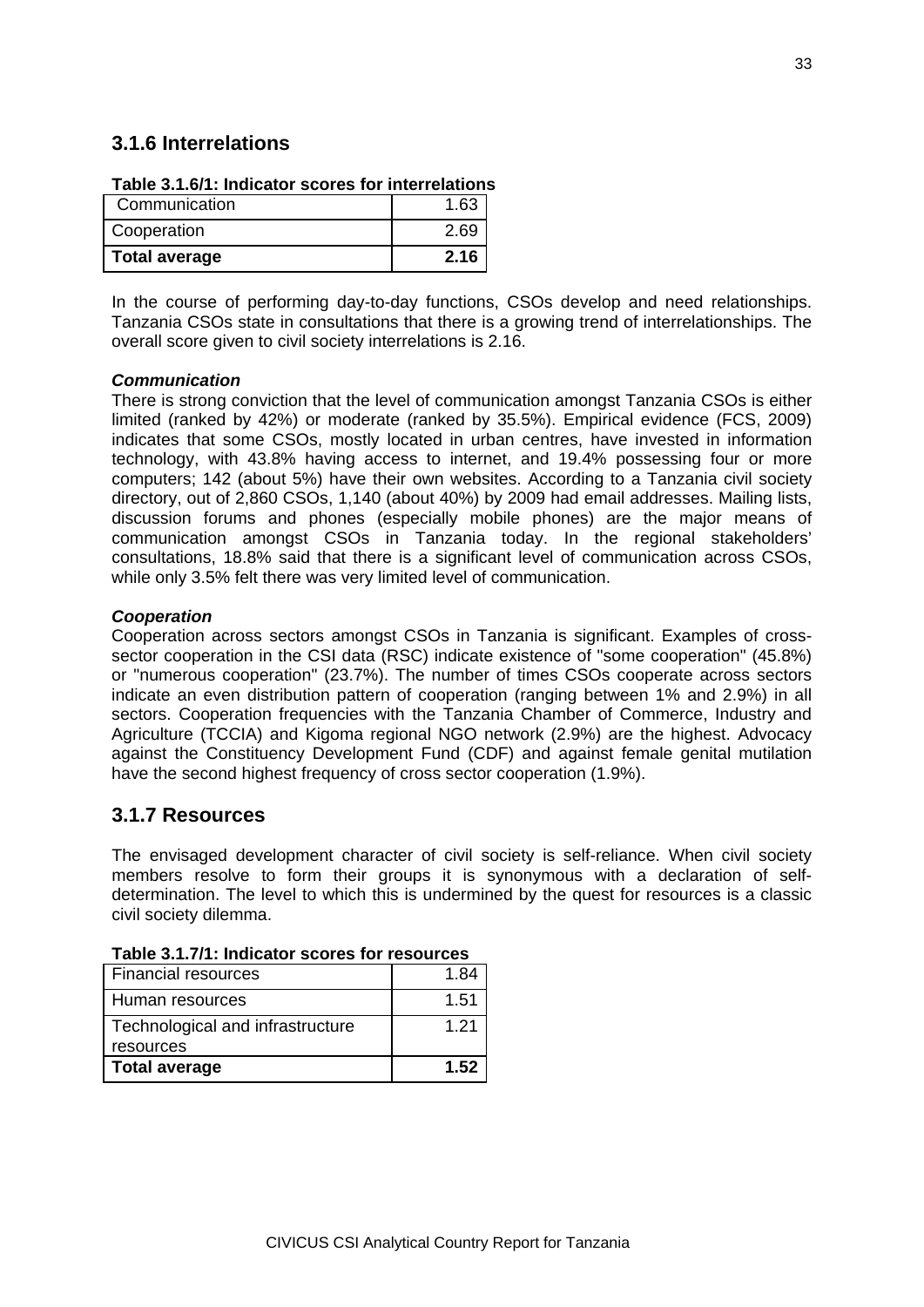#### *Financial resources*

In the views of regional stakeholders, financial resources available for CSOs are considered significantly inadequate (50%) or rather adequate (32.7%). However, 5.9% believe CSOs have adequate resources while 11.4% consider they have completely inadequate resources (RSC data).

The corporate sector and international organisations are significant in facilitating civil society capacity. Donations take different forms and shapes. The United Nations Agencies in Tanzania (UNDP, UNIFEM, UN-Habitat, UNESCO), embassies based in Dar es Salaam, International Financial institutions (such as the World Bank) and other international organisations, based in or operating from outside Tanzania are recorded to have donated money, materials or expertise to civil society in Tanzania (REPOA, 2007).

Eight three percent of CSOs maintain a relatively modest annual budget of US\$67,000 or below, and have permanent salaried staff (FCS, 2009). However, only 13% of CSOs have an annual budget over and above US\$67,000, despite donor dependence being overly pronounced. These findings also suggest about 6% of CSOs in Tanzania do not have budgetary records. The issues behind this are likely to be lack of money or deliberate nondisclosure of their budgets and activities.

#### *Human resources*

The RSC data tells us that availability of human resources in CSOs is either rather adequate (44.4%) or inadequate (30.1%). However, 21.5% are confident that CSOs have adequate human resources while only 4% believe they face an acute shortage. Moreover, as is noted in the volunteering assessment section above, as a sector in which many people participate through employment, CSOs in Tanzania employ the equivalent of 2.1% of the economically active population, which is over 20%of non-agricultural employment in Tanzania. The table below shows the variations of human resources across the CSOs.

| No. of personnel | Urban $(%)$ | Rural (%) |
|------------------|-------------|-----------|
| None             | 25.4        | 41.5      |
| 1-5 persons      | 36.5        | 29.7      |
| 6-10 persons     | 15.9        | 11.0      |
| 11-15 persons    | 7.9         | 6.0       |
| 16-20 persons    | 7.9         | 4.3       |
| Above 20         | 6.4         | 7.5       |
|                  |             |           |

#### **Table 3.1.7/2: Permanent salaried CSO employees: urban-rural comparison**

Source: FCS

#### *Technological and infrastructural resources*

The situation of technological and infrastructural resources across CSOs in Tanzania is such that regional stakeholders deem resources as either inadequate (44%) or rather adequate (35.1%). There are very few CSO stakeholders (9.3%) who believe the sector has adequate technological resources while 11.5% believe there is a desperate lack of such resources. Similarly, observation indicates that only a few urban-based CSOs have invested in modern information and communication technologies.

### **3.1.8 Conclusion**

The table below provides a summary of overall score of the structure dimension

| Table 3.1.8/1: Overall structure dimension scores |             |  |
|---------------------------------------------------|-------------|--|
| <b>Structure dimension</b>                        | l Score     |  |
| Breadth of participation                          | $\mid$ 1.46 |  |

#### **Table 3.1.8/1: Overall structure dimension scores**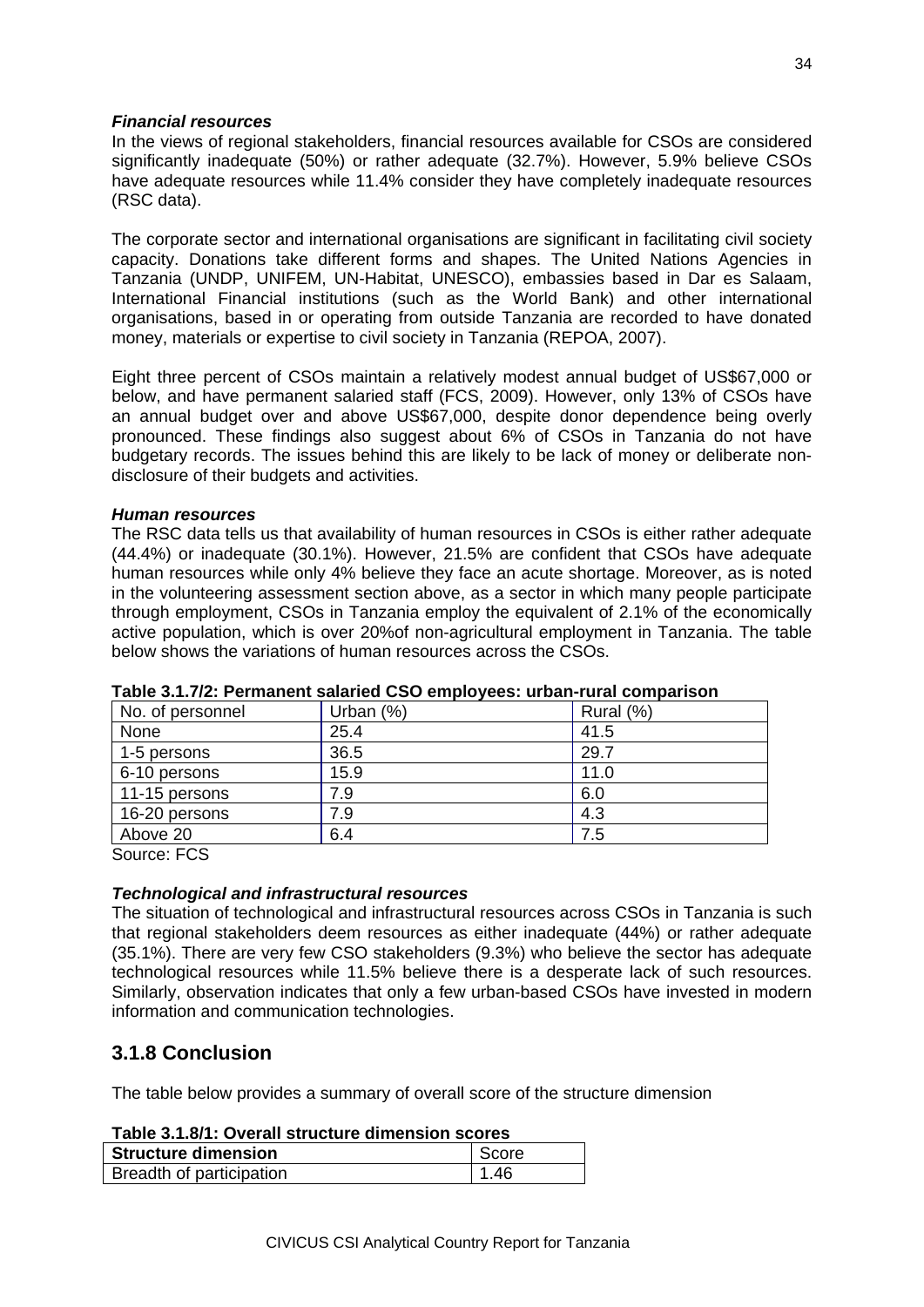| Depth of participation     | 1.88 |
|----------------------------|------|
| Diversity of participation | 2.39 |
| Level of organisation      | 1.61 |
| Interrelations             | 2.16 |
| Resources                  | 1.52 |
| <b>Total average</b>       | 1.84 |

# **3.2 ENVIRONMENT**

# **3.2.1 Introduction**

This section assesses the issue of external environment in which CSOs in Tanzania operate. The question of organisational context suggests some form of power relations that are outside the internal arrangements of an organisation but which, in one way or another, influence or determine what takes place within an organisation. In this context, assessing the environment entails examining a variety of factors influencing or having potential of influencing civil society activities. Environmental sub-dimensions on which the study focused include political context, basic freedoms and rights, socio-economic context, socio-cultural context, legal environment, state-civil society relations, and private sector-civil society relations.

The overall average score for external environment stands at **1.68**. This suggests only a moderate enabling environment, which is in some ways facilitative, in others constraining of activities of CSOs in Tanzania. The following graph summarises scores on environment as given by the NAG based on data from community surveys, regional stakeholders consultations and World Values surveys.



### **Figure 3.2.1/1: Overall environment dimension scores**

# **3.2.2 Political context**

Under political context, we explore whether the political system allows citizens to enjoy basic political and civil rights and freedoms. Specific issues include civil and political rights and basic freedoms and rights, political competition, rule of law, corruption, state effectiveness, decentralisation, rights to information and media freedoms.

The Tanzania political context is largely explained by the politics of transition towards a competitive and free market economy. The 2001 WVS sheds light on how the general public rate the selected aspects of the political indicators in Tanzania. The graph below, developed from the data compiled by WVS 2001, presents a graphical view of Tanzania political context.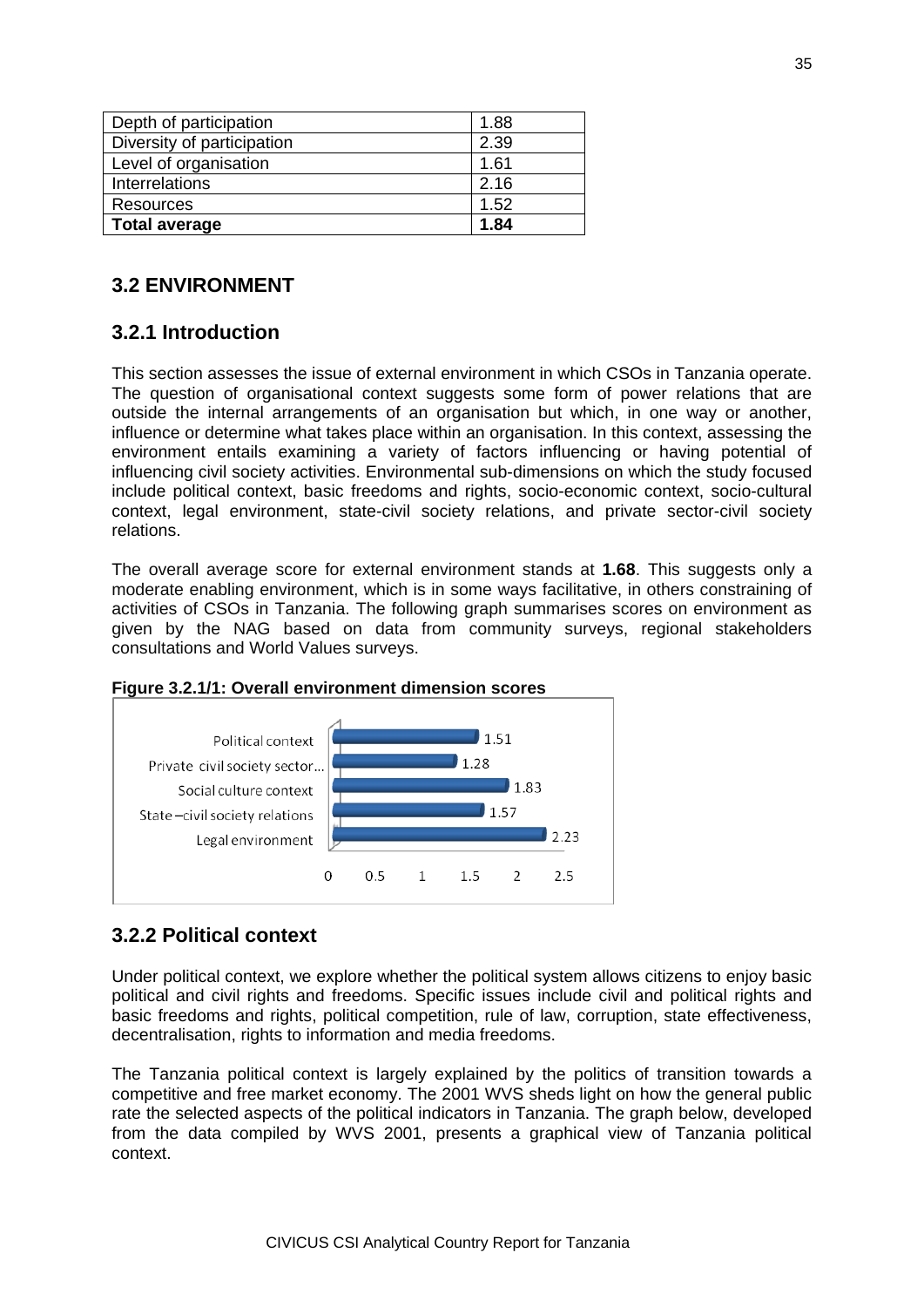

#### **Figure 3.2.2/1: Political context/system of Tanzania: selected indicators from WVS**

**Rating of the political context: selected indicators**

It is apparent from the graph above that many in Tanzania by 2001 were more convinced that there is need for greater respect for authority (82.2%), while 42.6% strongly wanted to see a more egalitarian society. The data tell us that the political context in which CSOs operate is both facilitative and constraining. Despite the fact that the political system seems to be generally open and suggests a liberal political context, there are a number of limitations that make it fail to be highly conducive for the thriving of autonomous civil society. Unless some barriers are addressed, the political context of Tanzania will continue to constrain civil society.

#### *Civil / political rights and basic freedoms and rights*

With regard to human rights. Tanzania is party to core international human rights conventions such as the 1966 Covenant on Civil and Political Rights, the International Convention on the Rights of Children of 1989, and more recently, the 2006 International Convention on Disability Rights. Tanzania has also ratified the African Charter on Human and People's Rights of 1981. Finally, at a domestic level, Tanzania has a Bill of Rights which was enshrined in the country's constitution in 1984.The constitution stipulates various rights including political rights. The same constitution, however, has 'claw back clauses' which make it difficult for realisation of some basic rights and freedoms such as freedom of expression and assembly. NAG was concerned about presence of such 'claw back clauses' in the national constitution and called upon all stakeholders to intensify efforts for a more conducive national constitution.

The National Security Act, 1970 restricts access to information. Media freedom exists, although in practice there are some control laws which inhibit, to some extent, freedom of information. There is no right to information legislation. The Bill for this was drafted but it now appears to be in abeyance. However, the media has relentlessly pressed for press freedom. In 1993, the state co-opted the Tanzania Journalists Association (TAJA) in a bid to introduce a draconian Media Bill (Chachage, 2004) seeking to regulate and control media professionals through establishment of a statutory Media Council. Journalists and lawyers opposed to the idea responded with the formation a non-statutory Media Council. The Government shelved the Media Bill towards the end of 1994. The Media Council of Tanzania (MCT) stands vocal today;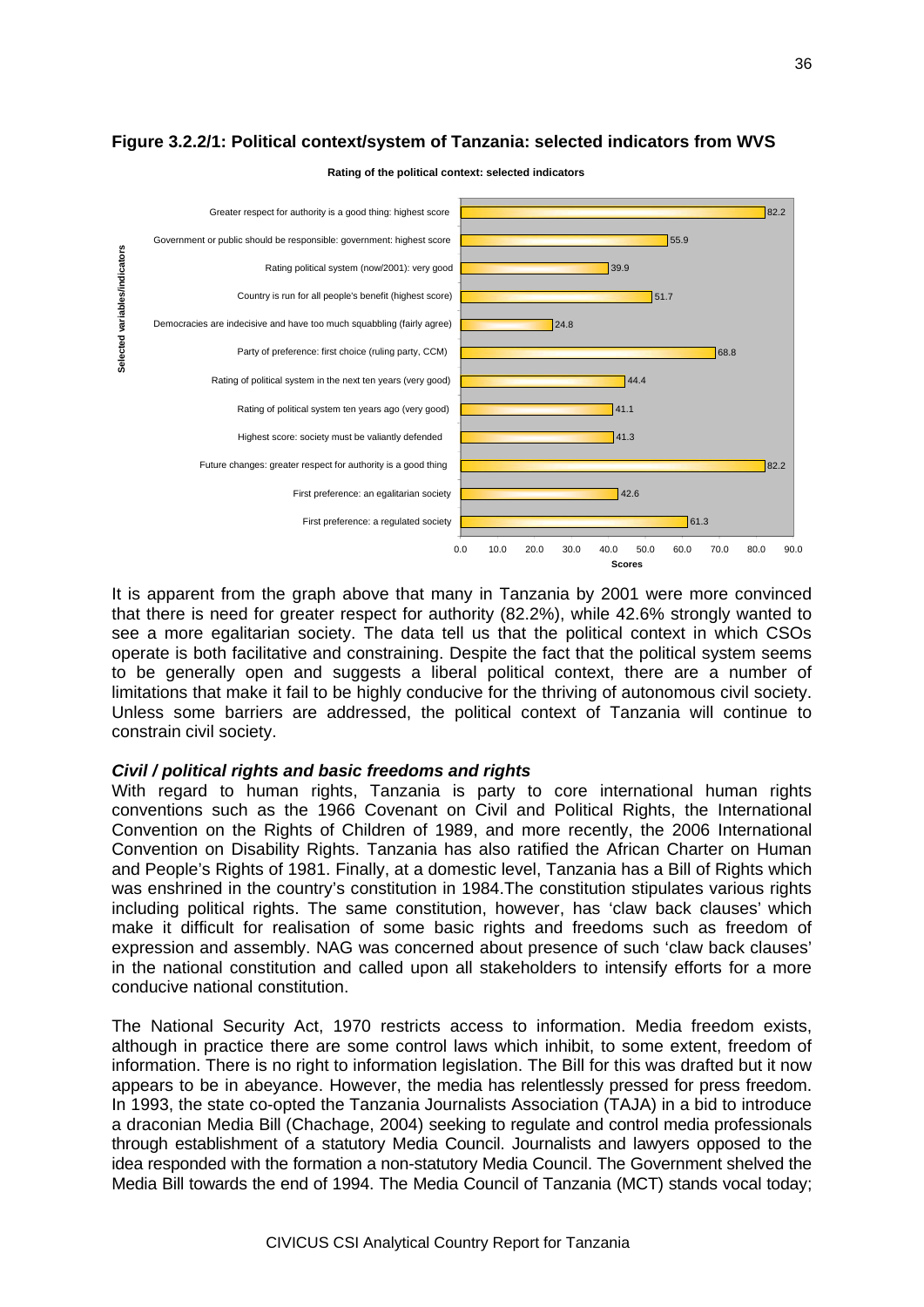between 2006 and 2009 MCT successfully mobilised the public to block yet another government attempt to legislate a law widely regarded as anti-freedom of information. The Tanzania Media Women's Association (TAMWA), supported by gender advocacy groups, successfully pushed for Sexual Offences and Special Provisions Act (SOSPA) legislation.

Limited space for civil society engagement with government exists. Civil society has been regularly invited by government to participate in policy dialogues, such as National Strategy for Growth and Reduction of Poverty, decentralisation and local government reforms, privatisations, constitutional and legal reform processes. However, no formal institutional framework to manage and sustain partnership exists at different levels of the government.

### *Political competition and decentralisation*

Opening up for political competition and initiatives towards decentralisation were acknowledged by NAG as important landmarks in the recent political history of Tanzania. This is due to the fact that since 1992, Tanzania is a multiparty system, allowing parties to compete for political leadership via regular general elections conducted after every five years. Furthermore, Tanzania has experienced mutual cooperation, cohabitation and interaction between political society and the civil society. Political opposition leaders are highly regarded as having pioneered, in the early 1990s, contemporary civil society in Tanzania. Such organisations as the Legal and Human Rights Centre (LHRC), African International Group of Political Risk Analysis (PORIS), African Research Institute for Eastern and Southern Africa (ARIESA), and Tanzania Election Monitoring Committee (TEMCO) are noted as having been founded by political opposition activists. A strong civil society was viewed as an effective backup to the nascent political opposition.

However, over the last two decades, political reform in Tanzania has been characterised by notable political liberalisation and development of democratic institutional structures. Consolidation of democracy has however, been limited and managed from above. The transition to a multiparty system in 1992 was accompanied by only limited institutional change and few meaningful alterations in the operative rules of the political game. The reform project was neither propelled by massive popular movement, nor resulted from a change of governing regime.

Another limitation in the political context is that competition becomes battle. Opposition political parties in particular tend to question the election management bodies in terms of their autonomy, because they are appointed by the incumbent president who also, in most cases, becomes one of candidates. In general, there are pressures for having a level playing field before, during and after elections. The political system also limits freedom of participation in elections because independent candidates are not allowed. All these limitations have ignited concerns and demands for a new constitution that would address these and related limitations. The process toward a new constitution has just begun as of January 2011 and will presumably conclude by 2014. Key stakeholders, including the general public, are currently discussing the modality of content and process of Tanzania constitutional making.

Another factor is that civil society in Tanzania is characterised by weak civic competence and inadequate awareness, knowledge, skills, experience and expertise. Influence of an overbearing incumbent state party has tended to dictate governance policy from above. Many civil society groups have been co-opted, while numerous intellectuals, the media, trade unions and cooperatives have compromised their positions. The current trend seems to be that most intellectuals, businesses, professionals and even religious elites maintain overt or covert strategic relationships with the ruling elite, mainly being survival coping strategies. There are also concerns that important civil society groups, such as women, rural population, ethnic minorities, religious minorities and poor people are not equitably represented in the main political system of Tanzania. There is no official political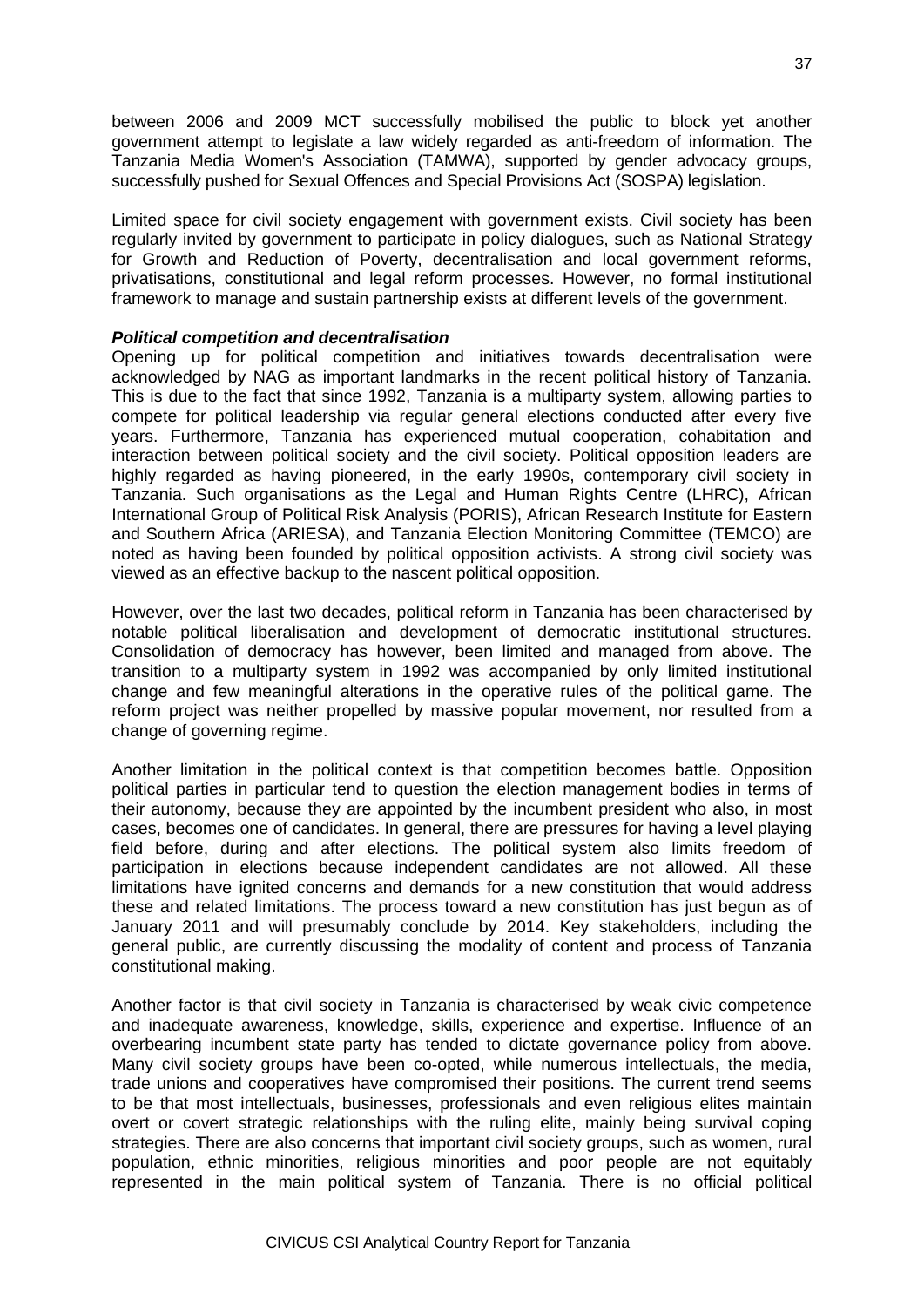discriminatory policy, but built-in mechanisms keep civil society groups away from elective political offices. The Political Parties Act (No. 5/1992) legalises political parities only to contest the elective political offices. Private candidates are constitutionally outlawed to contest elections (art. 21, 39, 47 and 67, URT 1977 Constitution, 2005).

The ability to engage politically is also limited, especially in rural areas, by poverty and low levels of education. The poor majority experience low levels of education in makeshift schools. The Tanzanian literacy rate is 67.8% of the total population, broken down into 79.4% males and 56.8% females (URT, 2002 Census). A number of counteracting factors seem to influence the diversity of civil society political engagement in Tanzania. Between 2005 and 2010, only 40 civil society groups conducted voter related civic education or voter education activities (UNDP, 2006). During the 1995 general elections, 60 civil society groups teamed up to form the Tanzania Election Monitoring Committee (TEMCO) to independently observe the elections. TEMCO also observed the 2000 and 2005 elections and confirmed results by one of the six qualifying certificates on whether elections were free and fair. During the 2010 general elections, 17 national CSOs formed the Tanzania Civil Society Consortium on Election Observation (TACCEO), which conducted independent observation of elections along with TEMCO. The respective election observers' reports were published citing scathing irregularities, including vote rigging, manipulation and electoral process corruption with impunity. The use of political and financial power to silence and force civil society to condone corruption in the electoral process is revealed in the example below.

Studying the subject matter in 2004, PORIS reveals the following:

"The case of Prime Minister Judge Joseph Sinde Warioba is not an isolated one... Individuals who had taken forms to contest the Bunda seat against the then Prime Minister, Mr J S Warioba, were persuaded by district leaders not to stand against Mr Warioba by offering financial incentives. One potential candidate by the name of Malagila, for example, is alleged to have complained about his not being promoted for a long time. Immediately, he backed down from the race, Malagila, who worked as a junior health officer at the district hospital, was awarded a double promotion backdated a couple of years. He collected a cheque worth Tshs. 53,000" (Mlahagwa, 1994:220).

Not many civil society groups are engaged in what is more a donor-driven high-level discourse about governance policy reforms, focusing on local government, administration of justice, health, public finance, public administration and state governance sectors (URT, 2009). Not more than five civil society groups are seriously involved in the anti-corruption campaign, and less than 40 civil society groups are involved in the Publish What You Pay (PWYP-T, 2010) campaign for extractive industries revenue transparency.

In Tanzania, there is provision for separation of power between legislature, judiciary and executive. However, there are concerns that the executive is overbearingly powerful compared to the other branches. Furthermore, Tanzania is a country with a two tier system, of central government and local government systems. Tanzania is still undergoing decentralisation reforms which started in the mid 1990s.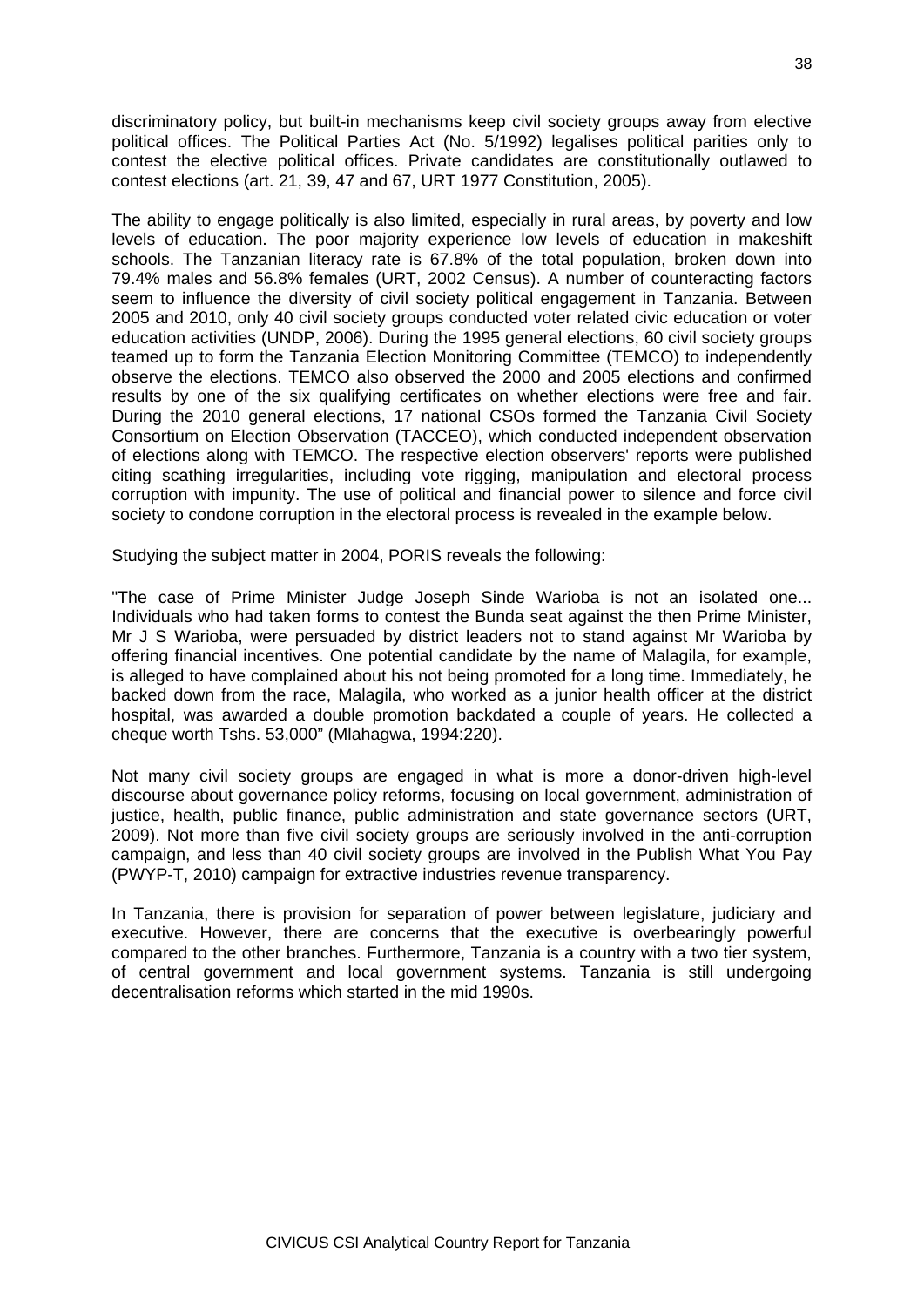#### *Rule of law and corruption*

Tanzania has a multi-layer court system from primary courts to the Court of Appeal. However, the Corruption Perception Surveys (CPS) conducted and published annually (2008, 2009, 2010) by ForDIA indicate that corruption is above average. Moreover, the police, judiciary, power and health sectors and other government agencies have a high ranking for corruption. The CPS data is consistent with the Transparency International's (TI) Corruption Perception Index (CPI) for Tanzania. Tanzania CPI scores for 2010, 2009 and 2008 are 2.7, 2.6 and 3 respectively, on a scale where a score of 10 would indicate the complete absence of corruption. Furthermore, in the 2009 and 2010 East Africa Bribery Index, Tanzania ranked third and fourth, with corruption prevalence of 17% and 28.6% respectively. On this index of the level of corruption prevalence, lower percentages are better. Grand corruption involving public procurement in the energy sector and the Central Bank has also come to light over the last four years. The table below presents 2010, 2009 and 2008 annual CPS rankings published by ForDIA.

| 2010                                                            |               | 2009                                                                   |       | 2008                                                            |                 |
|-----------------------------------------------------------------|---------------|------------------------------------------------------------------------|-------|-----------------------------------------------------------------|-----------------|
| <b>Actor</b>                                                    | $\frac{9}{6}$ | <b>Actor</b>                                                           | %     | <b>Actor</b>                                                    | %               |
| Police                                                          | 85.3          | Power utility/<br><b>TANESCO</b>                                       | 82.35 | Power utility/<br><b>TANESCO</b>                                | 83.15           |
| <b>Health</b>                                                   | 84.05         | Police                                                                 | 75.8  | Police                                                          | $\overline{82}$ |
| <b>Judiciary</b>                                                | 83.6          | Judiciary                                                              | 75.75 | Licensing and<br>revenue                                        | 78.5            |
| Power utility/<br><b>TANESCO</b>                                | 82.8          | Licensing and<br>revenue                                               | 75.65 | <b>Health</b>                                                   | 76.85           |
| Licensing and<br>revenue                                        | 81.85         | Water and<br>sewerage                                                  | 74.9  | Water and<br>sewerage                                           | 76.3            |
| Water and<br>sewerage                                           | 79.95         | <b>Health</b>                                                          | 74.65 | <b>Natural</b><br>resources                                     | 73.45           |
| Education                                                       | 79.3          | <b>HIV/AIDS</b>                                                        | 71.7  | <b>Judiciary</b>                                                | 73.3            |
| Roads and<br>works                                              | 79.2          | Education                                                              | 69.1  | Education                                                       | 71.8            |
| <b>Natural</b><br>resources                                     | 75.8          | <b>Natural</b><br><b>Resources</b>                                     | 67.6  | Land and<br>housing                                             | 70.4            |
| Land and<br>housing                                             | 75.55         | Roads and<br>works                                                     | 66.15 | <b>HIV/AIDS</b>                                                 | 66.3            |
| <b>HIV/AIDS</b>                                                 | 71.35         | Land and<br>housing                                                    | 64.8  | Cooperatives                                                    | 64.8            |
| Cooperatives                                                    | 66.1          | Cooperatives                                                           | 60.05 | <b>District</b><br>Executive<br>Director (DED)<br><b>Office</b> | 58.5            |
| <b>District</b><br>Executive<br>Director (DED)<br><b>Office</b> | 53            | <b>District</b><br><b>Executive</b><br>Director (DED)<br><b>Office</b> | 51.95 | Ward<br><b>Development</b><br><b>Committees</b><br>(WDCs)       | 42.65           |
| Ward<br>Development<br><b>Committees</b><br>(WDCs)              | 47.5          | Ward<br>Development<br><b>Committees</b><br>(WDCs)                     | 41.2  | Roads and<br>works                                              | nil             |
|                                                                 |               |                                                                        |       |                                                                 |                 |

**Table 3.2.2/1: 2010-2008 reports of state of corruption in Tanzania**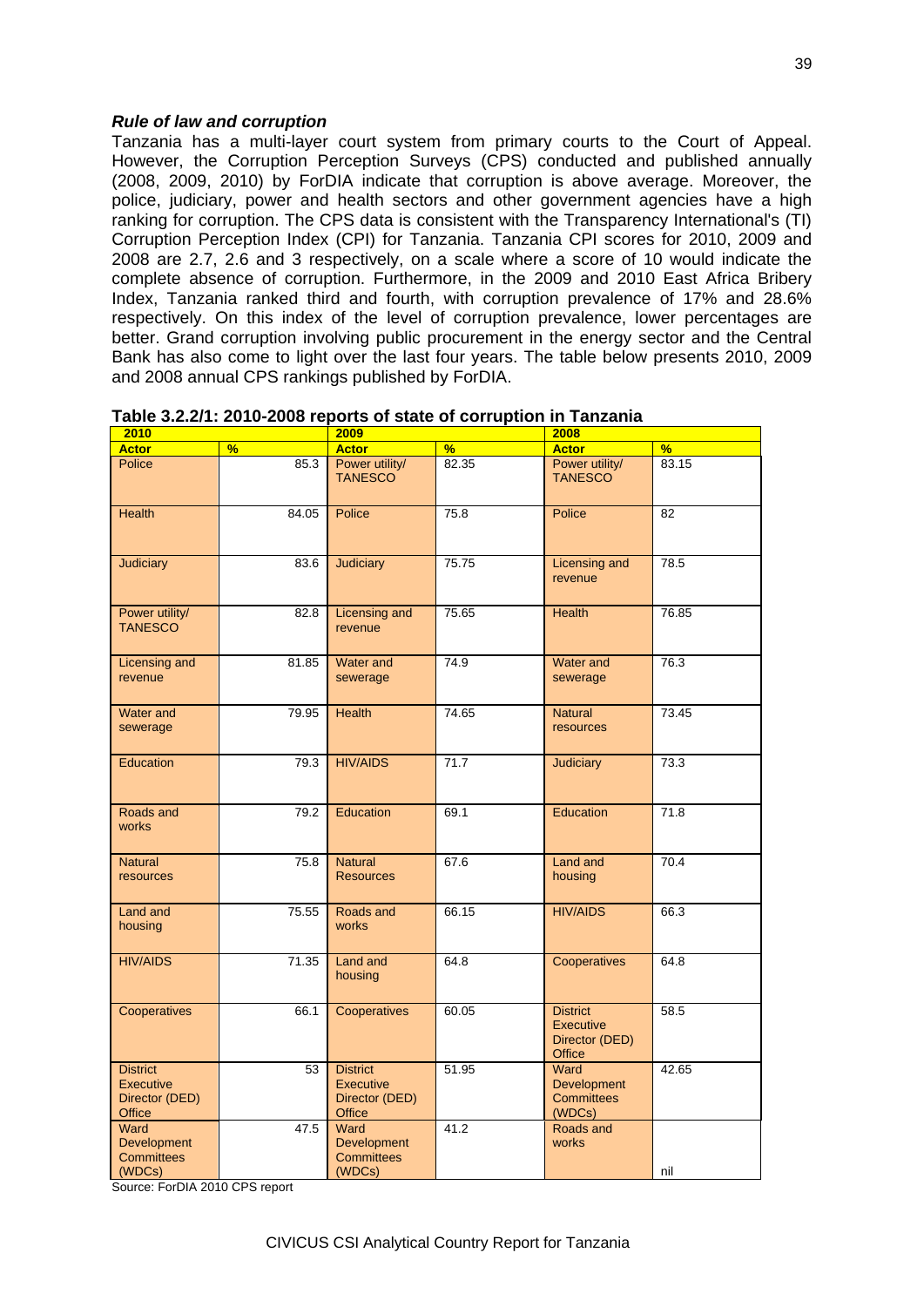### **3.2.3 Socio-economic context**

The socio-economic context sub-dimension examines the extent to which the socioeconomic environment facilitates or acts as a barrier to civil society development. One measure of a country's economic status is the level of dependence on donor support. In this regard Tanzania is a dependent country, with about 40% of its national budget depending on donors. This also implies competition for resources between government and CSOs.

CSO dependence on donors is critical. In a survey conducted by FCS in 2008, it is indicated that 81% of national networks are highly dependent on donors. Among the regional networks, 77.6% are donor dependent. Overbearing donor dependence has the potential of compromising CSOs' autonomy (FCS, 2008)

Poverty is also a key aspect of socio-economic context. The level of poverty is high among the general public. A sizeable number of the general population live below the poverty line and do not enjoy the necessary basic quality utilities and social services, such as clean and safe water, health facilities and education, to mention just a few. The WVS 2001 data presented in the graph below shows that people are demanding greater income equality.



### **Figure 3.2.3/1 Public responses on income inequality**

Last but not least, the overall verdict with regard to the Tanzanian socio-economic context is that CSOs are generally operating under unreliable and limited funding sources. Donor dependence is high and poverty level among the general population is substantial.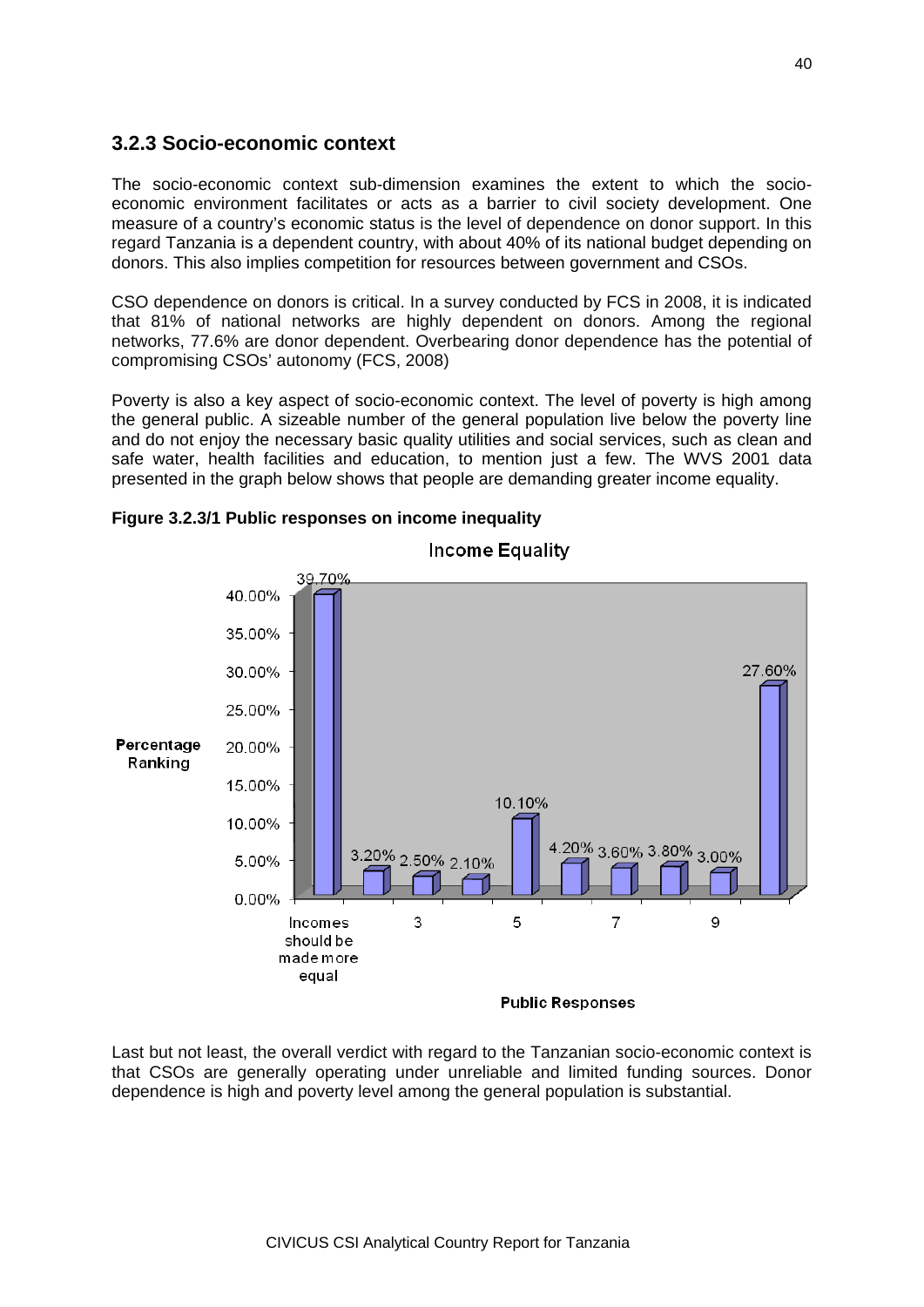### **3.2.4 Socio-cultural context**

Prevailing socio-cultural norms and attitudes, including interpersonal trust, tolerance, and public spiritedness, have a bearing on CSO activities, which rely on social capital to be effective. The CSI data indicates that Tanzanians are intolerant of homosexuality. However, apart from this, with regard to other questions that sought to establish the extent to which people in Tanzania have discriminatory tendencies towards others, the findings show that generally Tanzanians are not discriminatory. Another significant finding is that most Tanzanians belong to a particular religious denomination.

**Table 3.2.4/1: Indicator scores for socio-cultural context**

| Trust               |      |
|---------------------|------|
| Tolerance           |      |
| Public-spiritedness | 1.49 |
| Total average       | 1.83 |

### *Trust*

Among the public, trust between people is a key indicator of the ability for social activity to succeed. Yet trust is still an issue among the public as the below figure, which draws from the community survey data, illustrates.

### **Figure 3.2.4/1 Public trust when dealing with others**





**EMANY PEOPLE CAN BE TRUSTED** YOU CAN'T BE TOO CAREFUL **DON'T KNOW** 

What is evident is the fact that people indicate that members of society cannot be trusted wholly, in all three types of neighbourhoods selected for the assessment. Increasing rates of mugging, theft, human rights abuses, conning and corruption feeds perceptions of individual insecurity, and has put people on their guard when it comes to associating with anybody.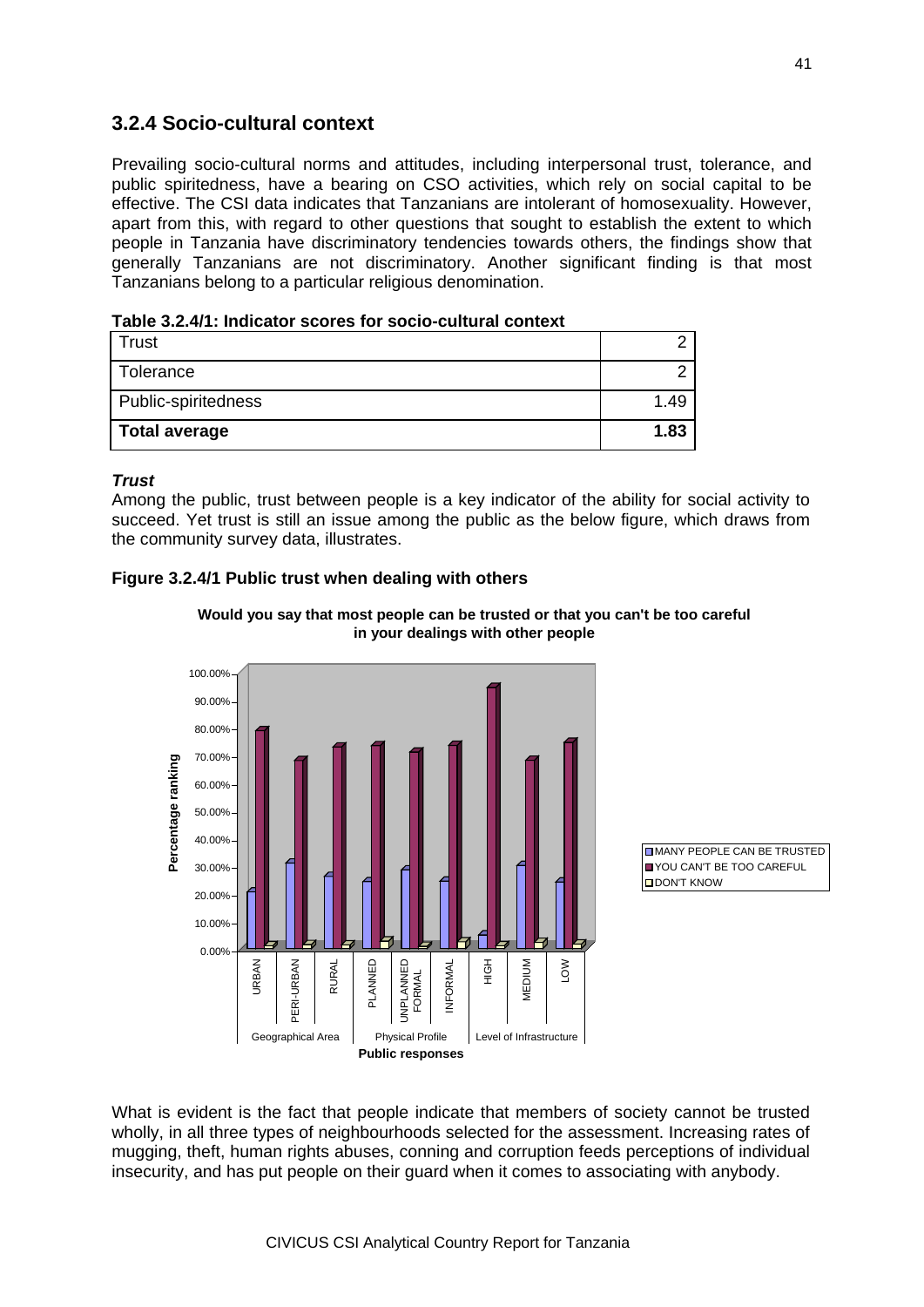Despite the above sort of moderate trust, it is important to note that trust is manifested as high in a number of other ways in Tanzania. One such way is the trust amongst the Roman Catholic Church community, organised around households and families for common social and religious pursuits. Another way is the fact that many Savings and Credit Cooperative Societies (SACCOS) have been established and maintained primarily via a core value of trust among SACCOS members.

#### *Tolerance*

Tanzanian society is on average estimated to have a medium level of tolerance that occasionally varies depending on the circumstances of issues or incidences. Mob justice against petty thieves, for example, co-exists with moderate 'softer' reaction to grand corruption, except when mobilised under a common concern.

Tolerance levels for the traditionally discriminated, marginalised or stigmatised groups varies, depending on whether status has an attached favourable socio-cultural value, or where contexts support rigid stigma and ostracisation. The CSI Community Survey established that people are overtly reluctant to have homosexuals as their neighbours, but do not shy away from people living with HIV/AIDS. This can be seen as an indication of higher level of informed awareness about HIV/AIDS, which can at last in part be attributed to civil society activities. There are CSOs fighting negative traditional socio-cultural values and practices, such as female genital mutilation.



#### **Figure 3.2.4/2: Levels of discrimination against people with HIV/AIDS**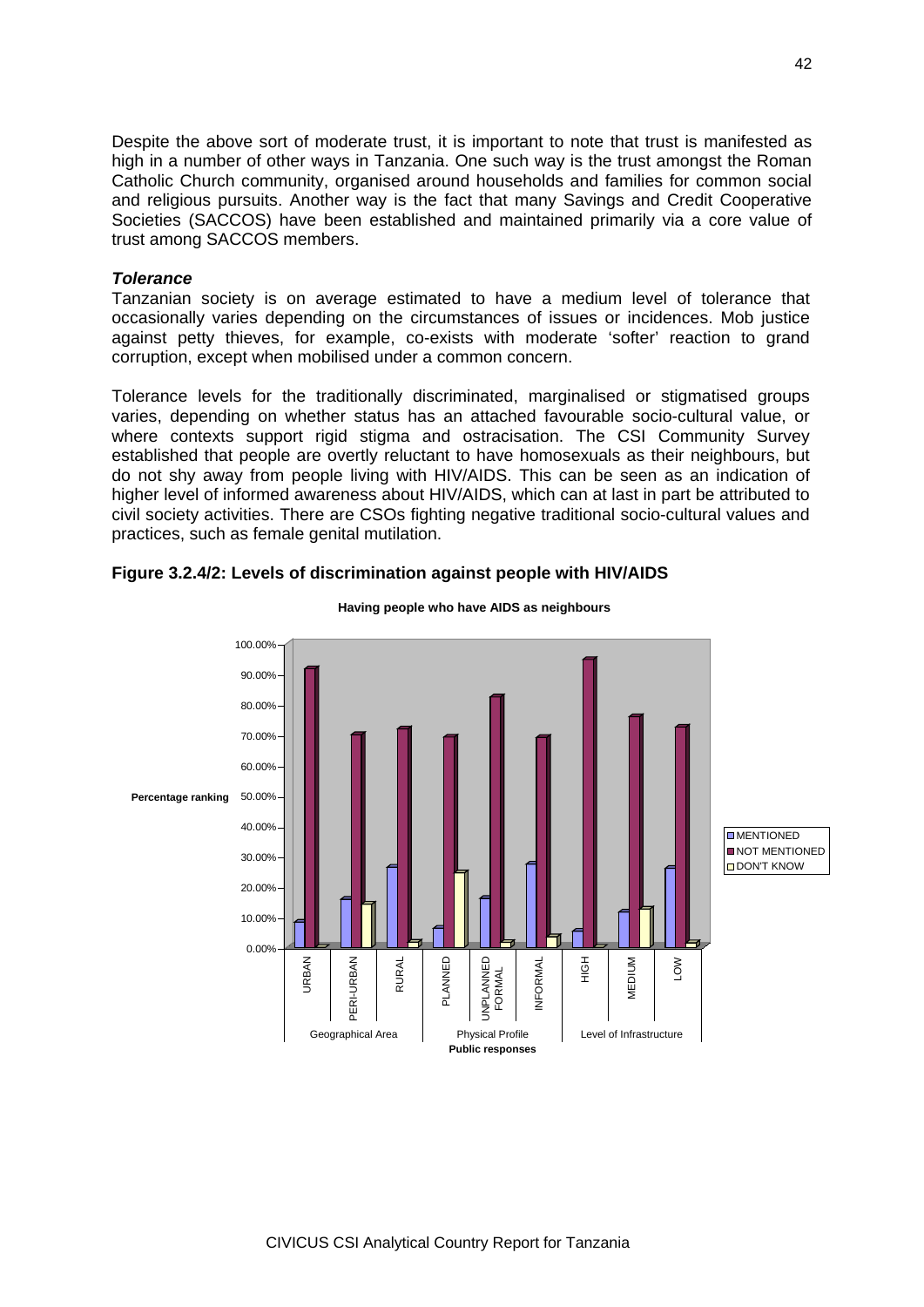



**Having homosexuals as neighbours**

### *Public-spiritedness*

Individual conceptions of trust can also be used to gauge the level to which members of the public adhere to principles of honesty, ethics and responsibility. From the CSI Community Survey, it was seen that in many ways, people perceive that some non-adherence to ethics with reference to public goods or responsibilities is permissible, and hence tax avoidance and benefit fraud do occur. For example, 34% of the respondents in urban neighbourhoods stated that claiming government benefits which one is not entitled to can always be justified, although 44.4% condemned such behaviour, as the figures below indicate.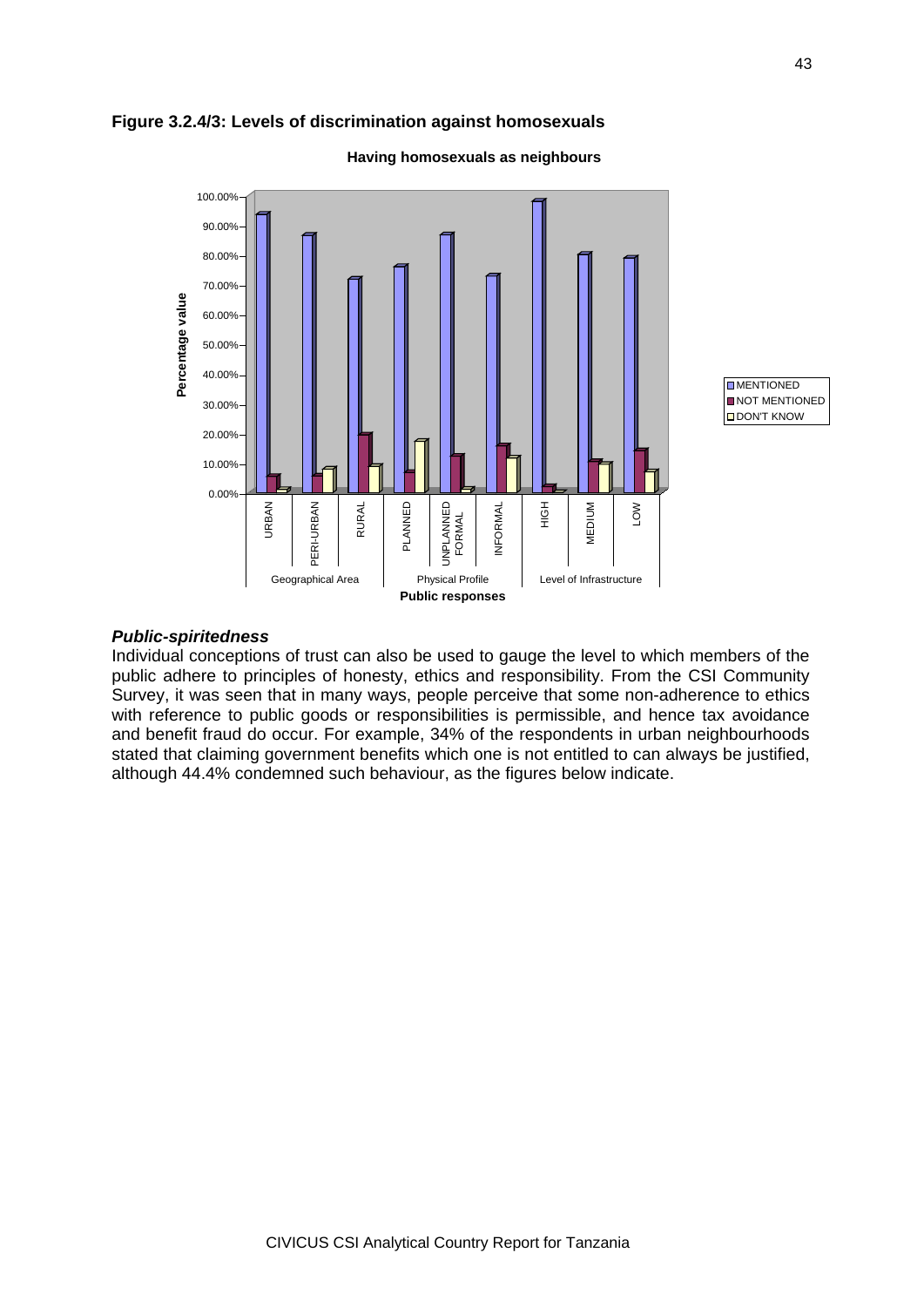

**Figure 3.2.4/4: Acceptance of claiming government benefit to which one is not entitled**

**Claiming government benefit to which you are not entitled**



### **Figure 3.2.4/5: Acceptance of cheating on taxes**



#### **Cheating on taxes if you have chance**

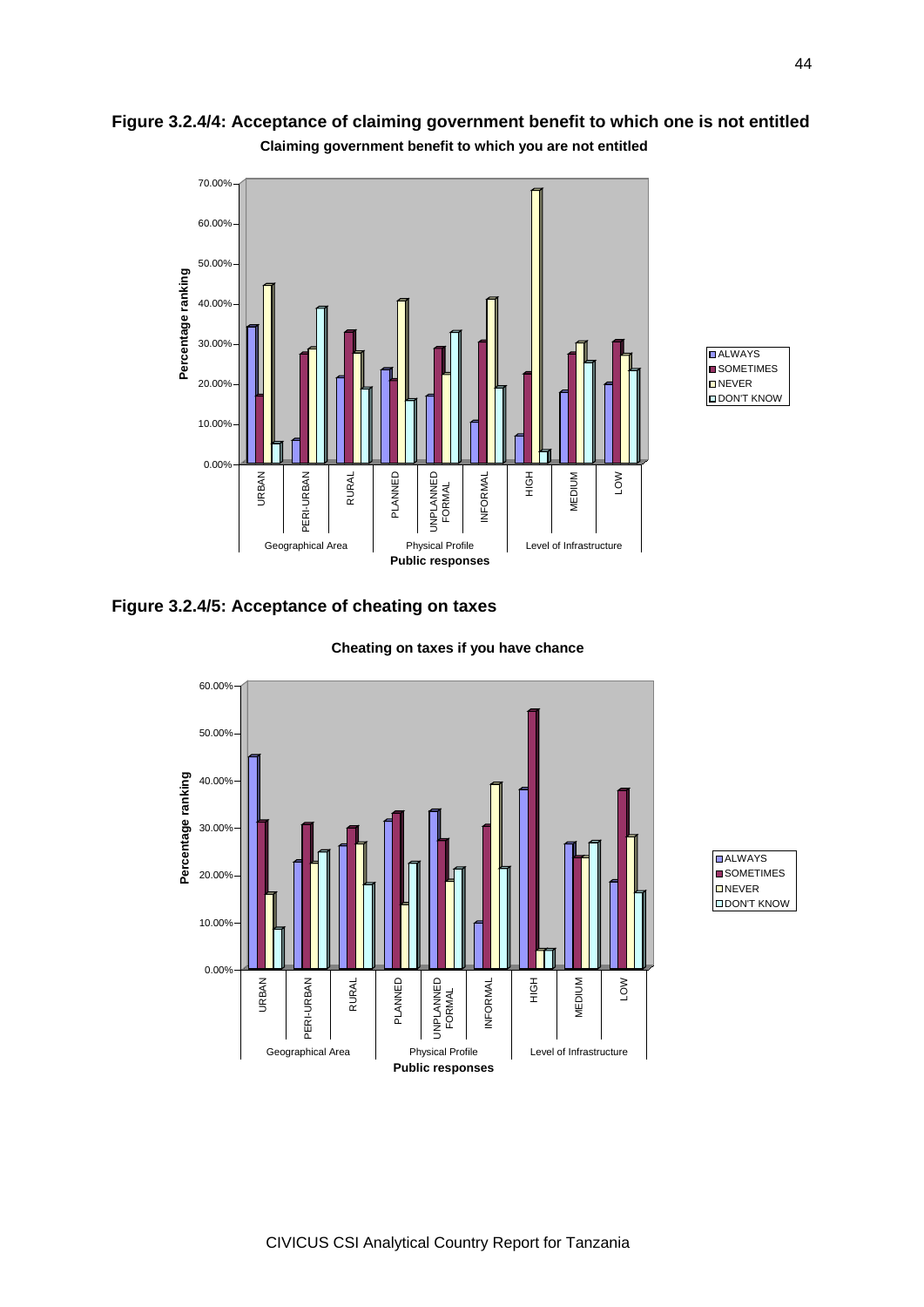### **3.2.5 Legal environment**

| Table 3.2.5/T. Indicator Scores for legal environment<br>CSO registration |      |
|---------------------------------------------------------------------------|------|
| Tax regime for CSOs                                                       | 1.75 |
| <b>Total average</b>                                                      | 2.23 |

### **Table 3.2.5/1: Indicator scores for legal environment**

#### *CSO registration*

In Tanzania, the legal and regulatory framework for CSOs is very complex as there are multiple powers, laws and regulations which are involved. Some legal experts have regarded this multiplicity of legal and regulatory sources as being more of a constraint rather than an asset (Makaramba, 2004). According to FCS (2009), the main instrument for laws and regulations for the non-profit sector, including CSOs, is the Non-Governmental Act (Act No. 24 of 2002). This was intended to unify the law for the governance of all NGOs in Tanzania. Instead, the new law has only streamlined the registration of NGOs and forced NGOs registered under other laws to comply with its provisions. However, it has neither invalidated nor prohibited registration of NGOs under other laws.

There are various laws and regulatory frameworks impacting on the work of CSOs, including the Societies Act (2002), which controls registration of societies, and the Cooperative Societies Act, which governs the formation, constitution, registration and operation of cooperative societies. The multiplicity of these laws sometimes confuses CSOs and NGOs as to which specific regulatory framework they belong to.

Findings from CSI regional consultations also highlighted that registration procedures for CSOs are cumbersome and bureaucratic. Responding to a question on whether the registration process was quick, 25.4% said it was, whereas 56.6% said it was not. Further, 42.2% of regional stakeholders stated that they were subjected to unreasonable restrictions from government, 40.6% said that while there were restrictions, these were reasonable, and 16.4 % said there were no restrictions.

Related to this, the FCS report (2009) categorically states that generally, although there is a national policy and law on NGOs, Tanzania still lacks a national sector-wide policy and law on CSOs. The existing NGO Law does not cover the activities of all non-profit organisations or make them more accountable to the public. Having a harmonised policy, legal and regulatory environment is very important, as this would have the potential to reduce conflicts and confusions that NGOs and CSOs face in the course of registration and operation, and would also reduce bureaucratism. The FCS study (2008) recommends, among other things, that "registration authorities should simplify and shorten procedures for CSOs/NGOs and their networks."

What could be summed up from the above findings is that the legal environment does not only restrict the registration, but also operation of civil society. However, despite such limitations, civil society has attempted to advance policy and legal reform engagements. Overall, there have been some fairly successful engagements. For example, civil society teamed up with individual lawyers and journalists demanding political reforms in the early 1990s and these initiatives contributed towards political and related reforms that followed thereafter.

CSOs in Tanzania are not exempted from taxation. Civil society does not directly and automatically fall under the tax regime philanthropy category, although under special conditions, subject to meeting laid down criteria, some CSOs may qualify for tax exemptions related to philanthropic activities.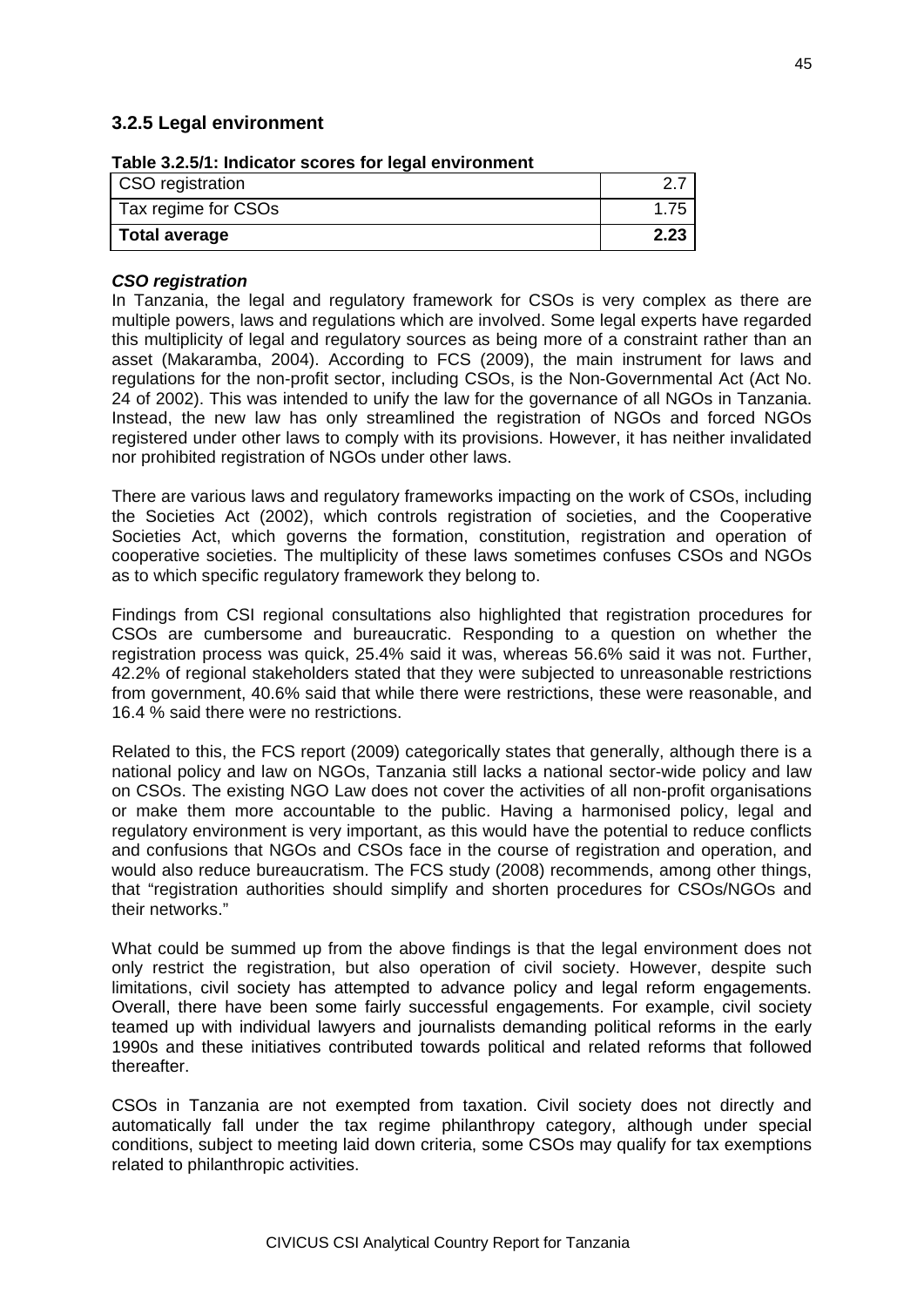### **3.2.6 State-civil society relations**

State-civil society relations constitute an important component of civil society operations. The relationship may be characterised by different degrees of autonomy for civil society, dialogue, cooperation and support. Findings from CSI regional stakeholder consultations help shed some light on these variables related to state-civil society relations, as depicted in table 3.2.6/1.

| Autonomy - state control of civil society |      |
|-------------------------------------------|------|
| Dialogue - state-civil society dialogue   |      |
| Cooperation and support                   |      |
| <b>Total average</b>                      | 1.57 |

| Table 3.2.6/1: Indicator scores for state-civil society relations |  |
|-------------------------------------------------------------------|--|
|-------------------------------------------------------------------|--|

#### *Autonomy*

The issue of autonomy is touched upon by findings with regards to CSO registration and operation that we have noted above, where 42.2% of respondents said that CSOs were subjected to unreasonable restrictions. Furthermore, 44.7% of regional stakeholders reported that the state rarely extends undue interference in civil society, while 26% said that it sometimes does.

### *Dialogue, cooperation and support*

A question that asked regional stakeholders whether there is dialogue between the state and civil society resulted in 40.7% of respondents describing dialogue as 'limited' and 49.3% as 'moderate'. This implies that the general relationship between CSOs and the state in Tanzania is one is which there are occasional, but isolated incidents and moments in which the government and CSOs have worked together and cooperated. This was especially the case after the opening up of political pluralism in Tanzania, since the 1990s.

It can be concluded that limited space for civil society engagement with government exists. Civil society has been regularly invited by the government to participate in policy dialogues, including the National Strategy for Growth and Reduction of Poverty, decentralisation and local government reforms, privatisations, constitutional and legal reform processes. CSOs likewise invite government functionaries to activities and collaborate with the government in some occasions. However, no formal institutional framework to manage and sustain partnership exists at different levels of the government. Furthermore, there are also incidents when the relationship between CSOs and the government changes from mutuality to hostility. This relationship involves particularly CSOs that are advocacy or pressure group oriented.

### **3.2.7 Private sector-civil society relations**

The CSI project in Tanzania also endeavoured to establish the extent to which the private sector relates with civil society, focusing on private sector attitudes towards civil society, corporate social responsibility (CSR) and corporate philanthropy. The table below summarises findings (from regional stakeholders consultations) related to private sector-civil society relations with particular focus on private sector attitude towards civil society and corporate philanthropy and corporate social responsibility.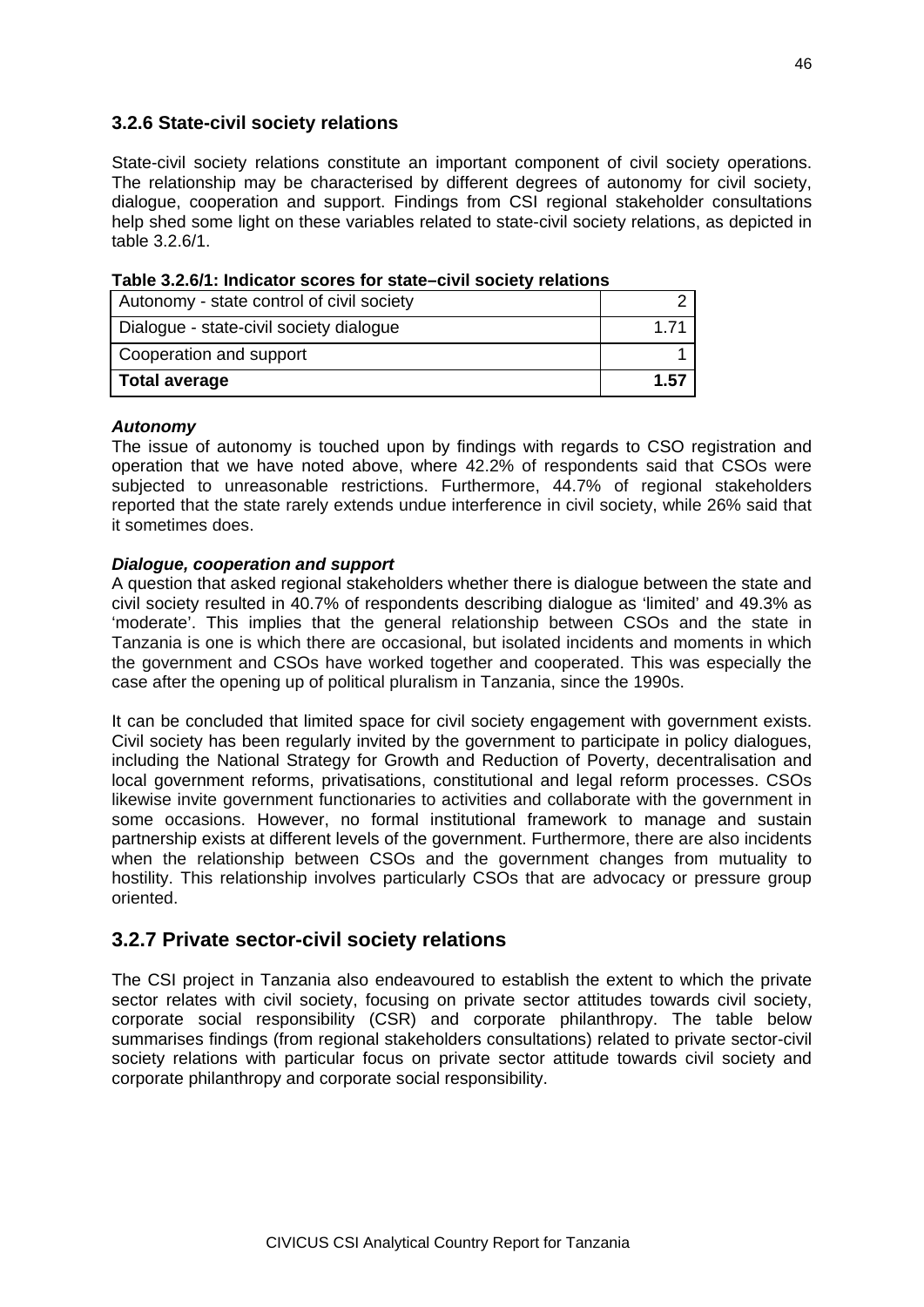| Table 3.2.7/1: Indicator scores for private-civil society sector relations |  |  |
|----------------------------------------------------------------------------|--|--|
|----------------------------------------------------------------------------|--|--|

| Private sector attitude towards civil society              | 1.51 |
|------------------------------------------------------------|------|
| Corporate philanthropy and corporate social responsibility | 1.05 |
| Total average                                              | 1.28 |

### *Private sector attitude to civil society*

Findings from regional stakeholder consultations indicate that 60.8% of business associations rarely, 15.3% sometimes and only 15.8% frequently participate in broader civil society initiatives. With regards to the overall private sector attitude toward civil society, 34.4% of respondents were of the view that the attitude is supportive, 27.5% that it is suspicious and 16.0% that it is indifferent. This suggests that private sector attitude towards civil society in general is regarded as moderately welcoming, but the two do not regard each other in full trust. Perceptions that civil society interferes with personal matters would seem to play a large role in the attitudes of the private sector. On the other hand, civil society often regards the private sector as preoccupied with minor issues, such as sponsoring national football games and making occasional gifts, with only marginal effort directed to supporting key societal needs, such as poverty eradication programmes.

### *Corporate social responsibility (CSR)*

53.9% of respondents were of the view that there is limited CSR in Tanzania, 30.5% said that it is moderate and 10.9% that it is insignificant. These data indicate that there is still a long way to go in terms of realising significant CSR in Tanzania.

More recently, the engagement of civil society in the EITI and PWYP coalitions in Tanzania that address the extractive industry has exposed significant ethical issues related to mining sector revenues. At the same time, mining companies' adherence to their corporate social responsibility promises have been inadequate, particularly where livelihood sacrifices by neighbouring communities have been made to give way to large scale mining. The perception is therefore that major companies largely pay lip service to notions of corporate social responsibility, while frequently disregarding the negative social and environmental impacts that generate from their activities.

### *Corporate philanthropy*

Views on corporate philanthropy were essentially captured in the context of findings from the regional stakeholder consultations, as noted above. However, in addition to this, it is worth noting that the 2009 FCS report documents that key stakeholders seem to see potential for CSOs to be financially supported by the private sector. It shows that surveys conducted indicate that 68% of the respondents believe that the private sector could concentrate on funding CSO activities, and 70% that the private sector can build technical capacity of CSOs. It further reported that 50% of respondents were of the opinion that the private sector could help CSOs to acquire office space, as many CSOs do not have modern offices. Last, but not least, the report shows that whereas many government officials and media people preferred the private sector to assist in building the capacity of CSOs. This can therefore be seen as a call to CSOs to diversify sources of funding for their future sustainability, as is also recommended by the 2008 FCS study on CSOs networks.

### *Relations with other sectors*

Apart from interacting with government, CSOs in Tanzania interact with other key stakeholders in the course of executing their visions and missions. Among stakeholders in pursuit of more or less similar general functions (information dissemination and articulation and aggregation of people's interests) are political parties and the media. Currently, there are 18 fully registered parties and there are many media (print and electronic), following liberalisation policies that were introduced in the mid 1980s. These are important parts of the external environment of CSOs. The history of Tanzania indicates that some CSOs have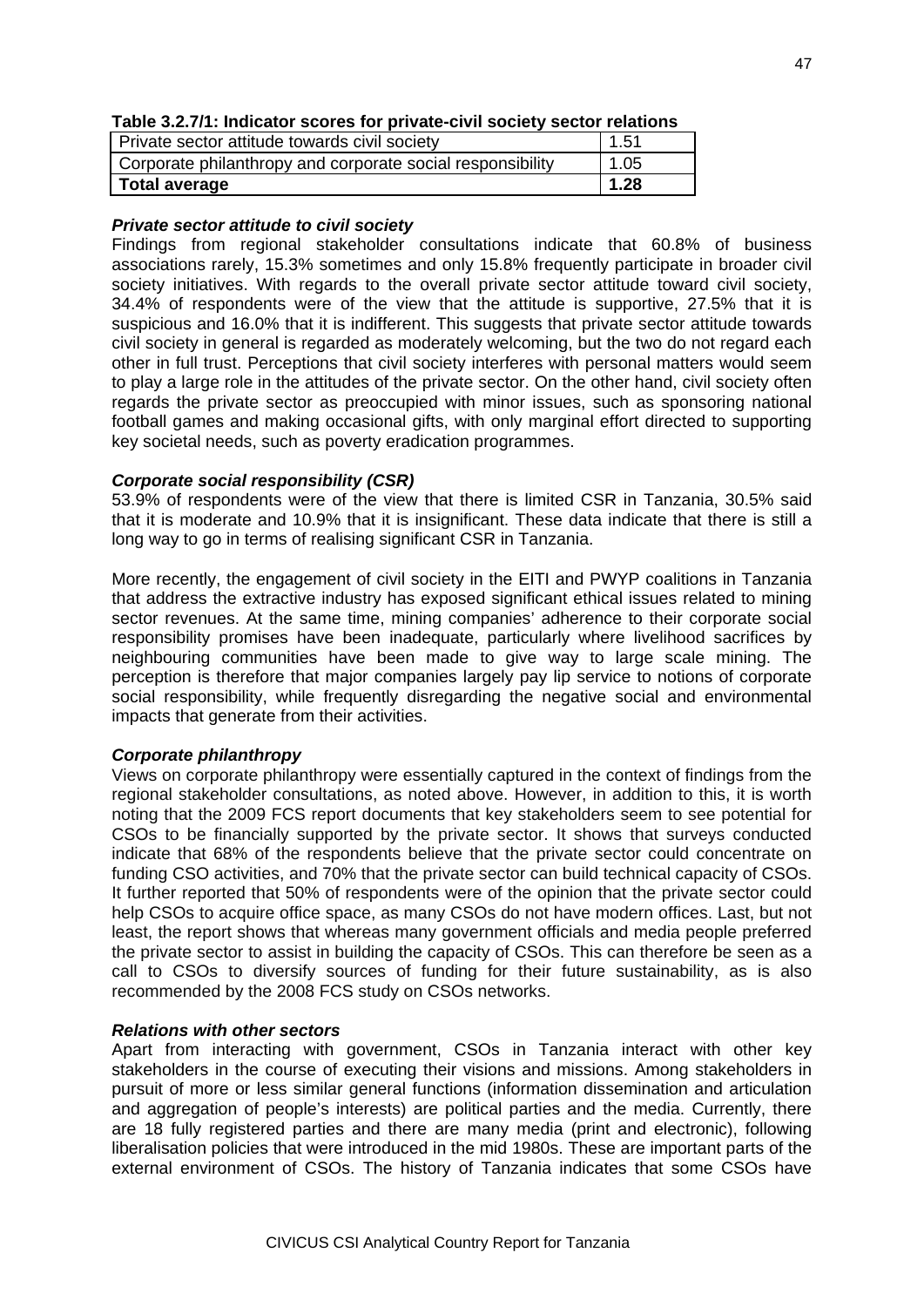come to be parents of political parties. A good example is the Tanganyika African Association (TAA), a trade union which was later transformed into Tanganyika African National Union party and fought for the independence of Tanganyika.

In Tanzania, there have been initiatives by some CSOs to establish links with political parties they consider could foster the agenda they stand for. CSOs with particular focuses such as disability rights, gender rights, land rights and education rights have shown collaborative links with parties that have policies which address their respective missions. It is, however, important to note that the regulatory environment tends to somehow frustrate the possibility of networking between CSOs and political parties. This is because CSOs in Tanzania are prohibited by law from engaging in 'politics', and are called upon to be 'nonpartisan'. There is no concise and detailed conceptualisation (in legal terms) of what constitutes the 'political' and 'apolitical' for CSOs activities. This sweeping regulation creates a frustrating environment and at times, CSOs are subjected to threats and sanctions of deregistration.

With regards to media-CSOs relations, there is generally a mutual and cooperative relationship between the two in Tanzania. Many media houses report on CSOs issues and at times team up with them when in defence of similar causes, especially of public interests. Some media and CSOs have been witnessed providing similar or related stances on issues such as good governance, fighting corruption or poverty reduction.

### **3.2.8 Conclusion**

This section has demonstrated that there is a moderate external environment which both facilitates and constrains activities of CSOs in Tanzania. There is need for further harmonisation of the legal, regulatory and policy environment. The political playing field is not yet level. There are limitations in citizens' enjoyment of basic rights and freedoms. Low economic power and substantial levels of poverty are part of the challenging environment in which CSOs operate. Both CSOs and the government have high donor dependency. This has potential to compromise the performance and autonomy of CSOs.

Finally, the socio-cultural environment in contemporary Tanzania is not altogether an asset to the effectiveness of CSOs. There is a lack of a coherent national culture, partly due to the impact of globalisation and neo-liberal cultures. There are also some ethnically-based traditions, such as female genital mutilation and belief in witchcraft in some locations, which constrain some CSOs, especially in human rights CSOs. All these limitations and challenges need to be addressed, in order for a more enabling environment for healthier operations of CSOs to be realised. The table below provides the summary of overall scores for the environment dimension.

| <b>Environment dimension</b>                  | Score |
|-----------------------------------------------|-------|
| <b>Political context</b>                      | 1.51  |
| Socio-cultural context                        | 1.83  |
| Legal environment                             | 2.23  |
| State-civil society relations                 | 1.57  |
| Private sector-civil society sector relations | 1.28  |
| <b>Total average</b>                          | 1.68  |

### **Table 3.2.8/1: Overall environment dimension scores**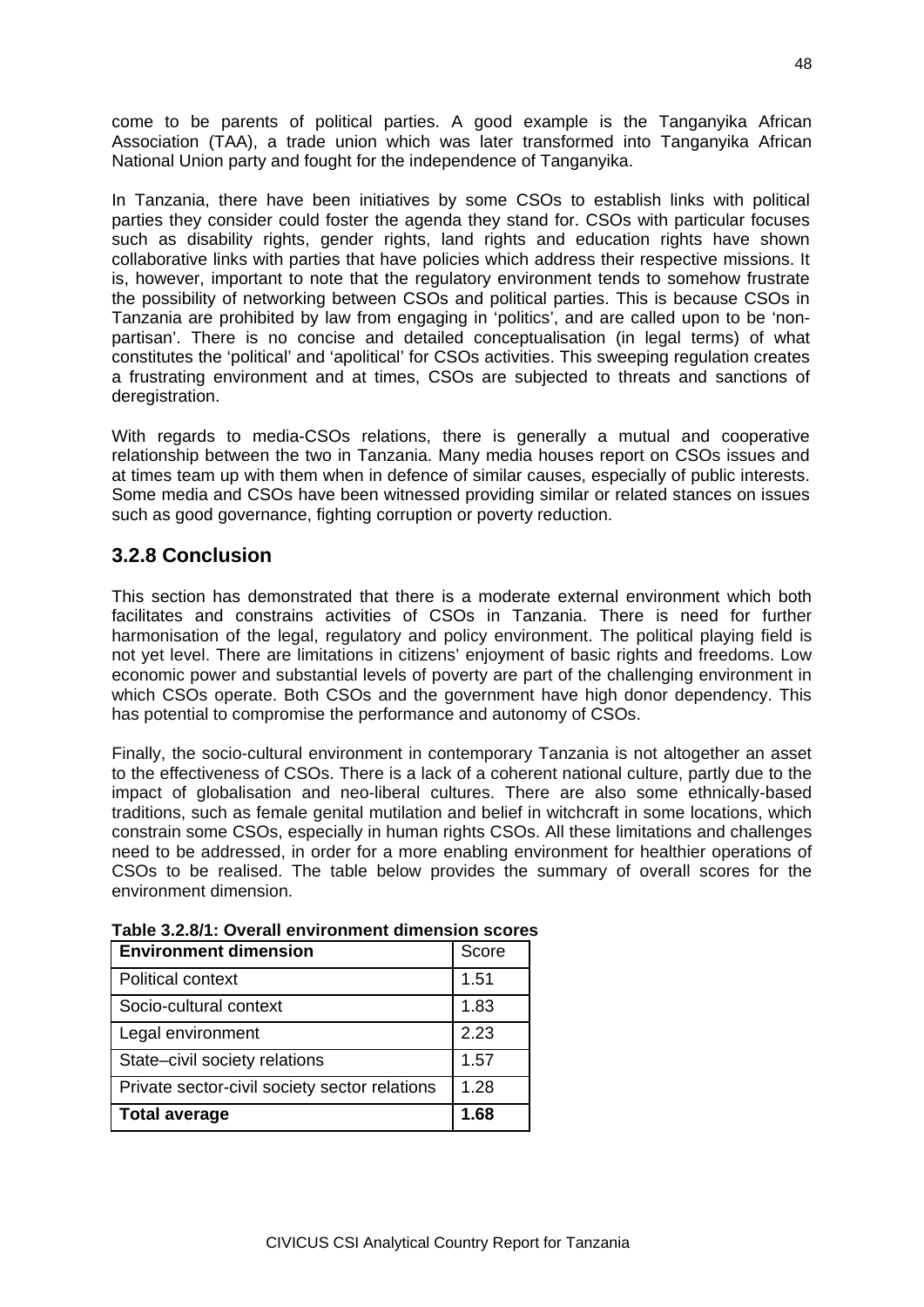# **3.3 VALUES**

### **3.3.1 Introduction**

This section focuses on the practice of values by CSOs, which entails positive manifestations by CSOs in their routine operations of the normative principles for which they stand. In other words, CSOs are expected to practice and adhere to the values and principles they advocate**.** Findings in this regard show that there are some strides made by CSOs, but more needs to be done. The overall average score, **2.01**, indicates that there are significant achievements, but that it still falls short of ideal, standing at around two thirds of the way towards the maximum score.

The CSI implementation in Tanzania was concerned with the following variables in this context: democracy, transparency, tolerance, non-violence, gender equity, poverty reduction and environmental sustainability. In the following account, an attempt is made to present findings for each of these specific variables. The following graph summarises the scores for each of these sub-dimensions.



### **Figure 3.3.1/1: Overall values dimension scores**

# **3.3.2 Democracy**

### *Democratic practices within CSOs*

Civil society is expected to internalise the promotion of democratic practices as a key value, as well as advocating these. Regional stakeholders were asked to cite examples, in the last year, of practices, actions, campaigns and programmes that aimed at promoting democracy within the sector. 12.0% of respondents cited no examples, 55.6% cited only one or two examples, 26.9% cited several, and 5.6% cited many. This means that there are not many readily available examples of democratic practices within CSOs. This is a big challenge because democratic practice within civil society is one of the core values for a healthy civil society. The following table summarises responses to this question.

|       |                             | Frequency | Percent | Valid percent | Cumulative<br>percent |
|-------|-----------------------------|-----------|---------|---------------|-----------------------|
| Valid | none                        | 13        | 9.1     | 12.0          | 12.0                  |
|       | only one or two<br>examples | 60        | 42.0    | 55.6          | 67.6                  |
|       | several examples            | 29        | 20.3    | 26.9          | 94.4                  |
|       | many examples               | 6         | 4.2     | 5.6           | 100.0                 |
|       | Total                       | 108       | 75.5    | 100.0         |                       |

| Table 3.3.2/1: Democratic practices within CSOs |  |  |
|-------------------------------------------------|--|--|
|-------------------------------------------------|--|--|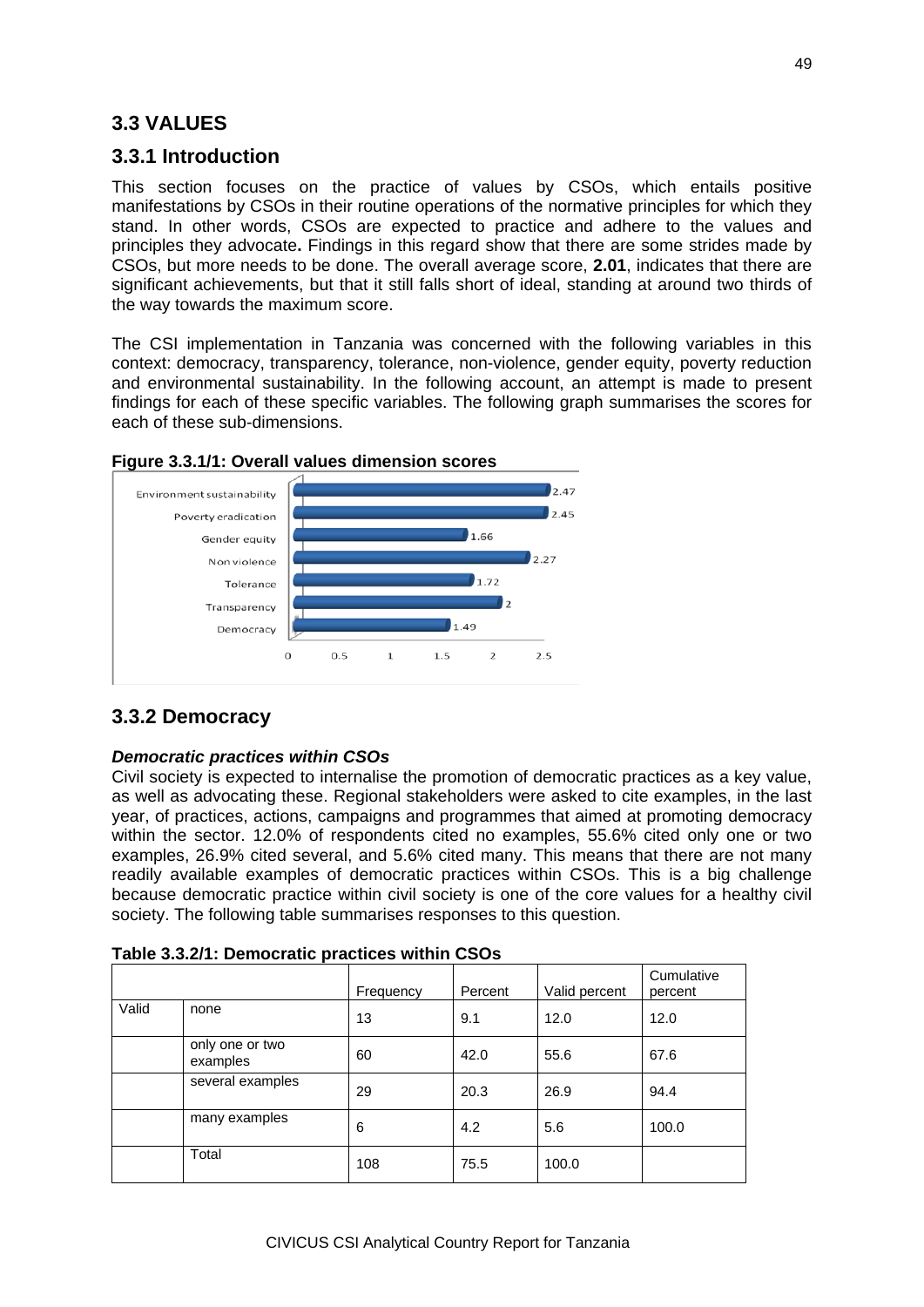Additionally, discussions in the CSI implementation in Tanzania established that there is a lack of a coherent and enforceable framework among CSOs which could enhance democratic practices by CSOs across the board. It was further established that initiatives toward this have been sporadic and have failed to culminate in a national fully fledged and enforceable framework. There have, for example, been efforts to establish a CSOs/NGOs code of conduct, but as yet this has not progressed. This is one of the biggest challenges to CSOs in Tanzania.

### *Civil society actions to promote democracy*

RSC findings in regard to civil society actions to promote democracy are presented in the table below.

|       |               | Frequency | Percent | Valid percent | Cumulative<br>percent |
|-------|---------------|-----------|---------|---------------|-----------------------|
| Valid | insignificant | 8         | 5.6     | 5.9           | 5.9                   |
|       | limited       | 38        | 26.6    | 28.1          | 34.1                  |
|       | moderate      | 66        | 46.2    | 48.9          | 83.0                  |
|       | significant   | 23        | 16.1    | 17.0          | 100.0                 |
|       | Total         | 135       | 94.4    | 100.0         |                       |

**Table 3.3.2/2: Civil society actions to promote democracy**

The above findings from regional stakeholder consultations indicate that 5.9% of respondents said civil society has an insignificant role in promoting democracy, 28.1% said its role was limited, 48.9% were of the view that its role was moderate, and 17.0% said the role was significant. These statistics indicate that civil society in Tanzania has made some moderate strides toward actions or programmes that promote democracy.

In addition to the above statistical data, the CSI project in Tanzania documented that some CSOs have been at the forefront of lobbying and advocating for democratic policy decisions. There have been vocal CSOs, such as Concern for Development Initiatives in Africa, Legal and Human Rights Centre and the Policy Forum. The strong voices and calls for democratic and rights-based approaches to decision making can be seen to have contributed towards the enactment of some legislations' such as the Sexual Offences Special Provisions Act (SOSPA) of 1998 and the Land Act and Village Land Acts of 1999. These have addressed some, if not all, issues that are seen as constraints to advocates of democracy.

Furthermore, efforts to ensure that democratic practices are upheld in the country as a core value, undertaken by CSOs, were manifested through the leadership of the self-appointed NGO Bill Core Group of CSOs, composed of Tanzania Gender Networking Programme (TGNP), TANGO, LHRC and HakiElimu. They launched the unsuccessful anti-NGO Bill campaign in Dodoma in November 2002 where they tried to lobby Parliament in favour of CSOs (Kaiza, 2005). It was also established that there are manifestations of some CSOs networks impressively embracing and promoting democratic values (Kweyamba, 2008), as well as other CSOs networks which do embrace them, but relatively less impressively (FCS 2008, 2009). To be more specific, the 2008 FCS report indicates that 36.1% of respondents interviewed on practice of democratic principles within CSOs, said they were satisfactorily observed and 50.7% said they were observed to some extent.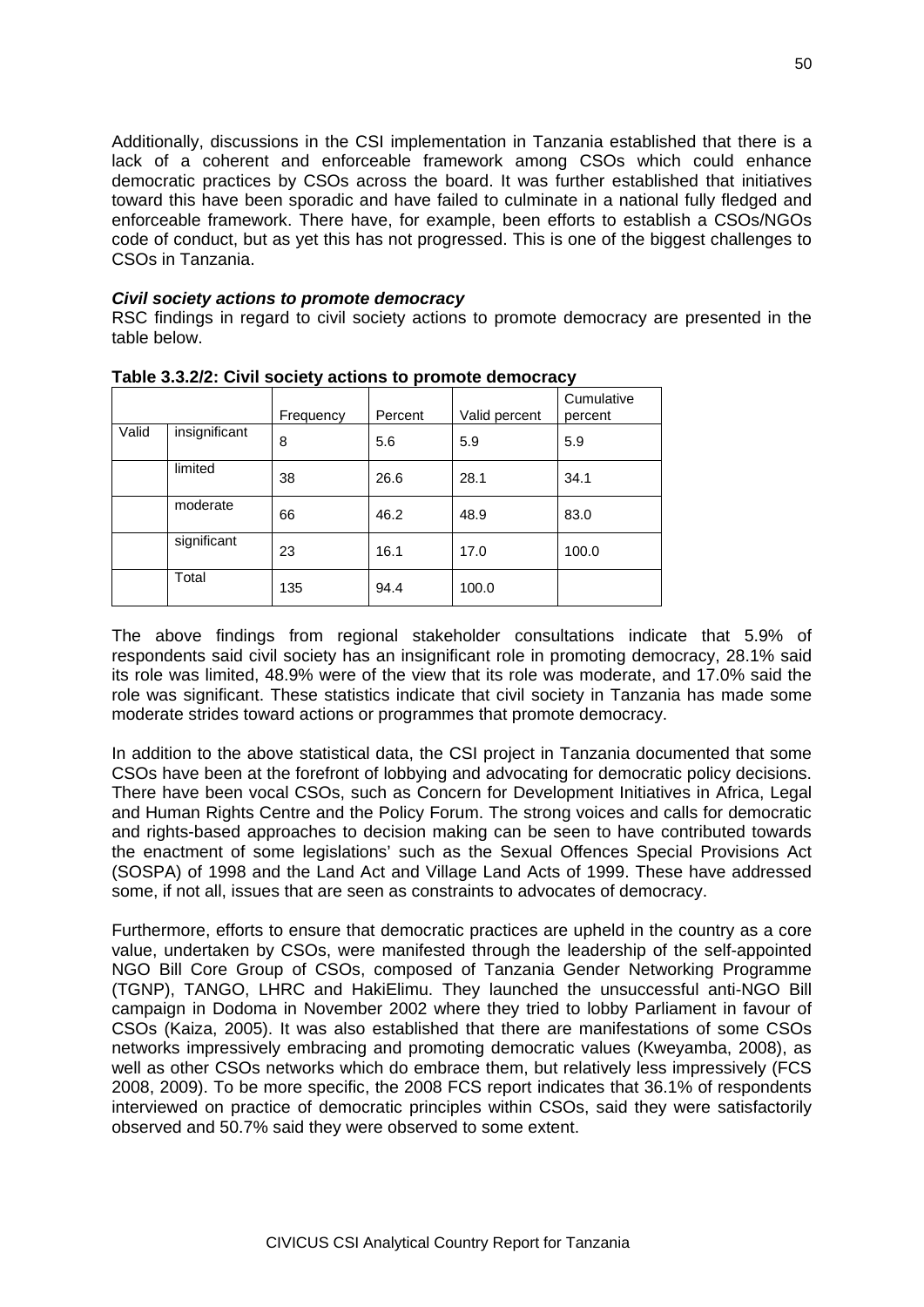Last, but not least, the CSI implementation in Tanzania revealed that other avenues for influencing or demanding for democratic practices have been expounded by CSOs via social auditing for government public accountability. In the recent past, NGOs have engaged in budget execution monitoring, Public Expenditure Tracking Surveys (PETS), Public Service Delivery Assessment (PSDA) and Corruption Perception Surveys (CPS). These activities have provided essential input to NGOs and CSOs advocacy activities (CPS report (ForDIA, 2008)). All these initiatives are manifestations of CSOs' commitment to values of democratic practices.

## **3.3.3 Transparency**

### *Corruption within civil society*

29.0% of regional stakeholders reported that they see occasional corruption in civil society, 27.4% see frequent corruption, 22.6% felt corruption was very frequent, and 21.0% believe it is rare. These percentages show that corruption practices within civil society are evident and CSOs cannot be seen to be fully 'clean'. This is one of the serious challenges which, if left unabated, may tarnish the strides so far made to promote democracy and good governance. The scores for corruption within civil society are summarised in the following table.

|       |               | Frequency | Percent | Valid percent | Cumulative<br>percent |
|-------|---------------|-----------|---------|---------------|-----------------------|
| Valid | very frequent | 28        | 19.6    | 22.6          | 22.6                  |
|       | frequent      | 34        | 23.8    | 27.4          | 50.0                  |
|       | occasional    | 36        | 25.2    | 29.0          | 79.0                  |
|       | very rare     | 26        | 18.2    | 21.0          | 100.0                 |
|       | Total         | 124       | 86.7    | 100.0         |                       |

**Table 3.3.3/1: Corruption within civil society**

### *Financial transparency of CSOs*

Financial accountability was assessed by asking regional stakeholders if they made their financial accounts public. The findings in this regard indicate that 87.3% did and 12.7% did not do so. This is an indication that most CSOs abide by common contemporary financial practices which call for public transparency. The following table summarises the scores.

|--|

|       |       | Frequency | Percent | Valid percent | Cumulative<br>percent |
|-------|-------|-----------|---------|---------------|-----------------------|
| Valid | no    | 14        | 9.8     | 12.7          | 12.7                  |
|       | yes   | 96        | 67.1    | 87.3          | 100.0                 |
|       | Total | 110       | 76.9    | 100.0         |                       |

### *Civil society actions to promote transparency*

With regards to its role in the promotion of government transparency, 46.7% of regional stakeholders said civil society's role is limited, 29.9% that there is moderate role, and 5.8% that its role insignificant. With regards to the question on the promotion of corporate transparency, 41.6% of respondents felt that the contribution of civil society is limited, 28.9% that it is moderate, and 12.5% that it is insignificant. The data on the two questions, on government transparency and corporate transparency, do not differ very much.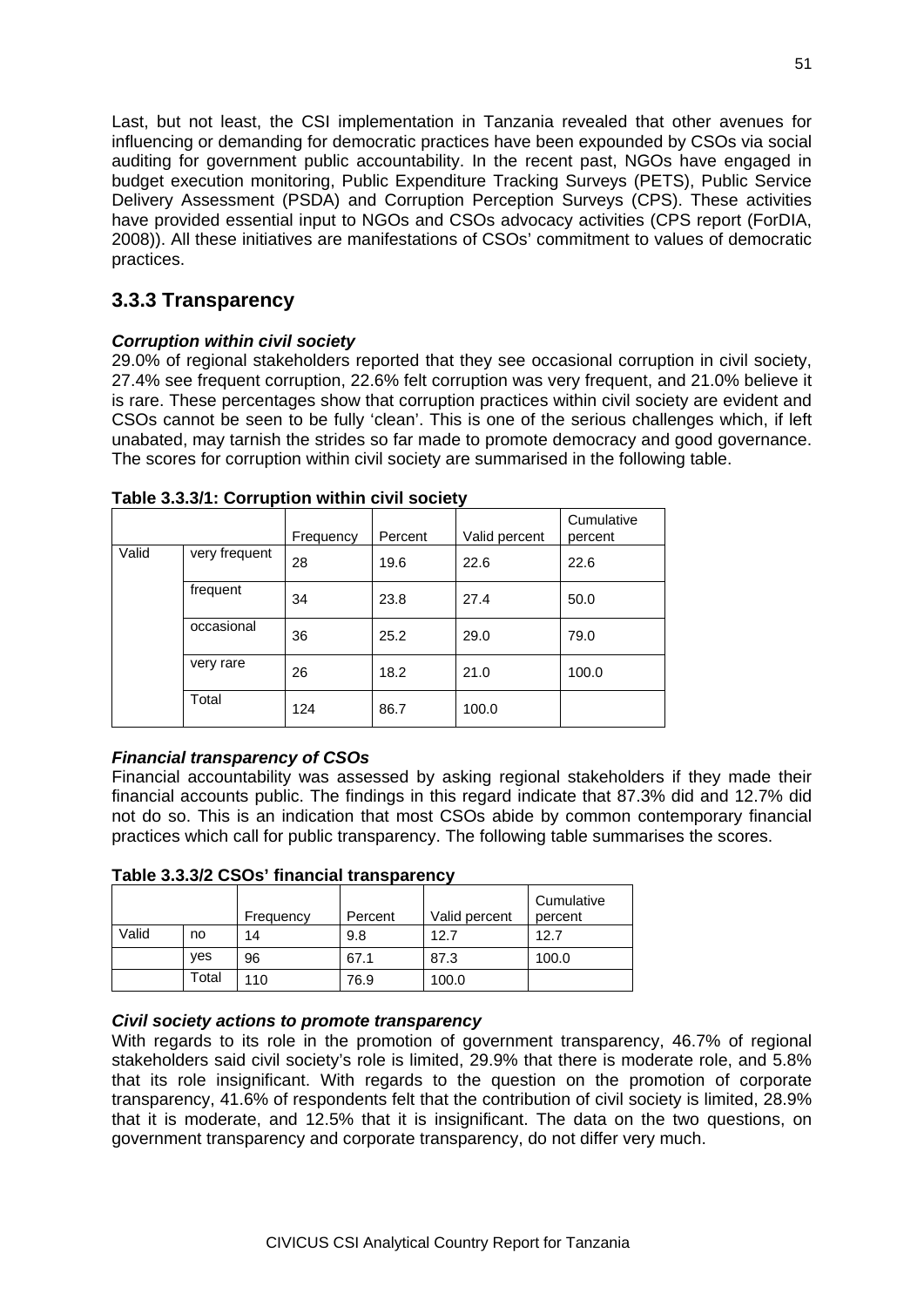### **3.3.4 Tolerance**

### *Tolerance within civil society*

Regional stakeholders were asked whether there are significant forces within civil society that are explicitly racist, discriminatory or intolerant. 37.9% of respondents could identify no examples of such behaviours within civil society, 37.9% could cite only one or two examples, while 18.9% could think of several examples. This implies that majority of CSOs are tolerant and non-discriminatory internally. When asked about the weight of such intolerance forces, only 5.4% of respondents said that such forces dominated civil society, 20.7% that they constituted significant actors within civil society and 47.8% that these were marginalised and isolated forces. This again suggests that the significant forces within civil society are tolerant.

### *Civil society actions to promote tolerance*

A question that asked respondents to cite examples of civil society actions to promote tolerance revealed that 47.2% of respondents could give no examples, 36.1% could give one or two and 13.9% could think of several examples. These figures indicate that CSOs, while internally acknowledging tolerance, do not significantly contribute towards the promotion of tolerance through their actions. A related question asked respondents to assess the magnitude of civil society's role in promoting tolerance at societal level. 11.3% were of the view that civil society's current role in promoting tolerance at the societal level is insignificant, 35.5% felt it was limited, 37.1% said it was moderate. Only 16.1% felt it to be significant. This again implies that civil society could still do more to help promote tolerance in society.

### **3.3.5 Non-violence**

### *Non-violence within civil society*

A question was posed to respondents during regional stakeholder consultations which asked them to describe whether there are forces within civil society that use violence (aggression, hostility, brutality and fighting) to express their interests. 5.7% of respondents said the presence of violence was significant and was practised by mass-based groups, while 17.1% said violence was isolated and was used by isolated groups. 21.9% said violence was occasional and was by isolated groups, while 55.2% said that violence use was extremely rare. This means that the highest percentage, over half of respondents, believe that there is a non-violent culture within civil society.

A related question also asked whether incidents using violence within civil society were denounced by other civil society actors. 4.1% of respondents felt that violence within civil society was never denounced by other civil actors, 21.5% that it was rarely denounced and 27.3% that it was usually denounced. 47.1% of respondents said that violence within civil society was always denounced by other civil society actors. These statistics generally show that violence within civil society is not something that is embraced or entertained by other civil society actors.

### *Civil society actions to promote non-violence and peace*

Turning to the more positive role of civil society in this sphere, participants in regional stakeholder consultations were also asked if they could cite examples of civil society-led public campaigns, actions or programmes dedicated to promoting non-violence and/or peaceful conflict resolution within the last year. 26.1% of respondents could think of no examples, 53.4% could cite one or two examples, 18.2% could think of several and 2.3% could cite many examples. This data indicates that the majority of CSOs are not performing well in promoting non-violence and peaceful conflict resolution. This remains a challenge, as incidents of violent crimes and non-peaceful management of conflicts are notable in Tanzania, as well as neighbouring countries.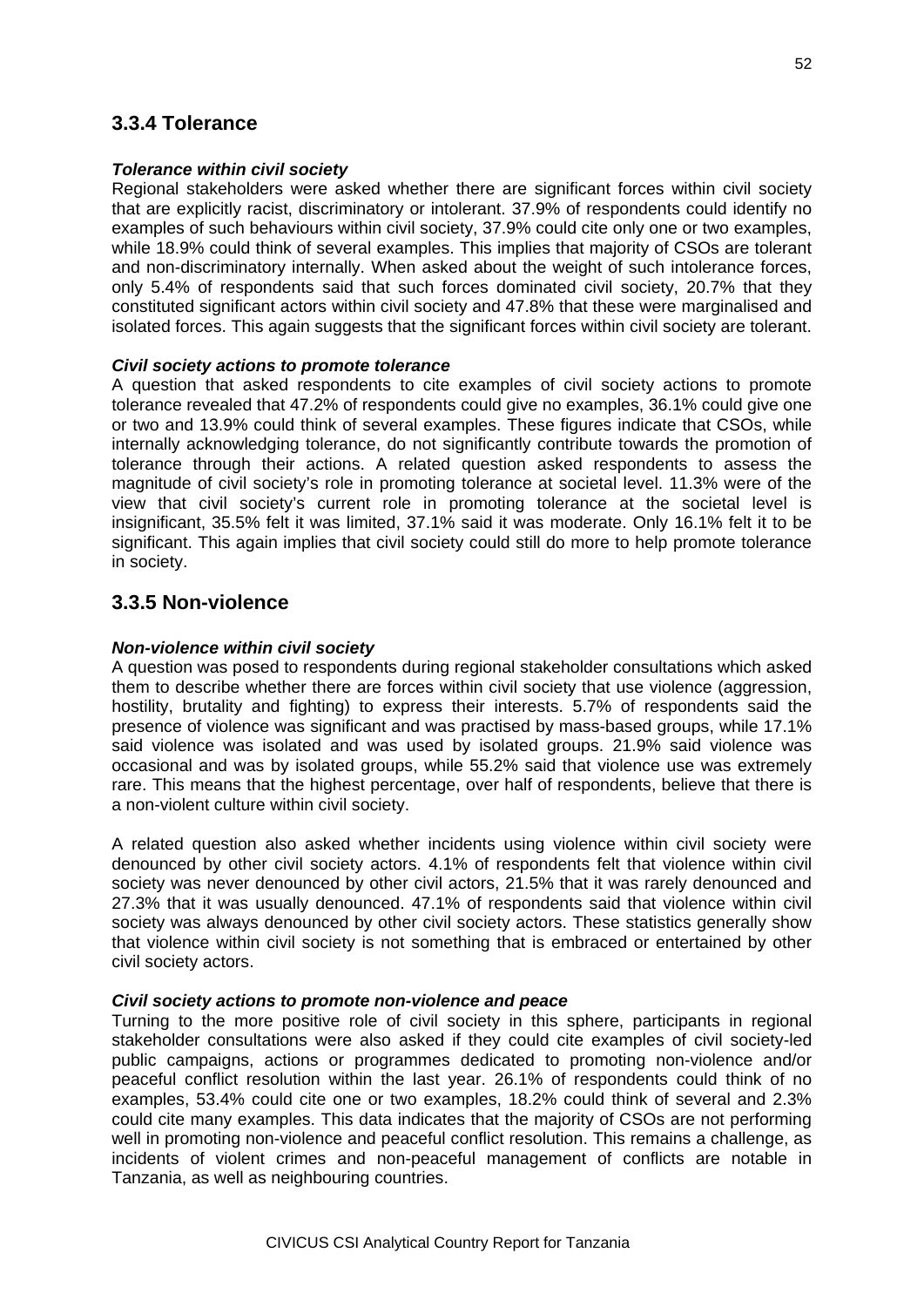A related question also asked in the consultations was to assess the current role of civil society in promoting non-violence and peaceful conflict resolution at the societal level. 9.4% of respondents said that the role was insignificant, 29.9% that the role was limited, 33.9% believed it to be moderate, while 26.8% felt it was significant. What can be concluded is that CSOs are still challenged to elevate their role in promoting non-violence and peaceful conflict resolution at the societal level, given that it is only 9.4% of respondents who acknowledged that they are doing a significant job in this area.

### **3.3.6 Gender equity**

### *Gender equity within the civil society arena and gender equitable practices within CSOs*

Regional stakeholder respondents were also asked whether there are significant forces within civil society that are sexist or discriminatory against women. 26.9% of respondents could cite no examples of sexist behaviour, 34.5% could think of one or two examples, 24.4% could cited several, while 14.3% could offer many examples. The percentages of 'several' and 'many' responses amount to less than 40%, which suggests that the remaining percentages constitute CSOs which are not sexist and discriminatory against women. This is an indication that majority of CSOs generally have acceptable attitudes towards the status of women.

A related question intended to establish the extent to which sexist practices within civil society were publicly denounced by other civil society actors. 8.5% of respondents said that other civil society actors would never denounce sexist practices within civil society, 20.2% said that this rarely happens, 46.5% said that this would usually happen, and 24.8% stated that this would always happen. The data implies that the majority of other civil society actors denounce sexist practices within civil society. The 46.5% 'usually' and 24.8% 'always' responses amount to an impressive reaction.

### *Civil society actions to promote gender equity*

Regional stakeholders were further asked about their proactive roles in promoting gender equity. The first question asked respondents to cite examples, in the last year, which indicate there are civil society public campaigns, actions or programmes dedicated to promoting gender equity. 8.0% of respondents could offer no examples, 58.0% cited only one or two examples, 22.3% cited several, and 11.6% could think of many examples. This means that civil society is not doing impressively at promoting gender equity. 22.3% 'several examples' and 11.6% 'many examples' responses are do not suggest a strong performance.

The other question asked respondents for their assessment on the current role of civil society in promoting gender equity at the societal level. Responses were that 2.3% said the role was insignificant, 24.8% said it was limited, 41.4% said the role was moderate, and finally 31.6% said it was significant. As in the previous question, performance here is also not impressive, given that only 31.6% of the respondents acknowledged that the current role of civil society in promoting gender equity was significant.

However, despite the above seemingly unimpressive performance, the CSI in Tanzania was able to capture that there are also some generally impressive initiatives by women's CSOs towards heightening participation of women in governance in Tanzania (WVS, 2001). WVS reports that 47.60% and 32.40% respondents have 'a great deal' of confidence or 'quite a lot' confidence respectively in women's movement in Tanzania. This creates a total of 80% of those interviewed appreciating the role of the women's movement in Tanzania. The following figure summarises this data.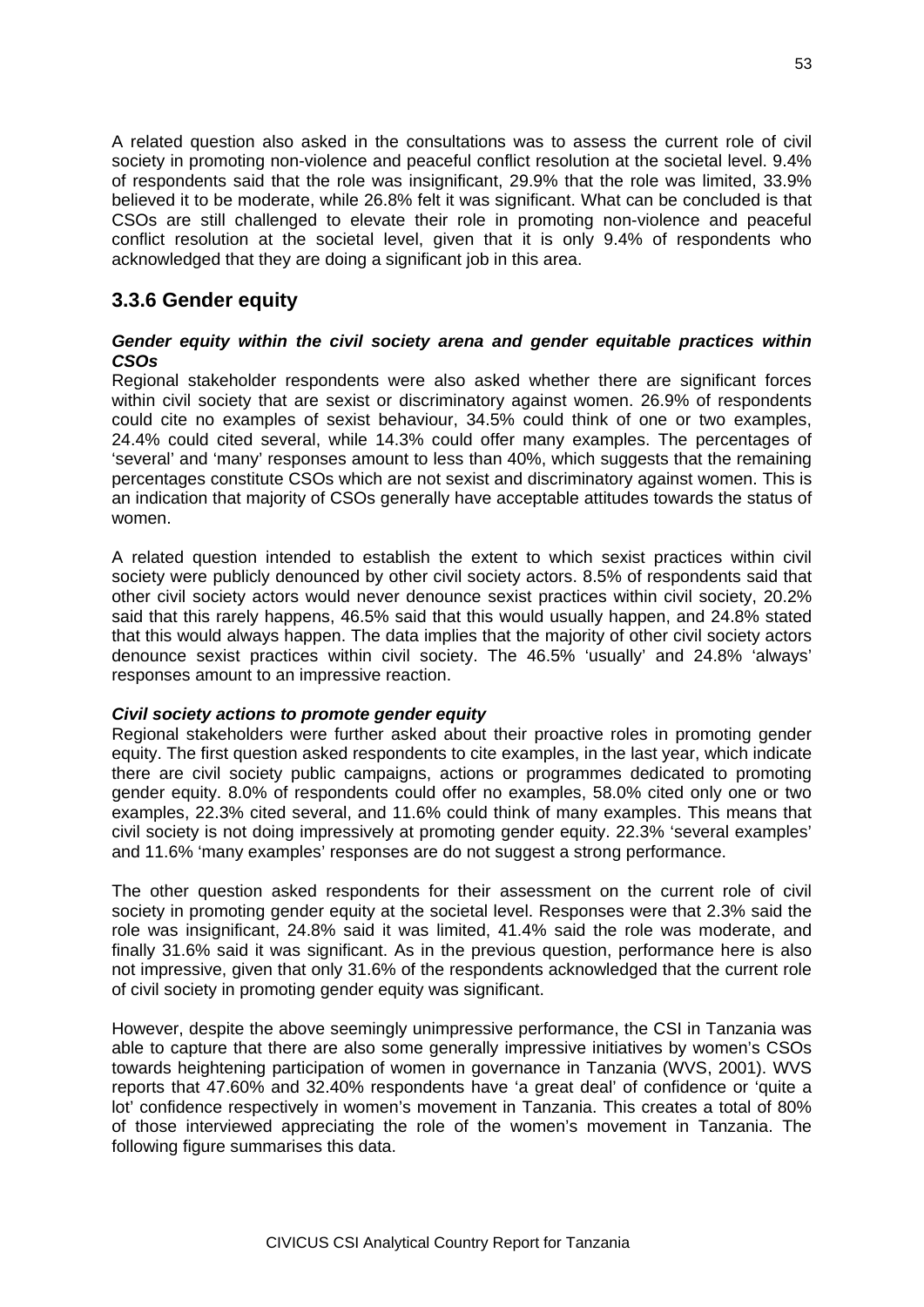

### **Figure 3.3.6/1: Confidence in the women's movement**

Source: World Values Survey, 2001

The above impressive performance of the women's movement cannot be justly comprehended without recognising the role of the NGOs and CSOs that have been behind the movement. These have, in some cases, been the engines of specific interventions that have achieved impact via lobbying, advocacy and related strategies and tactics. Gender equity interventions by civil society need to be strengthened and promoted.

### **3.3.7 Poverty eradication**

### *Civil society actions to eradicate poverty*

The strength of poverty eradication actions in civil society was assessed by asking regional stakeholder participants whether, in the last year, they could cite examples of civil society public campaigns, actions or programmes dedicated to eradication of poverty. 7.6% could think of none, 50.4% cited only one or two examples, 30.3% cited several, and 11.8% could think of many examples. This implies that only around 40% of CSOs are seen to be actively engaged in the field of poverty eradication, accruing the 30.3% 'several examples' responses and 11.8% 'many examples' responses. There is therefore a challenge for civil society to broaden its engagement with issues related to poverty eradication; this is one of the most serious challenges, not only in Tanzania, but also in most African countries.

Another related question sought respondents' opinions on how they assess the current overall efforts and role of civil society towards poverty eradication. 3.6% said the role was insignificant, 28.3% that it was limited, 35.5% that the role was moderate, and 32.6% said the role was significant. This data suggests a slightly higher performance when compared to responses to the first question. This implies that perceptions of sectoral performance in addressing poverty eradication are higher, than assessments of individual CSOs interventions.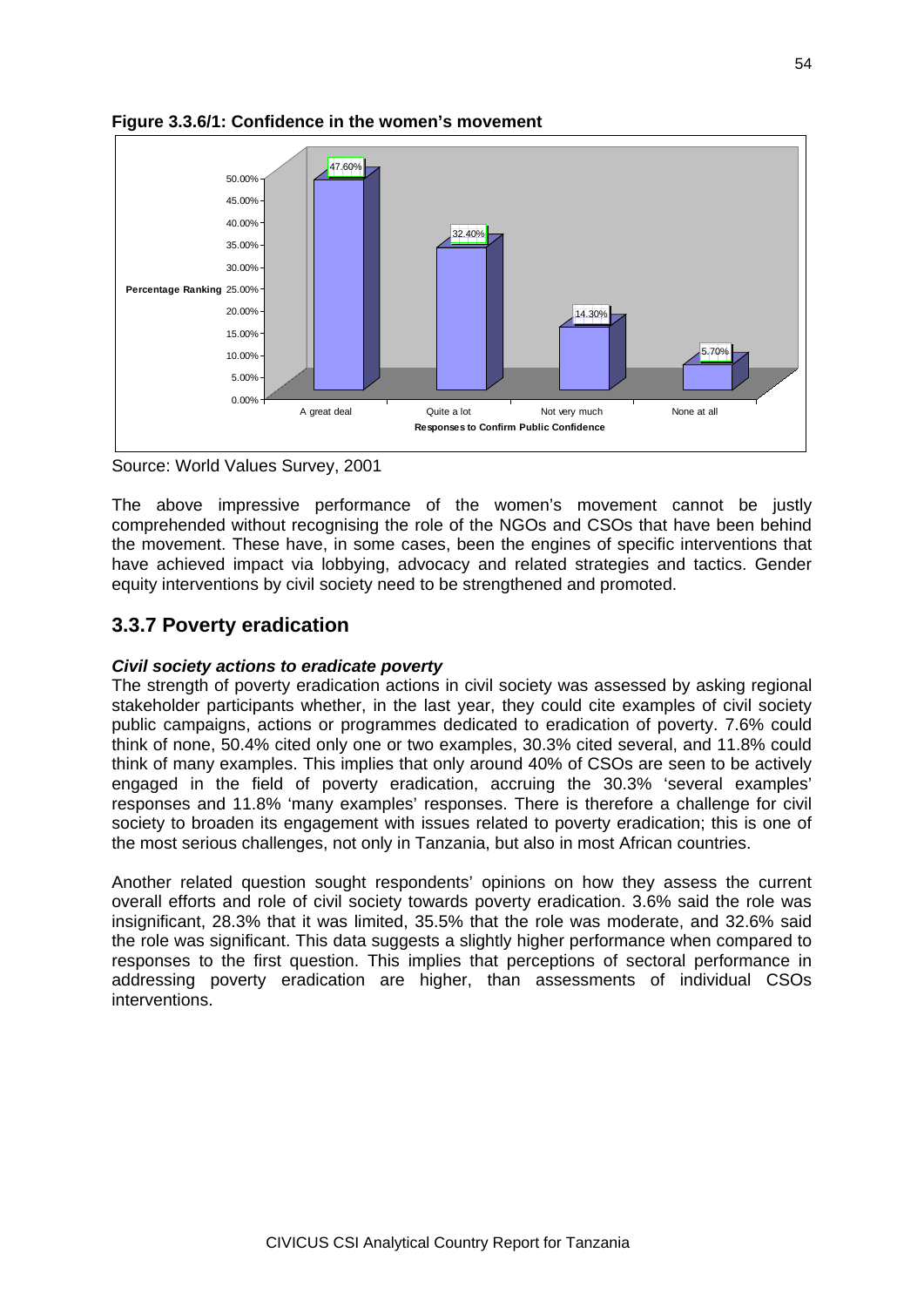### **3.3.8 Environmental sustainability**

#### *Civil society actions to promote environmental sustainability*

Priority on the value of environmental sustainability in civil society was assessed through a question that asked whether, in the last year, respondents could cite examples of civil society public campaigns, actions or programmes dedicated to protecting the environment. 5.1% could cite no examples, 56.8% could think of only one or two, 28.8% cited several examples and 9.3% cited many. Through these responses, the majority of CSOs are not performing well in promoting environmental protection. This is one of the challenges to CSOs because environmental protection is one of the topical and critical issues in Tanzania and globally.

In addition to the above findings related, the CSI captured that there are a number of CSOs focusing on environmental issues, while others addressed multiple issues while also concerning themselves with the issue of environmental conservation and care. Mutakyahwa and Robinson (2004) provide interesting data regarding how NGOs and CSOs uphold and are concerned with promotion of environmental values in Tanzania. The following paragraph summarises it:

*"…A large number of NGOs register an interest in environmental issues; they range from small-scale initiatives working on localised issues to larger-scale activities that seek to influence the government's and general public's understanding and behaviour more widely. There are many ways in which NGOs interpret and promote the term 'environment'. Some NGOs focus on the quality of the living environment in urban and/or rural areas. Others are more concerned with conservation, protection of species and/or the relationships between nature reserves and local communities. Others are concerned with assisting people to develop sustainable livelihoods - in other words, to be able to manage their local resources for the benefit of economic growth but in ways that do not destroy locally-available resources or the environment. Yet other NGOs emphasise the problem of global warming and the need for information sharing and lobbying" (p.55.)*

Furthermore, the World Values Survey (WVS, Tanzania, 2001) also sheds light on how the public perceive the environmental protection movement in Tanzania.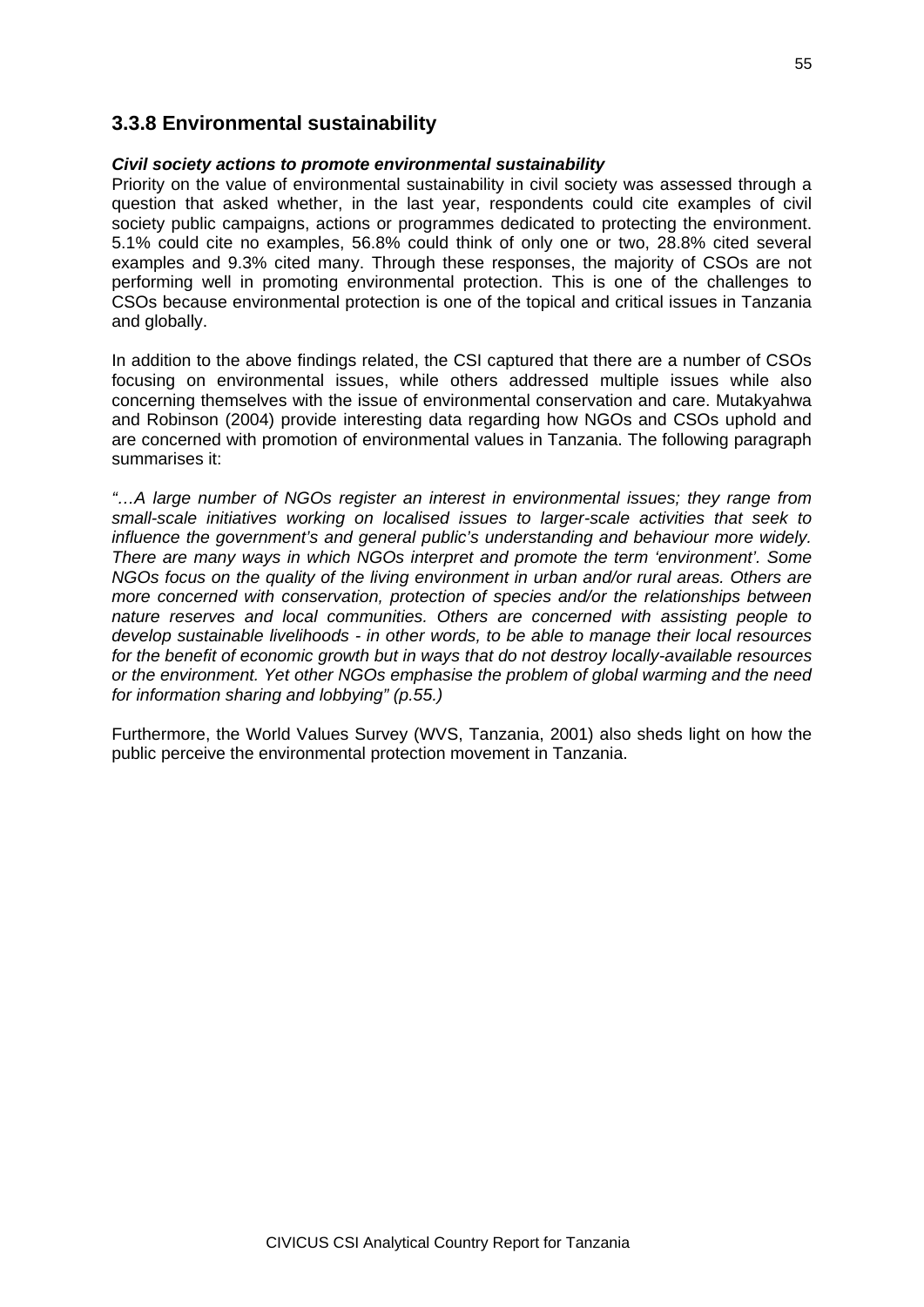

# **Figure 3.3.8/1: Confidence in the environmental protection movement Confidence: The Environmental Protection Movement**

Source: World Values Survey, 2001

The WVS 2001 findings in the above graph indicate that the public generally believe that the environmental protection movement is making a difference and has a promising future. Summing up those who provided responses that they had 'a great deal' of confidence (27.50%) or 'quite a lot' (33.90%) gives a total of 61.40% as signals of positive faith in the movement. This is a promising sign, recognising the fact that CSOs and other stakeholders involved in environmental protection movement are making a difference.

# **3.3.9 Conclusion**

From this section, it is evident that some strides have been made in as far as CSOs' practice of values. Some good achievements are noted in the area of democracy, gender equity, environmental protection, tolerance and non-violence. There are however areas revealed as needing more concerted efforts, including: enhancing practices that would help fight against corruption, promoting transparency and increasing interventions related to poverty eradication. Generally the degree to which CSOs have complemented government activities in providing social services has raised the sector's profile in terms of responding to societal needs among the public. According to regional stakeholders, the proactive tendency of some CSOs in foreseeing and pursuing issues developing in society has also generated more trust and acceptance, in comparison to the dysfunctional institutions of the state.

The above overall impressive strides are also justified by other recent research findings. The 2009 FCS Annual Report, on the topic of public awareness about CSO activities, shows there is increased awareness and visibility of CSOs operating in Tanzania, especially in areas where a particular CSO has worked or delivered goods or services. 81% of community members interviewed believe CSOs have benefitted them, while 94% of other stakeholders perceived CSOs as beneficial to the community. A further concerted effort needs to be made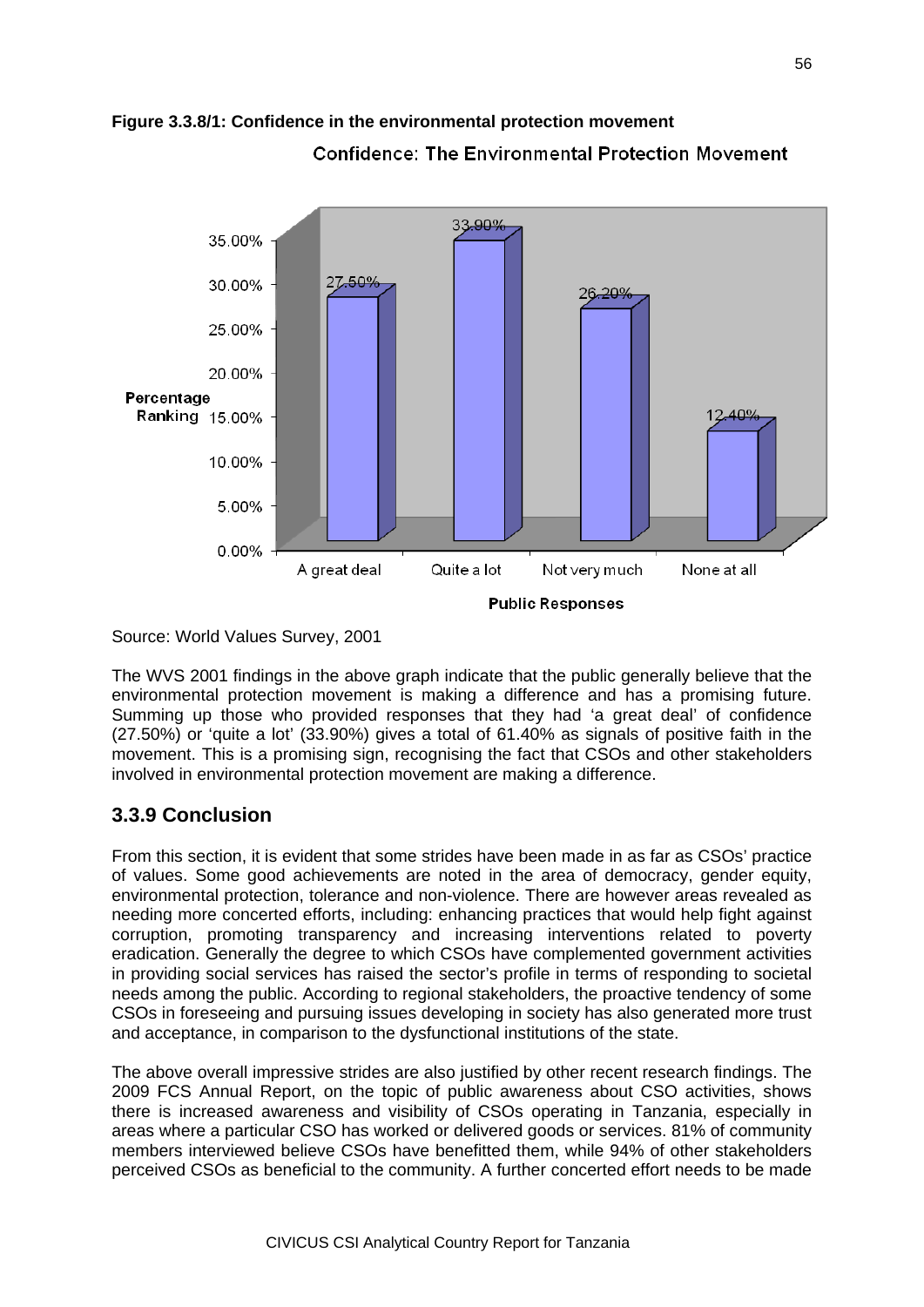to ensure that the practice of values is evident not only within CSOs, but also becomes part and parcel of the daily life of the public in Tanzania. The table below summaries the overall score of the values dimension.

| <b>Values dimension</b>    | Score |  |  |  |
|----------------------------|-------|--|--|--|
| Democracy                  | 1.49  |  |  |  |
| Transparency               | 2     |  |  |  |
| Tolerance                  | 1.72  |  |  |  |
| Non violence               | 2.27  |  |  |  |
| Gender equity              | 1.66  |  |  |  |
| Poverty eradication        | 2.45  |  |  |  |
| Environment sustainability | 2.47  |  |  |  |
| <b>Total average</b>       | 2.01  |  |  |  |

**Table 3.3.9/1: Overall values dimension scores**

### **3.4 IMPACT**

### **3.4.1 Introduction**

This section analyses the extent to which civil society in Tanzania is active and successful in fulfilling essential functions, related to the five sub-dimensions of the impact dimension in the CSI methodology. These sub-dimensions are: influencing public policy, holding the state and private corporations accountable, responding to social interests, empowering people and meeting societal needs. Generally, the findings illustrate that civil society is an active player in the social and political landscape of Tanzania, but the degree of impact varies, depending on the issues addressed. The overall score of the impact dimension is **1.57**.

In order to measure civil society impact, three issues were identified by the NAG as being among the most important social concerns in Tanzania, namely transparency, gender equity and human rights. According to the NAG, examination of these three issues would help form an accurate picture of the impact of civil society in the five areas identified above.

**Transparency:** High levels of corruption, both grand and petty corruption, have been seen as affecting people's access to service and rights to decent living, including reducing the state's ability to function effectively and maintain its responsibility to the public in general. In this case, civil society is seen as an effective player in advocating and pressurising stakeholders, individuals and corporations alike, for accountability, ethics and responsibility

**Gender equity:** Civil society in Tanzania is actively engaged in addressing gender-based discrimination and inequities, partly upheld by customary practices, sexism and structural inadequacies have perpetuated female abuses.

**Human rights activities:** These involve advocacy against the violation of basic human, political and civil rights that have plagued Tanzania over the years. These issues concern individual and collective rights, and they touch on human rights abuses "involving the police, a sluggish court system, marginalisation of certain groups such as women, children" (Mhina, 2007: 114) and communities on the margins such as artisanal and small-scale miners, pastoralists and hunter/gatherer societies. Increasingly, human rights advocacy has also focused on witchcraft–related abuses, such as albino killings and killings of older people.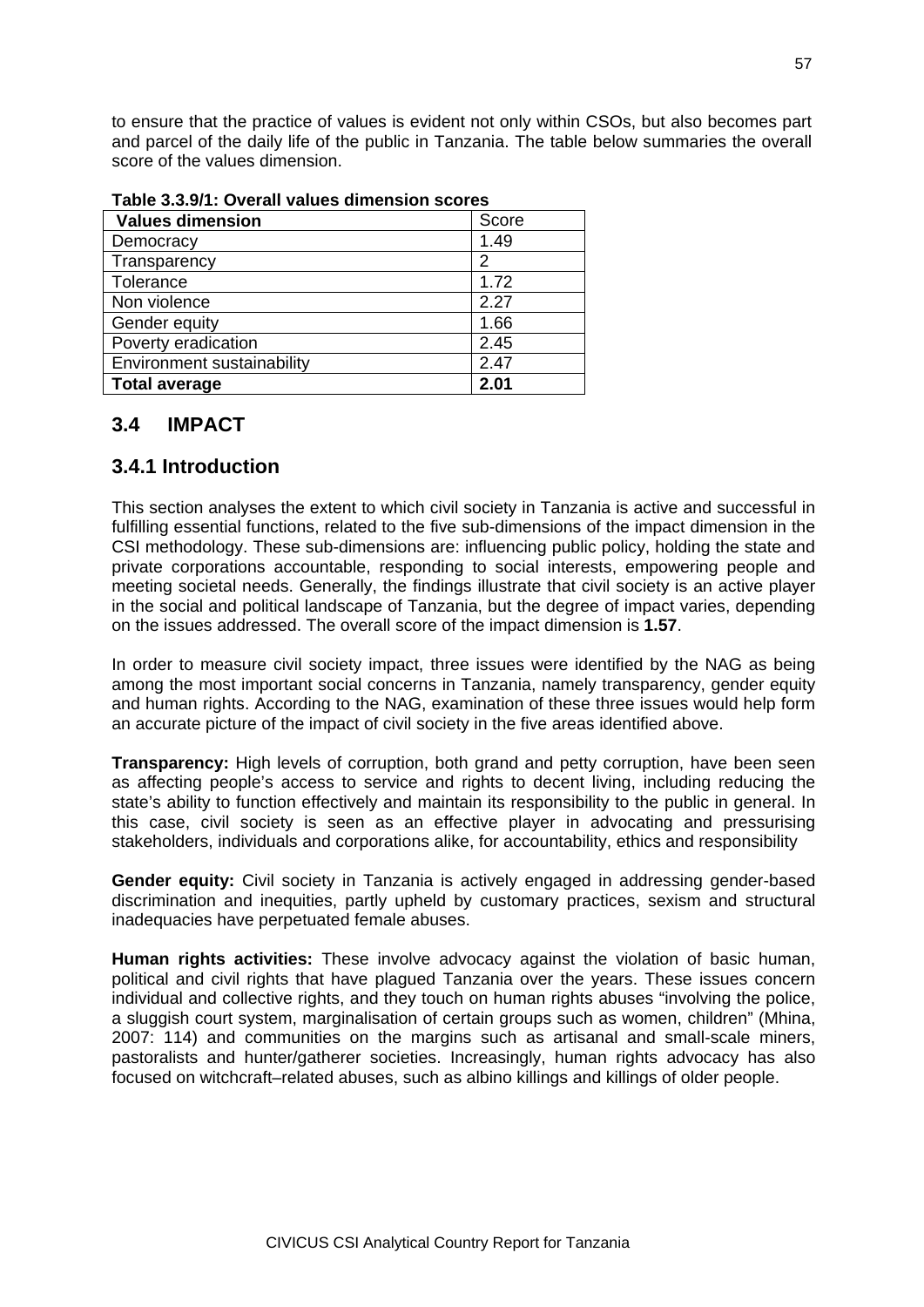

### **Figure 3.4.1/1: Overall impact dimension scores**

# **3.4.2 Influencing public policy**

In this section, the impact of civil society in Tanzania on policy processes is assessed, including the impact of CSO advocacy on selected policy issues. These issues are discussed in terms of how active and successful activities have been in influencing policies. For example, civil society organising and/or lobbying government to provide services to the population were mentioned as among the best achievements at community level. This subdimension was given a score of 2.34. According to secondary data, civil society is perceived as quite active on social policy-related issues, but this impact is limited because of organisational and capacity constraints in effectively engaging marginalised groups in society to mobilise for change. Their effectiveness is gauged by the degree to which public policy emanates from the civil society agenda or pressures. Civil society engagement in political aspects is widely acknowledged. Efforts of advocacy groups pushing for improving governance in resource and environmental management, civic awareness/education and voter education during elections, and conducting a bribery index are discernible examples. Comparatively however, civil society is regarded as having more impact in influencing social policy, scoring 2.66, than it is in influencing public policy, with a score of 2.02.

Some examples of advocacy initiatives include:

- The workers movement (TFTU) in 2010 seeking improvement of the welfare of public low-salaried employees.
- The movement to protest against privatisation of public corporations (railways, power utility corporations, and other parastatal organisations), 1998.
- Peasants/pastoralist movement against diminishing grazing lands due to privatisation of lands (former wheat farms in northern Tanzania and ranches in central Tanzania) (2001).
- A growing culture of writing commentaries and letters to editors reflecting opposing views against unpopular policies, positions, actions or practices of the government.

### *Civil society's impact on social policy*

Regional consultations indicated that civil society is indeed very active on social policy – 88.6% of respondents felt it was, with only 11.4% claiming that it is not active at all.

Advocacy has not always been easy. Haki Elimu's activities in promoting, advocating and monitoring the government's Primary Education Development Programme, early 2005, led it to publish analytical reports through the media on the situation of education provision in schools, to which it sought public response. Their activities earned them a formal prohibition by the government. Community-based systems of governance of resources are also a response by governments to decentralise and empower certain aspects of management to the people, which they have been demanding.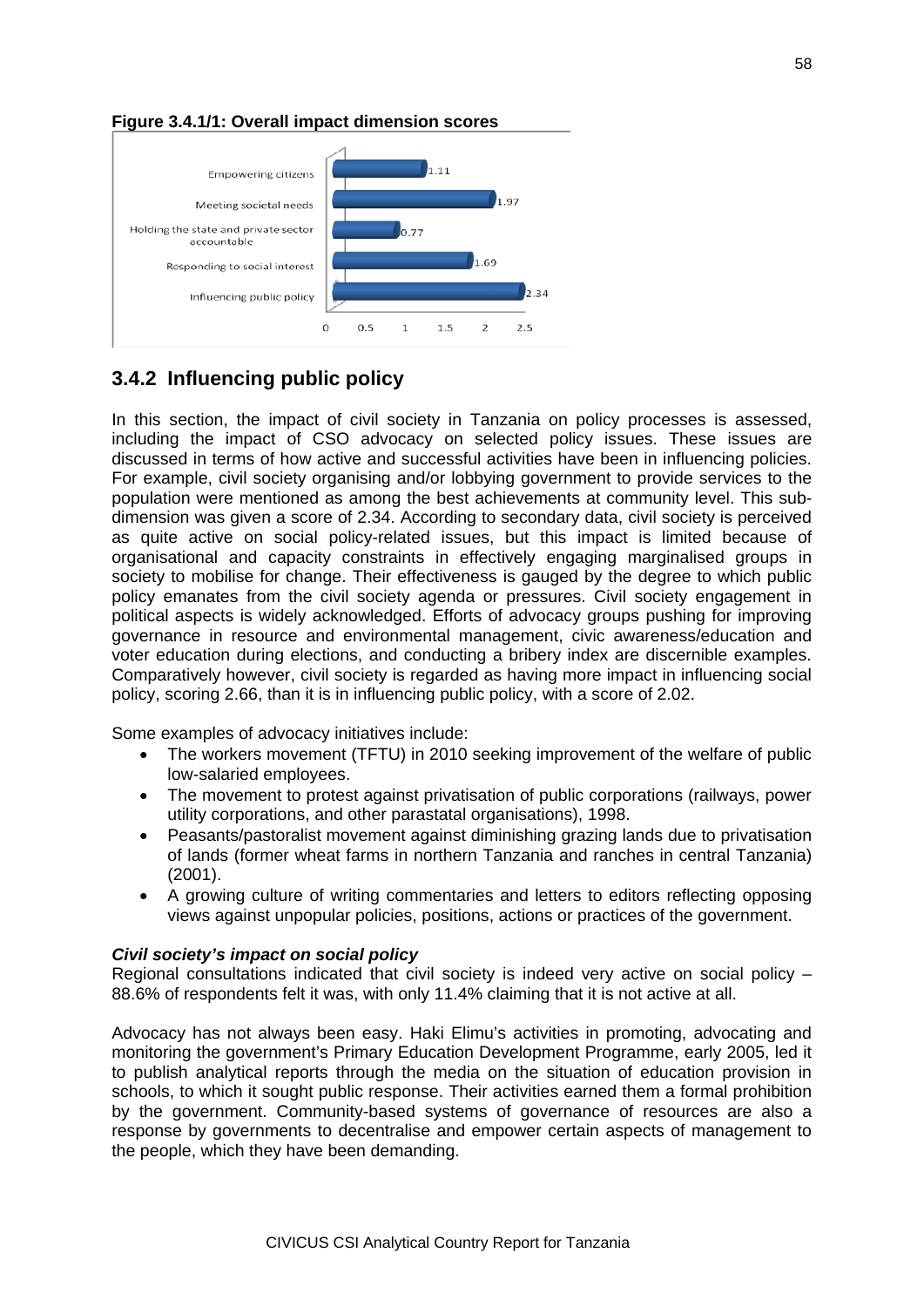|                      |           |         | Valid   | Cumulative |
|----------------------|-----------|---------|---------|------------|
|                      | Frequency | Percent | percent | percent    |
| Very active          | 117       | 88.6    | 88.6    | 88.6       |
| not active at<br>all | 15        | 11.4    | 11.4    | 100.C      |
| otal <sup>-</sup>    | 132       | 100.0   | 100.0   |            |

### **Table 3.4.2/1: Civil society impact on social policy**

Source: RSC, 2010

### *Civil society's impact on public policy*

Civil society activities have contributed towards positive developments in human rights, such as the institution of the Sexual Offenses Special Provisions Act of 1998 (SOSPA), which came largely a result of pressure from gender activist bodies. Other examples include public litigation against official corruption in politics (in the electoral process); follow-up and reporting on human rights violations, including the pressure to deal with evictions of artisanal and small-scale miners; and effective cooperation of civil society with the Commission for Human Rights and Good Governance (CHRGG) established in 2001 on related matters. All of these can be considered examples of success. CSOs also participate in the development of poverty eradication strategies and national budgeting process. National budgeting processes were an exclusive government endeavour in the past, but with pressure, civil society's contribution had been integrated, with a gender perspective. This has allowed a more inclusive approach, enabling more sensitive consideration of public demands.

### *Civil society's impact on key policy issues*

According to the RSC scores, civil society's impact on key policy issues is considered as somewhat successful, being more successful in influencing gender rights and human rights, with less influence on issues related to transparency, one of Tanzania's major concerns. The table below based on the data from Regional Stakeholder Consultations indicate the extent to which civil society have influenced policy in Tanzania.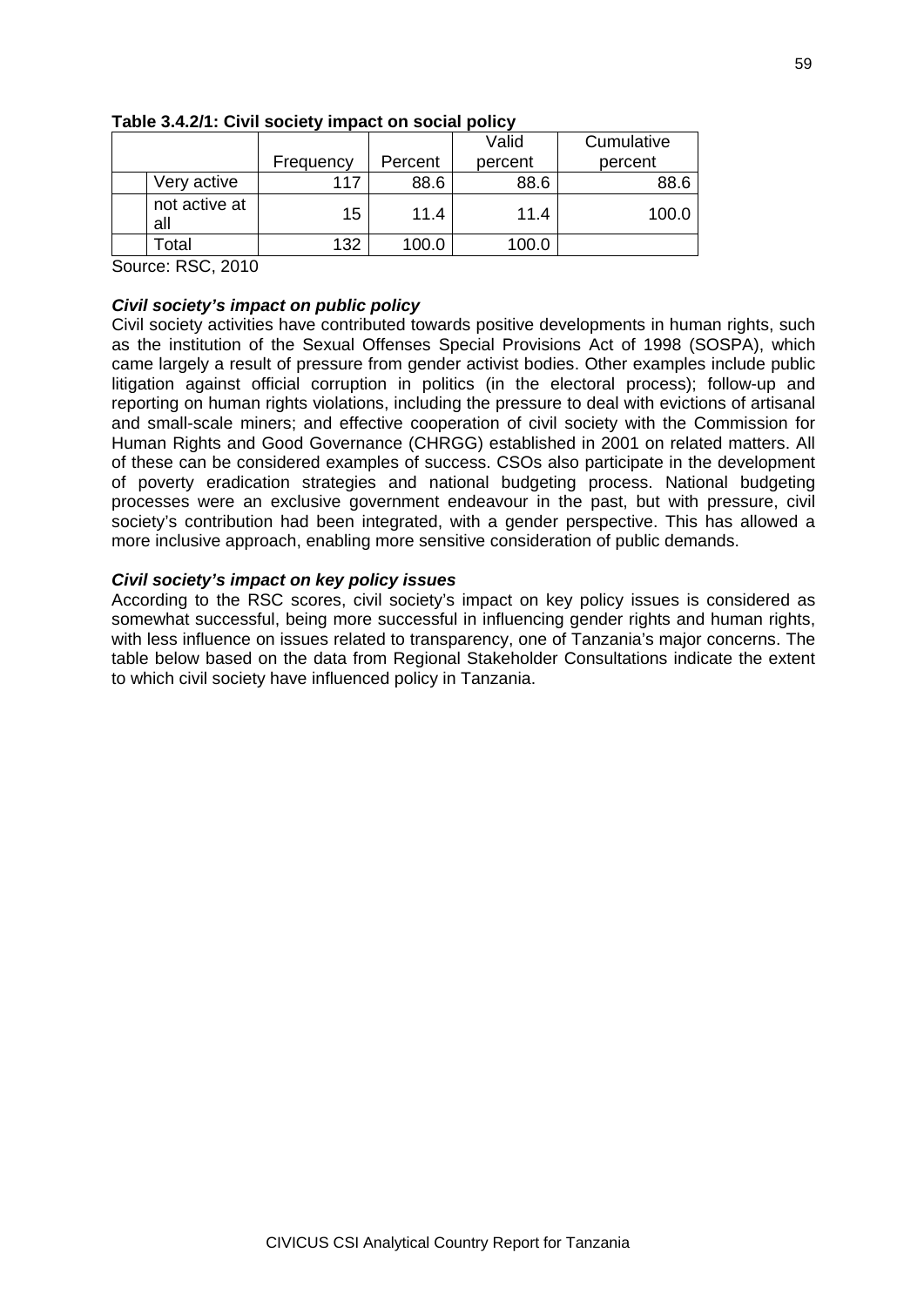### **Figure 3.4.2/1: Civil society impact on selected policy areas**



**Impact of Civil Society Policy Influence**

### **3.4.3 Holding the state and private sector accountable**

Civil society in Tanzania is perceived as having different capacities in holding the state or private sector accountable, with a score of 1.03 for holding the state accountable, compared to a modest score of 0.5 for influencing private sector companies.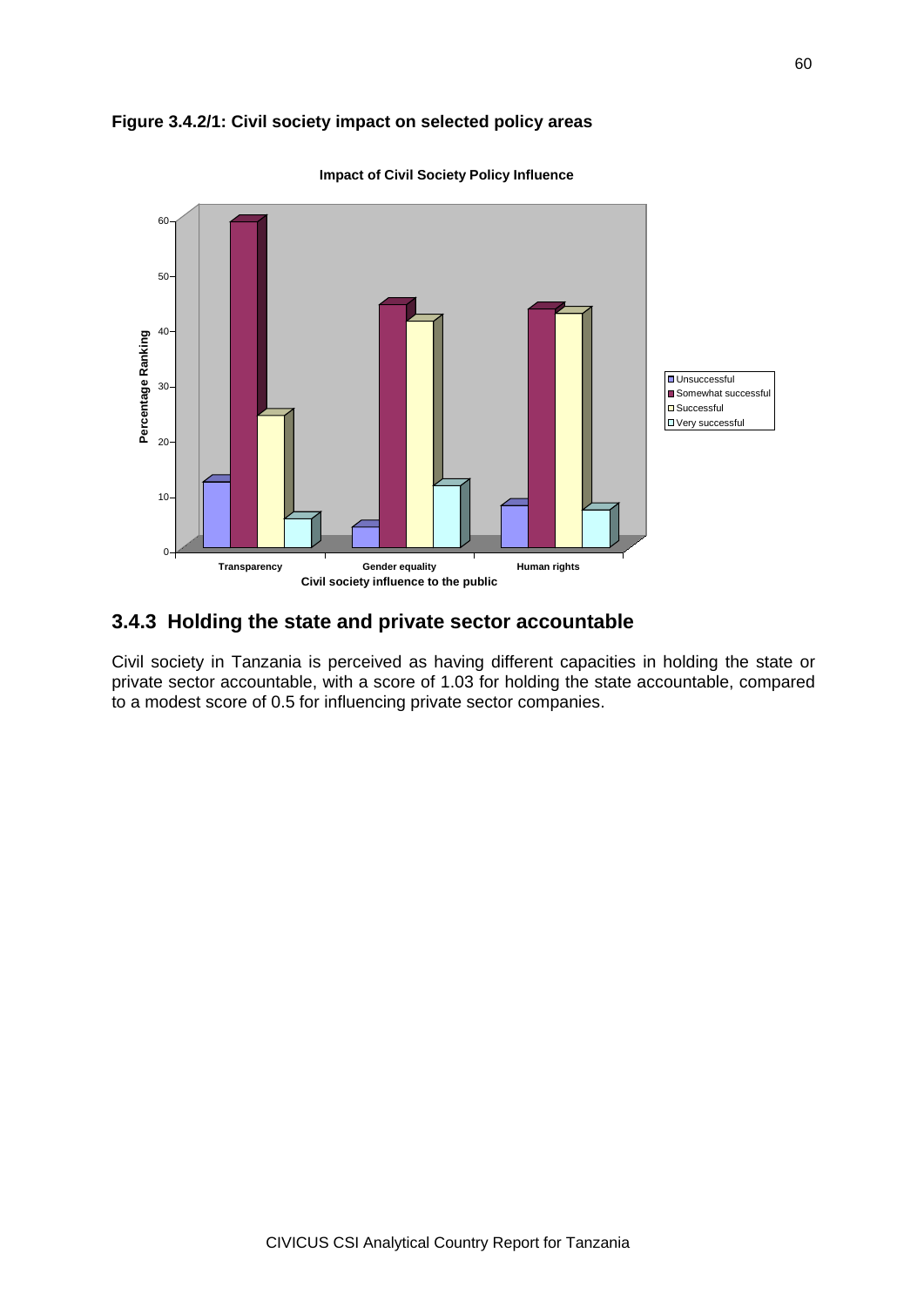

#### **Figure 3.4.3/1: Civil society impact In holding state and private sector to account**

**Capacity in Holding Sector Accountability**

#### *Holding the state accountable*

Civil society in Tanzania is seen by the RSC as only active to a limited extent (49%) in issues related to holding the state accountable, while only 5.6% of RSC participants perceived it as very active. Hence, its success rate is estimated by most, 58.0%, as only limited, while 26.6% see it as having no impact at all.

### *Holding private sector corporations accountable*

According to the RSC data, 40.6% of respondents felt that civil society was active only to a limited extent in holding private sector corporations accountable, while slightly less, 38.5%, felt that civil society is not active at all in this area. In this regard, civil society's success rate was estimated as quite low, being rated as significant by only 1.4% and having moderate impact by 4.9% percent. The pressure by civil society on corporate responsibility is however growing, amidst significant state protectionism, and recent coalitions and movements such as the Publish What You Pay (PWYP) Tanzania chapters are evident of these activities and influences.

### **3.4.4 Responding to social interests**

The average score for this dimension is 1.69. This was acquired from the assessment of civil society's responsiveness, assessed as quite high, although participants in the NAG perceived that public trust in civil society is still quite low, which presents an inhibiting factor to responsiveness, as is indicated below.

| <b>Responding to social interest</b> |      |
|--------------------------------------|------|
| <b>Responsiveness</b>                | 2.73 |
| Public trust                         | 0.64 |
| Total average                        | 1.69 |

**Table 3.4.4/1: Indicator scores for responding to social interest**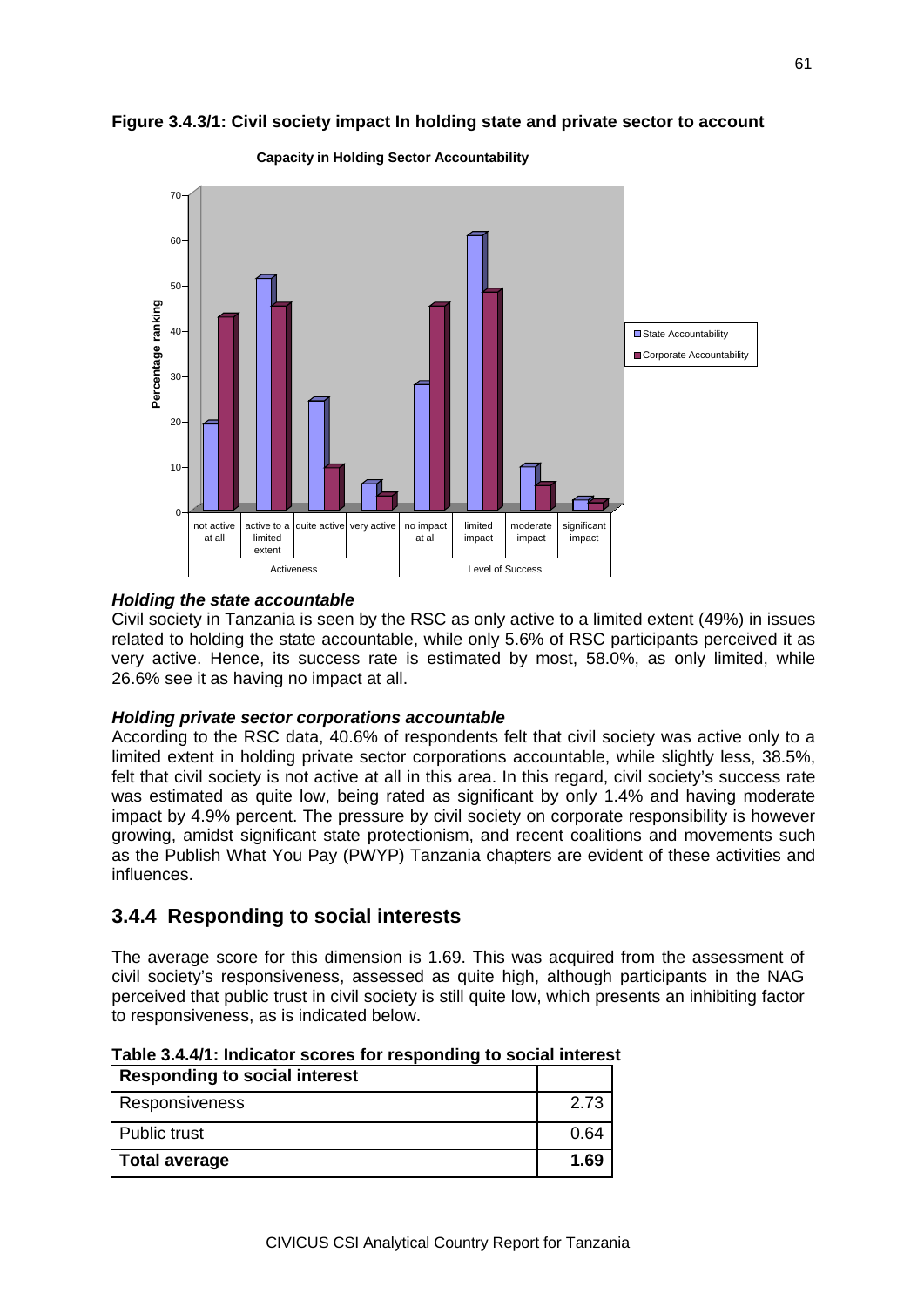### *Responsiveness*

In responding to society's priority concerns, civil society in Tanzania is seen as quite successful in campaigning for the areas of gender equity (41.0%) and human rights (42.7%) but relatively successful in campaigning for transparency (47.6%)

On average, indicators that civil society in Tanzania is responsive to social concerns could be seen in terms of its growing membership and its increasing dominance in the political landscape and in media campaigns. Even though respondents indicated that quite successful examples of responsiveness are few, among the most prominent are campaigns to promote democracy. There are numerous examples of this, including on good governance in parliament by the Foundation for Civil Society and campaigns to sensitise Ihefu Basin and Ngorongoro pastoralists who were evicted from their pasture land.

### *Public trust*

People report high confidence in religious institutions, as indicated in WVS data, which states that 64.8% have a great deal and 28% have quite a lot of confidence in churches (WVS, 2001). This may reflect a strong tradition of community service: faith-based organisations (FBOs) own 491 out of 3,060 public health centres (URT, 2003) and many schooling facilities, with which they deliver health and educational services. Moreover, 39.6% of Tanzanians have a great deal, and 36.2% have quite a lot, of confidence in the press while 34.9% have both a great deal and quite a lot of confidence in labour unions.

The fact that 57.3% of people have a great deal of confidence and 25.8% have quite a lot of confidence in the government (WVS, 2001) implies civic engagement in Tanzania is not high. However as discussed earlier, the public has high confidence in the women's movement, rating 47.6% for a great deal of confidence and 32.4% for quite a lot of confidence.

Even though the labour movement in Tanzania is felt to be quite inactive, with various restrictions on its practice and enduring questions about its autonomy, the WVS 2001 shows that many Tanzanians demonstrate commendable optimism and confidence in the labour movement and labour unions. This can be seen through the percentage of those who responded as having a great deal of confidence (34.9%), with the same amount saying they have quite a lot of confidence. The sum of these is 69.8%, or over two thirds of those interviewed. This is an impressive confidence level. However, given the more recent challenges labour unions have faced, some of which have been noted above, it is possible that the confidence might have dropped slightly.

### **3.4.5 Empowering citizens**

The score for empowering citizens is 1.1, indicating a moderate impact by civil society on the public. This impact on empowerment is discussed below, illustrating the impact on the public by civil society in its endeavours of informing citizens, building capacities and empowering marginalised groups.

| <b>Empowering citizens</b>              |       |  |
|-----------------------------------------|-------|--|
| Informing/educating citizens            |       |  |
| Building capacity for collective action | 1.99  |  |
| Empowering marginalised people          |       |  |
| Empowering women                        | 0.56  |  |
| Supporting livelihoods                  |       |  |
| <b>Total average</b>                    | 1 1 1 |  |

**Table 3.4.5/1: Indicator scores for empowering citizens**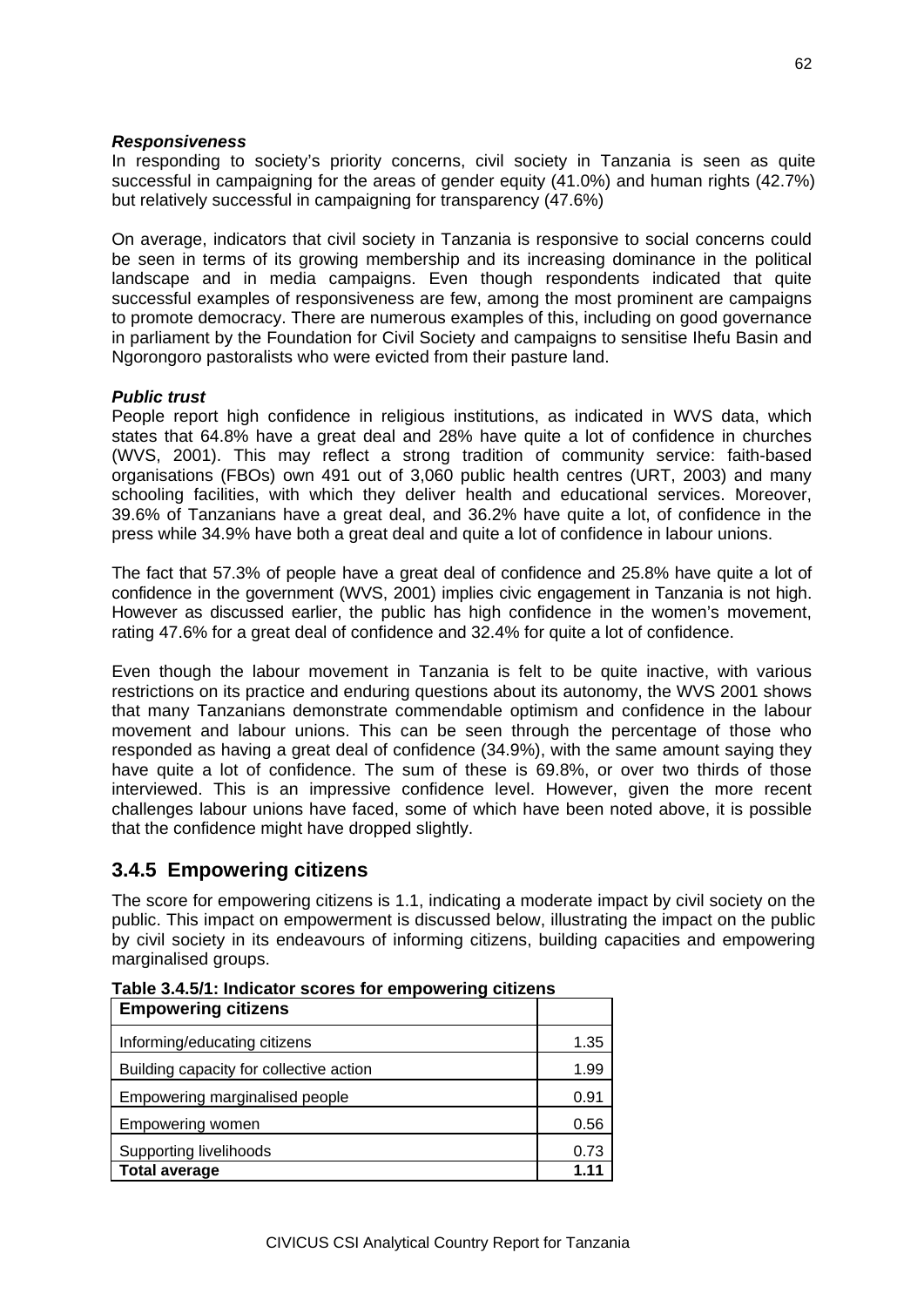### *Informing and educating citizens*

From the NAG assessment, the average score given to this indicator is 1.35. Respondents in the RSCs indicated that civil society is quite active in undertaking public information or public education activities, scoring 32.9% for quite active and 43.4% for active to a limited extent. Sensitising and awareness creation on HIV prevention is among the key areas that civil society is engaged in, and many CSOs operate both as advocacy and service provision organisations addressing HIV/AIDS. Advocacy on gender-based abuses, such as domestic violence and the rights to inheritance for widows, have been ongoing for a long time and were suggested as very instrumental in informing communities.

### *Building capacity for collective action*

Common initiatives of people mobilising or coming together to address a specific problem in Tanzania may include coming together for subscribing money for the construction of a road, or a social service facility – such as establishing Savings and Credit Cooperative facilities (SACCOS), or constructing a health or education facility.

There are also conspicuous attempts by certain groups in society to come together to make demands such as the rights to fair employment conditions, for example by academics (UDSM, 2009), higher education students in most institutions 2009/2010 and the Trade Union Congress of Tanzania (TUCTA), the workers' movement. Community-based environmental rights protection groups are emerging and growing strong.

However, this was seen as not so regular and was possibly isolated among specific groups. In the community survey, it was perceived that mobilising around a specific problem or in order to address a specific need was not so high, although on average people would participate in solving a common need as illustrated in the two issues below.

### **Table 3.4.5/2: Building capacity for collective action**

| <b>Issue</b>                                                                               | Score |
|--------------------------------------------------------------------------------------------|-------|
| Attend/participate in the community coming together around a specific problem              | 0.81  |
| Attend/participate in directly solving a specific problem/addressed a specific need   1.19 |       |

### *Empowering marginalised people*

Many examples are evident of civil society activities in empowering marginalised groups, including by forming coalitions to press for inclusive governance systems to ensure social justice – such as the Tanzania Gender Networking Programme (TGNP) and FemAct. A few other examples include the fight for the rights of pastoralists led by Pastoralists Indigenous NGO (PINGOs Forum); action against female circumcision and abuse of women by WOWAP and TGNP; and civic and voter education, which has been undertaken by numerous CSOs in Tanzania. However, from the community survey, the score given to the rate at which people attend or participate in issues specifically for helping poor people in the community improve their lives was 0.91, indicating that it was not as regular.

### *Empowering women*

Several and diverse initiatives to empower women exist, although most are urban based. Nevertheless coalitions and networks addressing issues related to economic, social, legal and political empowerment such as TGNP or FemAct, including small-credit facilities, are growing and have touched on women's and gender relations in Tanzania. More women are standing for elections (October 2010 national elections), and the advocacy for 50-50% representation in parliament is gaining momentum. However, overall, community survey respondents did not indicate that civil society's engagement in helping women in the community improve their lives as significant. The score given for this aspect was 0.56.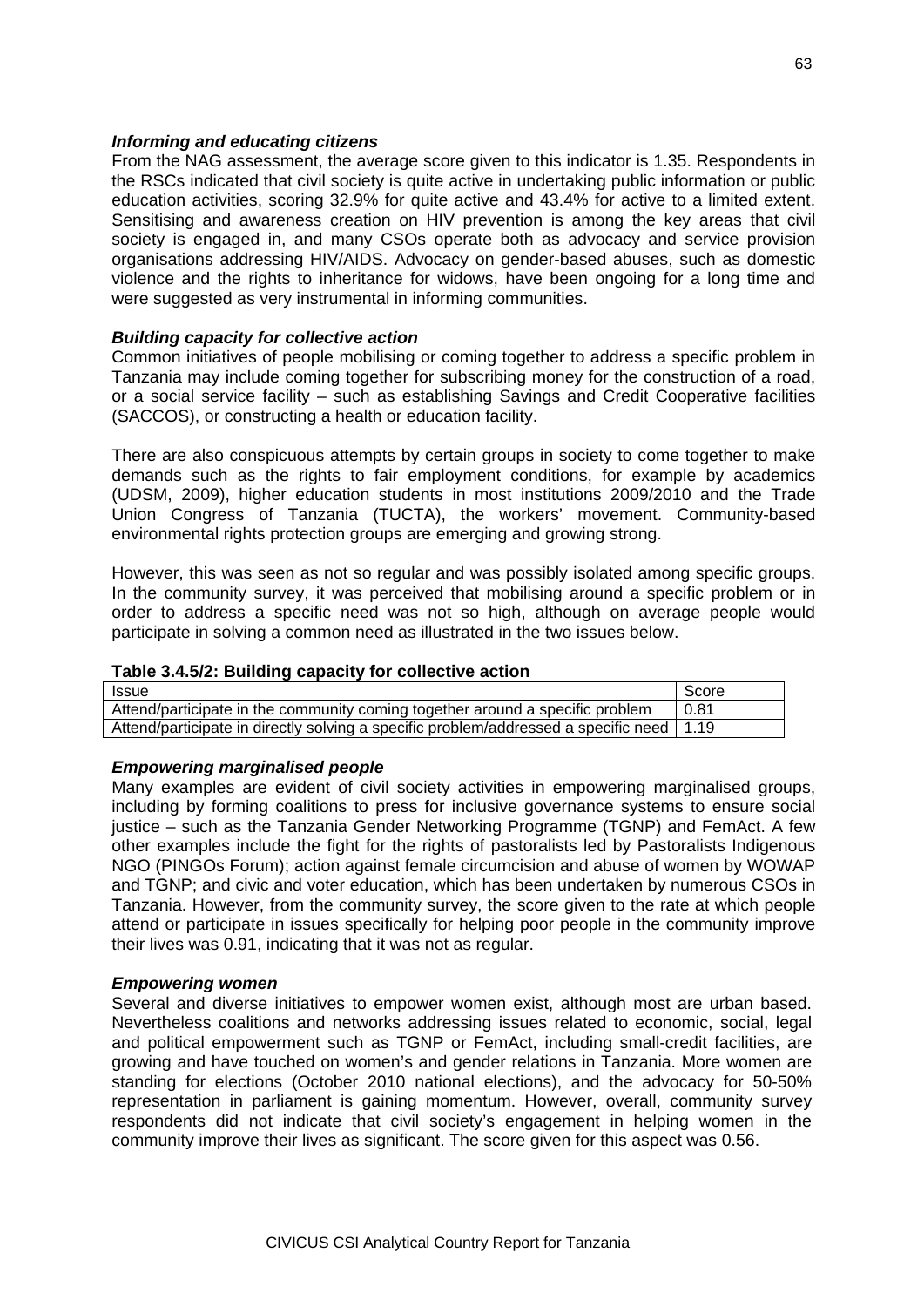#### *Building social capital*

Although neither the regional stakeholder consultations nor community survey sought direct response on the issue of building social capital, its assessment can be judged from the other indicators in the sub-dimension of empowering citizens as presented above. Examples include those where civil society was able to build in people the skills and capacities to mobilise and network together and to pursue issues of their interest as informed citizens, including setting up income generation activities.

#### *Supporting livelihoods*

Supporting livelihoods through facilitation of income-generating activities, creating a savings culture through SACCOS, and promoting positive living through HIV/AIDS related interventions, are among the primary activities of CSOs in communities. Many communitybased CSOs are formed with the objective of livelihood improvement, although CSOs at these levels are usually constrained by lack of adequate resources and skilled personnel.

In the community survey the aspect of people participating in helping community members to set up income generating activities earned an average score of 0.73, illustrating that although there are several activities designed to improve livelihoods, these are not as wide-ranging as they could be.

### **3.4.6 Meeting societal needs**

The average score for meeting societal needs was 1.97, an average score among the subdimensions of the impact dimension. This is not surprising because although civil society is seen to have growing visibility in both private and public spheres, the RSC participants indicated that sometimes CSOs are challenged by inadequate resources to make their impacts relevant, and the fragmentation of CSOs, several of them dealing with similar issues, tends to lead to duplication of efforts rather than efficiency. Hence although, to a large extent, civil society has complemented government obligations in provision of social services, and has also acted as watchdogs, in the case of inconsistencies or discrimination, it has been only averagely successful.

### *Lobbying for state service*

Secondary data indicates certain policy gains due to CSOs lobbying activities for services in the water sector, education, health, HIV/AIDS and legal measures or rights. Growing space for civil society activity in Tanzania has allowed people to question the government on issues of their concern, such as poor roads, incomes and questionable efficiency of public corporations. 51.7% of the respondents agreed that civil society does indeed lobby for state service provision, and 19.6% negated that contention. The most common area mentioned in the lobbying was for better education provision.

The success rate was regarded as average, with 6.3% of the community survey respondents claiming that this lobbying was unsuccessful, 45.5% believing that it was somewhat successful, 12.6% saying that efforts were successful but only 1.4% of respondents stating that this lobbying was very successful.

### *Meeting social needs directly*

Meeting societal needs was awarded a score of 2.0 by the NAG. In both the community survey and RSC, most respondents were aware of civil society's initiatives in meeting societal needs directly. This was evident in the cumulative score on whether civil society has been successful in meeting society needs directly; which received a 98.5% score in community survey. According to secondary data, the Foundation for Civil Society (FCS) Tanzania has established that CSOs have become important actors for the delivery of social services and the implementation of other development programmes**,** as a complement to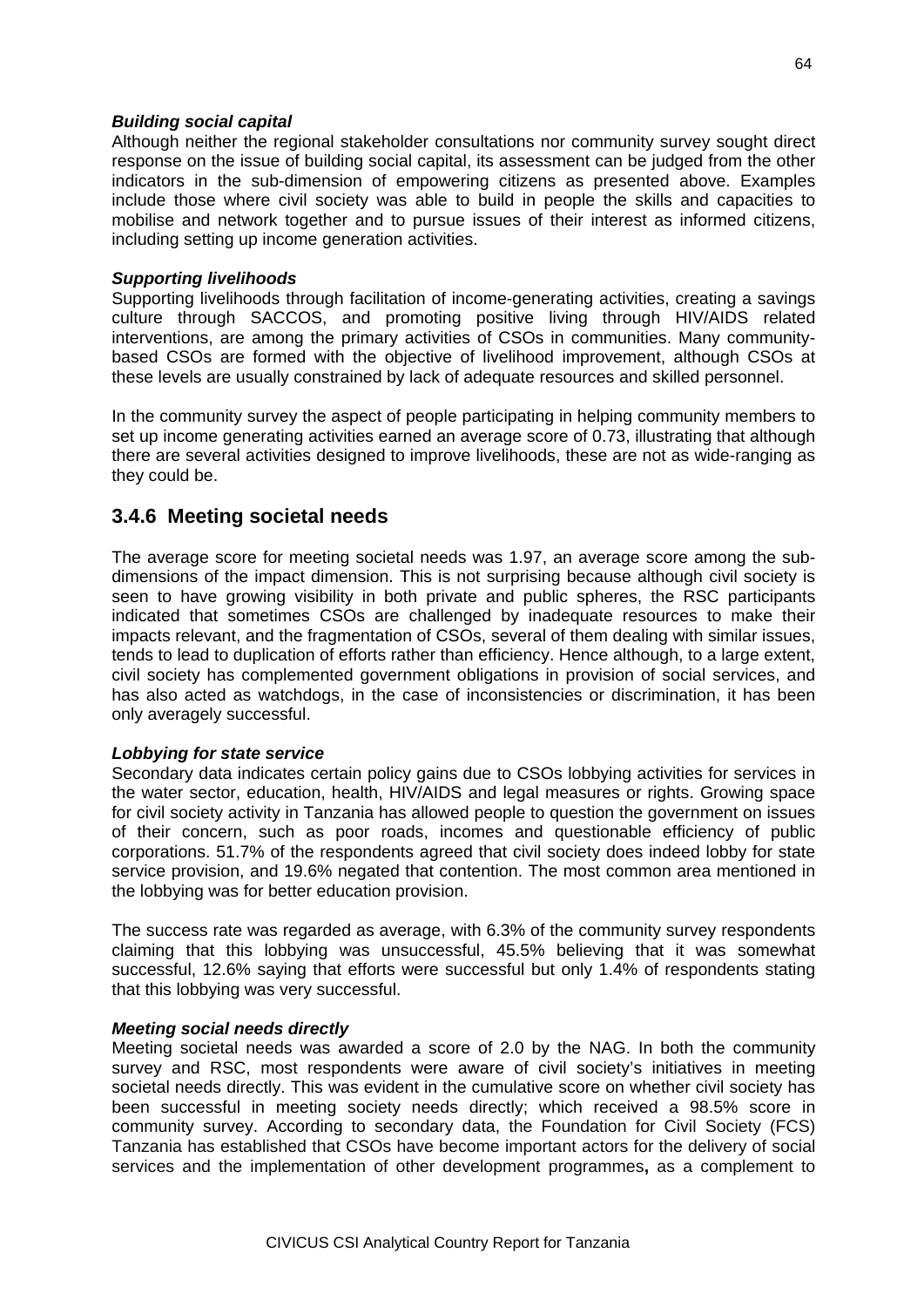government action, or by advocating for services and institutions that the state fails to or does not have a responsibility to provide, but which citizens consider as important or necessary. The figure below illustrates how civil society is regarded as the most significant player in terms of providing services to marginalised people, more than the state, while CSOstate collaboration in these services is seen as negligible.





Source: CSI Community Survey, 2010

External stakeholders attribute civil society as active and visible in directly meeting pressing societal needs more through service delivery, and the promotion of self-help initiatives. The sector's visibility is more evident in the provision of social service and economic facilities. For example, the non-government sector provides more hospitals than the government.

| <b>Facilities</b>          | <b>Government</b> | <b>Voluntary</b> |            | <b>Parastatal</b> | <b>Private</b> | <b>Total</b> |
|----------------------------|-------------------|------------------|------------|-------------------|----------------|--------------|
|                            |                   | <b>Church</b>    | Non-church |                   |                |              |
| Hospitals                  | 81                | 83               |            |                   | 45             | 228          |
| Health centres             | 284               | 30               | 13         |                   |                | 344          |
| <b>Dispensaries</b>        | 2.512             | 450              | 274        | 260               | 780            | 4.276        |
| Total health<br>facilities | 2.877             | 563              | 289        | 283               | 836            | 4.848        |

**Table 3.4.6/1: Share of health facilities between government and CSOs 1999**

Source: Mhina, 2007, p 81

However, the impact in the direct provision of other services such as legal rights services, and services to address women's issues, such as domestic abuse, are regarded as average. This is evident as only 10% of stakeholders in the RSC discussions felt civil society had been successful, while 56% indicated that they were not successful at all. Nevertheless, secondary data indicate a certain degree of policy gains due to CSOs lobbying activities for services in the water sector, education, health, HIV/AIDS and legal measures or rights.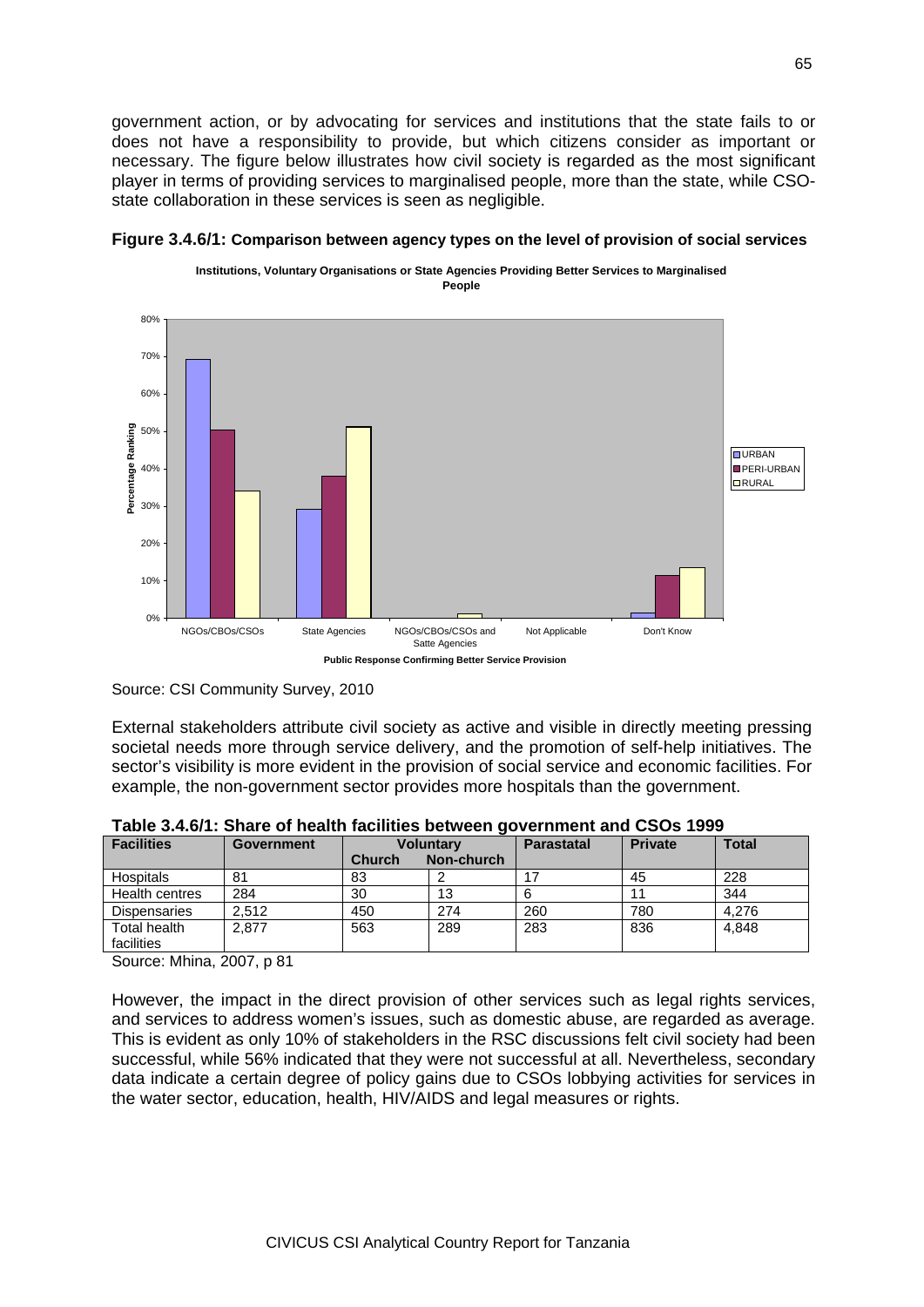### *Meeting needs of marginalised groups*

Civil society in Tanzania has been exemplary in making demands for the rights of marginalised groups, even if advocacy has not always met with success. Policy gains due to CSOs lobbying activities are evident in the sectors of water supply, in education and health provision, in legal services and in HIV/AIDS related services. National and regional based organisations, such as the National Coalition for People Living with HIV and AIDS (NACOPHA) have been able to advance their needs which have been incorporated in the Tanzania National HIV and AIDS Policy (2010, revised draft).

The table below presents data from the community survey on the categories of institutions assessed as providing best services to marginalised people, such as the poor or women and people in other categories (e.g. people with disabilities, traditional pastoralists).

| -9------<br>- - - -<br>-- -- -- - |                                |            |  |  |  |
|-----------------------------------|--------------------------------|------------|--|--|--|
|                                   | <b>Institution</b>             | Percentage |  |  |  |
|                                   | NGO/CBO/CSO                    | 49.5%      |  |  |  |
|                                   | State agencies                 | 36.8%      |  |  |  |
| 3                                 | NGO/CBO/CSO and state agencies | 0.3%       |  |  |  |
| 5                                 | Don't know                     | 12.6%      |  |  |  |
|                                   | Гоtal                          | 100        |  |  |  |

**Table 3.4.6/2: Agency types assessed as providing best services to marginalised groups**

Civil society institutions are indicated as providing better services than state agencies at a considerable higher rate. However, there is no significant difference in the level of assistance that people receive when they turn to either a CSO or a state agency for help, as the CS data indicated. The quality of services given to marginalised people was therefore given an average score of 1.50.

# **3.4.7 Conclusion**

In conclusion, the overall score of the impact dimension, which is 1.58, indicates that the impact of civil society in Tanzania is somewhat evident, but not yet at a high level. This is drawn from both the RSC and community survey, and the assessment of the NAG. The highest score given to the indicator on influencing public policy, 2.34, implies that to a large extent civil society in Tanzania has become a reliable forum among the general public, although it has still quite low impact in holding both the state and private sector accountable, given an average score of 0.77. However, often challenges arise due to inadequate information or knowledge, or inability to access government attention or documents on time because of historical bureaucracies. It is evident that civil society in Tanzania is indeed growing into a force to be reckoned with.

| Table 3.4.7/1: Overall impact dimension scores |  |
|------------------------------------------------|--|
|------------------------------------------------|--|

| <b>Impact dimension</b>                          |      |  |
|--------------------------------------------------|------|--|
| Influencing public policy                        | 2.34 |  |
| Holding the state and private sector accountable | 0.77 |  |
| Responding to social interest                    | 1.69 |  |
| <b>Empowering citizens</b>                       | 1.11 |  |
| Meeting societal needs                           |      |  |
| <b>Total average</b>                             | 1.57 |  |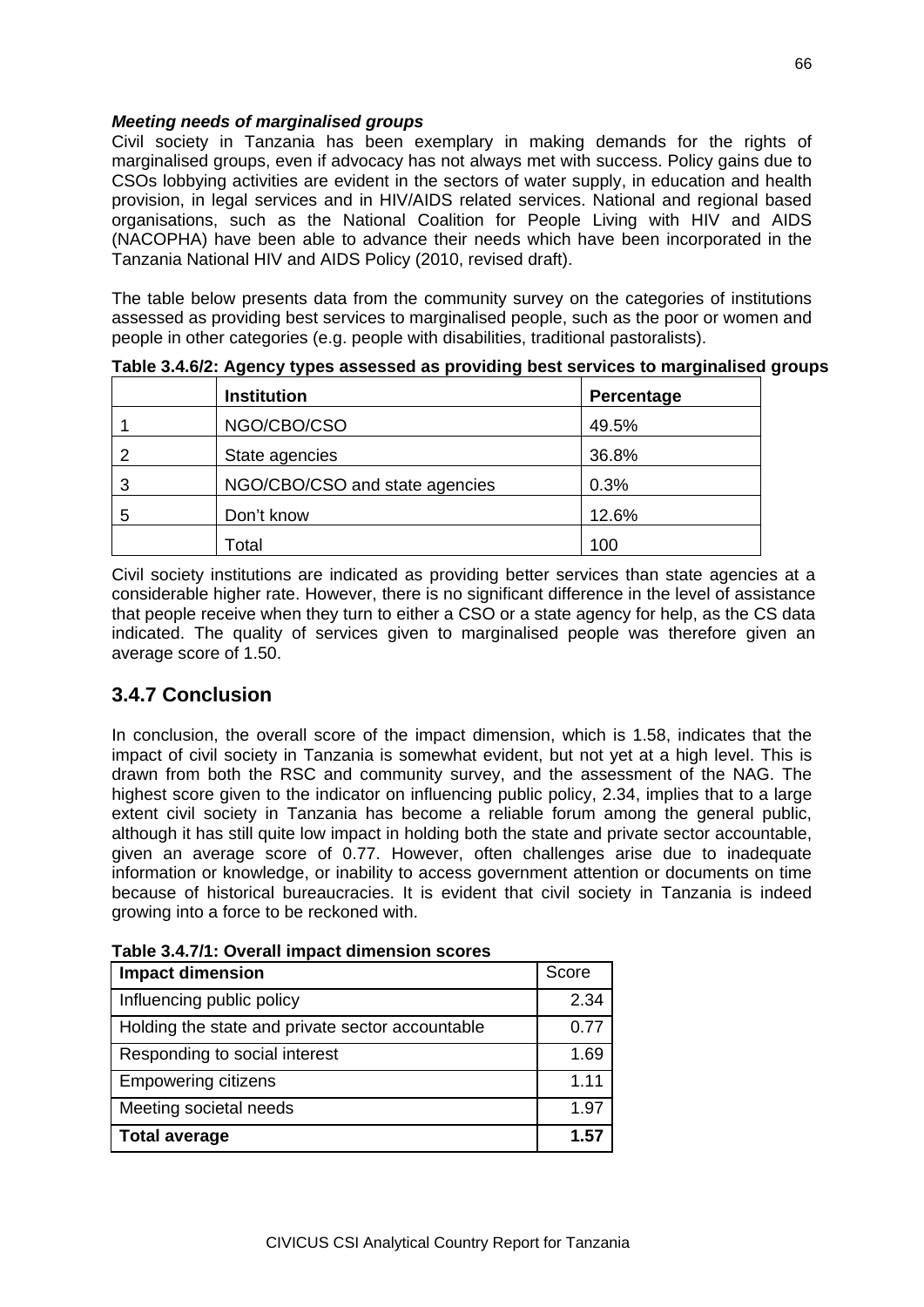# **4. STRENGTHS AND WEAKNESSES OF TANZANIAN CIVIL SOCIETY**

The general perception gathered from the CSI was that the role of civil society in Tanzania is growing and that it engages a good number of the people in activities and operations. The social and political environment in Tanzania was also seen as being conducive for the development of civil society. Some challenges, including limited skills and occasional state intervention in certain civil society processes, however do exist. Specifically, the strengths and weaknesses include the following:

### **4.1 Strengths**

- (i) Breadth of country coverage: The wide variation of CSOs in Tanzania includes organisations such as charities, development, non-governmental, community based and faith based organisations; and social movements, selfhelp groups, trade unions, women's organisations, professional associations, business associations, coalitions and advocacy groups, implying that civil society is active in a range of societal issues with quite extensive coverage.
- (ii) Networking: The establishment of umbrella organisations, including sector networks such as those in HIV/AIDS or environmental protection, promotes joint advocacy efforts and information sharing.
- (iii) Political will from government: There is recognition by government of civil society activities in Tanzania, including its engagement and participation in some public processes such as development and review of poverty eradication strategies, budget process, and in other sectors.
- (iv) Skills in operations: Many CSOs have elaborate visions and missions (including programmes and guidelines) to inform their operations, showing that they strive to abide to certain principles. For example, those CSOs working on poverty, on advocacy on democracy, transparency and accountability do not only design strategies to guide their operations, but also show skills in pursuing the same.

### **4.2 Weaknesses**

Among the major weaknesses and challenges to civil society included the following:

- (i) Inadequate resources: Many groups work under stringent conditions, are under resourced, and many more are heavily donor dependent. Donor dependence has implied that to some extent, the objectives and activities of some CSOs may be donor driven, losing their local ownership in the process. Inadequate resources also affected networks and CSO umbrella bodies.
- (ii) Urban bias: CSOs were seen to be largely urban-based, with those communities in the margins such as in the rural areas less represented.
- (iii) Lack of democratic leadership: One-person shows, quite often the founding individuals of a CSO, dominate smaller CSOs while the larger ones lack adequate and skilled staff to run operations. Nepotism and, sometimes, egoism prevail in some CSOs, and this is because of a single person being able to dictate terms in an organisation
- (iv) Political interference: Occasional state interference in civil society activities such as public action, rallies and protests was seen as affecting the social environment, sometimes weakening them but also tarnishing the initiatives and esteem of these organisations.
- (v) Inadequate skilled personnel: This was seen as a result of inadequate remuneration comparative to other sectors, making it harder to attracted skilled personnel. Hence some organisations resort to semi-skilled untrained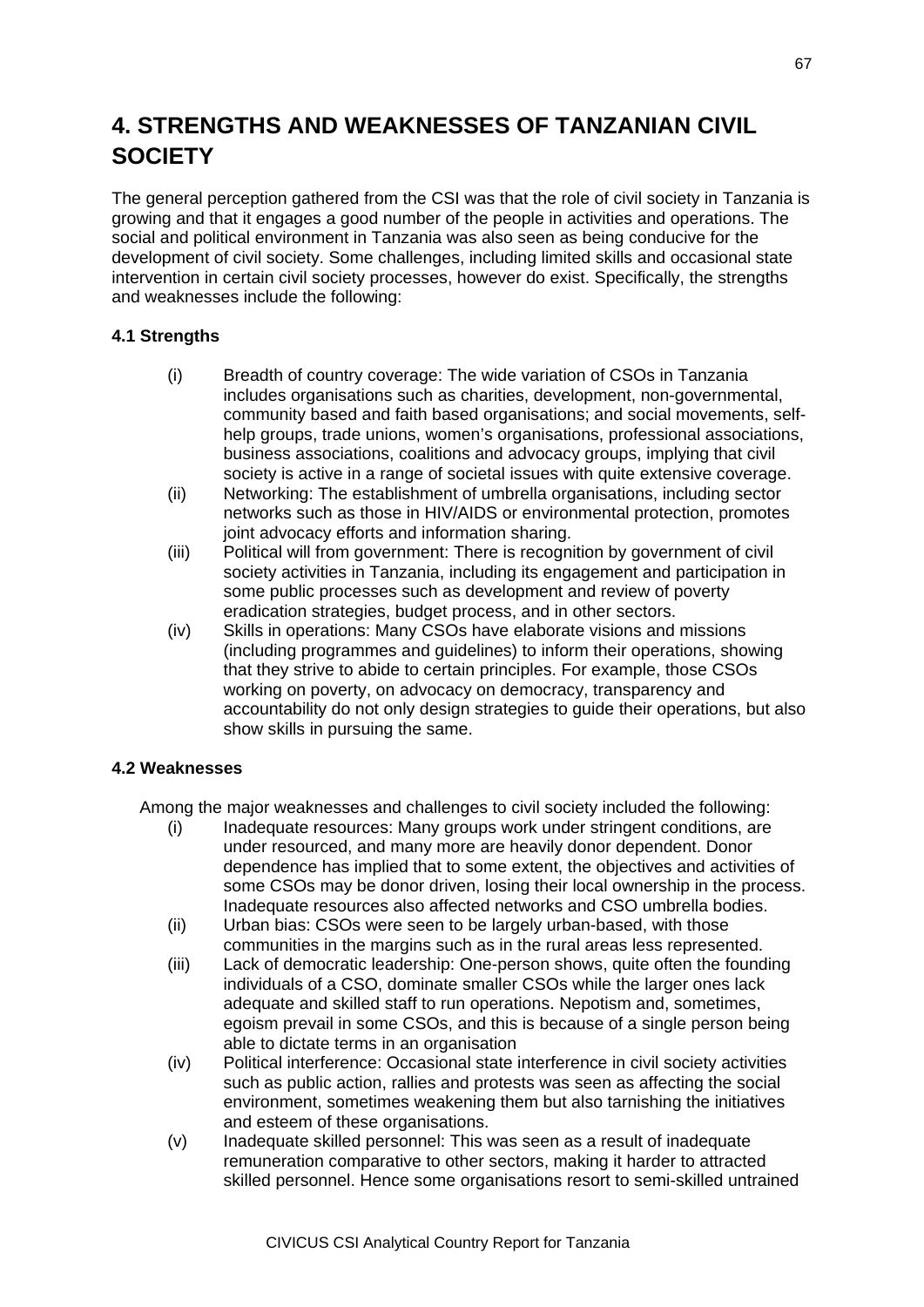staff, while they lack the resources to support training for required skills and capacities. This has affected performance.

- (vi) Low capacity to illustrate achievements: Competing claims on impact between the government and civil society have diminished the acknowledgement of the real impact from civil society. This is because CSOs' ability to assess their own impacts is low, some impacts are a process and take a long time, and in most cases impacts are not documented. But at the same time, there is significant duplication of efforts by several CSOs.
- (vii) Limited collaboration between stakeholders in the civil society: There is limited collaboration of CSOs involved in different aspects of development, creating conflicts or less effective interventions.
- (viii) Low confidence and innovation: Lack of flexibility and ability to innovate on the part of many CSOs in addressing the changing issues of society, for example, democracy or transparency, possibly make them bogged down in out-dated paradigms. This was sometimes seen as simply being dictated by a founding person's perceptions and wishes rather than universally acknowledged values. Donor influence was also identified as compelling some organisations to shelve their primary objectives and respond to donor funding demands.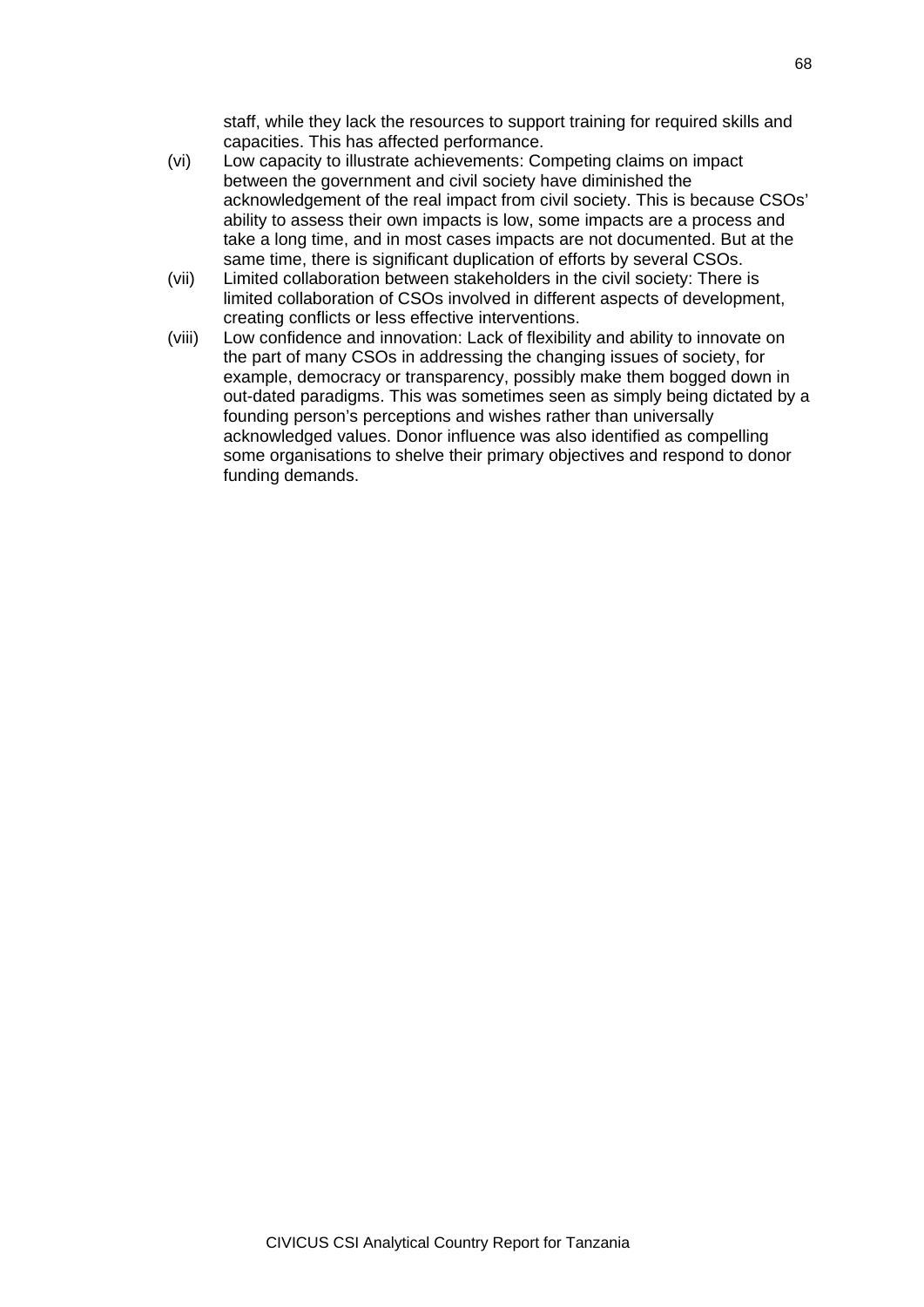# **5. RECOMMENDATIONS**

In the light of the above findings the following recommendations are made:

- 1. A comprehensive capacity and needs assessment, accompanied by a capacity building programme for informal and unregistered civil society groups in Tanzania, is needed. This should be developed, designed and carried out by existing fully grown and expertise-based CSOs. To undertake the programme effectively, government policy directives to local government authorities' facilitation of the efforts is vital. The UNDP, together with Tanzania CSI stakeholders, specifically NAG members, should take the central role of resource and social capital mobilisation to support the programme.
- 2. There is need to address limitations that are associated with the political context of the environment. This includes heightening civic education among the general public, having a more conducive national constitution, and amending or appealing against legislations and laws that constrain realisation of basic rights and freedoms by citizens.
- 3. There is need for a further concerted effort to fight corruption as it acts as a stumbling block to CSOs' missions and visions, as well as something that is needed to enhance good governance and rule of law in Tanzania.
- 4. The government and CSOs need to reduce donor dependency (especially funding that comes from outside Tanzania) by exploring and exploiting domestic funding potentiality. This challenges both parties to develop programmes that could attract potential funders, including the domestic private sector.
- 5. National economic growth that has a significant impact on people's lives is strongly recommended in order to reduce poverty levels among the general public.
- 6. Having a harmonised policy, legal and regulatory environment for civil society is very important, as it has potential to reduce conflicts and confusions that face NGOs and CSOs in the course of registration and operation.
- 7. There is need for a coherent national culture (partly in resistance to the impact of globalisation and neoliberal cultures) which can inform civil society in broad terms. This will offer a worldview in which civil society activities can be framed and galvanised.
- 8. There is need for fighting against some ethnically-based traditions such as female genital mutilation and belief in witchcraft in some locations of Tanzania. These not only undermine access to human rights by some Tanzanians but also constrain some CSOs, especially those addressing human rights issues.
- 9. Education and capacity building is needed to members of CSOs and the society at large.
- 10. Wider involvement of the mass media is needed in publicising civil society's direction, achievements and challenges.
- 11. More networking should be facilitated to establish stronger platforms for making demands or pursuing social and public needs.
- 12. The establishment of a detailed and coherent National CSOs Code of Conduct is urgently needed as this has high potential for promoting practice of values such as democracy, transparency and accountability amongst CSOs in Tanzania.
- 13. Efforts toward fighting corruption within civil society need to be intensified as this is not only a negative practice on the part of civil society but has become a cancer in the contemporary governance process in many countries of Africa.
- 14. Civil society needs to broaden its engagement with issues related to poverty eradication because this is one of the serious challenges, not only in Tanzania but in many other African countries. Particular emphasis should be put on interventions by as many different CSOs as possible, because poverty is a cross-cutting issue.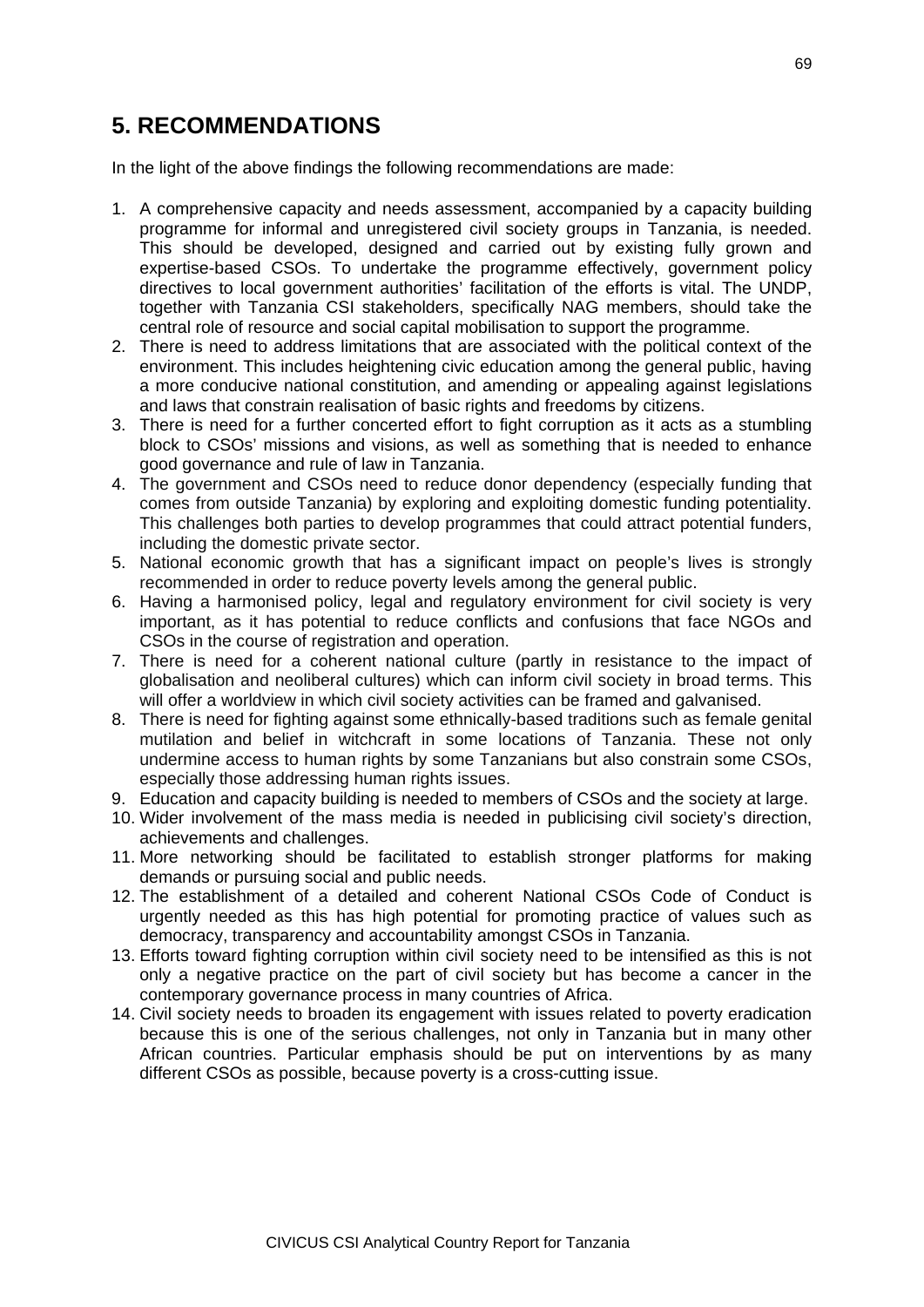# **6. CONCLUSION**

We conclude this report by presenting the findings of the Tanzania CSI study in the CSI Diamond.



**Figure 6/1: Tanzania CSI Diamond**

The overall study found that the growth of civil society in Tanzania is steady and relatively slow, but is consistent in all four dimensions of Structure, Environment, Values and Impact.

The Structure dimension has an overall score of **1.84**, indicating it is over the midway point towards the highest score. The implication of this revelation is that after about 15 years of establishment, stabilisation and growth, CSOs are steadily making efforts to consolidate institutions and mobilise the community to become socially relevant.

The overall score for the Values dimension is **2.01**, indicating the extent to which civil society has realised the conventional values of democracy, human rights, integrity, and others upon which social movements develop. Within conventional values civil society is developing different but clear positions which the public support, and which help develop notions of good governace, democracy and promotion of human rights. This score is also more than half way towards the highest index score of 3.

The overall score for the Impact dimension is **1.57**. The overall picture we get from this score is that the visibility of the impact of civil society programmes, projects and activities in Tanzania is moderate. Some members of the public may have witnessed and possibly benefited from CSO activities,which include service delivery, advocacy, research, capacity building and to a lesser extent, holding private sector corporations accountable and public trust. Moreover, the media have done a great deal of work to publicise social values attached to the activities that are conceived, planned and executed by civil society. The impact of the civil society activities in Tanzania should be expected to steadly move ahead towards two thirds of the highest score of 3.

The overall score for the Environment dimension is **1.68**, slightly higher than a half way score, suggesting that the external environment is becoming or promising to become conducive for civil society to thrive. However, understanding that the national policy environment is not static and always determined by a number of exogenous and endogenous variables, the score should not be taken for granted or give rise to complacency, as there is still a long way to go in terms of creating a healthier external environment which would contribute toward having a more vibrant, strong and effective civil society. Among the issues worth pursuing include efforts towards mutual relationships between civil society and other key stakeholders as well as a conducive policy, legal and regulatory frameworks.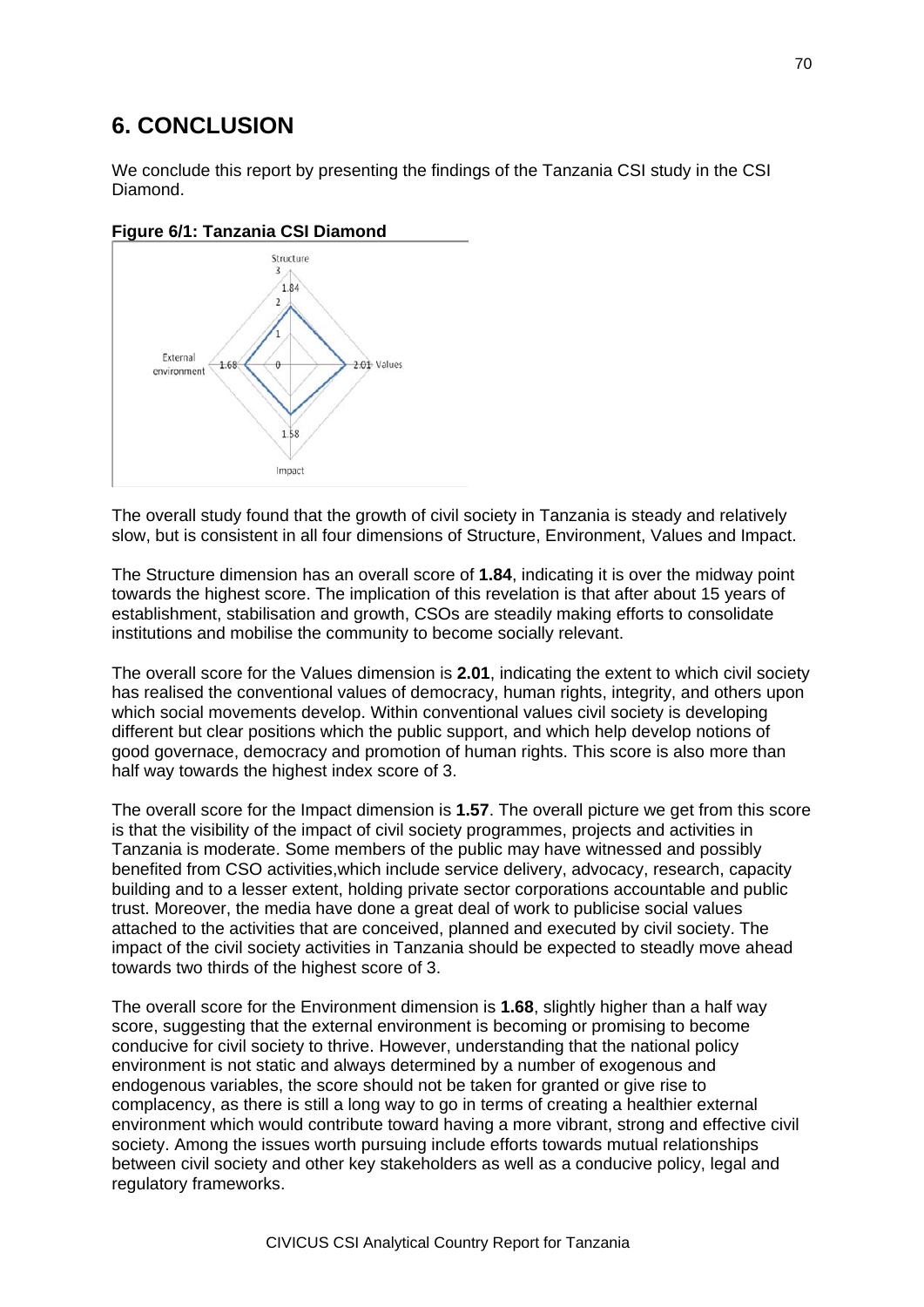The overall conclusion is that civil society in Tanzania has made substantial progress. However, progress is largely moderate and average. There are challenges and limitations that still confront it. The above recommendations would help move towards the realisation of a healthier, strong, viable and effective civil society in Tanzania.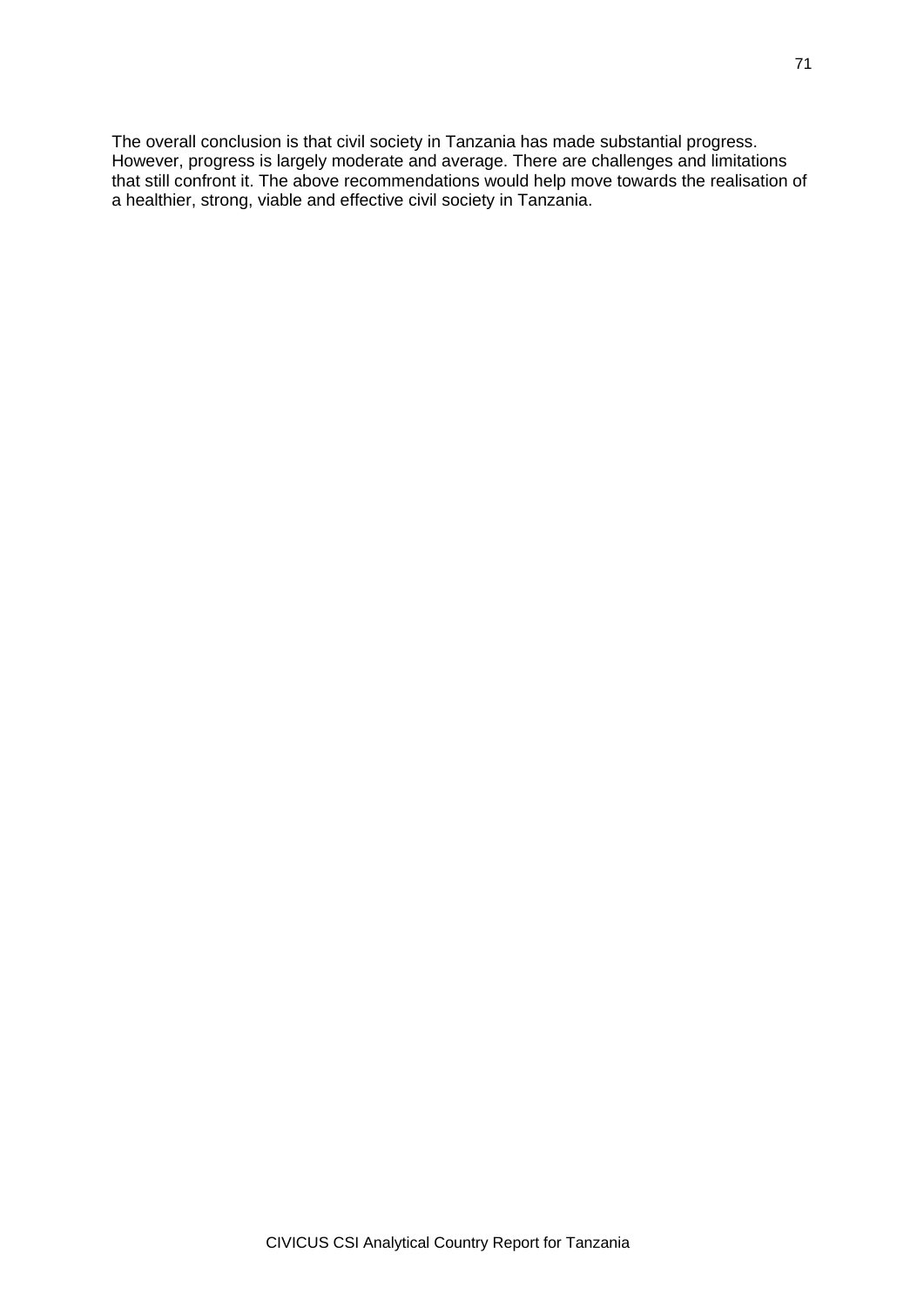# **ANNEXES**

# **ANNEX I: INDICATOR SCORES BY NATIONAL ADVISORY GROUP**

| <b>Dimension</b> | Total | Sub-dimension                                     | Total for | Indicator name                                   | Indicator    |
|------------------|-------|---------------------------------------------------|-----------|--------------------------------------------------|--------------|
|                  | score | name                                              | sub-      |                                                  |              |
|                  |       |                                                   | dimension |                                                  |              |
| 1 Structure      | 1.84  | 1.1 Breadth of                                    | 1.46      |                                                  |              |
|                  |       | participation                                     |           |                                                  |              |
|                  |       |                                                   |           | 1.1.1 Non- partisan political                    | 0.76         |
|                  |       |                                                   |           | action                                           |              |
|                  |       |                                                   |           | 1.1.2 Charitable giving<br>1.1.3 CSO membership  | 1.77<br>0.52 |
|                  |       |                                                   |           | 1.1.4 Volunteering                               |              |
|                  |       |                                                   |           | 1.1.5 Collective community                       | 2.00<br>2.26 |
|                  |       |                                                   |           | action                                           |              |
|                  |       | 1.2 Depth of<br>citizen<br>participation          | 1.88      |                                                  |              |
|                  |       |                                                   |           | 1.2.1 Charitable giving                          | 1.77         |
|                  |       |                                                   |           | 1.2.2 Volunteering                               | 1.86         |
|                  |       |                                                   |           | 1.2.3 CSO membership                             | 2.00         |
|                  |       | 1.3 Diversity<br>of civil society<br>participants | 2.39      |                                                  |              |
|                  |       |                                                   |           | 1.3.1 CSO membership                             | 2.95         |
|                  |       |                                                   |           | 1.3.2 CSO Leadership                             | 2.40         |
|                  |       |                                                   |           | 1.3.3 Distribution of CSOs                       | 1.82         |
|                  |       | 1.4 Level of<br>organisation                      | 1.61      |                                                  |              |
|                  |       |                                                   |           | 1.4.1 Existence of CSO umbrella<br>bodies        | 1.05         |
|                  |       |                                                   |           | 1.4.2 Effectiveness of CSO SO<br>umbrella bodies | 2.28         |
|                  |       |                                                   |           | 1.4.3 Self-regulation                            | 1.00         |
|                  |       |                                                   |           | 1.4.4 Support infrastructure                     | 1.74         |
|                  |       |                                                   |           | 1.4.5 International linkages                     | 2.00         |
|                  |       | 1.5 Inter-<br>relations                           | 2.16      |                                                  |              |
|                  |       |                                                   |           | 1.5.1 Communications                             | 1.63         |
|                  |       |                                                   |           | 1.5.2 Cooperation                                | 2.69         |
|                  |       | 1.6 Resources                                     | 1.52      |                                                  |              |
|                  |       |                                                   |           | 1.6.1 Financial resources                        | 1.84         |
|                  |       |                                                   |           | 1.6.2 Human resources                            | 1.51         |
|                  |       |                                                   |           | 1.6.3 Technological and                          | 1.21         |
|                  |       |                                                   |           | infrastructural resources                        |              |
| 2 Environment    | 1.68  |                                                   |           |                                                  |              |
|                  |       | 2.1 Political<br>context                          | 1.51      |                                                  |              |
|                  |       | 2.2 Socio-<br>cultural<br>context                 | 1.83      |                                                  |              |
|                  |       |                                                   |           | 2.2.1 Trust                                      | 2.00         |
|                  |       |                                                   |           | 2.2.2 Tolerance                                  | 2.00         |
|                  |       |                                                   |           | 2.2.3 Public spiritedness                        | 1.49         |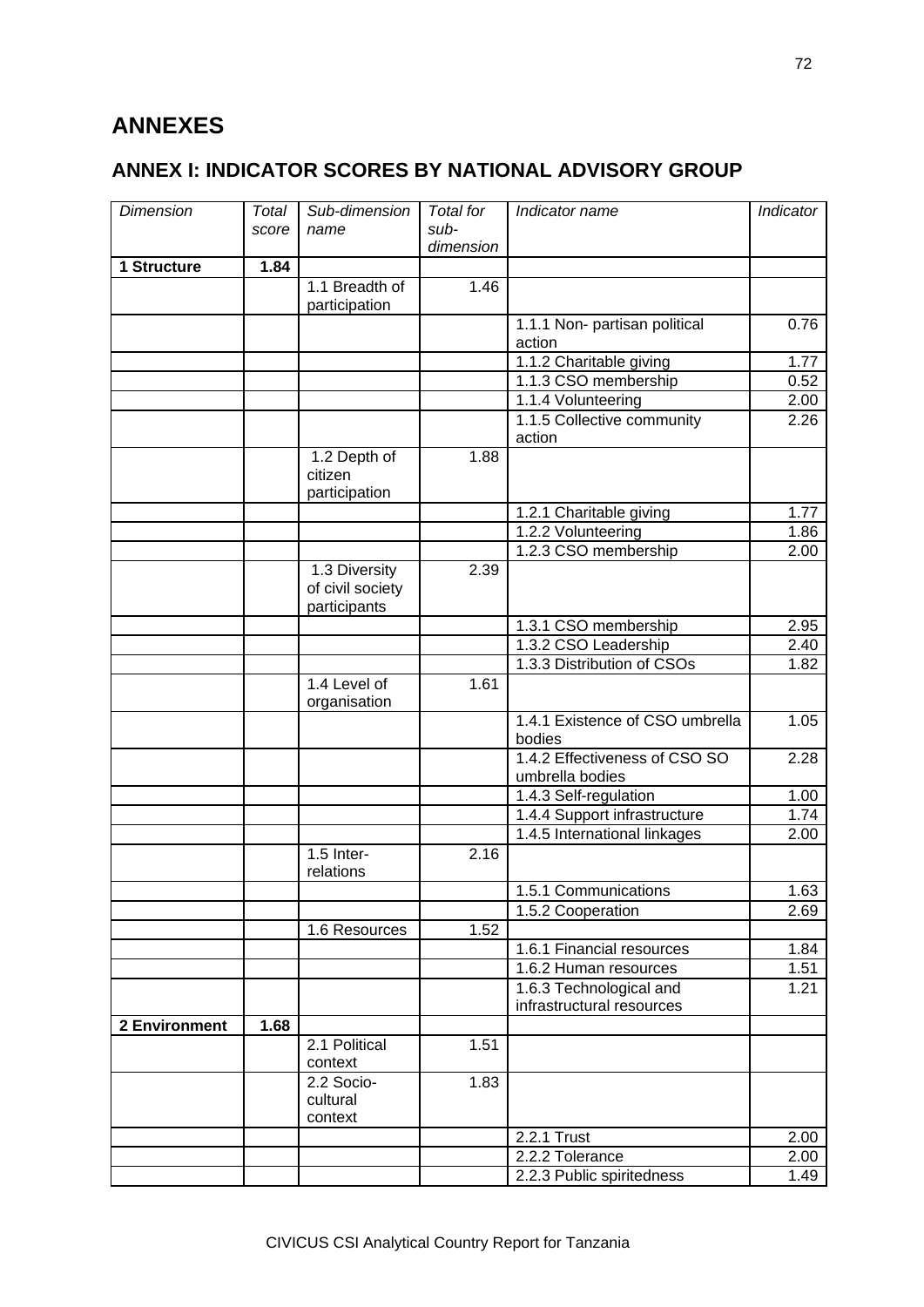|          |      | 2.3 Legal<br>environment                            | 2.23 |                                                                     |                   |
|----------|------|-----------------------------------------------------|------|---------------------------------------------------------------------|-------------------|
|          |      |                                                     |      | 2.3.1 CSO registration                                              | 2.70              |
|          |      |                                                     |      | 2.2.2 Tax laws for CSOs                                             | 1.75              |
|          |      | 2.4 State-civil<br>society<br>relations             | 1.57 |                                                                     |                   |
|          |      |                                                     |      | 2.4.1 Autonomy                                                      | 2.00              |
|          |      |                                                     |      | 2.4.2 Dialogue                                                      | 1.71              |
|          |      |                                                     |      | 2.4.3 Cooperation/support                                           | 1.00              |
|          |      | 2.5 Private<br>sector-civil<br>society<br>relations | 1.28 |                                                                     |                   |
|          |      |                                                     |      | 2.5.1 Private sector attitude to<br>civil society                   | 1.51              |
|          |      |                                                     |      | 2.5.2 Corporate social<br>responsibility and philanthropy           | 1.05              |
| 3 Values | 2.01 |                                                     |      |                                                                     |                   |
|          |      | $\overline{3.1}$<br>Democracy                       | 1.49 |                                                                     |                   |
|          |      |                                                     |      | 3.1.1 Democratic practices<br>within CSOs                           | 0.98              |
|          |      |                                                     |      | 3.1.2 Civil society actions to<br>promote democracy                 | $\overline{2.00}$ |
|          |      | $\overline{3.2}$<br>Transparency                    | 2.00 |                                                                     |                   |
|          |      |                                                     |      | 3.2.1 Corruption within civil<br>society                            | 1.50              |
|          |      |                                                     |      | 3.2.2 Financial transparency of<br>CSOs                             | 1.62              |
|          |      |                                                     |      | 3.2.3 Civil society actions to<br>promote transparency              | 2.88              |
|          |      | 3.3 Tolerance                                       | 1.72 |                                                                     |                   |
|          |      |                                                     |      | 3.3.1 Tolerance within the civil<br>society arena                   | 1.43              |
|          |      |                                                     |      | 3.3.2 Civil society actions to<br>promote tolerance                 | 2.00              |
|          |      | 3.4 Non-<br>violence                                | 2.27 |                                                                     |                   |
|          |      |                                                     |      | 3.4.1 Non-violence within the<br>civil society arena                | 2.00              |
|          |      |                                                     |      | 3.4.2 Civil society actions to<br>promote non-violence and<br>peace | 2.53              |
|          |      | 3.5 Gender<br>equity                                | 1.66 |                                                                     |                   |
|          |      |                                                     |      | 3.5.1 Gender equity within the<br>civil society arena               | 1.29              |
|          |      |                                                     |      | 3.5.2 Gender equitable practices<br>within CSOs                     | 1.20              |
|          |      |                                                     |      | 3.5.3 Civil society actions to<br>promote gender equity             | 2.50              |
|          |      | 3.6 Poverty<br>eradication                          | 2.45 |                                                                     |                   |
|          |      |                                                     |      | 3.6.1 Civil society actions to<br>eradicate poverty                 | 2.45              |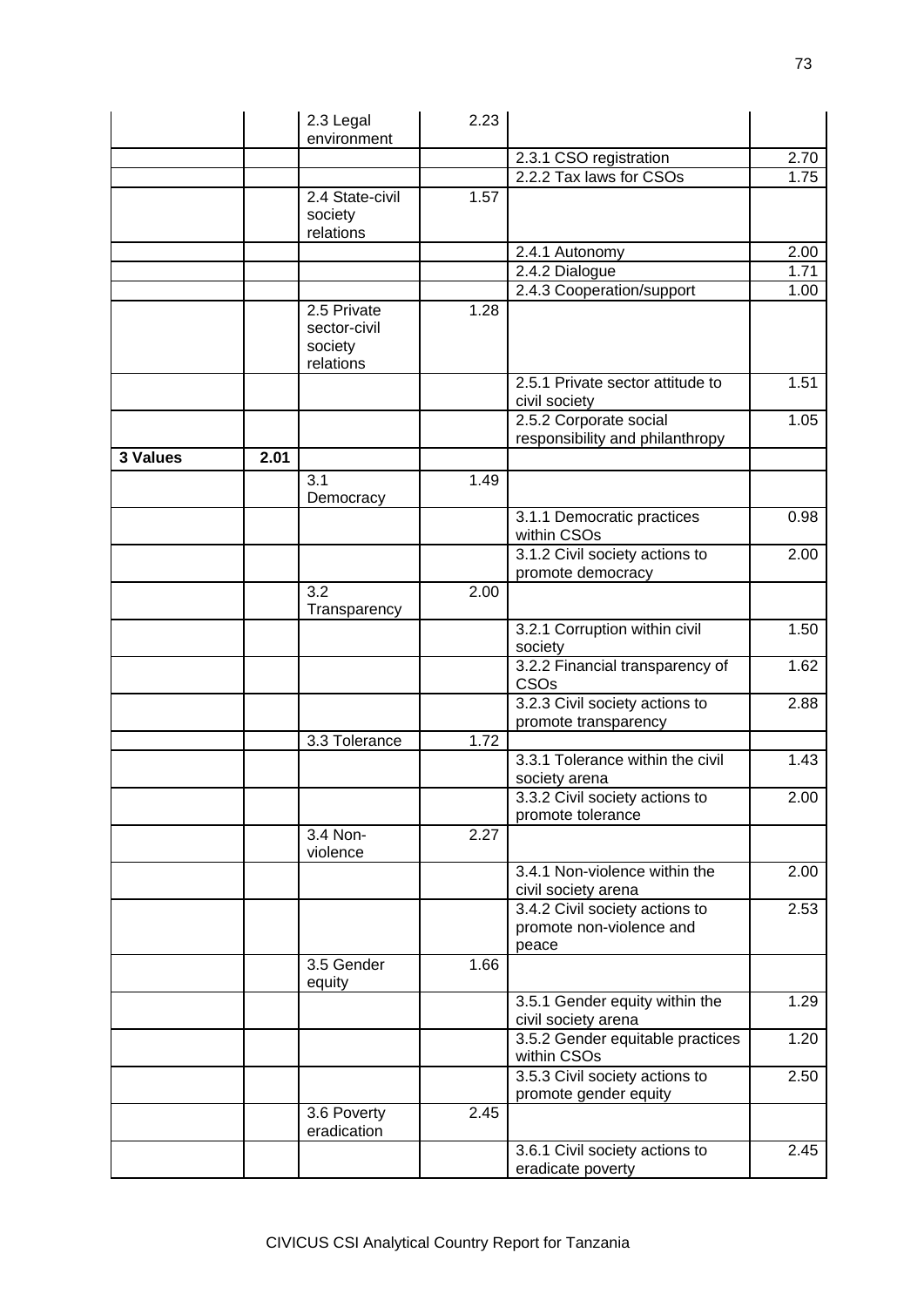|          |      | 3.7<br>Environmental                                               | 2.47 |                                                                           |      |
|----------|------|--------------------------------------------------------------------|------|---------------------------------------------------------------------------|------|
|          |      | sustainability                                                     |      |                                                                           |      |
|          |      |                                                                    |      | 3.7.1 Civil society actions to<br>promote environmental<br>sustainability | 2.47 |
| 4 Impact | 1.57 |                                                                    |      |                                                                           |      |
|          |      | 4.1 Influencing<br>public policy                                   | 2.34 |                                                                           |      |
|          |      |                                                                    |      | 4.1.1 - Civil society's impact on<br>social issues                        | 2.66 |
|          |      |                                                                    |      | 4.1.2 - Civil society's impact on<br>public policy                        | 2.02 |
|          |      | 4.2 Holding<br>stage and<br>private<br>corporations<br>accountable | 0.77 |                                                                           |      |
|          |      |                                                                    |      | 4.2.1 Holding state accountable                                           | 1.03 |
|          |      |                                                                    |      | 4.2.2 Holding private<br>corporations accountable                         | 0.50 |
|          |      | 4.3<br>Responding to<br>social interests                           | 1.69 |                                                                           |      |
|          |      |                                                                    |      | 4.3.1 Responsiveness                                                      | 2.73 |
|          |      |                                                                    |      | 4.3.2 Public trust                                                        | 0.64 |
|          |      | 4.4<br>Empowering<br>citizens                                      | 1.11 |                                                                           |      |
|          |      |                                                                    |      | 4.4.1 Informing/educating<br>citizens                                     | 1.35 |
|          |      |                                                                    |      | 4.4.2 Building capacity for<br>collective action                          | 1.99 |
|          |      |                                                                    |      | 4.4.3 Empowering marginalised<br>people                                   | 0.91 |
|          |      |                                                                    |      | 4.4.4 Empowering women                                                    | 0.56 |
|          |      |                                                                    |      | 4.4.5 Supporting livelihoods                                              | 0.73 |
|          |      | 4.5 Meeting<br>social needs                                        | 1.97 |                                                                           |      |
|          |      |                                                                    |      | 4.5.1 Lobbying for state services                                         | 2.70 |
|          |      |                                                                    |      | 4.5.2 Meeting pressing social<br>needs directly                           | 2.00 |
|          |      |                                                                    |      | 4.5.3 Meeting needs of<br>marginalised groups                             | 1.20 |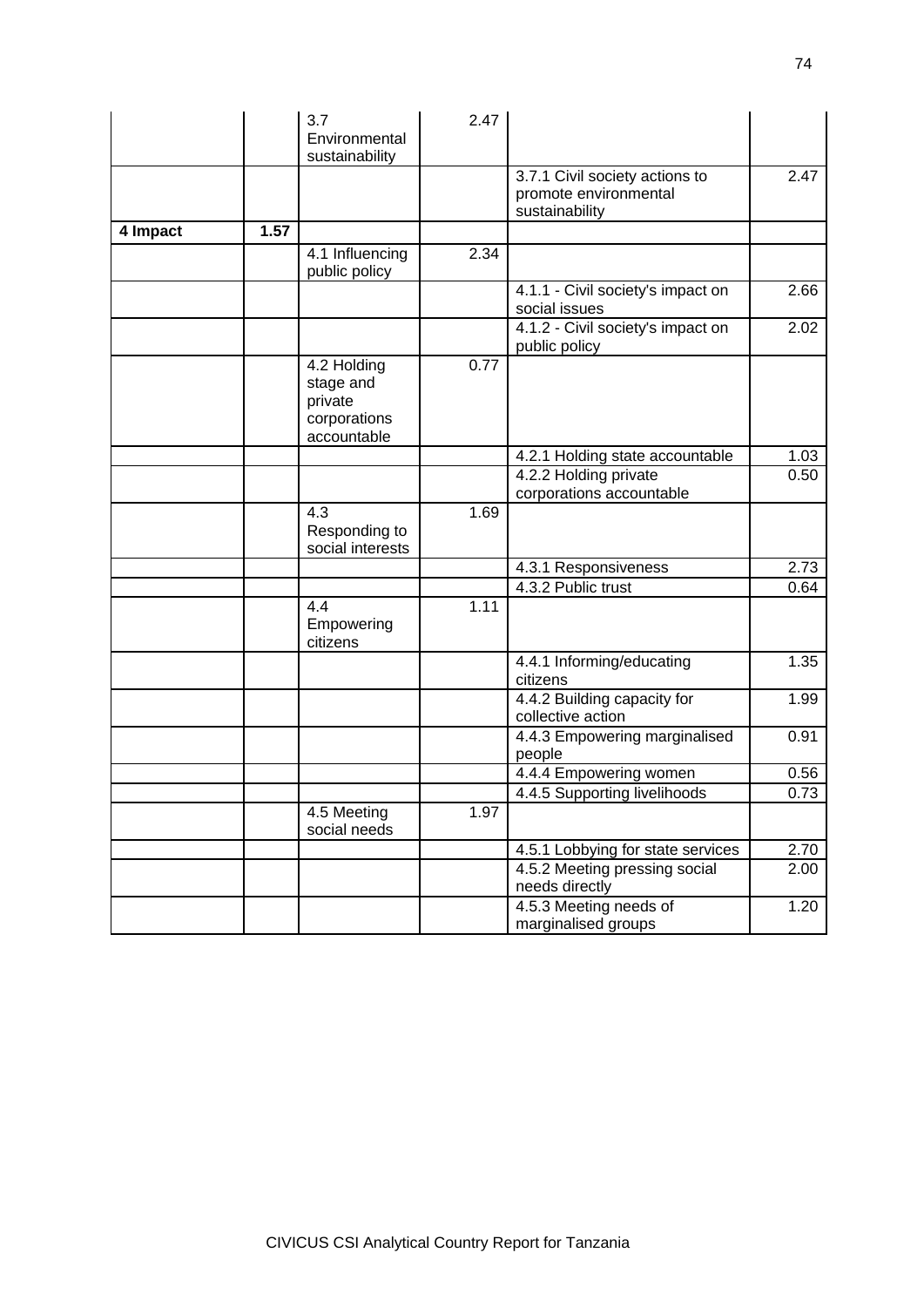## **ANNEX II: MEMBERS OF NATIONAL ADVISORY GROUP**

- 1. Trade Union Congress of Tanzania (TUCTA)
- 2. Tanzania Gender Networking Programme (TGNP)
- 3. Registrar of NGOs: Ministry of Community Development, Gender and Children (Government)
- 4. Media Owners Association of Tanzania (MOAT)
- 5. Eastern Africa Support Unit for NGOs (EASUN)
- 6. United Nations Development Programme (UNDP)
- 7. Association of Non Governmental Organisations in Zanzibar (ANGOZA)
- 8. Tanzania Higher Learning Institution Students Organisation (TAHLISO)
- 9. Tanzania Federation of Cooperatives (TFC) Ltd
- 10. Network of International Civil Society (NGOs) Organisations/CARE International (Tanzania)
- 11. The Foundation for Civil Society (FCS)
- 12. Tanzania Chamber of Commerce and Industry Agriculture (TCCIA)
- 13. Tanzania Non-Governmental Organisations (TANGO)
- 14. The Federation of Disabilities' Organisations in Tanzania (SHIVYAWATA)
- 15. Christian Social Service Commission (CSSC)
- 16. Tanzania Muslim Council (BAKWATA)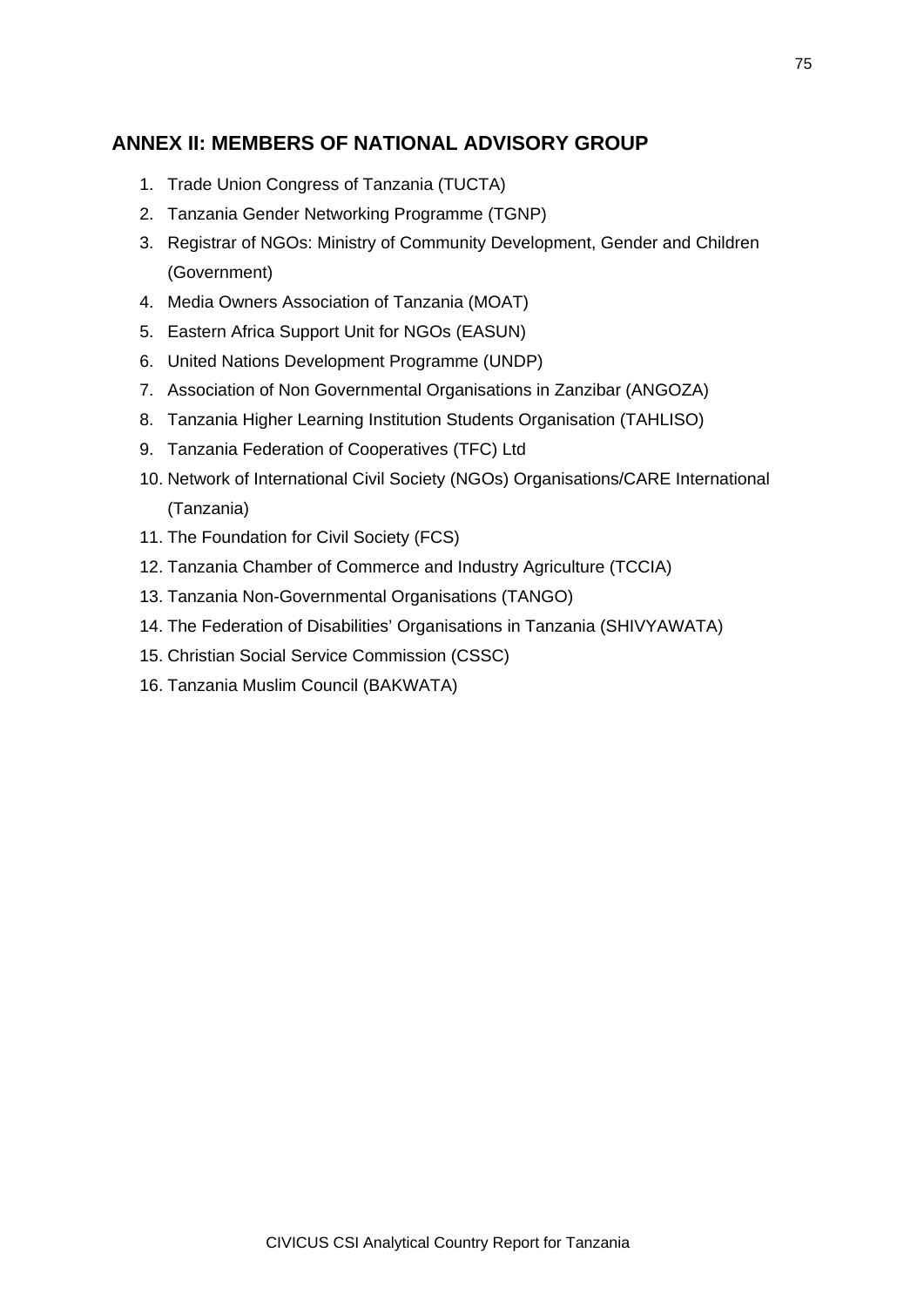## **ANNEX III: MEMBERS OF NATIONAL INDEX TEAM (NIT)**

- 1. Bubelwa Kaiza Coordinator
- 2. Dr Rosemarie Mwaipopo **Participatory Researcher**
- 3. Audax Kweyamba **Civil Society Expert**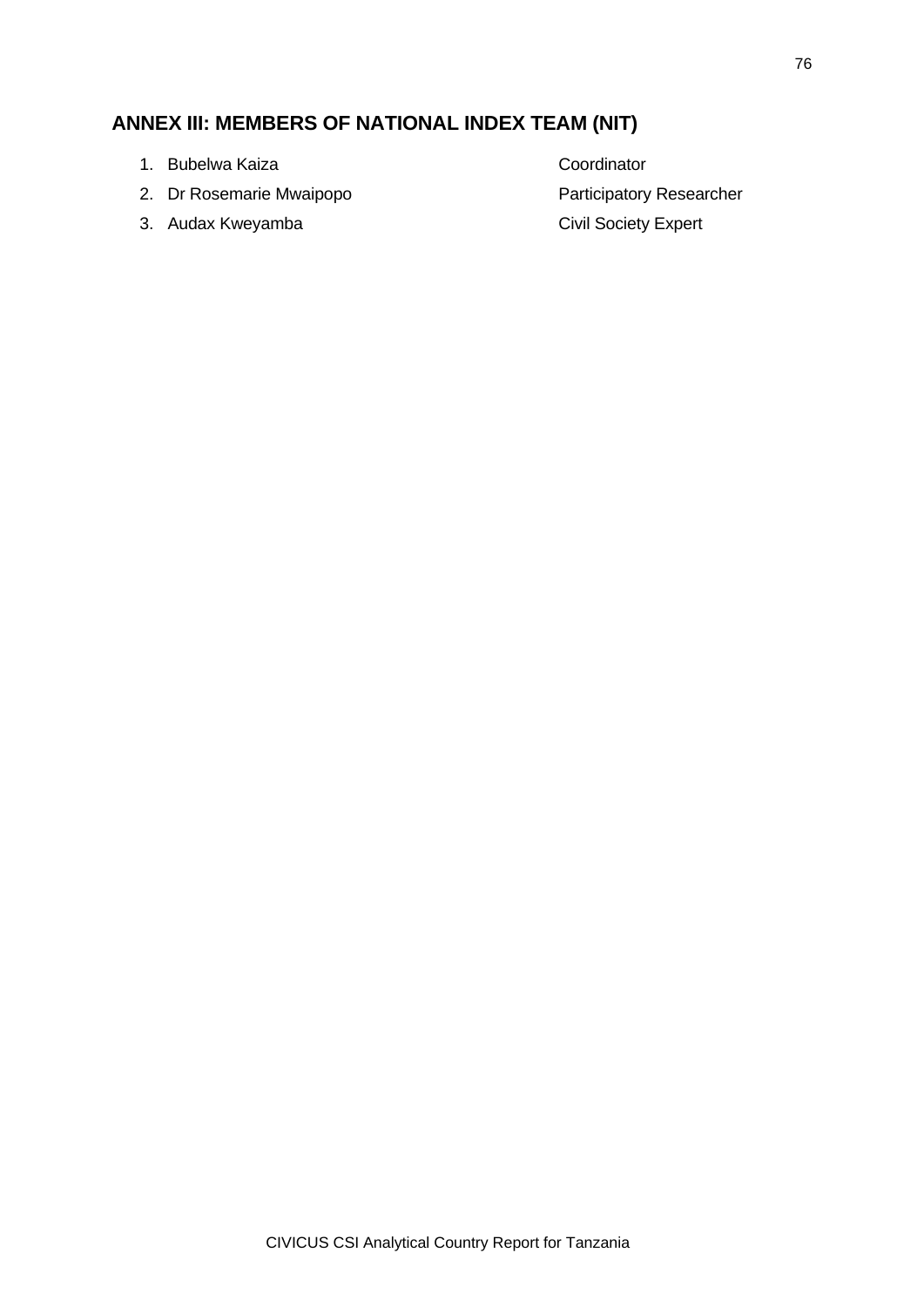## **ANNEX IV: CORPORATE SOCIAL RESPONSIBILITY COMPANIES**

| <b>No</b>      | Name of company            | <b>Specialisation</b>                   | <b>Contribution</b>                                                                |
|----------------|----------------------------|-----------------------------------------|------------------------------------------------------------------------------------|
|                |                            |                                         |                                                                                    |
|                |                            |                                         |                                                                                    |
| $\mathbf{1}$   | <b>AZANIA Bank</b>         | Commercial                              | Donated food and some home materials                                               |
|                |                            | services (aids to<br>trade)             | valued at Tsh. 5 million for the Gongo la<br>Mboto bomb victims.                   |
| $\overline{2}$ | Bank of Baroda             | Commercial                              | Donated foodstuffs and Tsh. 2 million for                                          |
|                |                            | services (aids to<br>trade)             | the Gongo la Mboto bomb victims.                                                   |
| 3              | Barclays Bank (T) Ltd      | Commercial                              | The bank has offered assorted items                                                |
|                |                            | services (aids to<br>trade)             | including clothing, sanitary items and food<br>stuffs, valued at Tsh. 2.4 million. |
| $\overline{4}$ | Barclays bank Tanzania     | Commercial                              | Offered items including clothing, sanitary                                         |
|                | Limited                    | services (aids to                       | items and food-stuffs, valued at Tsh.                                              |
|                |                            | trade)                                  | 2.4mto victims of missile blasts in Gongo                                          |
|                |                            |                                         | la Mboto. Also donated a total of 350 litres<br>of blood.                          |
| 5              | <b>Barrick Gold Mine</b>   | Extractive                              | Introduced the Barrick's Lake Zone Health                                          |
|                |                            | (Primary)                               | Initiative in Tanzania to help combat<br>HIV/AIDS, malaria and tuberculosis and    |
|                |                            |                                         | improve access to health services for                                              |
|                |                            |                                         | underserved population.                                                            |
| 6              | <b>Barrick Gold Mine</b>   | Extractive                              | Donated Tsh. 38 million for establishment                                          |
|                |                            | (Primary)                               | of a new maternity hospital in Dar es                                              |
| $\overline{7}$ | <b>CELTEL</b>              | Commercial                              | Salaam.<br>Contributed US\$ 100,000 budget for its                                 |
|                |                            | service (aids to                        | corporate social responsibility initiative                                         |
|                |                            | trade)                                  | under the 'Build of Our Nation' (BON)                                              |
|                |                            | advertising                             | project. The money is to be used in                                                |
|                |                            |                                         | purchasing and donating school books in                                            |
| 8              | <b>Cooperative Rural</b>   | Commercial                              | this year's programme.<br>Launched a school buses project in Dar es                |
|                | Development Bank           | services (aids to                       | Salaam, started with five buses, and the                                           |
|                | (CRDB)                     | trade)                                  | project will be run by Shirika la Usafiri Dar                                      |
|                |                            |                                         | es Salaam (UDA).                                                                   |
| 9              | <b>EXIM Bank Tanzania</b>  | Commercial                              | Contributed cash and goods worth over                                              |
|                |                            | services (aids to<br>trade)             | Tsh. 5.1m to the victims of Gongo la<br>Mboto bomb blasts.                         |
| 10             | <b>Highland Estates</b>    |                                         | Contributed ten tonnes of rice.                                                    |
| 11             | Kenya Commercial           | Commercial                              | Contributed to build a modern classroom                                            |
|                | Bank (KCB)                 | services (aids to                       | for A-level students worth over Tsh. 10m                                           |
|                |                            | trade)                                  | at Lyasikika Secondary School.                                                     |
| 12             | <b>KLM</b>                 | Commercial<br>services (aids to         | In April, May and June 2010, KLM's<br>AirCares programme supported the fight       |
|                |                            | trade)-transport                        | against malaria by promoting Malaria No                                            |
|                |                            |                                         | More and enabling passengers to donate                                             |
|                |                            |                                         | money.                                                                             |
| 13             | <b>KLM and National</b>    | Commercial                              | Donated Tsh. 10 million (approx. €5,500)                                           |
|                | Microfinance Bank<br>(NMB) | services (aids to<br>trade) - transport | for the construction of a classroom at<br>Maweni primary school.                   |
|                |                            | and bank                                |                                                                                    |
| 14             | Media Council of           | Commercial                              | Donated books worth Tsh. 1.3 million to                                            |
|                | Tanzania (MCT)             | service (aids to                        | the Dar es Salaam School of Journalism                                             |
|                |                            | trade)                                  | (DSJ).                                                                             |
| 15             | Media Council of           | advertising<br>Commercial               | Donated an assortment of books to the                                              |
|                |                            |                                         |                                                                                    |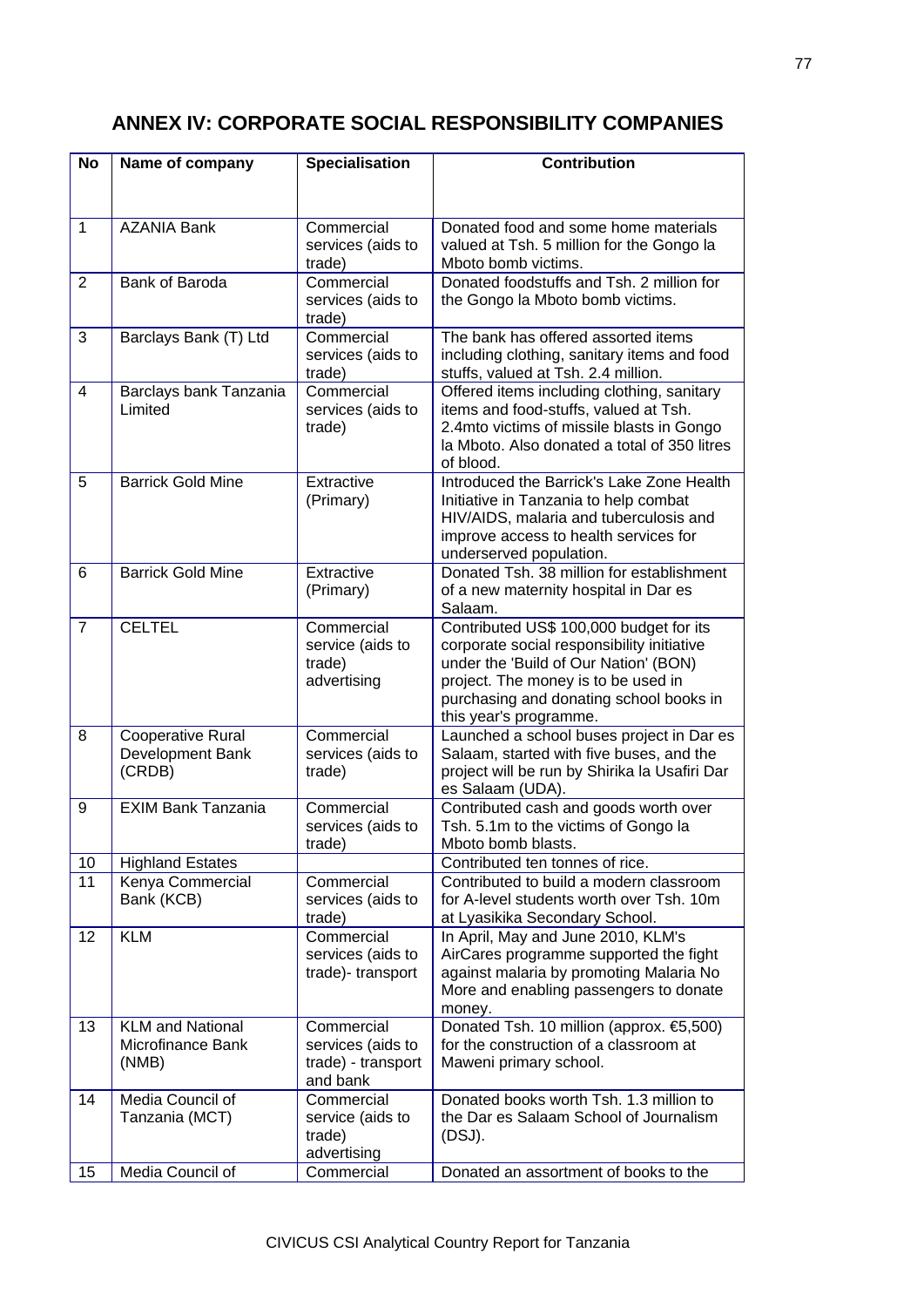|    | Tanzania (MCT)                                            | service (aids to<br>trade)<br>advertising             | Tanzania Library Services (TLS) worth<br>Tsh. 10.5 million.                                                                                                                                                                                                                             |
|----|-----------------------------------------------------------|-------------------------------------------------------|-----------------------------------------------------------------------------------------------------------------------------------------------------------------------------------------------------------------------------------------------------------------------------------------|
| 16 | Murzah Oil Mills and<br>Zacharia Group                    | Manufacturing                                         | Donated 1,000 bags of cement.                                                                                                                                                                                                                                                           |
| 17 | National Bank of<br>Commerce (NBC)                        | Commercial<br>services (aids to<br>trade)             | Contributed Tsh, 34 million to the<br>construction of Tumaini University Dar es<br>Salaam College.                                                                                                                                                                                      |
| 18 | National Bank of<br>Commerce (NBC)                        | Commercial<br>services (aids to<br>trade)             | Donated books worth Tsh. 2.5 million to<br><b>Destiny Secondary School</b>                                                                                                                                                                                                              |
| 19 | National Bank of<br>Commerce (NBC)                        | Commercial<br>services (aids to<br>trade)             | Contributed school desks worth Tsh. 2.5<br>million to Makabe Primary School                                                                                                                                                                                                             |
| 20 | National Bank of<br>Commerce (NBC)                        | Commercial<br>services (aids to<br>trade)             | Contributed 15 desks worth Tsh. 750,000<br>to Kumbukumbu primary school in Dar es<br>Salaam                                                                                                                                                                                             |
| 21 | National Microfinance<br>Bank (NMB)                       | Commercial<br>services (aids to<br>trade)             | Contributed Tsh. 10 million and 10<br>computers to the Hanang Education and<br>Economic Empowerment Trust Fund.                                                                                                                                                                         |
| 22 | <b>Precision Air Services</b><br>Ltd                      | Commercial<br>services (aids to<br>trade) - transport | Contributed Tsh. 15 million cash donation<br>towards the National Food Relief Fund, a<br>special fund established by the Tanzanian<br>government to mobilise resources towards<br>offsetting the famine in Tanzania brought<br>by prolonged drought which resulted to<br>poor harvests. |
| 23 | Sahel Trading Company                                     | Commercial -<br>trade                                 | Donated a metal detector to help locate<br>stray bombs.                                                                                                                                                                                                                                 |
| 24 | Serengeti Breweries<br>Limited (SBL)                      | Manufacturing                                         | Contributed 300 iron sheets, 300 bags of<br>cement, 200 bed sheets and 200 mosquito<br>nets to victims of missile blasts in Gongo<br>la Mboto.                                                                                                                                          |
| 25 | Serengeti Breweries<br>Limited (SBL)                      | Manufacturing i                                       | Donated Tsh. 1.5 million to the Tanzania<br>Sports Writers Association (TASWA)<br>football team.                                                                                                                                                                                        |
| 26 | Tanga Cement<br>Company                                   | Manufacturing                                         | Contributed two classrooms and furniture<br>worth Tsh. 476 million to Hairiya nursery<br>school in Muheza district, Tanga region.                                                                                                                                                       |
| 27 | <b>Tanzania Breweries</b><br>Limited (TBL)                | Manufacturing                                         | Donated 100 mattresses and 100<br>mosquito nets worth Tsh. 6 million to<br>Mawenzi hospital.                                                                                                                                                                                            |
| 28 | Tanzania Chamber of<br>Minerals and Energy<br>(TCME)      |                                                       | Donated food items with a value of Tsh. 11<br>million to victims of missile blasts in Gongo<br>la Mboto.                                                                                                                                                                                |
| 29 | Tanzania Leaf Tobacco<br><b>Company Limited</b><br>(TLTC) | Manufacturing                                         | Contributed 24 solar panels to Mabwegere<br>Village in Kilosa District, Morogoro Region,<br>worth Tsh. 70 million.                                                                                                                                                                      |
| 30 | <b>Tanzania National Parks</b><br>(TANAPA)                |                                                       | Donated 20 cartons of supplementary<br>books to Mpanda schools and collages,<br>valued at Tsh. 12 million.                                                                                                                                                                              |
| 31 | <b>Tanzania Ports</b><br>Authority (TPA)                  | Commercial<br>services (aids to<br>trade) - transport | Donated foodstuff worth Tsh. 20m/- to<br>victims of the Gongo la Mboto blasts.                                                                                                                                                                                                          |
| 32 | Tanzania Postal Bank<br>(TPB)                             | Commercial<br>services (aids to<br>trade)             | Donated a total of 40 iron sheets worth<br>Tsh. 520,000 for construction of new<br>latrines to Mkuyuni Sec School.                                                                                                                                                                      |
| 33 | Tanzania Postal Bank<br>(TPB)                             | Commercial<br>services (aids to                       | Donated Tsh. 2 million to assist Rungwe<br>East constituency in improving the                                                                                                                                                                                                           |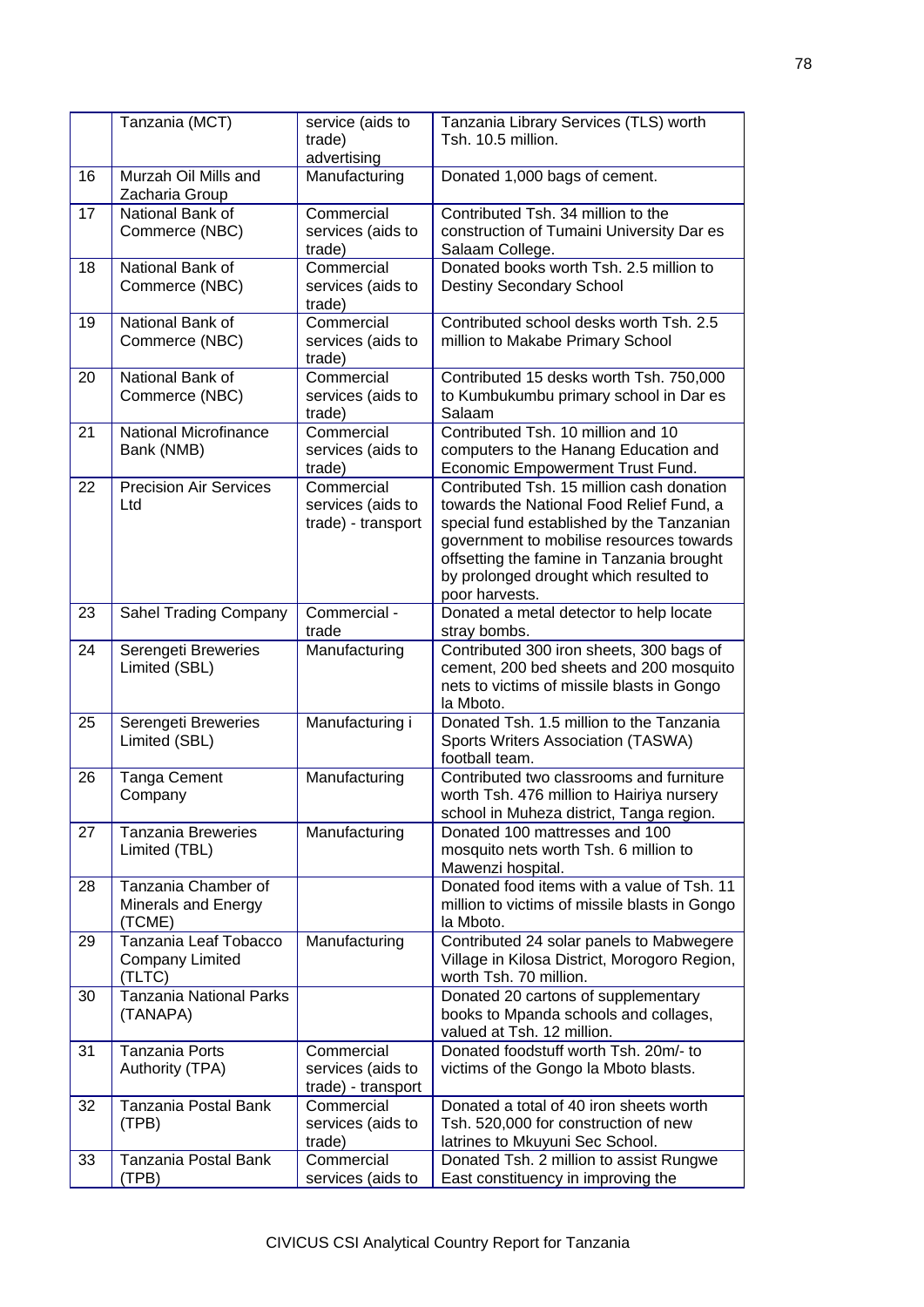|    |                      | trade)               | education sector.                             |
|----|----------------------|----------------------|-----------------------------------------------|
| 34 | Tanzania Postal Bank | Commercial           | Donated Tsh. 2 million to assist the district |
|    | (TPB)                | services (aids to    | to buy laboratory equipment for its           |
|    |                      | trade)               | schools.                                      |
| 35 | Tanzania Postal Bank | Commercial           | Donated Tsh. 3 million to Ulanga              |
|    | (TPB)                | services (aids to    | constituency to support construction of       |
|    |                      | trade)               | classes for the district secondary school.    |
| 36 | Tanzania Postal Bank | Commercial           | Donated Tsh. 3 million to Mbagala             |
|    | (TPB)                | services (aids to    | Orphanage to support its operations.          |
|    |                      |                      |                                               |
|    | Tanzania Postal Bank | trade)<br>Commercial |                                               |
| 37 |                      |                      | Donated Tsh. 3 million to Nguvu Sawa          |
|    | (TPB)                | services (aids to    | Group, a group of people with disabilities,   |
|    |                      | trade)               | to support their economic group.              |
| 38 | Tanzania Postal Bank | Commercial           | Contributed Tsh. 3.5 million to Kwembe        |
|    | (TPB)                | services (aids to    | Primary School in Kinondoni to support        |
|    |                      | trade)               | completion of construction of two classes.    |
| 39 | Tanzania Postal Bank | Commercial           | Donated Tsh. 3.25 million to Teresina         |
|    | (TPB)                | services (aids to    | Sisters - Faraja Home Care for orphans        |
|    |                      | trade)               | and the needy.                                |
| 40 | Tanzania Postal Bank | Commercial           | Donated Tsh. 5 million to Masengwa            |
|    | (TPB)                | services (aids to    | Secondary School in Shinyanga to support      |
|    |                      | trade)               | school development programme.                 |
| 41 | Tanzania             | Commercial           | Donated Tsh. 200 million to be spent on       |
|    | Telecommunications   | service (aids to     | various social activities effective for       |
|    | Company (TTCL)       | trade)               | 2011. The money is a 25% increase from        |
|    |                      | advertising          | 150m/- which was spent in 2010.               |
|    |                      |                      |                                               |
|    |                      |                      | Also, donated items included maize and        |
|    |                      |                      | wheat flour, cooking oil, salt, soap and      |
|    |                      |                      | goats, worth Tsh. 5 million to four orphan    |
|    |                      |                      | centres based in Coast and Dar es             |
|    |                      |                      | Salaam regions (centres which received        |
|    |                      |                      | the donation were Yatima group, Mother        |
|    |                      |                      | Thereza orphanage, Kibaha orphanage           |
|    |                      |                      | and Mkakuya orphanage).                       |
| 42 | <b>TIGO</b>          | Commercial           | Contributed Tsh. 76m towards a project        |
|    |                      | service (aids to     | that aims to detect and treat childhood eye   |
|    |                      | trade)               |                                               |
|    |                      |                      | problems. The project to be carried out by    |
|    |                      | advertising          | <b>Comprehensive Community Based</b>          |
|    |                      |                      | Rehabilitation in Tanzania (CCBRT), also      |
|    |                      |                      | focussing on training health personnel on     |
|    |                      |                      | basic emergency obstetric and neonatal        |
|    |                      |                      | care.                                         |
| 43 | <b>TWIGA Cement</b>  | Manufacturing        | Contributed 190 tons of cement and 2,432      |
|    | Company Limited and  |                      | iron sheets worth Tsh. 74.2 million for       |
|    | <b>Rotary Clubs</b>  |                      | reconstruction of flood stricken areas in     |
|    |                      |                      | Kilosa District, Morogoro region.             |
| 44 | <b>VODACOM</b>       | Commercial           | Donated Tsh. 58 millions (GBP 25,000) to      |
|    |                      | service (aids to     | victims of bomb blast at the Gongo la         |
|    |                      | trade)               | Mboto.                                        |
|    |                      | advertising          |                                               |
| 45 | <b>VODACOM</b>       | Commercial           | Donated Tsh. 15 million to Orphans            |
|    |                      | service (aids to     | Foundation Fund to support in needy           |
|    |                      | trade)               | children and orphans in Arusha.               |
|    |                      | advertising          |                                               |
| 46 | ZAIN/AIRTEL          | Commercial           | Donated Tsh, 10 million Tshs for              |
|    |                      | service (aids to     | equipment as part of marking World AIDS       |
|    |                      | trade)               | Day to Mwananyamala hospital.                 |
|    |                      | advertising          |                                               |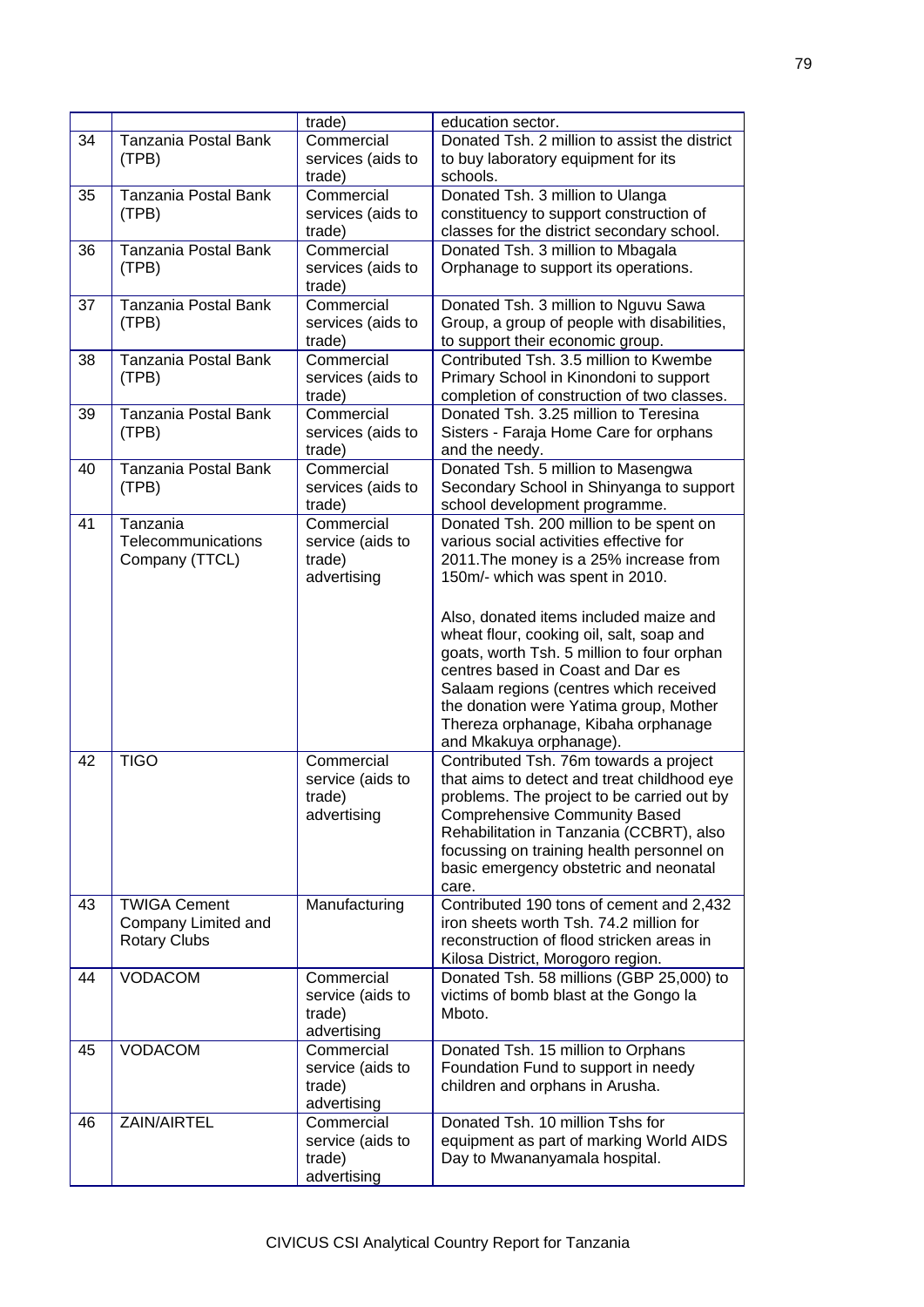| 47 | ZAIN/AIRTEL | Commercial<br>service (aids to<br>trade) | Donated Tsh. 104 million (US\$72,000) for<br>books to 104 secondary schools. |
|----|-------------|------------------------------------------|------------------------------------------------------------------------------|
|    |             | advertising                              |                                                                              |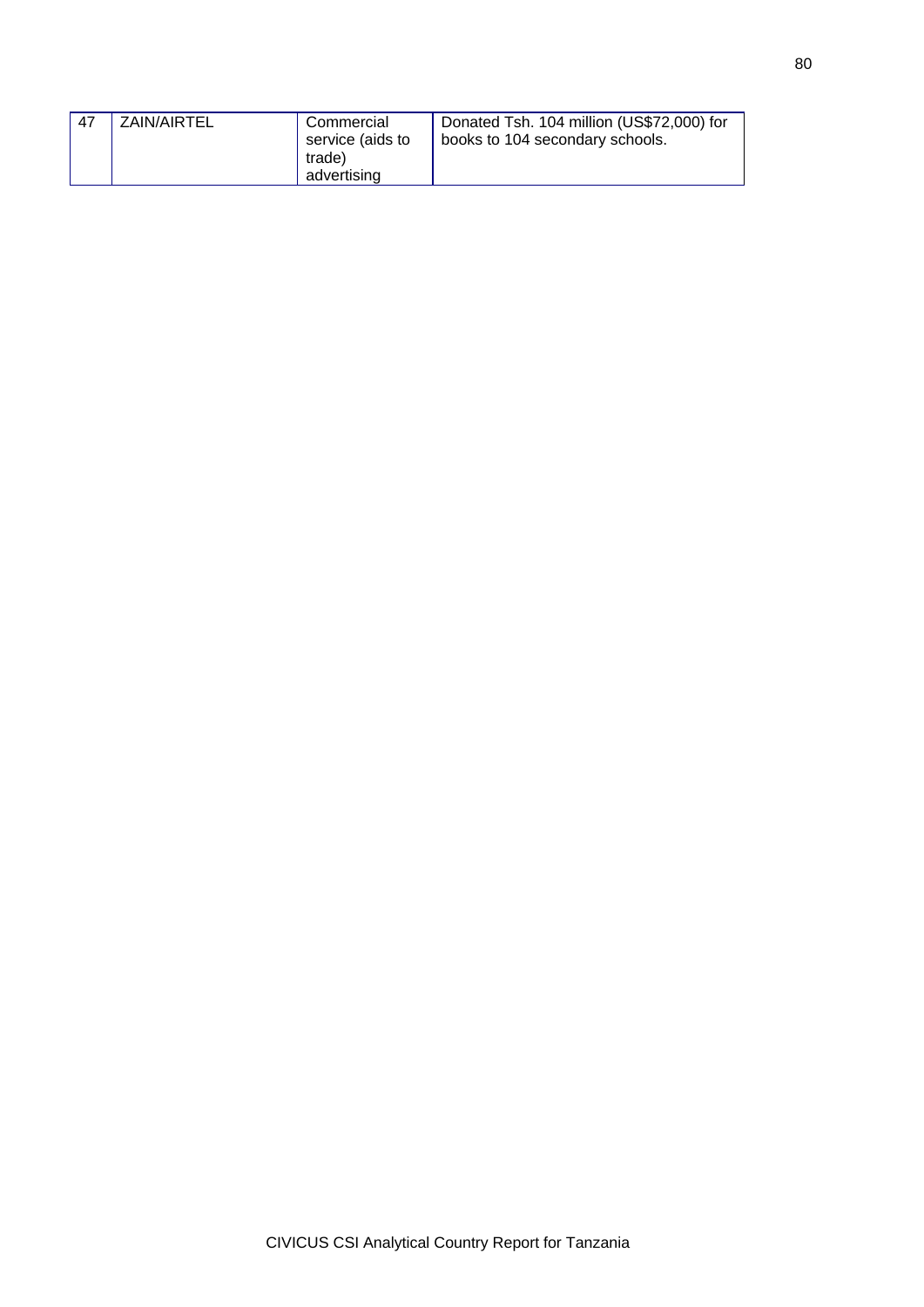## **BIBLIOGRAPHY**

Ball N, et al (2004): *Security Sector Governance in Africa,* Lagos: Centre for Democracy and Development (CDD).

Barn H, et al (2004): *Parliamentary Oversight of the Security Sector: Principles, Mechanisms and Practices,* Netherlands: Inter- Parliamentary Union.

Bisimba H. & Clarence K., (eds), (2008): *Public Engagement- Government Watch: Annual Report 2007,* Dar es salaam: Legal and Human Rights Centre.

Chachage C. & Annar C., (2010): *Africa's Liberation: The Legacy of Nyerere,* Nairobi: Pambazuka Press.

Chaligha A, (2008): *The 2004 Neighbourhood, Hamlet, and Village Council Elections in Tanzania*, Dar es salaam: REDET.

Clayton A. (ed) (2004): *NGOs, Civil Society and the State: Building Democracy in Transitional Societies,* United Kingdom: INTRAC.

Cranenburg, Oda van & Sasse, Rolin, *Tanzania NGO Country Profile*, GOM, 1995.

Development Network of Indigenous Voluntary Associations (DENIVA), (2006): *CIVICUS Civil Society Index Project: Civil Society in Uganda - At The Crossroads?* Uganda: DENIVA.

FCS, (2009): *The State of Civil Society Organizations in Tanzania: Annual Report 2009,* Dar Es Salaam: FCS.

FCS, (2009): *Annual Report on the State of Civil Society Organizations in Tanzania*, FCS, Dar Es Salaam.

FCS, (2008): *Civil Society Networks in Tanzania: A Capacity Assessment Study:* Consultancy Report by Department of Political Science and Public Administration, The University of Dar es Salaam: FCS.

FCSs, (2008): *Exploring Challenges & Opportunities of Civil Society Networks in Tanzania: A capacity assessment study on the state of CSOs networks in Tanzania,* Dar es Salaam: The Foundation for Civil Society.

Foundation for Civil Society, (2006): *Code of Conduct on Governance Ethical Practices and Accountability .A Code of Conduct (CoC) prepared as a result of the discussions and consultations held during the annual CSOs forum held from 17th to 18th August 2006.* Dar es salaam: Unpublished.

Heinrich, V.F. ( 2004): *Assessing and Strengthening Civil Society Worldwide :A Project Description of the CIVICUS Civil Society Index: A Participatory Needs Assessment & Action-Planning Tool for Civil Society*, CIVICUS Civil Society Index Paper Series Vol. 2, Issue 1.

Kaiza, B. (2005): *In Defense of Democracy and Good Governance,* the Paper Presented at the Research and Education for Democracy in Tanzania (REDET) Organized Tri-Annual State of Civil Society Conference, February 28 – March 01, 2005, Golden Tulip Hotel– Dar es Salaam.

Kanyinga K. & Winnie M., (2004): *Comparative Non-Profit Sector Project Dissemination of East Africa Findings*, Dar es Salaam: University of Dar es Salaam.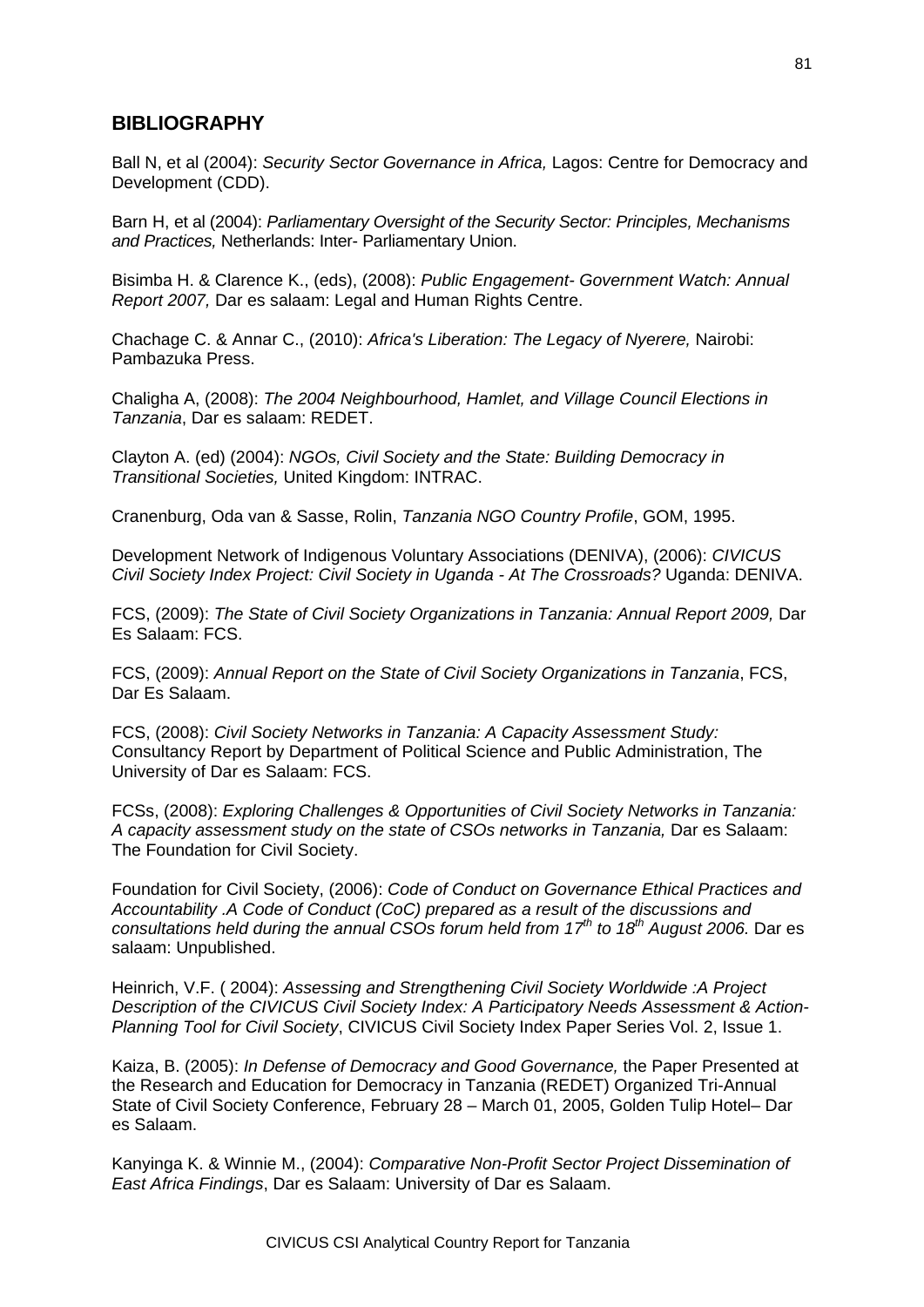Kiondo A. & Julius N. (eds), (2006): *Civil Society and Democratic Development in Tanzania,*  Harare: MWENGO.

Kiondo, A and Nyangoro, J. (eds) (2006): *Civil Society and Democratic Development in Tanzania,* Harare: MWENGO Publishers.

Kiondo, A, Ndumbaro, L, Sokolowski, W & Salamon, L (2004): *TANZANIA in a Comparative Non-Profit Sector Dissemination of East Africa Findings*. Department of Political Science and Public Administration & The John Hopkins University, Centre for Civil Society Studies. Landmark Hotel.,Dar es Salaam. Friday 9<sup>th</sup> July, 2004.

Kiondo, A. (1993): "Structural Adjustment and Non-Government Organizations in Tanzania: A Case Study", in P. Gibbon (ed), *Social Change and Economic Reform in Africa,*  Scandinavian Institute of African Studies, Uppsala.

Kweyamba, A. ( 2008): *Civil Society Networks Study in Tanzania : Field Report for Rukwa Region*, Unpublished Report, Department of Political Science and Public Administration, University of Dar Es Salaam, Dar Es Salaam.

Lange, S, Wallevick, H & Kiondo, A. (2000): *Civil Society in Tanzania*. Chr Michelsen Institute. Development Studies and Human Rights.

Legal and Human Rights Centre, (2008): *Annual Progress Report 2007,* Dar es Salaam: LHRC.

Legal and Human Rights Centre, (2008): *Public Engagement - Justice Watch: Annual Report 2007,* Dar es Aalaam: LHRC.

Legal and Human Rights Centre, (2OO8): *Tanzania Human rights Report 2007: Incorporating Specific Part on Zanzibar,* Dar Es Salaam & Zanzibar: LHRC.& Zanzibar Legal Aid Services

Makaramba, (2004): *The Legal Position of the Non-Profit Sector in Tanzania: Some Emerging Issues*, a Paper Presented at a Workshop held at the Landmark Hotel, Dar Es Salaam, July 9th 2004, Comparative Non-Profit Sector Project Dissemination of East African Findings under the Department of Political Science and Public Administration/UDSM and The Johns Hopkins University Centre for Civil Society Studies.

Media Council of Tanzania, (2007): *State of the Media,* Dar es salaam: Ecoprint

Media Council of Tanzania, (2007): *Stakeholders' Proposals For The Right to Information Act,* Dar Es Salaam: Haki Elimu.

Meena, R. (1997) "The State and Civil Society in Tanzania: The State of Art", in REDET, *Political Culture and Popular Participation in Tanzania,* REDET and Department of Political Science and Public Administration, University of Dar es Salaam, Dar Es Salaam.

Mhina, Amos (2007) "The Impact of the non-profit Sector in Tanzania", pg 113-135, in Ndumbaro, Laurean and Saida Yahya-Othman (2007) (eds). *The third sector in Tanzania: Capabilities and Challenges of Civil Society Organisations in Tanzania*, Aga Khan Development Network/UDSM, Dar es Salaam.

Ministry for Foreign Affairs of Finland. (2001): *Thinking Strategically About Democracy Assistance*, Helsinki, Finland: Department for International Development Cooperation.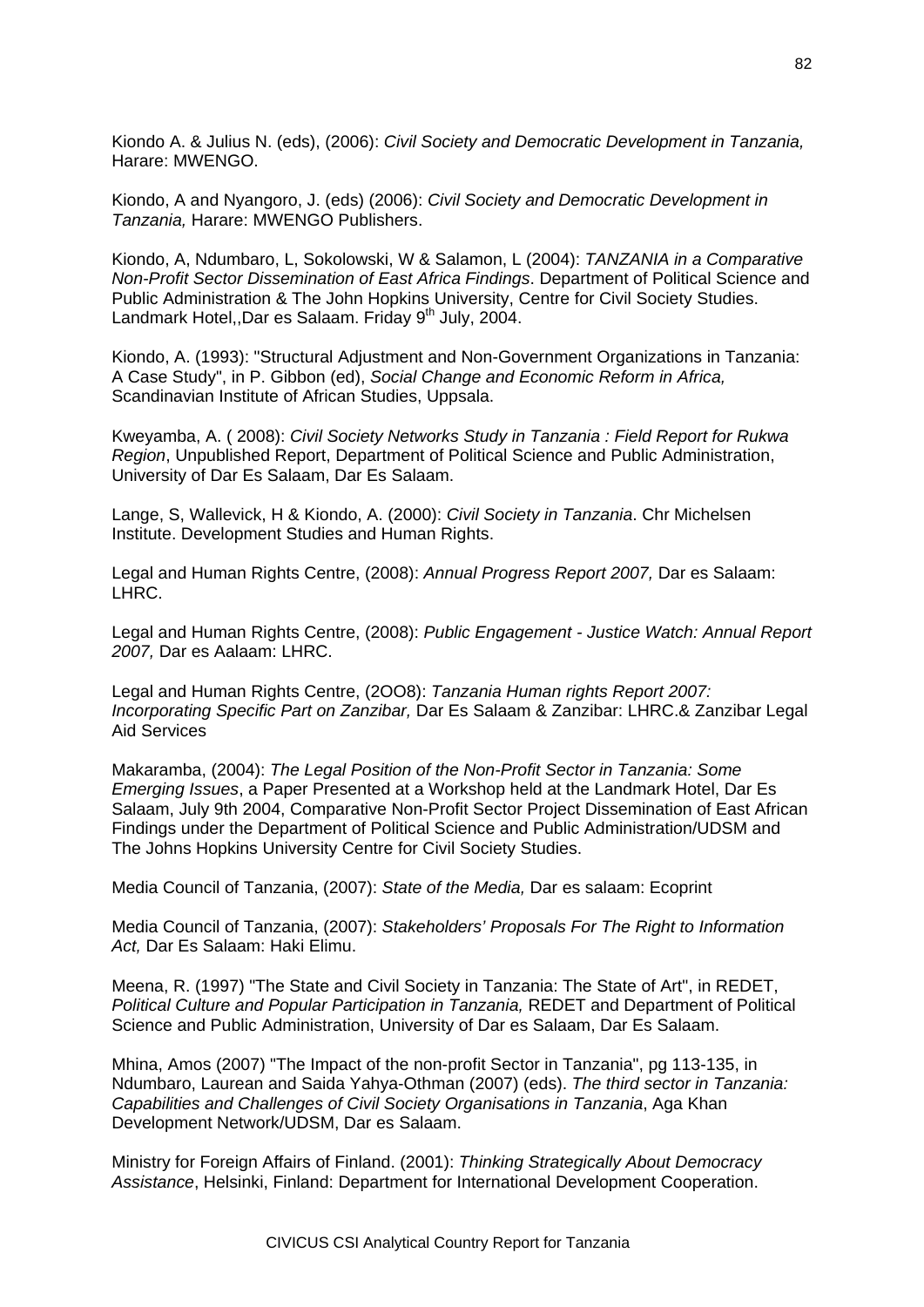Mukandala, R and Gasarasi, C, (eds) (2000): *Governance and Development at the Grassroots in Tanzani*a. REDET Book Series. Dar es Salaam University Press.

Mukangara D, (2005): *Strengthening Parliamentary Democracy in SADC Countries: Tanzania Country Report,* Tanzania: The South African Institute of International Affairs.

Mushi S.S., (ed)., et al, (2004): *Democracy and Social Transformation in East Africa,* Dar es Salaam: Research and Education for Democracy in Tanzania, Department of Political Science and Public Administration, University of Dar es salaam.

Mushi, S. (2001): *Development and Democratization in Tanzania: A Study of Rural Grassroots politics*, REDET Publication, Fountain Publishers: Kampala.

Mutakyawa R. & Robinson D., (2004): *An Introduction to NON- PROFIT SECTOR in TANZANIA,* London: Ufadhili and Allavida Publication.

Mwafisi S. and Richard M., (1998): *Getting the Message Across,* Tanzania: An EASUN Publication.

Naidoo, K and Tandon, R, (1999) "The Promise of Civil Society" in *Civil Society at the New Millennium*, CIVICUS: Kumarian Press.

Ndumbaro, L & Yahya-Othman S, (eds) (2007): *The Third Sector in Tanzania: Capabilities and Challenges of Civil Society Organizations. AN updating and dissemination of work started under the John Hopkins University Comparative Non-Profit Sector Study*. Agakhan Development Network/ University of Dar es Salaam.

Ndumbaro, L and Yahya-Othman, S (eds). (2007): *The Third Sector in Tanzania: Capabilities and Challenges of Civil Society Organizations,* Dar Es Salaam: Aga Khan Development Network and UDSM.

Pearce .J, (2000): *Development, NGOs, and Civil Socety*: Oxford, UK: Oxfam.

Policy Forum, (2008): *Utawala wa Kidemokrasia Katika Jamii,* Dar es salaam: Tanzania Printers Limited.

Policy Forum., (2007): *Draft NGO Code of Ethics. A draft has been developed after making reference to codes from several other countries.* Dar es Salaam: Unpublished.

Prime Minister's Office, (2007): *Public Expenditure Tracking Systems (PETS),* Dar es Salaam: Government printer.

REDET, (2008): *Changamoto za Demokrasia Ndani ya KMKM na JKU Zanzibar*, Dar Es Salaam: REDET

REPOA, (2007): *Tanzanian Non-Governmental Organisations -Their Perceptions of Their Relationships with the Government of Tanzania and Donors, And Their Role in Poverty Reduction and Development*, Dar Es Salaam: Mkuki na Nyota Publishers.

Robinson, D and Mutakyahwa, R. (2004): An Introduction to Non-profit Sector in Tanzania. UFADHILI. [www.allavida.org](http://www.allavida.org/) (Accessed November,17, 2009).

Salamon, L. et al, (2003): *Global Civil Society: An Overview*, The Johns Hopkins Comparative Nonprofit Sector Project, the Johns Hopkins University.